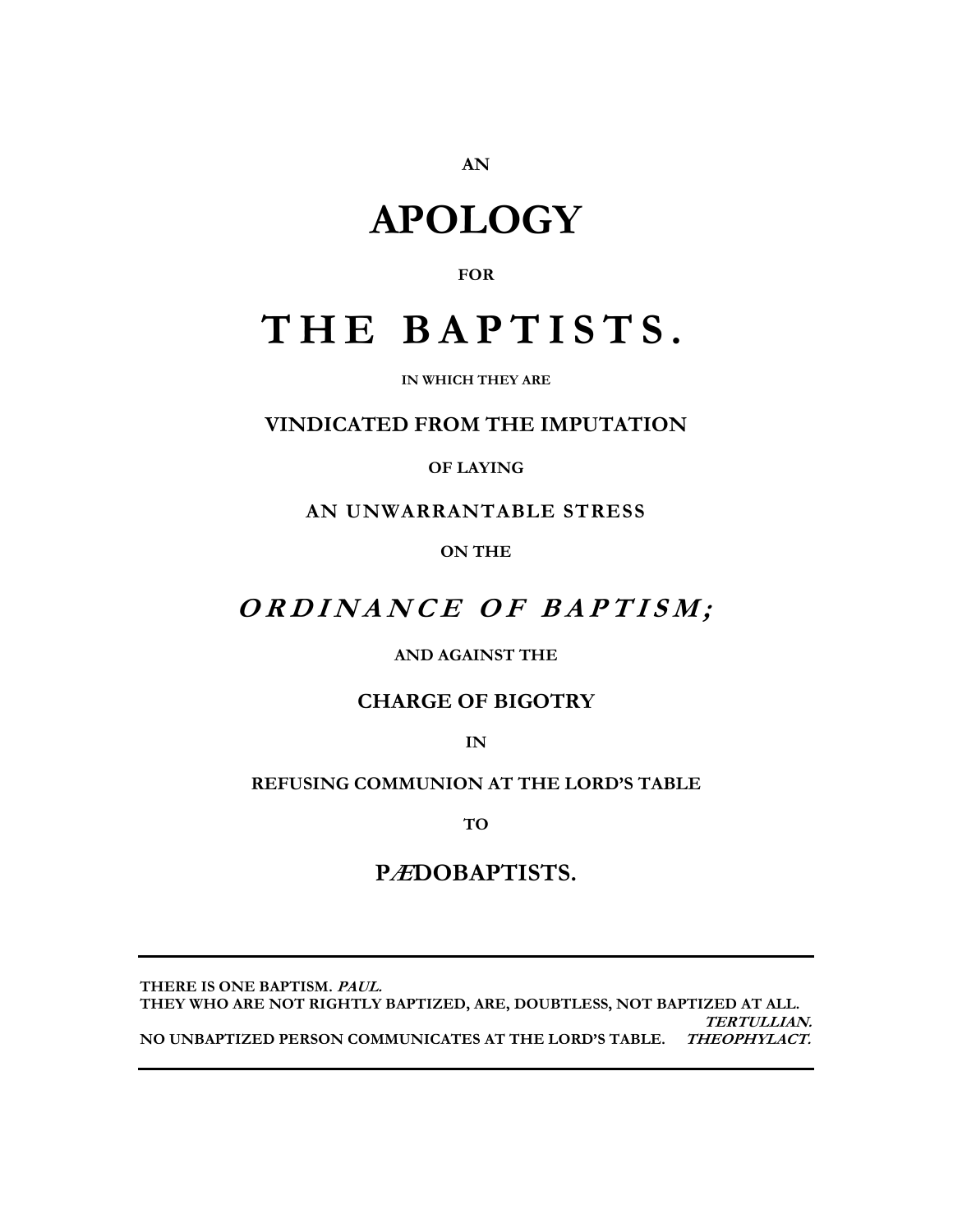## PREFACE.

IT was not a fondness of controversy, but a desire to vindicate the honour of Christ, as lawgiver in his own kingdom; to assert the scriptural importance of a positive institution in the house of God; and to exculpate himself, together with a great majority of his brethren from the Baptist persuasion, from charges of an odious kind, that excited the author to compose and publish the following pages. If these designs be answered, the writer obtains his end; and if not, he has the testimony of his own conscience to the uprightness of his intentions.

As we are expressly commanded to *contend earnestly for the* FAITH *once delivered to the* saints; it can hardly be questioned, whether a sincere concern for the purity and permanence of our LORD'S APPOINTMENTS in the gospel church, be not an indispensable duty. For they are no less the expressions of his *dominion over us*, than of his love to us; no less intended as means of his own glory, than of our happiness. Then subject, therefore, that is here presented to the reader's notice, though not of the *greatest*, yet is far from being of *little* importance in the Christian religion.

It is entirely on the *defensive* that the author takes up his pen; for had not the principles and practice of those professors who are invidiously called, Strict Baptists, have been severely censured, by many that maintain, and by some who deny, they divine authority of Infant Baptism, these pages would have never seen the light.

That HE who is King in Zion may reign in the hearts and regulate the worship of all his professing people; that the Spirit of wisdom, of holiness, and of peace, may dwell in all the churches of Christ; and that the same divine Agent may direct the reader's inquiries after truth, engage his affections in the performance of duty, and enable him to walk in all the commandments and ordinances of the Lord blameless; is the sincere desire and fervent prayer of his willing servant in the gospel of Christ,

**GOODMAN'S FIELDS,** MARCH 3, 1778.

A. BOOTH.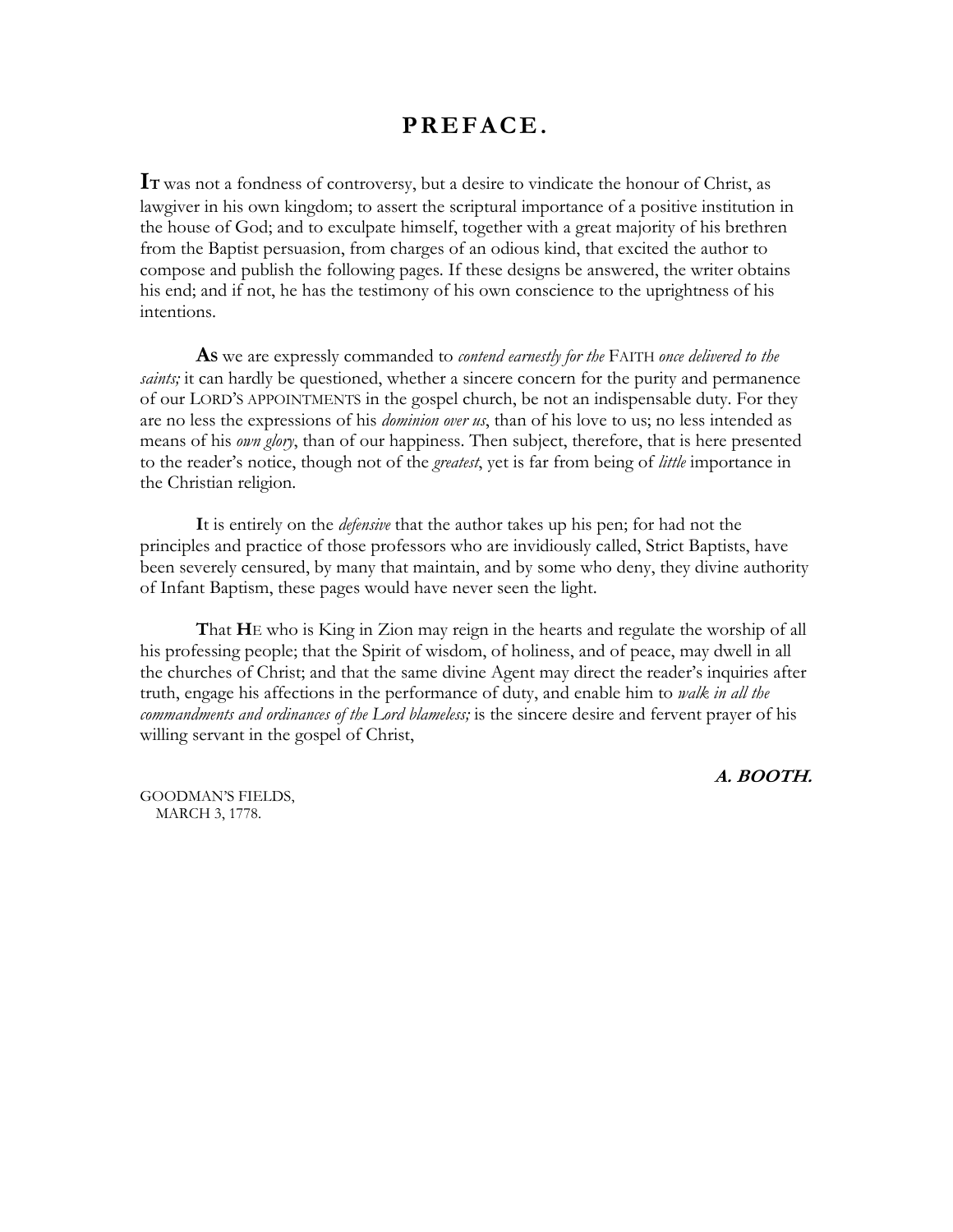## **APOLOGY**

**FOR** 

# THE BAPTISTS.

#### **SECTION I.**

#### The Baptists not chargeable with laying an unwarrantable Stress on the Ordinance of Baptism.

MANY reflections are cast on the Baptists, and various charges are laid against them; reflections and charges of such a kind, as greatly impeach the truth of their doctrinal principles, and the candour of their christian temper. They are frequently represented by their Pædobaptist brethren, as *uncharitably rigid*, as *incorrigible bigots* to a favourite opinion, as putting baptism in the place of our Lord's *atoning blood* and the *sanctifying agency* of the divine Spirit. – To give them epithets and load them with charges of this kind, the generality of their opponents agree; whether they should be members of our National Establishment, or in the number of Protestant Dissenters.

But why such an unfriendly surmises and bold accusations? What is there in our principles or conduct that lays a foundation for such hard suspicions and such severity of censure? As to making baptism a substitute for the *atonement* of Jesus Christ, and the sanctifying agency of the Holy Spirit, it is manifestly contrary to our avowed sentiments; so contrary, that all the world, one would have thought, must agree to acquit us of such a charge.<sup>\*</sup> For it is too notorious to admit a plea of ignorance in any of our opponents, that we consider no one as a proper subject of that institution, who does not profess repentance towards God, and faith in our Lord Jesus Christ; who does not, in other words, appear to be in a state of salvation. Nay, so far from making baptism a *saving* ordinance, we do not, we cannot consider any one as a proper subject of it, who looks upon it in that light.

Yet were an imputation of this kind as just and pertinent, as it is groundless and ungenerous; did we really ascribe a regenerating efficacy and saving effects to that sacred appointment; we should hardly forbear concluding, that these complaints and charges came with an ill grace from our brethren of the Establishment; especially from the clergy, who have solemnly declared their assent and consent to all that is contained in the book of Common Prayer. For they, immediately after baptizing an infant, address first the people, and then the omniscient God, in the following remarkable words, 'Seeing, dearly and beloved brethren, that this child IS REGENERATE and grafted into the body of Christ's church, let us give thanks to the Almighty God for these benefits – We yield thee hearty thanks, most merciful Father, that it hath pleased thee to REGENERATE this infant with thy Holy Spirit, to receive him for THINE OWN CHILD by adoption, and to incorporate him into

<sup>\*</sup> I speak of the Particular Baptists. How far any of these who are called *General* Baptists may have given occasion for such imputations, I neither take upon me to affirm nor deny.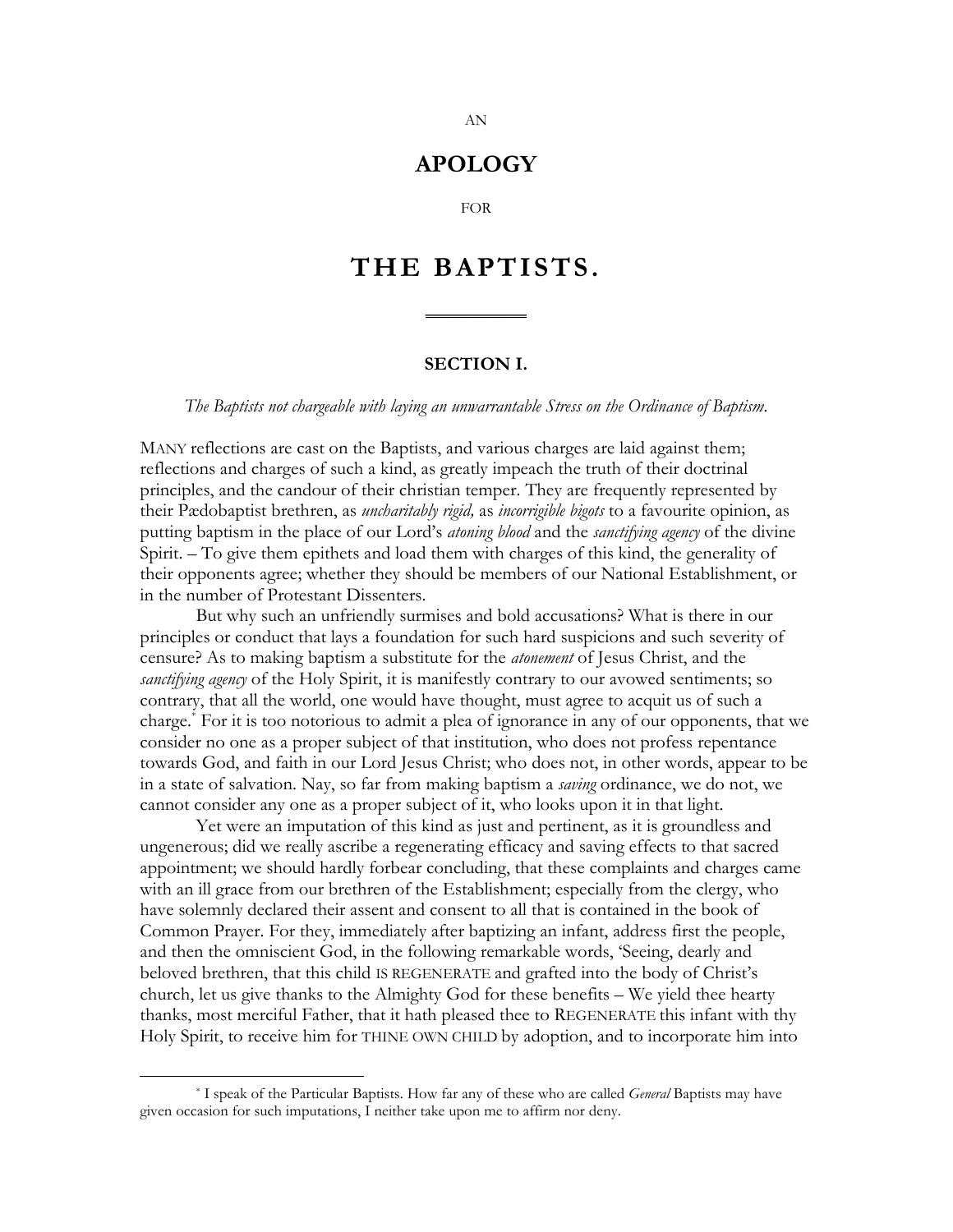thy holy church.' – Thus the clergy most solemnly profess to believe, when they administer baptism to infants. And, when giving cate chetical instructions to children, they inculcate on their tender minds the same things, as truths and facts of great importance. For thus they interrogate each young catechumen, and thus they teach him to answer. 'Who gave you this name? My Godfathers and Godmothers in my baptism, WHEREIN I WAS MADE a member of Christ, a child of God, and in inheritor of the kingdom of heaven. How many sacraments hath Christ ordained in his church? Two only, as GENERALLY NECESSARY TO SALVATION, that is to say, baptism and the supper of the Lord. What is the inward and spiritual grace? [i.e. of baptism.] A death unto sin, and a new birth unto righteousness; for, being by nature born in sin, and the children of wrath, we are HEREBY MADE the children of grace." Thus children are taught by the parish minister; and in the firm persuasion of these things are *confirmed* by the bishop. For, immediately before he lays upon them his episcopal hand, he recognizes, in a solemn address to God, the great blessings supposed to be conferred and received by them at the time of their baptism. Thus he prays, 'Almighty and everliving God, who hath vouchsafed to REGENERATE THESE THY SERVANTS by water and the Holy Ghost, and hast given unto them FORGIVENESS OF ALL THEIR SINS." - And after imposition of hands, 'We make our humble supplications unto thee [the divine Majesty] for these thy servants; upon whom (after the example of thy holy apostles) we have now laid our hands, to certify them (by this sign) of thy favour and gracious goodness towards them.' Once more: As the Church of England suggests a *painful doubt*, relating to the final happiness of such infants as die without baptism; so she *absolutely forbids* her Burial Service to be ready over *any* who die unbaptized; placing them, in this respect, on a level with those that die under a sentence of excommunication for the most enormous crimes, or are guilty of felo de se. For those she instructs her members, and thus she directs her ministers: 'it is certain by God's word, that children which are *baptized*, dying before they commit actual sin, are *undoubtedly saved* – Here it is to be *noted*, that the office ensuing [i.e. the burial office] is not to be used for any that die unbaptized, or excommunicate, or have laid violent hands upon themselves.<sup>\*</sup> Nay, so confident is our national church of these things being agreeable to the word of God, that she boldly pronounces the following sentence on all who dare to call them in question: Whosoever shall hereafter affirm, that the form of God's worship, contained in the Book of Common Prayer, and administration of the sacraments, containeth *any thing* in it that is repugnant to

<sup>\*</sup> See Office for *Public Baptism of Infants*, and the *Catechism*. Whether the doctrine here advanced to be consistent with the sentiments of Protestant Pædobaptists in general, or calculated to instruct the ignorant and edify believers, I must leave the reader to judge. I will take the liberty, however, of subjoining a quotation from the celebrated WITSIUS, and another from the no less excellent DR. OWEN, relating to this point. The former thus expresses himself: Communio cum Christo et corpore ipsius mystico in electis infantibus baptismum antecedere videtur; saltem judicio charitatis. Pædobaptismo enim UTI FUNDAMENTUM substriutur. Hoe quipped argumento passim pugnatur ab orthodoxies: ad quos pertinet foedus gratiae, et communio Christi, atque ecclesiae, et quorum est regnum coelorum, eos oportet baptizari. Atqui haec omnia infantibus electis, et faederatis competunt. – BODIUS Romanae ecclesiae doctores in gravissimo errore versari autumat, quum statuunt baptizandos, priusquam hoc signaculo obsignentur; Christi membra non esse, ad ejus corpus et communionem non pertinere, sed tum demum e potestate diaboli liberari, inque Christi familiam transire. Miscel. Sac. Tom. II. Exercit. XIX. § XXI. – The latter thus: Nequé sane dogma permitiosius, aut quod peccatorum animis praesentius venenum propinaret, facilé excogitaret ipse mendaciorum pater. Dum enim miseri hominess mortui peccatis sibi adblandiuntur quod in baptismo renati fuerint, atque in utramque aurem otiose dorminant; necessitatem absolutam et indispensabilem spiritualis totius hominus renovationis sÚsque déque habentes, statum suum miserrimum agnoscere, et ad gratium Christi vivificantem confugere negligent atque ita pernitiosissima securitate sopiti, aeternÚm pereunt. Theologoum, 1. vi. C. c. p. 477, 478.

Order for confirmation, Rubric, at the conclusion of the office for Public Baptism of Infants, and Rubric prefixed to Order for Burial of the Dead.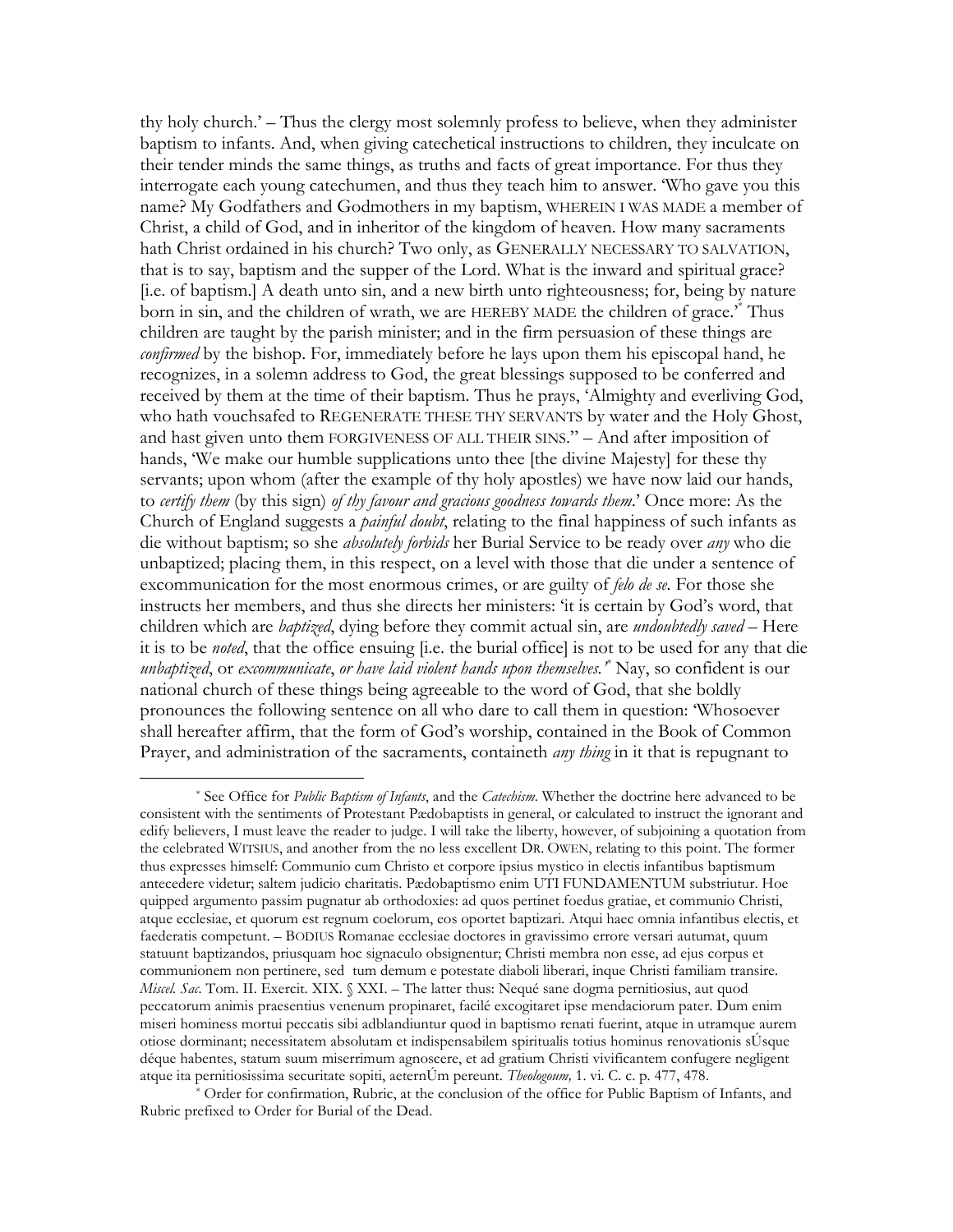the scriptures, let him be excommunicated *ipso facto*, and not restored but by the bishop of the place, or archbishop, after his repentance and public revocation of such his wicked errors.<sup>\*</sup> Thus our national church teaches, and thus her clergy profess, most solemnly profess to believe. Consequently, were we really chargeable with representing baptism as a saving ordinance, our brethren of the Establishment could not consistently lodge a complaint against us on that account.

If we consult the writings of the most eminent preachers among the Methodists we shall find, that their sentiments harmonize with the doctrine of the National Church, and regard to the efficacy and absolute necessity of baptism. The late pious and extensively useful Mr. George Whitefield, thus expresses his views of the subject before us, 'Does not this verse [John iii. 5.] urge the *absolute necessity* of water baptism; *Yes*, where it may be had; but how God will deal with persons unbaptized we cannot tell. What have to do to judge those that are without.<sup>\*</sup> - Our ministring brethren of the Tabernacle have sometimes taken the liberty of making reflections upon us, as if our opinion relating to baptism greatly intrenched on the offices and honour of Jesus Christ. Had they met with language and sentiments like these in any of *our* publications, especially in those of the late Dr. Gill, the would, undoubtedly, have thought themselves fully warranted in using their utmost efforts to expose the dangerous error, and to guard their hearers against us, as making a saviour of baptism. But while some of them, being Conformists, have solemnly professed their cordial consent to the various articles contained in the Book of Common Prayer and administration of the sacraments, and while they *all* unite in revering the character of the late Mr. Whitefield; they could not be either candid or consistent in condemning us were we really chargeable with representing baptism as necessary to salvation. What, then, must we think of their conduct, when there is no proof, nor the least shadow of proof, that we have ever done any such thing? – As I have a sincere and high regard for many who preach the gospel and unite in public worship at the Tabernacle, and as it is my earnest prayer that a divine blessing may attend them; so it would give me real pleasure to find, that they who fill the pulpit in that place, are more cautious in censuring the Baptists, and more consistent with their loud professions of candour and a catholic spirit; lest, through mistake, they be still culpable of bearing false witness against their brethren.

Mr. John Wesley, enumerating the benefits we receive by being baptized, speaks in the following language: 'By baptism we enter into covenant with God, into that everlasting covenant, which he hath commanded for ever. By baptism we are admitted into the church, and consequently *made members* of Christ, its head. - By baptism, we who were by nature children of wrath, are made the children of God. And this regeneration is more than barely being admitted into the church. - By water, then, as a means, the water of baptism, we are regenerated or born again. Baptism does now save us, if we live answerable thereto; if we repent, believe, and obey the gospel. Supposing this, as it admits us *into the church here*, so *into glory hereafter*. - If infants are guilty of original sin, in the *ordinary* way, they cannot be saved, unless this be washed away by baptism.\* So Mr. Wesley teaches, so, says a learned cardinal, the church has always

<sup>\*</sup> Constitutions and Canons, No. IV. – While hearing the thunder of this Canon Ecclesiastical, I am reminded of that anathematizing decree established by the Council of Trent: Si quis dixerit baptismum libernum esse, hoc est, non necessariuio ad solutem, anathema sit. Sess. VII. Can. V. That is, if any one shall assert, that Baptism is free, or not necessary to salvation, let him be accursed.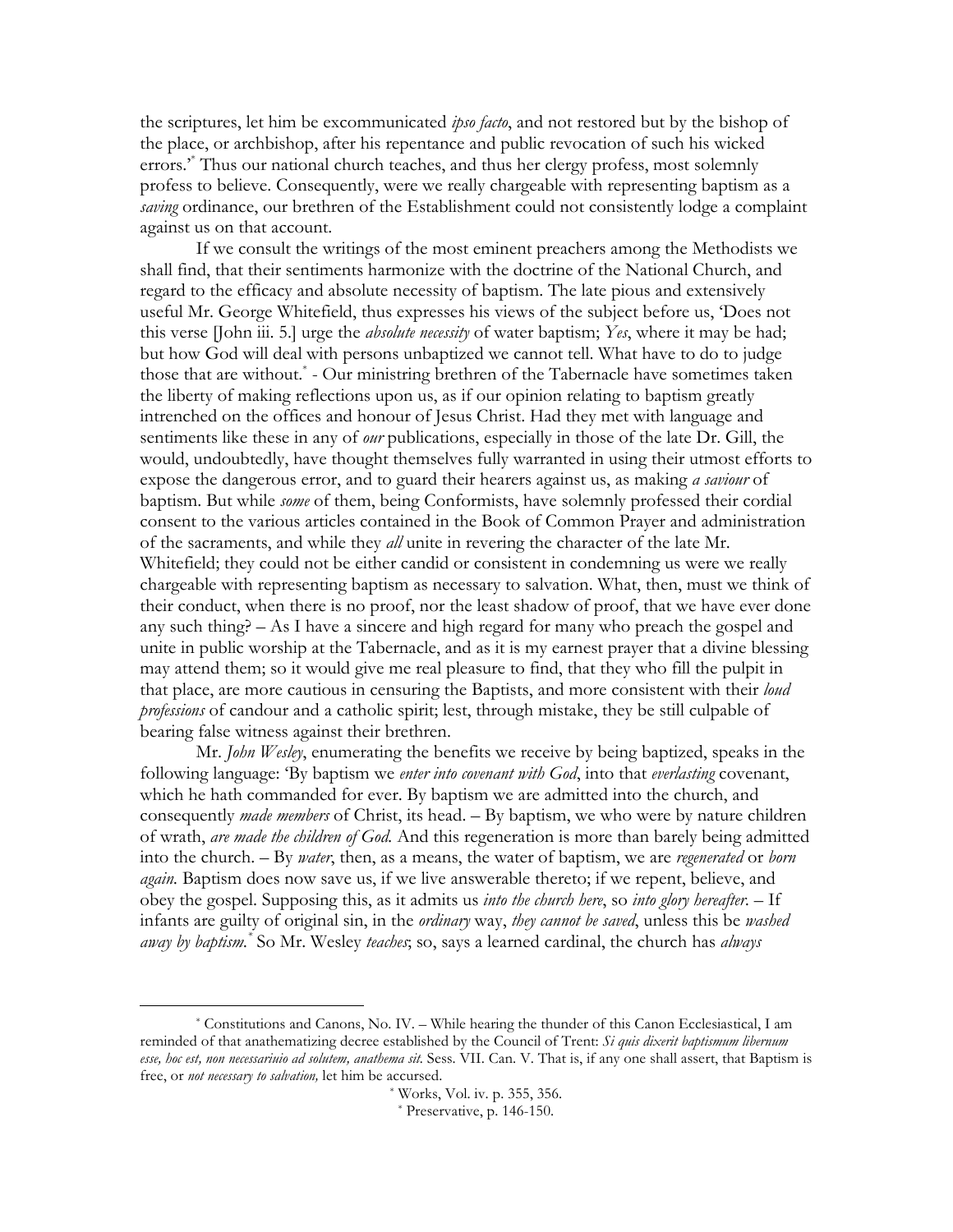believed;<sup>\*</sup> and the Council of Trent *confirms* the whole. In the firm persuasion of this doctrine, Mr. Wesley is also desirous of *settling* the members of his very numerous societies. For these positions are contained in a book, professedly intended to preserve the reader from *unsettled* notions in religion. Now, as I cannot suppose this author imagines, with Dodwell, that infants who die without baptism, are not immortal; I know not whether he chooses to lodge them in the *limbus puerorum* of the Papists<sup>†</sup>; or whether, with *Austin*, he consigns them over to eternal damnation; though the one or the other must be their case. For, that millions die without baptism, is an undoubted fact; and that God in favour of such, should be *frequently departing* from the *ordinary* method of his divine procedure, *much oftener* departing from, than acting according to it, is hard to conceive; is absolutely incredible, as it involves a contradiction. Yet, on Mr. Wesley's principles, it must be so, if the generality of those that have died, since baptism was instituted, be not excluded the kingdom of heaven. For he who considers what multitudes of Jews and Heathens have peopled the earth, ever since the Christian dispensation commenced; what an extensive spread Mahomet's imposture has had for more than eleven hundred years; and what number of infants die without baptism, even in Christian countries, cannot but conclude, even admitting Pædobaptism to have been practised by the apostles, that a vast majority of deceased infants have left the world without being baptized.<sup>\*</sup> Now who could suppose an author and a preacher, that asserts the efficacy and exalts the importance of baptism at this extravagant rate, should charge the Baptists with placing an unlawful dependence on that ordinance? Yet, that he has frequently done so, in his pulpit discourses, if not in his numerous publications, is beyond a doubt; is known to thousands. Where, then, are his consistency, his candour, his catholic spirit!

Nor are we conscious of attributing any degree of importance to Baptism, which our Pædobaptist Dissenting brethren do not allow, and for which they do not plead. Do we consider it as a divine appointment, as an institution of Christ, the administration and use of which are to continue to the end of the world? So do they. Do they consider it as an ordinance which, when once rightly administered to a proper subject, is never to be repeated? So do we. Do we look upon it as indispensably necessary to communion at the Lord's table? So do they. Do we actually refuse communion to such who we consider as unbaptized? So do they. No man, I presume, if considered by them as not baptized, would be admitted to break bread at the Lord's table, in any of their churches; however amiable his character, or how much soever they might esteem him in other respects.

Nor is this a new opinion, or a novel practice: for such has been the sentiments, and such the conduct of the Christian church in every age. Before the grand Romish apostacy, in the very depth of that apostacy, and since the Reformation, both at home and abroad; the general practice has been, to receive none but baptized persons to communion at the Lord's table. The following quotations from ancient and modern writers, relating to this point, may

<sup>\*</sup> Semper Ecclesia credidit, infants perire, si absque Baptismo de hac vita recedant. Bellarm, apud Amesium, Bell, Enervat Tom. p. 67.

<sup>&</sup>lt;sup>†</sup> Forbesii Instruct. Hist. Theolog. p. 498.

<sup>\*</sup> Mr. Wesley, it is well known, is a very warm defender of general redemption. He must, consequently, believe, that those infants who die without baptism, were as really redeemed by the death of Christ, as those that have the ordinance administered to them. In regard, therefore, to all that perish for want of baptism, it should seem, on his principles, as if our divine Lord were less careful to provide an administrator to confer the ordinance, than to *offer a propitiary sacrifice*; and more sparing of a *little water* than of his *own blood*: even though he knew the latter would be of no avail, in millions of instances, without the former. But whether such sentiments be agreeable to the scriptures, or honourable to our Lord's atonement, the reader will be at no loss to determine.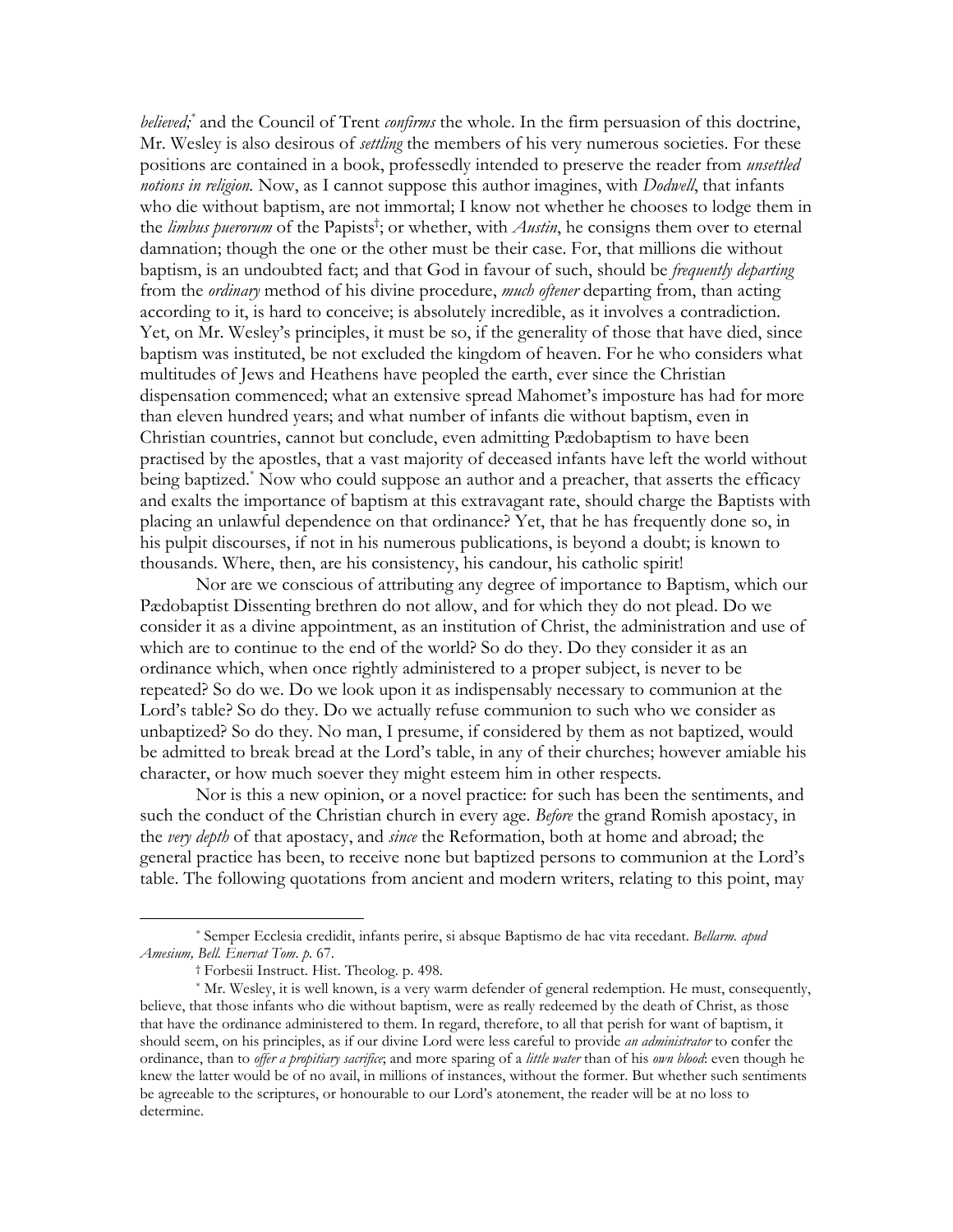not be improper. *Justin Martyr*, for instance, when speaking of the Lord's supper, says, 'This food is called by us, the *Eucharist*, of which it is *not lawful* for any to partake, but such as believe the things that are taught by us to be true, and have been *baptized.*<sup>\*</sup> Jerom; 'Catechumens cannot communicate;' i.e. at the Lord's table, they being *unbaptized*.<sup>†</sup> - Austin, when asserting the absolute necessity of infants receiving the Lord's supper, says; 'Of which, certainly, they cannot partake, *unless they be baptized*.<sup> $\ddag$ </sup> - Bede informs us, that three young princes among the eastern Saxons, seeing a bishop administer the sacred supper, desired to partake of it, as their deceased and royal father had done. To whom the bishop answered; Tf ye will be washed, or baptized, in the salutary fountain, as your father was, ye may also partake of the Lord's supper, as he did: but if you despise the former, ye cannot in any wise receive the latter. They replied, We will not enter into the fountain, or be baptized; nor have we any need of it; but yet we desire to be refreshed with that bread.' After which, the historian tells us, that they importunately requesting, and the bishop resolutely refusing them admission to the holy table, they were so exasperated, as to *banish them both and his out of their kingdom*.<sup>\*</sup> - *Theophylact*; 'No *unbaptized person* partakes of the Lord's supper.<sup>\*†</sup> - *Bonaventure*; 'Faith, indeed, is necessary to all the sacraments, but especially to the reception of baptism: because baptism is *the first* among the sacraments, and *the door* of the sacraments.<sup> $\ddag$ </sup> Quotations of this kind might, no doubt, be greatly multiplied: but that none were admitted to the sacred super in the first ages of Christian church, before they were baptized, we are assured by various learned writers, well versed in ecclesiastical antiquity. For instance: Frid. Spanheimius asserts, "That none but baptized persons were admitted to the Lord's table." Lord Chancellor King, 'Baptism was *always precedent* to receive the eucharist, till they were baptized. This is so obvious to every man, that it needs no proof.<sup> $\dot{\tau}$ </sup> - Dr. Wall; 'No *church* ever gave the communion to any persons before they were baptized  $-A$ *mong all the absurdities that ever were held*, none ever maintained *that*, that any person should partake of the communion *before* he was baptized.<sup> $*$ </sup> - Dr. Doddridge, 'it is certain that Christians in general have always been spoken of, by the most ancient fathers, as baptized persons: - and it is also certain, that as far as our knowledge of primitive antiquity reaches, *no unbaptized* person received the Lord's supper.<sup>35</sup>

That the Protestant churches in general have always agreed in the same sentiment and conduct, is equally evident. Out of many eminent writers that might be mentioned, the following quotations may suffice. Ursinus, for instance, asserts; 'That they who are not yet

<sup>\*</sup> Apolog. II. p. 162. Apud Suicerum, Thes. Ecclesi. Tom. II. rol. 1135.

<sup>†</sup> Catechumeni – communicare non pussunt. In Cap. vii. Epist. II. ad. Corinth.

<sup>#</sup> Quod nisi baptizati non utique possunt. Epist. ad Bonifacium, Epist. cvi.

<sup>\*</sup> Si vultis ablui fonte illo salutary, quo pater vester, ablutus est, potestis etiam pauis sancti, [quem] participabat, esse participes. Sin autem lavacrum vitæ contemnitis, nullatenus valetis panem vitæ participare. At illi nolumnus, inquiunt, fontem intrare, qui nec illo opus nos habere novimus, sed tamen pane illo refici volumnus. Cumque diligenter ac saepé ab illo essent admoniti, nequaquam fieri posse, ut absque purgatione sacrosancta quis oblationi sacrosanctae communicet, ad ultimum furore commoti aiebant; Si non vis assentire nobis in tam facili causa quam petimus, non poteris jam in nostra provincia demorari. Et expulerunt eum, ac de suo regno cum suis abire jusserunt. Hist. Eccles. lib. ii. cap. v. p. 63.

<sup>#</sup> Fidem quidem esse necessariam omnibus sacramentis, sed specialiter appropriari baptismo: quoniam baptismus est primum inter sacramenta et janua sacramentorum. Apud Forbesium, Instruct. Historic. Theolg. Lib. x. cap. iv. § 9.

<sup>\*</sup> Subjects ad eucharistiam admissa, soli baptizati. Hist. Christian. Col. 623.

<sup>&</sup>lt;sup>†</sup> Enquiry, Part ii. p. 44.

<sup>#</sup> Hist. Infant Bap. Part ii. chap. ix.

<sup>&</sup>lt;sup>§</sup> Lectures, p. 511.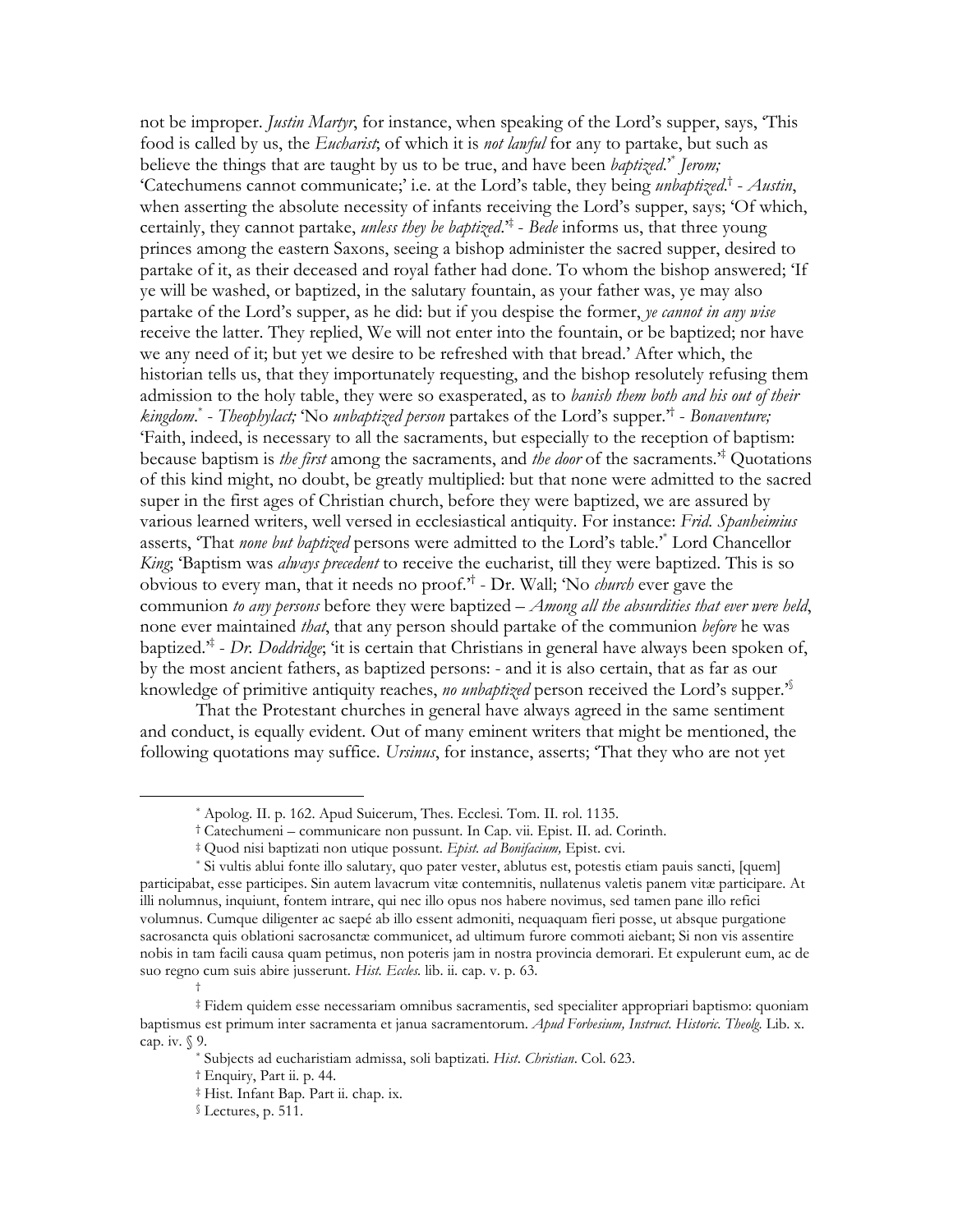baptized, *should not be admitted to the sacred supper.*<sup>\*</sup> - Ravenellius, when speaking of the Lord's supper, says; Baptism *ought to precede*; nor is the holy supper to be administered to any, *except they be baptized.*<sup>†</sup> - Zanchius; We believe that Baptism, as a sacrament appointed by Christ, is *absolutely necessary* in the church.<sup> $*$ </sup> - Hoornbeekius; 'No one is admitted to the sacred supper, *unless be is baptized.*<sup>25</sup> - *Turrettinus*; Tt is one thing to have a right to those external ordinances of the church, which belong to a profession; and it is another to be interested in the internal blessings of faith. Unbaptized belivers have actually a right to these, because they are already partakers of Christ and his benefits; though they have not yet a right to those, except in observing the appointed order by *baptism*.<sup>'||</sup> - Mastricht; 'As no *uncircumcised* male was admitted to the typical supper, that is the Passover; so, under the New Testament, no *unbaptized* person is admitted to the Lord's table.<sup> $\mathcal{A}$ </sup> - Leydecker, 'Baptism is necessary, not only in a way of expediency, but by virtue of a *divine precept*. They, therefore, who reject it, reject the counsel of God against themselves.<sup>\*</sup> - Benedict. Pictetus; 'The supper of our Lord ought not to be administered to persons that are *unbaptized*: for before baptism, men are not considered as members of the visible church.<sup>+†</sup> - *Markius*; the dying, and the *unbaptized*, are not to be admitted to communion.<sup>\*</sup> - Dr. Manton; 'In foro ecclesia, before the church, non but baptized persons have a right to the Lord's table.<sup>3</sup> - Mr. Baxter, 'If any should be so impudent as to say, it is not the meaning of Christ, that baptizing should immediately, without delay, follow discipling, they are confuted by the constant example of scripture. So that I dare say, that this will be out of doubt with all *rational, considerate, impartial* Christians.<sup>'</sup> Once more: Dr. *Doddridge*, thus expresses his view of the subject. 'The law of Christ requires that *all* who believe the gospel, should be *baptized* – For any to abstain from baptism, when he knows it is an institution of Christ, and that it is the will of Christ that he should subject himself to it, is such an act of disobedience to his authority, as is inconsistent with true faith. - How excellent soever any man's character is, he must be baptized before he can be looked upon as completely a member of the church of Christ."

Perfectly conformable to these testimonies, are the Catechisms and Confessions of faith, that have been published at any time, or by any denomination of Christians: for if the positive institutions of Christ be not entirely omitted, *baptism* is not only always mentioned first; but generally mentioned in such a way, as intimates that it is a *prerequisite* to the Lord's

<sup>\*</sup> Nondum baptizati, ad cocnam non sunt admittendi. Corp. Doct. Christ. p. 566.

<sup>†</sup> Baptismus debet praecedere; coena verò nonnisi baptizatis est danda. Bibliotheca Sacre, Tom. i. p. 301.

<sup>‡</sup> Credimus baptismum in ecclesia omninò necessarium esse tanquam sacramentum à Christo institutum. Opera, Tom. viii. col. 516.

Nemo ad coenam admittitur, nisi baptizatus. Socin. Confut. Tom. iii. p. 416.

Aliud jus habere ad sacra ecclesiae, quae ad prefessionem referuntur: Aliud ad interna fidei. Catechumeni credentes actu jus habent ad ista, quia jam participes sunt Christi et beneficiorum ejus; licèt nondum habeant jus ad illa, nisi ordine servato et posito baptismo. Institut. Theolog. Tom. iii. Loc. xviii. Quæst. iv.  $$10.$ 

<sup>&</sup>lt;sup>1</sup> Ad coenam *tupicam*, h. e. ad pascha, non admittebatur ullus – *praputiatus*, Exod. xii. 40. sicut sub N. T. non admittitur non-baptizatus, Act. ii. 41, 42. Theolog. lib. vii. cap. v. § 29.

<sup>\*</sup> Baptismus necessarius est necessitate præcepti, non slum expedientiæ. Quare, qui eum rejiciunt, concilium Dei adversus seipsos rejiciunt. Idea Theolog. p. 225.

<sup>&</sup>lt;sup>†</sup> Non debet administrari coena – non baptizatis; nam ante baptismum non censentur hominess esse in ecclesia. Theolog. Chritiana, p. 959, 960.

<sup>#</sup> Ad communionem hane admittendi sunt, non-expirantes, aut non-baptizati. Christ. Theolog. Medulla, p. 406.

Supplem. Morn. Exercis. p. 199.

Plain Scripture Proof, p. 126.

<sup>\*</sup> Lectures, p. 508, 512. Discourses on Regen. Postscript to Pref. p. 12, 13.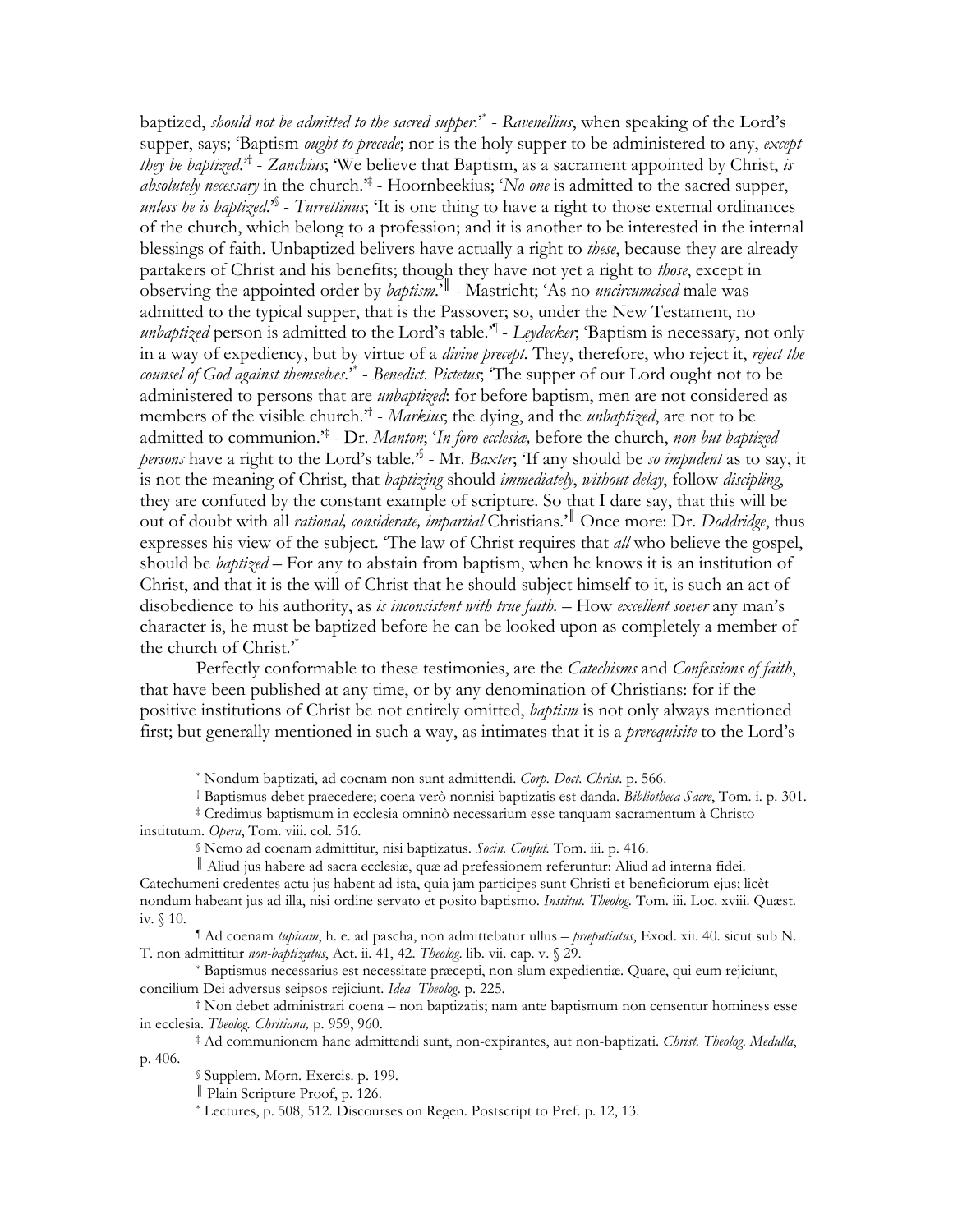table. And so, even in our common forms of speaking, if we have occasion to mention both those solemn appointments of our Lord, baptism still has the priority. Thus *generally*, thus *universally*, is it allowed, that baptism is necessary to communion at the Lord's table.  $-\text{Nav}$ , many of our Protestant Dissenting brethren consider the ordinance in a more important light than we do. For they frequently represent it, as a seal of the covenant of grace; as a means of bringing their infant offspring into covenant with God; and some of them severely censure us, for leaving our children to the *uncovenanted* mercies of the Most High, merely because we do not baptize them. Expressions and sentiments these, which we neither adopt nor approve; because they seem to attribute more to the ordinance, than the sacred scripture, in our opinion, will warrant.

It appears, then, to be a fact, a stubborn, incontestable fact, that our judgment and conduct, relating to the necessity of baptism in order to communion, perfectly coincide with the sentiments and practice of our National Church, and with all Padobaptists churches in these kingdoms. Nor have I heard of any such church now upon earth, with which we do not, in this respect, agree: for non, of whom I have any intelligence, be their sentiments or modes of worship whatever they may in regard to other things, admit any to the sacred supper, who have not, in their opinion, been baptized. – And, on the other hand, when the *importance* of baptism comes under consideration between us and them, it is manifest, that both Conformist and Nonconformist Pædobaptists in general, ascribe more to it than we, and place a greater dependence upon it. Consequently, neither candour, nor reason, nor justice will admit that we should be charged, as we have frequently been, with laying an unwarrantable stress upon it.

The point controverted between us and our Pædobaptist brethren is not, Whether *unbaptized believers* may, according to the laws of Christ, be admitted to communion; for here we have no dispute; but, *What is* baptism, and *who* are the proper subjects of it? In the discussion of these questions there is, indeed, a wide and very material difference; but in regard to the former we are entirely agreed. - Why, then, do our brethren censure us as uncharitably rigid, and incorrigible bigots? They principal reason seems to be this: They, in general, admit, that *immersion* in the name of the triune God, on a profession of faith in Jesus Christ, is baptism, real baptism; while our fixed and avowed persuasions will not permit us to allow that *infant sprinkling*,<sup>\*</sup> though performed with the greatest solemnity, is worthy of the name. Consequently, though they, consistently with their own principles, may receive us to communion among them, yet we cannot admit *them* to fellowship with us at the Lord's table, without contradicting our professed sentiments. For it appears to us, on the most deliberate inquiry, that immersion is not a *mere circumstance*, or a mode of baptism, but *essential* to the ordinance: so that, in our judgment, he who is not immersed, is not baptized. This is the principle on which we proceed, in refusing communion to our Pædobaptist brethren; whom, in other respects, we highly esteem, and towards whom we think it our duty to cultivate the most cordial affections. - Nor can we suppose but they would act a similar part, were they in our situation. Were they fully persuaded, for instance, that the great Head of the church had not commanded, nor any way authorized, his ministering servants to require a profession of faith *prior* to baptism; and were they equally certain that the ordinance never was administered by the apostles to any but *infants*, nor in any other way than that of *aspersion*, or pouring; would they not look upon the *immersion of professing believers* as quite a different thing

<sup>\*</sup> They reader is desired to observe, that when I make use of the phrase *infant sprinkling*, or any expression of similar import, it is merely by way of *distinction*; without annexing any secondary, or obnoxious idea to it.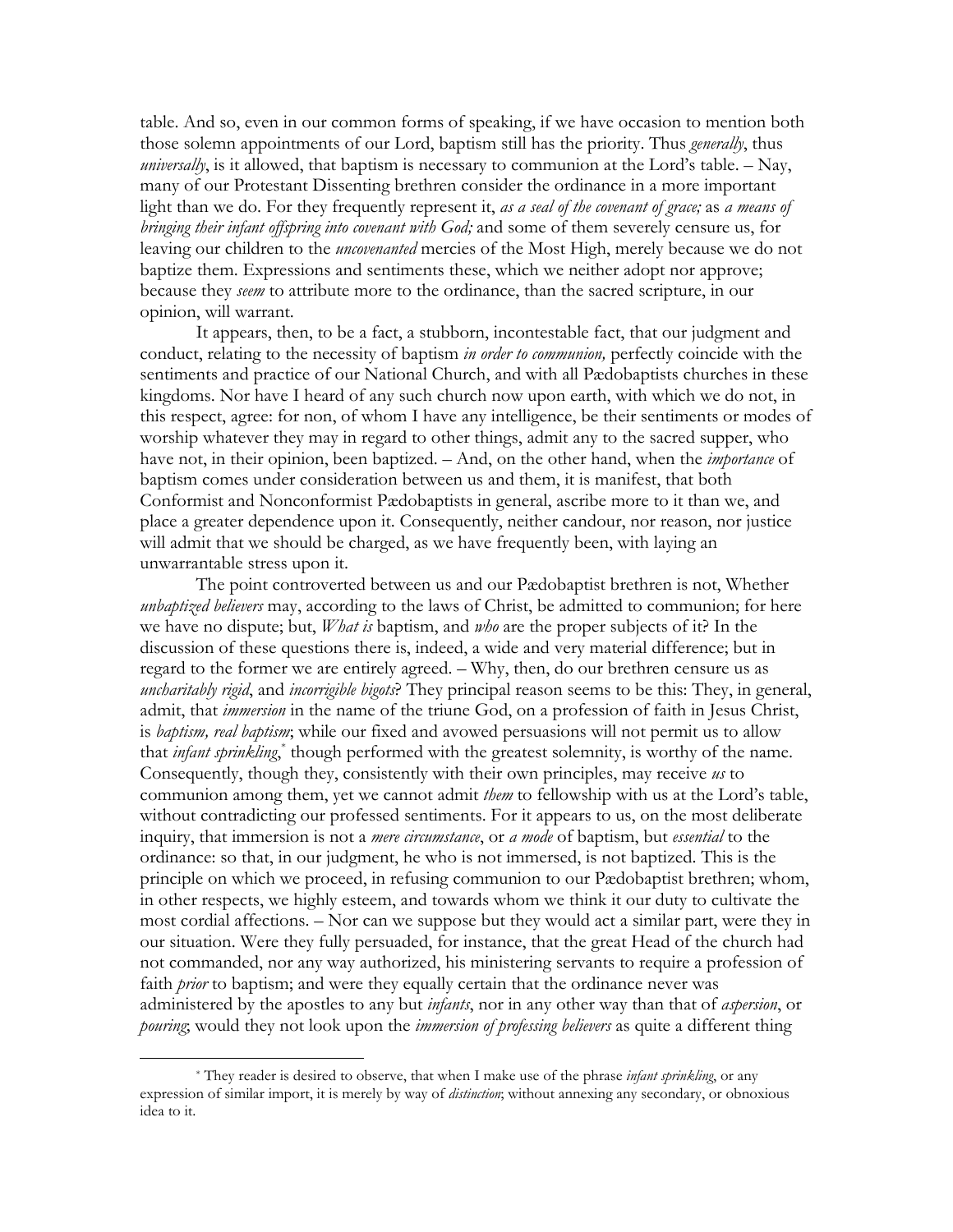from baptism? And, were this the case, would they not consider us as unbaptized, and refuse to have communion with us on that account? I am persuaded they would, notwithstanding their affection for any of us, as believers in Jesus Christ. Consequently, if we be any really culpable in the eyes of our brethren, it is for *denying the validity* of infant baptism; not because we refuse communion to Pædobaptists – for an error in our judgment, which misleads the conscience; not for perverseness of *temper*, or a want of *love* to the disciples of Christ.

Nor was the Lord's supper appointed to be a *test* of brotherly love among the people of God; though several objections that are made against us, seem to proceed on that supposition. It must, indeed, be allowed, that as it is a sacred feast and an ordinance of divine worship, mutual Christian affection, among communicants at the same table, is very becoming and highly necessary; and so it is in all other branches of social religion. But that sitting down at the holy supper should be considered the *criterion* of my love to individuals, or to any Christian community, does not appear from the word of God. No, the supper of our Lord was designed for other and greater purposes. It was intended to teach and exhibit the most interesting of all truths, and the most wonderful of all transactions. The design of the Great Institutor was, that it should be a memorial of God's love to us, and of Immanuel's *death for us: that,* the most astonishing favour ever displayed; *this*, the most stupendous fact that angels ever beheld. Yes, the love of God, in giving his dear, his only Son; and the death of Christ, as our divine substitute and propitiary sacrifice, are the grand objects we are called to contemplate at the Lord's table.  $-$  As to a *proof*, a *substantial proof* of our love to the children of God, it is not given at so cheap and easy a rate as that of sitting down with them, either occasionally or statedly, at the holy table. Numbers do that, who are very far from loving the displaces of Christ, for the truth's sake. To give real evidence of that heavenly affection, there must be the exercise of such tempers, and the performance of such actions, as require much self-denial; and without which, were we to commune with them ever so often, or talk ever so loudly of candour and a catholic spirit; - we should, after all, be destitute of that *charity*, without which we are *nothing*. The readers, therefore, will do well to remember, that the *true test* of his love to the disciples of Christ, is, not a submission to any particular ordinance of public worship; for that is rather an evidence of his love to God and reverence for his authority; but sympathizing with them in their afflictions; feeding the hungry, clothing the naked, and taking pleasure in doing them good, whatever their necessities may be. For this I have the authority of our final Judge, who will say to his people, Come, ye blessed of my Father, for - what? ye have manifested your love to the saints and your faith in me, by holding free communion at my table with believers of all denominations? No such thing. But, I was an hungered, and ye gave me meat; I was thirty and ye gave me drink; I was a stranger and ye took me in; naked, and ye clothed me; I was sick, and ye visited me; I was in prison, and ye came unto me."

Our opponents often insinuate, that we are more zealous to establish a favourite mode and make proselytes to our opinion and party, than to promote the honour of Jesus Christ and the happiness of immortal souls. Were this the case, we should, indeed, be much to blame, and greatly disgrace our Christian character. But why are the Baptists to be thus represented? Do they affirm that the kingdom of Christ is confined to them? that they only have the true religion among them? and that, unless men are of their party, they will not be saved? Do they wish success to none that are employed in the vineyard, but themselves? or say of others, engaged in the same common cause, Master forbid them, because they follow not with us? On the contrary, do they not profess a warm esteem and affection for all those

<sup>\*</sup> Matt. xxv. 34-40. Luke xiii. 25, 26, 27.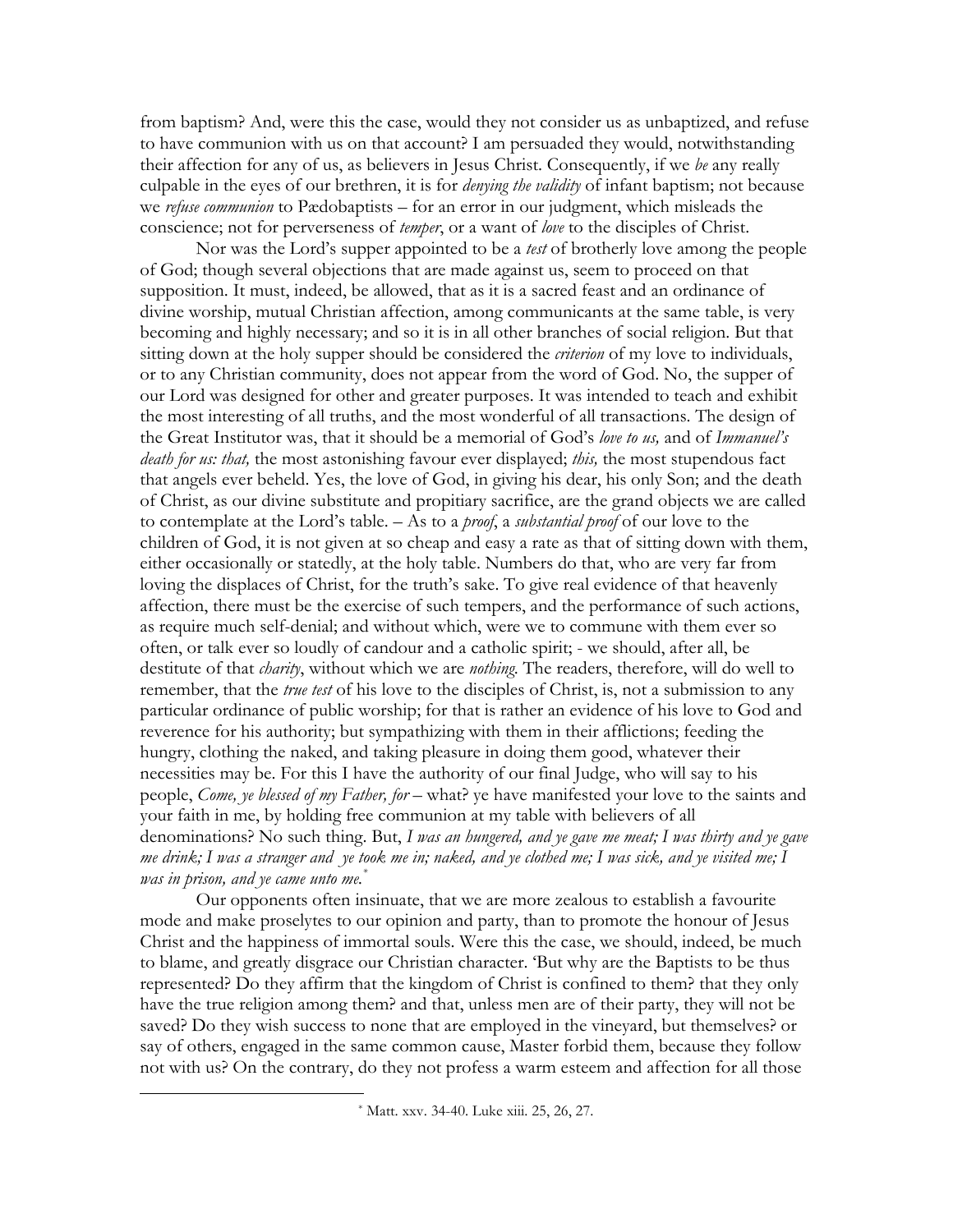of whatever communion, who love the Lord Jesus Christ, and aim to promote his cause in the world? and do they not give proof of this, by holding a friendly correspondence with them as opportunities offer; and by cordially joining them in occasional exercises of public worship? It is not the distinguishing tenet of baptism, how much soever they wish it to prevail, that is the main band that knits them in affection to one another: it is the infinitely nobler consideration of the relation they stand in to Christ as his disciples. They hope, therefore, to be believed when they declare, that they most cordially embrace in the arms of Christian love the friends of Jesus, who differ from them in this point; and to be further believed when they add, that they hold the temper and conduct of the furious zealot for baptism, who fails in his allegiance to Christ, and in the charity he owes his fellow Christians, in sovereign contempt.

Nor are they who plead for infant baptism the only persons under whose censure the generality of us have the unhappiness to fall. So very peculiar is our situation, that some even of our Baptist brethren charge us with being *too strict* and *rigid*, because we do not practice Pædobaptists into communion; a practice which they have adopted, and warmly defend. Nay, some of them have boldly declared, that our conduct be refusing to do so, is *greatly* prejudicial to the honour and interest of true religion, and not a little contributing to the cause of *infedility*.<sup>†</sup> This, it must be allowed, is a *home thrust*. We have need, consequently, to be provided with an armour of proof; with Robur et *Æs Triplex*. Especially, considering, that this charge is laid against us, by two of our brethren, under those respectable characters, The *Candid*, and *The Peaceful*. For when such amiable and venerable personages as *Candour* and Peace, unite in preferring a bill of indictment against a supposed offender, the grand jury can hardly forbear prejudging the cause, by finding it a true bill, before they have examined so much as one witness on either side. - Mr. Bunyan, also, who zealously pleaded the cause of free communion, when it was yet in its infancy, and who intituled one of his publications in defence of his favourite hypothesis, Peaceable principles and true; did not fail to charge his Baptist brethren, who differed from him in that particular, in a similar way. Yes, notwithstanding Mr. Bunyan's candid, catholic, peaceable principles; and though he was, at that very time, pleading for candour, catholicism, and peace, in the churches of Christ; he draws up a long list of hateful consequences, and charges them to the account of his brethren's conduct, merely because they did not admit Pædobaptists into communion with them. The design of the following pages, therefore, is to shew, That we cannot receive Pædobaptists into communion at the Lord's table, without doing violence to our professed sentiments, as Baptists; and to answer the principal objections which these our brethren have started against us. In doing of which, I shall argue with them on their own principles, as Protestant Dissenters and Antipædobaptists; which king of argumentation is always esteemed both fair and forcible, when rightly applied.

My reader will not here expect a discussion of the mode and subject of baptism; for it is not that ordinance, considered in itself, or as detached from other appointments of Jesus Christ; but the *order* in which it is placed, and the *connection* in which it stands with the Lord'ss Supper, that are the subject of our inquiry. Nor will my Pædobaptist brethren be offended, if I assume, as truths and facts, things which are controverted between them and us; because I do not here dispute with *them*, but with such as profess themselves Baptists, yet practise free communion. And though I look upon the *former* as under a mistake, in regard to baptism; I consider them as acting, not only conscientiously, but *consistently* with their own principles, in

<sup>\*</sup> Dr. Stennet's Answer to Mr. Addington, Part ii. p. 284, 285.

<sup>&</sup>lt;sup>†</sup> Candidus and Pacificus, in their Modest Plea for Free Communion.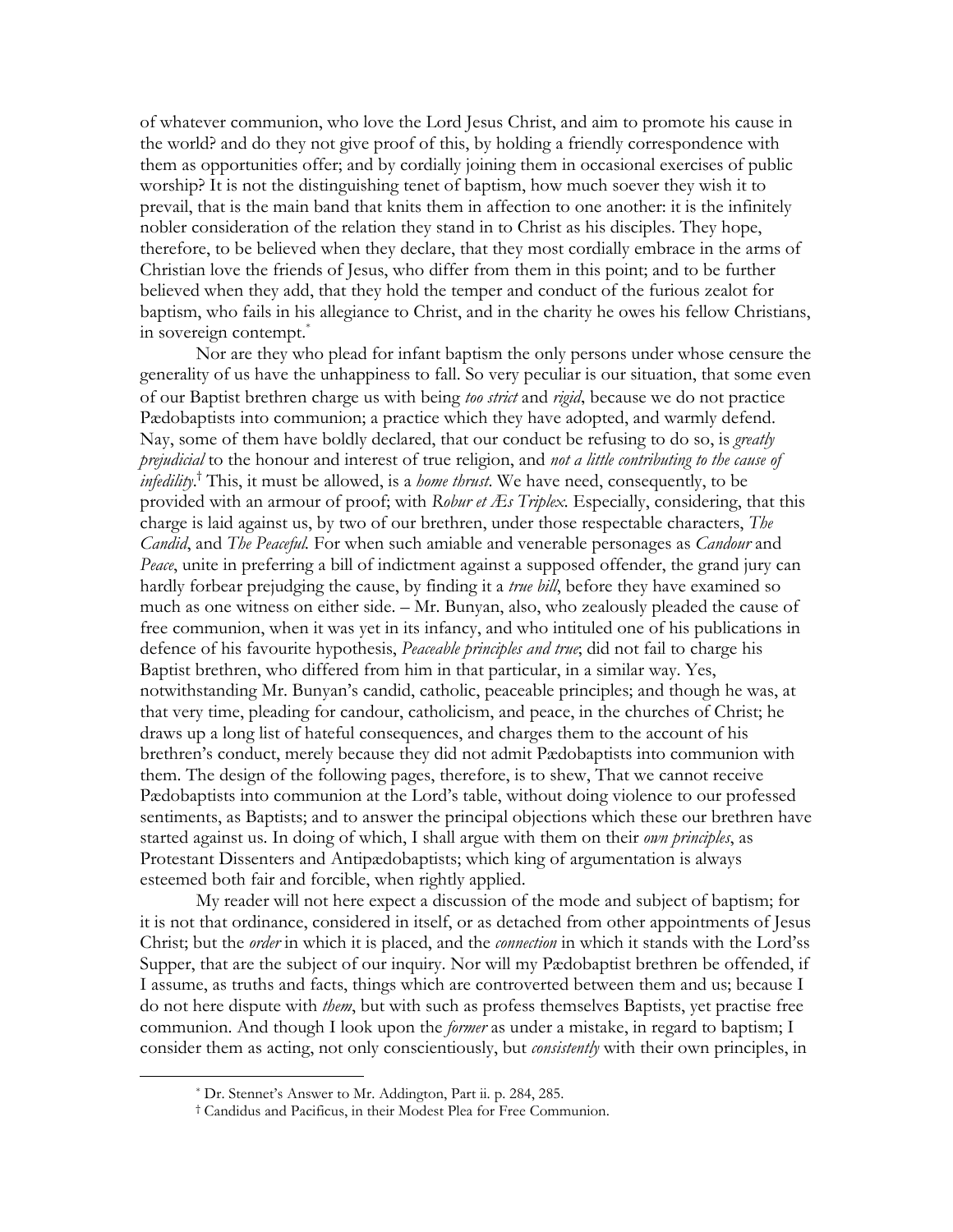respect of that ordinance: while I view the conduct of the *latter*, not only as contrary to the order of the primitive Christian churches, but as *inconsistent* with their own avowed sentiments; which disorder and inconsistency I shall now endeavour to prove.

#### **SECTION II.**

The general Grounds on which we proceed, in refusing Communion at the Lord's Table to Paedobaptist Believers – Novelty of the Sentiment and Practice of our Brethren, who plead for Free Communion: and the Inconsistency of such a Conduct with their Baptist Principles.

THE following positions are so evidently true, and so generally admitted by Protestant Dissenters, that they will not be disputed by those of our brethren who plead for free communion.

Our divine Lord, in who are hid all the treasures of wisdom and knowledge, is perfectly well qualified to judge, what ordinances are proper to be appointed, and what measures are necessary to be pursued, in order to obtain the great design of religion among manking - Being Head over all things to the church, he possesses the highest authority to appoint such ordinances of divine worship, and to enact such laws for the government of the house, as are agreeable to his unerring wisdom, and calculated to promote the important objects that he has in view; which appointments and laws must bind the subjects of his government in the strictest manner - Having loved the church to the most astonishing degree, even so as to give himself a ransom for her; he must be considered as having given the most salutary and perfect laws, with a view to promote her happiness, and as means of his own glory – These laws and ordinances are committed to writing, and contained in the Bible: which heavenly volume is the rule of our faith and practice, in things pertaining to religion; our complete and *only* rule, in all things relating to the instituted worship of God, and the order of his house. So that we should not receive any thing, as an article of our creed, which is not contained in it: do nothing as a part of divine worship, not commanded by it; neither omit, nor alter any thing that has the sanction of our Lord's appointment – Nor have we an reason to expect, that our divine Lawgiver and sovereign Judge will accept our solemn services, any further than we follow those directions which he has given, without addition, alteration, or diminution. - What thing soever I command you, observe to do it: thou shalt not add thereto, nor diminish from it; were the injuctions of Jehovah to the ancient Israelitish nation. Teaching them to observe all things, whatsoever I have commanded you; is the requisition of Jesus Christ, to all his ministering servants.<sup>\*</sup>

In the worship of God there cannot be either obedience or faith, unless we regard the divine appointments. Not *obedience*; for that supposes a precept, or what is equivalent to it. Not *faith*; for that requires a promise, or some divine declaration. If, then, we act without a command, we have reason to apprehend that God will say to us, as he did to Israel of old, Who hath required this of your hand? And, on the contrary, when our divine Sovereign enjoins the performance of any duty, to deliberate is disloyalty; to dispute is rebellion. 'Believers, who really attend to communion with Jesus Christ,' says a judicious author, 'do labour to keep their hearts chaste to him in his ordinances, institutions, and worship. They will receive

<sup>\*</sup> Deut. xii. 32. Matt. xxviii. 20. – Smith's Compend. Acc. Of the Form and Order of the Church, p. 15, 16.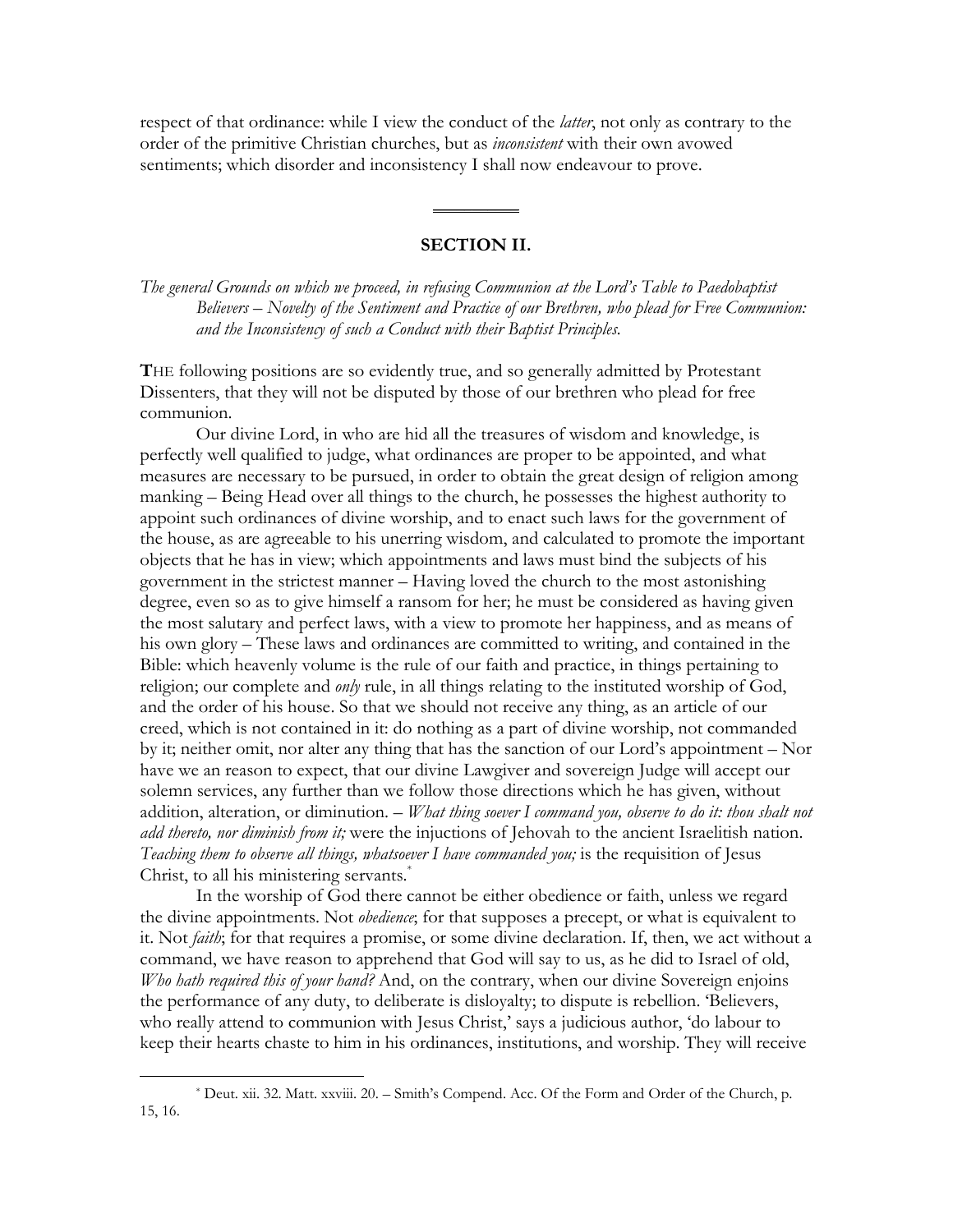nothing, practise nothing, own nothing, but what is of his own appointment. They know that from the foundation of the world he never did allow, nor ever will, that in any thing the will of the creatures should be the *measure* of his honour, or the *principle* of his worship, either as to matter or manner. It was a witty and true sense that one *simulachrum prohibetur*, sed, non *facies tibi.* It is a *making to ourselves*, an inventing, a finding out ways of worship, or means of honouring God, not by him appointed, that is so severely forbidden." - 'To serve God otherwise than he requireth,' says another learned writer, 'is not to *worship*, but to rob and mock him. In God's service, it is a greater sin to do that which we are not to do, than not to do that which we are commanded. This is but a sin of omission; but a sin of sacrilege and high contempt. In this we charge the law only with difficulty; but in that with folly. In this we discover our weakness to do the will, but in that we declare our impudence and arrogancy to controul the wisdom of God. In this we acknowledge our own insufficiency; in that we deny the all-sufficiency and plentitude of God's own law – We see the absurdity and wickedness of will-worship, when the same man who is to perform the obedience, shall dare to appoint the laws; implying a peremptory purpose of no further observance than may consist with the allowance of his own judgment. Whereas true obedience must be grounded on the *majesty* of that power that commands, not on the *judgment* of the subject, or *benefit* of the precept imposed. Divine laws require obedience, not so much from the *quality* of the things commanded (though they be ever so holy and good), as from the *authority* of him that institutes them."

That the gospel should be preached in all nations for the obedience of faith; and that, under certain restrictions, they who receive the truth, should be formed into a church state, few can doubt: and it is equally clear, from the foregoing positions, that it belongs to the supreme, royal prerogative of Jesus Christ, to appoint the terms and conditions on which his people shall have a place in his house, and a seat at his table. For we cannot suppose, with any appearance of reason, that these conditions are *arbitrary*; or such as every distinct community may think fit to impose. No; a gospel church has no more power to fix the terms of communion, or to set aside those prescribed by Jesus Christ, than to make a rule of faith, or to settle ordinances of divine worship. This is one characteristic of a church, as distinguished from *a civil society*; the terms of admission into the *latter* are discretional; provided they do not interfere with any divine law; but those of the *former* are fixed by him who is King in Zion. No congregation of religious professors, therefore, has any authority to make the door of admission into their communion either straiter, or wider, than Christ himself has made it.<sup>\*</sup> – 'The original form of this house, [i.e. the church of Christ] was not precarious and uncertain; to be altered, and changed, and broke in upon by man, or by any set of men, at pleasure. This would reflect on the wisdom and care, as well as on the steadiness of Christ; who is in his house, as well as in the highest heavens, the steady and faithful Jesus; the same yesterday, to-day, and for ever, and not in the least given to change; but its form is fixed, particularly in the New Testament. Had not Moses, nor any of the elders of Israel, so much power over the tabernacle as to alter or change a pin thereof? and with what face can man pretend to a power to model and alter at pleasure gospel churches? As if Christ, the true Moses, had forgot, or neglected, to leave with us the pattern of the house.<sup>,†</sup>

<sup>\*</sup> Dr. Owen on Communion with God, p. 170.

 $*$  Bp. Reynold's Work, p. 163, 422.

<sup>\*</sup> Dr. Ridgley's Body of Divinity, p. 343. Glasgow Edition.

<sup>&</sup>lt;sup>†</sup> Mr. Bragge on Church Discipline, p. 9.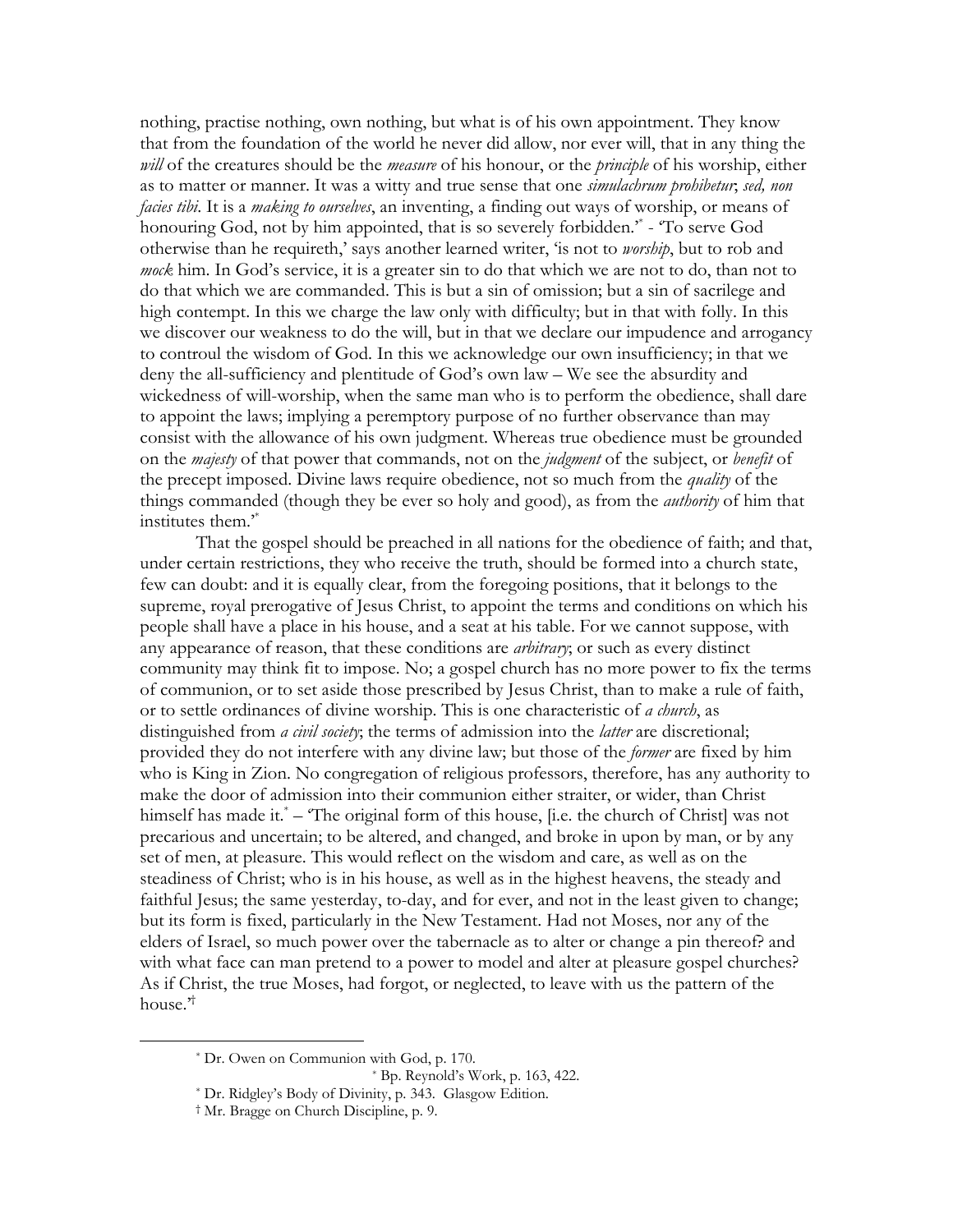Baptism and the Lord's supper are positive appointments in the Christian church, about which we cannot know any thing relating to their mode of administration, subjects, or design, except from the revealed will of their Great Institutor. For, as a learned writer observes, "All *positive* duties, or duties made such by institutions alone, depend entirely upon the will and declaration of the person who institutes or ordains them, with respect to the real design and end of them; and, consequently to the due manner of performing them.' It behoves us, therefore, well to consider the rule which our Lord has given relating to these ordinances. Because we can have no other direction in this sort of duties; unless we will have recourse to mere invention, which makes them our own institutions, and not the institution of those who first appointed them.<sup>\*</sup>

That there is a connection between the two positive institutions of the New Testament, is manifest from the word of God; and that one of them must be prior to the other, in order of administration, is evident from the nature of things: for a person cannot be baptized and receive the sacred supper at the same instant. Here, then, the question is (if a doubt may be moved on a point so evident, without affronting common sense), which of them has the previous claim on a real convert's obedience? *Baptism*, or the Lord's Supper? If we appeal to the persuasion and practice of Christians in all nations and in every age, it will clearly appear, that the *former* was universally considered, by the churches of Christ,<sup>†</sup> as a divinely appointed prerequisite for fellowship in the latter, till about the middle of the last century, here in England; when some few of the Baptists began to call it in question, and practically do deny it. This our brethren now do, who defend and practise free communion. For they admit Pædobaptists to the Lord's table; though, on their *own principles*, infant sprinkling is not baptism.

This appears from hence. That only is baptism which Christ appointed as such. That, therefore, which essentially differs from what he appointed, cannot be baptism. But they believe, as well as we, that Pædobaptism, as now practised, essentially differs from the appointment of Christ, both as to mode and subject: yet a mode of administration, and a subject to whom it should be administered, are necessary to the existence of baptism, as an ordinance of Christ; for without these it is only an abstract notion. If, then, the proper subject be a *professing believer*, and the appointed mode *immersion* in water, which they maintain as well as we; it is not real baptism where these are wanting. Agreeable to that saying of an ancient writer, 'they who are not rightly baptized, are, doubtless, not baptized at all.'<sup>\*</sup> - But that our brethren do not consider infant sprinkling as having the essentials of Christian baptism in it, is put beyond a doubt by their own conduct. For they no more scruple to baptize professing believers, who have been sprinkled in their infancy, than we do: and yet, I presume, or called, *Anabaptists*; which, notwithstanding, is their proper character, if they allow that the aspersion of infants has the essentials of baptism in it.

<sup>\*</sup> Bp. Hoadley's Plain Account, p. 3.

<sup>&</sup>lt;sup>†</sup> That there were people of different denominations in the second and third centuries, who pretended a regard to the name of Jesus Christ, and yet rejected Baptism, is readily allowed; but then it may be observed, that many of them had as little self esteem from the Lord's Supper. Nay, as a learned writer asserts, the generality of them renounced the scriptures themselves. Nor am I ignorant that Socinus, in the latter end of the sixteenth century, considered baptism as an indifferent thing, except in reference to such as are converted from Judaism, Paganism, and Mahometanism; but our brethren with whom I am not concerned will hardly allow, that societies formed on the principles of those ancient corrupters of Christianity, nor yet on those of Socinus, are worthy to be called, Churches of Christ. Vide Suicerum, Thesaur. Eccles. sub voce; and Dr. Wall's Hist. Inf. Bap. part iii. chap. v.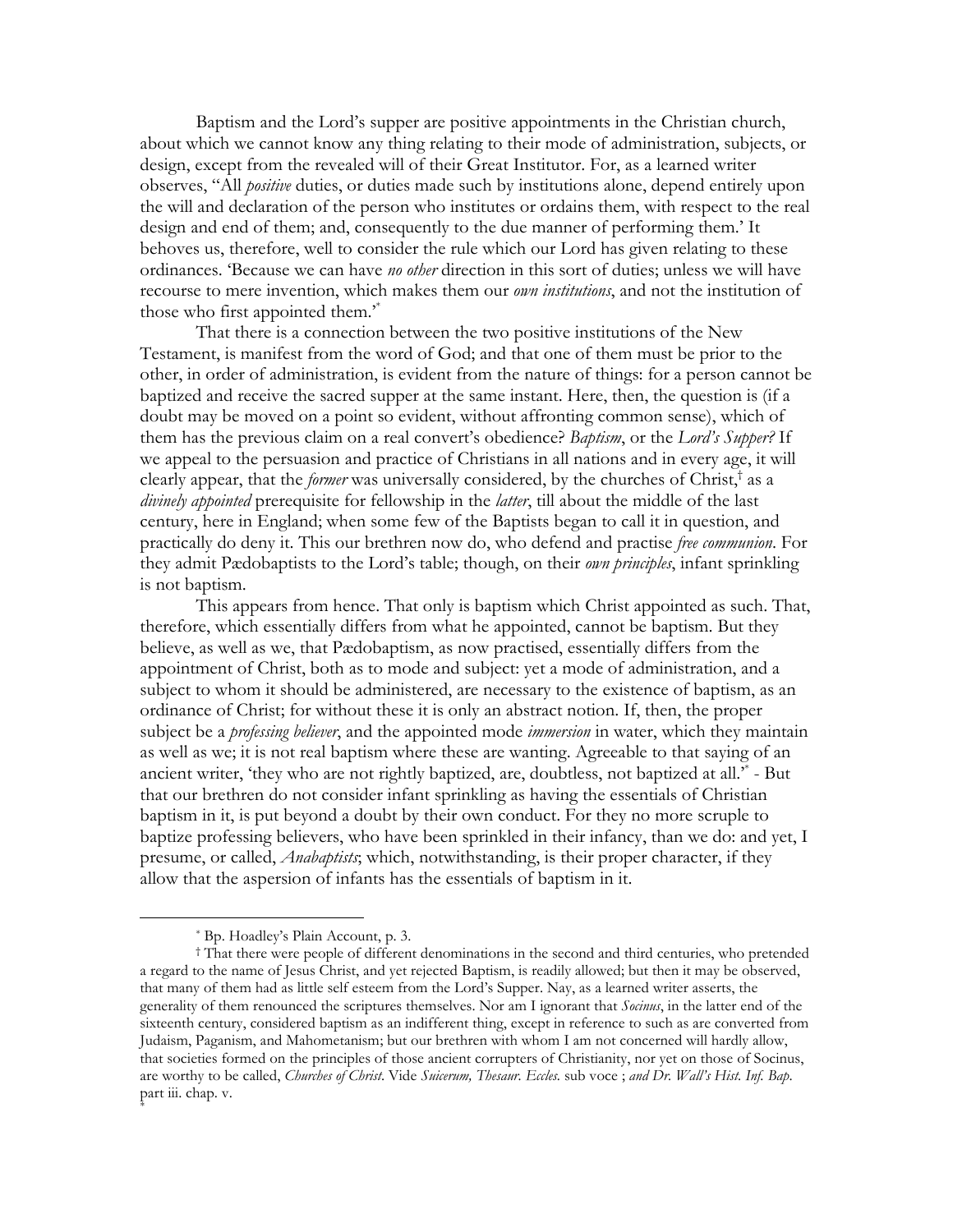This, then, is a fact, a notorious, undeniable fact, that our brethren practically deny the necessity of baptism in order to communion at the sacred supper: for they do not, they cannot believe the aspersion of infants to be christian baptism, without rendering themselves obnoxious to the charge of *Anabaptism*. A sentiment so peculiar, and a conduct so uncommon as theirs are, in regard to this institution, require to be well supported by the testimony of the Holy Ghost. For were all the christian churches now in the world asked, except those few that plead for free communion, whether they thought it lawful to admit *unbaptized* believers to fellowship at the Lord's table? there is reason to conclude they would readily unite in that declaration of Paul: We have no such custom, neither the churches of God that were before us. Yes, considering the novelty of their sentiment and conduct, and what a contradiction they are to the faith and order of the whole christian church; - considering that it never was disputed, so far as I can learn, prior to the sixteenth century, by orthodox and heterodox, by Papists or Protestants, whether *unbaptized* believers should be admitted to the Lord's table; they all agreeing in the contrary practice, however much they differed in matters of equal importance; it may be reasonably expected, and is by us justly demanded, that the truth of their sentiment, and the rectitude of their conduct, should be *proved, really proved*, from their records of inspiration. A man may easily shew his fondness for novelty, and the deference he pays to his own understanding, by boldly controverting his opinions, and resolutely opposing the practice, of the wisest and the best of men in every age; but, if he would avoid the imputation of arrogance, he must demonstrate, that the things he opposes are vulgar errors, which have nothing to recommend them but great antiquity and general custom. Our persuasion, therefore, concerning the necessity of baptism as a term of communion, having had the sanction of universal belief and universal practice for almost sixteen hundred years, it lies on our brethren to prove that it is false and unscriptural; and to shew, from the New Testament, that theirs has the stamp of divine authority.

But it is not strange, strange to astonishment, if the scriptures contain their sentiment, and vindicate their conduct, that it never was discovered by any who acknowledged the proper Deity, the eternal dominion, and the complete satisfaction of Jesus Christ, till the latter end of the last century? seeing, long before then, almost every principle of the christian faith, almost every branch of christian worship, had been the subject, either of learned or unlearned controversy, among such as thought themselves the disciples of Jesus Christ. The Quakers arose, it is well known, about the time when this new sentiment was first adopted in England; and they entirely renounced baptism, as well as the Lord's Supper. But, so far as appears, the people of that denomination never supposed, that they who thought it their duty to celebrate the sacred supper, were at liberty to do it before they were baptised. - Here I cannot but remark, with how little affection and reverence the positive institutions and the authority of Christ were treated, in this island, in the last century. The ingenious author of the Pilgrim's Progress was one of the first, in this kingdom, who dared to assert, that the want of baptism is no bar to communion, and acted accordingly. The Quakers arising a little before him, proceeded a step further, and entirely cashiered both baptism and the supper of our Lord; looking upon them, as low, carnal, temporary appointments. Much respect, I allow, is due to the character of Bunyan. He was an eminent servant of Jesus Christ, and patiently suffered in his Master's cause. Many of his writings have been greatly useful to the church of God, and some of them, it is probable, will transmit his name, with honour, to the future ages. But yet I cannot persuade myself, that either his judgment or piety appeared in this bold innovation. The disciples of George Fox, though less conformable to the word of God, acted more consistently with their own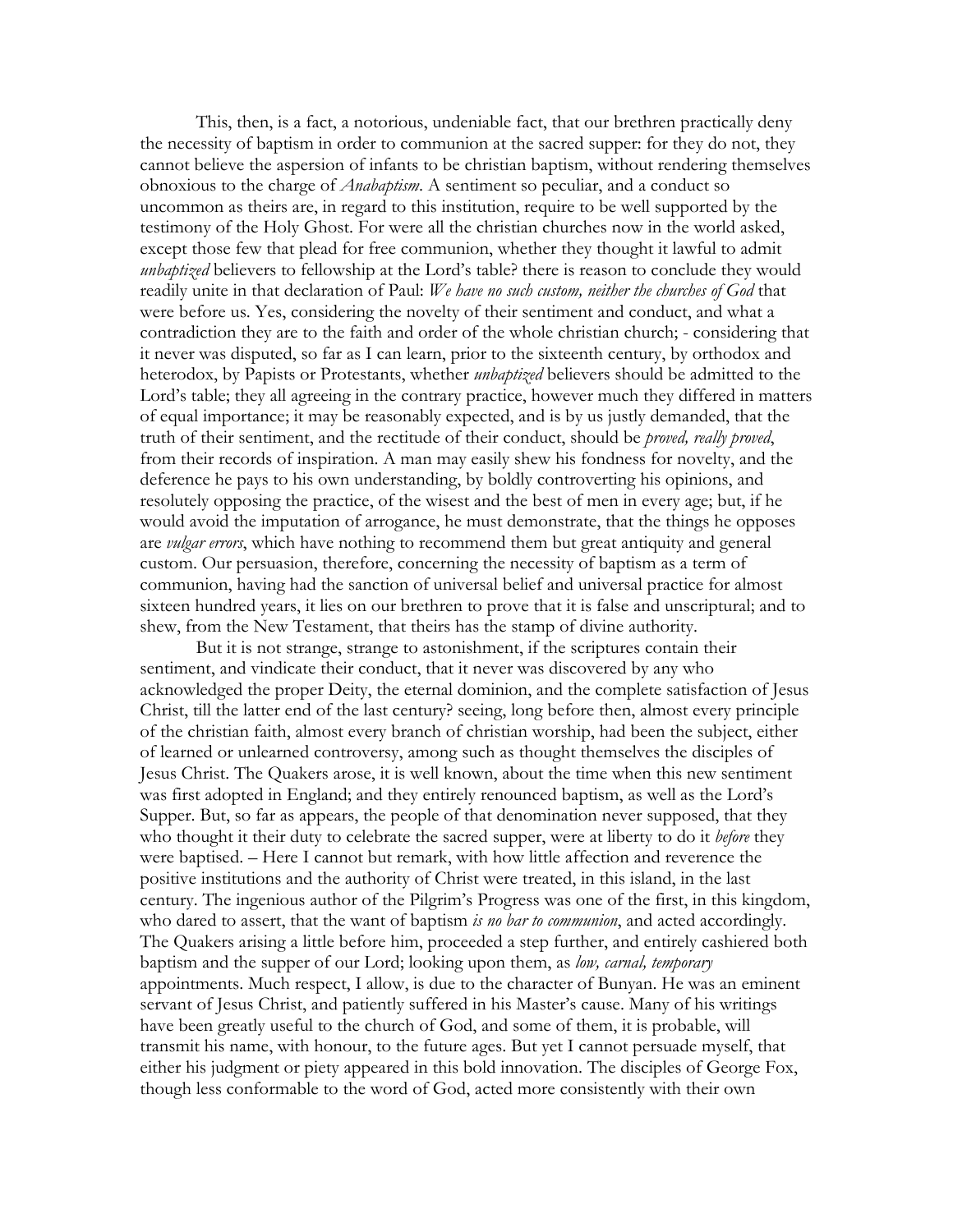principles, than did the justly celebrated *Dreamer* them, or our brethren who practise free communion now.

But I forget myself. The last century was the *grand era* of improvement in this nation; of prodigious improvement in light and liberty. In light; as well as divine, as philosophical. In real philosophical science, by the labours of a Bacon, a Boyle, and a Newton. In *pretended* theological knowledge, by those of a Jessey and a Bunyan. Did the former, by deep researches into the system of nature, surprise and instruct the world by discoveries, of which mankind had never before conceived? The *latter*, penetrating into the gospel system, amused mankind, by casting new light on the positive institutions of Jesus Christ, and by placing baptism among things of little importance in the Christian religion; of which no ancient theologue had ever dreamed – none, we have reason to think, that loved the Lord Redeemer. In liberty; not less religious than civil; in the church as well as the state. Did the struggles of real patriotism, and the abdication of a popish prince, make way for true liberty in the latter? The repealing of Christ's positive laws by Fox and Barclay, and the practical claim of a dispensing power by Jessey and Bunyan, made way for the *inglorious* liberty of treating positive institutions in the house of God just as professors please.

Some of the popish missionaries among the Indians have been charged, by respectable authorities, with concealing the doctrine of the cross from their hearers, lest they should be tempted to despise the great Founder of the Christian religion, because he made his exit on a gibbet; and with making it their principle aim, to persuade the poor ignorant creatures to be *baptized*; imagining that they would be sufficiently christianized, by a submission to that ordinance. As if being baptized, and conversion to Jesus Christ, were one and the same thing; What a destructive delusion this! What an impious exaltation of a positive institution, into the place of redeeming blood, and the regenerating power of the Holy Spirit! – But were one of our ministering brethren, who plead for free communion, to be sent as a missionary in those parts of the world; he, I presume, would not be in the least danger of thus overrating baptism, and of depreciating its great institutor. No; he would boldly preach a *crucified* and risen Jesus, as the only foundation of hope for his hearers; and, if the energy of God attended his labours with considerable success, he would think it his duty to lay before such as believed in Christ, what he had learned from the New Testament relating to a gospel church – its nature and ordinances, its privileges, duties, and great ability. In doing of which he could hardly forbear to mention *baptism*, as an appointment of his divine Master; but though he might *mention* it, yet, on his hypothesis, he could not *require* a submission to it, as previously necessary to their incorporating as a church, and their having communion together at the Lord's table. He might, indeed, *recommend* it to his young converts, as having something agreeable in it; but if they did not see its propriety; or if, on any other account unknown to him, they did not choose to comply, and yet were desirous of being formed into a church state, and of having communion at the Lord's table; he could not refuse, though not one of them was, or would be baptized. For if it be lawful to admit one believer to communion, purely as a believer, and without baptism; it cannot be criminal to admit all such, if they desire it: that which is proper and right for one, being so to a million, if they be in the same circumstances. Thus he would gather a church in perfect contrast with those formed by his fellow missionaries. For, while they put baptism in the place of the Saviour, he would reject his command, and lay the ordinance entirely aside: they make it all and he make it *nothing*. – And were a narrative of such proceedings to fall into the hands of a Pædobaptist, who had never heard of any that practised, or pleaded for, free communion, what a singular figure it would make in his view! 'A minister of Jesus Christ, he would say, gathering a church among the Indians, and administering the sacred supper, yet all his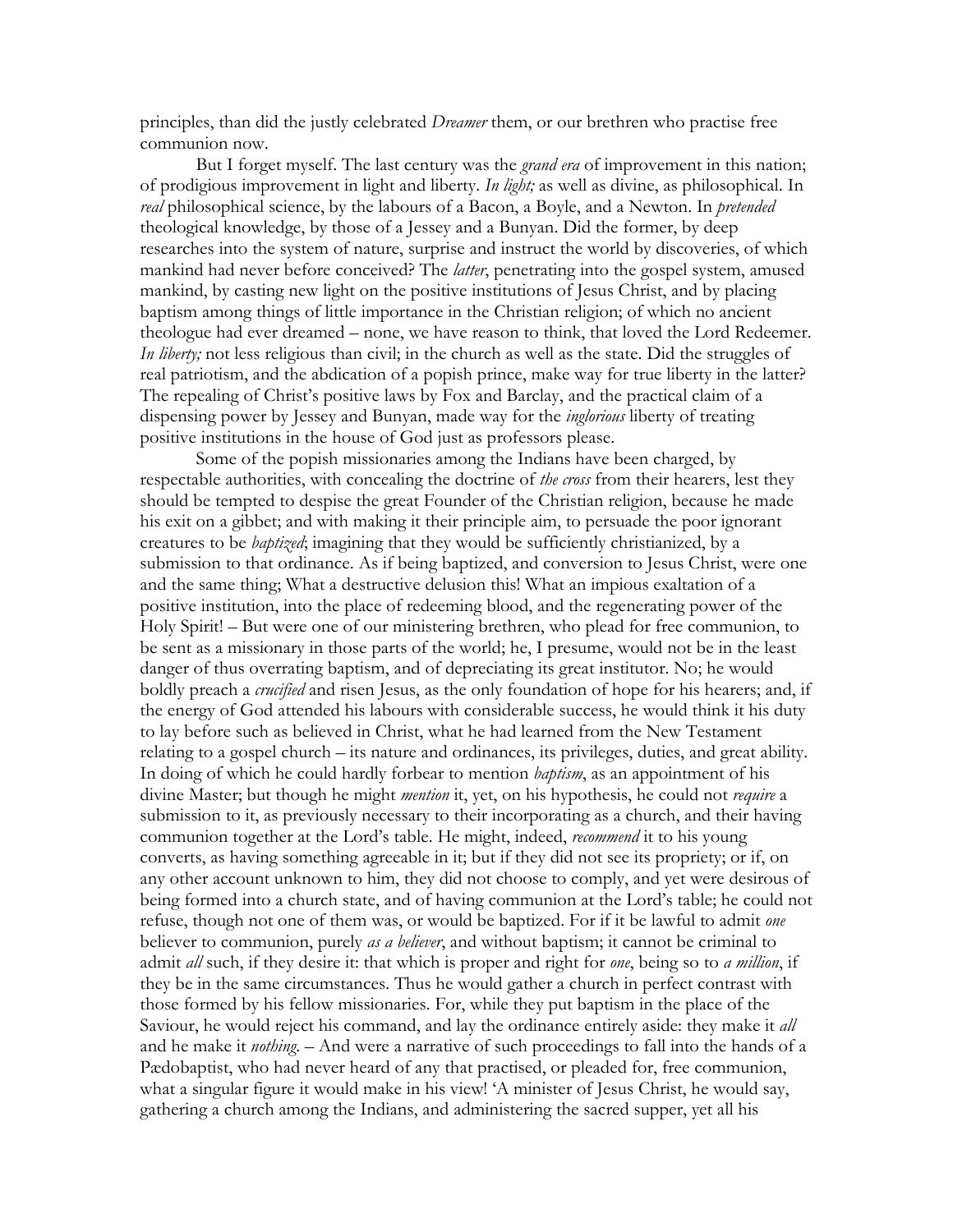communicants *unbaptized*. Strange, indeed! – A christian minister, called a *Baptist*, entirely omitting that very ordinance from which he takes his denomination. This is stranger still! For the Baptists, of all men, are said to love *water*, and to be fond of *baptism*. It exceeds the bounds of credibility: but, if it be a fact, he is the oddest mortal, and the most unaccountable Baptist, that ever lived. For he does violence to his own distinguishing sentiment, and is guilty of Felo-de-se. Like Job's leviathan, he has not his equal on earth: an unheard-of phenomenon in the religious world, and will probably be the wonder of ages yet unborn. But the ambiguity of his character is such, that I fear the pen of ecclesiastical history will always be doubtful what to *call* him, or under what denomination of religious professors he claims a place?' Such would be the surprise and such the reflections of the learned and the vulgar, who had not heard of Baptists that plead for free communion; they being the only Christians now in the world, for aught appears, that are capable of realizing such a report.

But were such a singular conduct warranted by the laws of Christ, or agreeable to the truly primitive pattern; the surprise and the censure of weak, fallible mortals, would be of little importance. For it is not the approbation of men, but the revelation of God, that is our only rule in the administration of divine institutions. To that revelation, therefore, we must appeal, and by it the sentiment and practice, now in dispute, must stand or fall.

#### **SECTION III.**

### Arguments against Free Communion at the Lord's Table.

IT must, I think, be allowed, that the *order* and *connection* of positive appointments in divine worship, depend as much on the sovereign pleasure of the great Legislator, as the appointments themselves: and if so, we are equally bound to regard that order and connection, in their administration, as to observe the appointments at all. Whoever, therefore, objects to that order, or deviates from it, opposes that sovereign authority by which those branches of worship were first instituted. – For instance: Baptism and the Lord's Supper, it is allowed on all hands, are *positive* ordinances: and, as such, they depend for their very existence on the sovereign will of God. Consequently, which of them should be administered prior to the other, (as well as to what *persons*, in what *way*, and for what *end*) must depend entirely on the will of their divine Author. His determination must fix their order; and his revelation must *guide* our practice.

Here, then, the question is, Has our sovereign Lord revealed his will, in regard to this matter? To the law and the testimony  $-$  How revealest thou? To determine the query, we may first consider the order of *time*, in which the two positive institutions of the New Testament were appointed. That baptism was an ordinance of God, that submission to it was required, and that it was administered to multitudes, before the sacred supper was heard of or had an existence, are undeniable facts. There never was a time, since the ministry of our Lord's forerunner commenced, in which it was not the duty of repenting and believing sinners to be baptized. The venerable John, the twelve Apostles, and the Son of God incarnate, all united in recommending baptism, at a time when it would have been impious to have eaten bread and drank wine as an ordinance of divine worship. Baptism, therefore, had the priority, in point of institution; which is a presumptive evidence that it has, and ever will have, a *prior claim* on our obedience. – So, under the ancient economy *sacrifices* and *circumcision* were appointed and practised in the patriarchal ages; in the time of Moses, the *paschal feast* and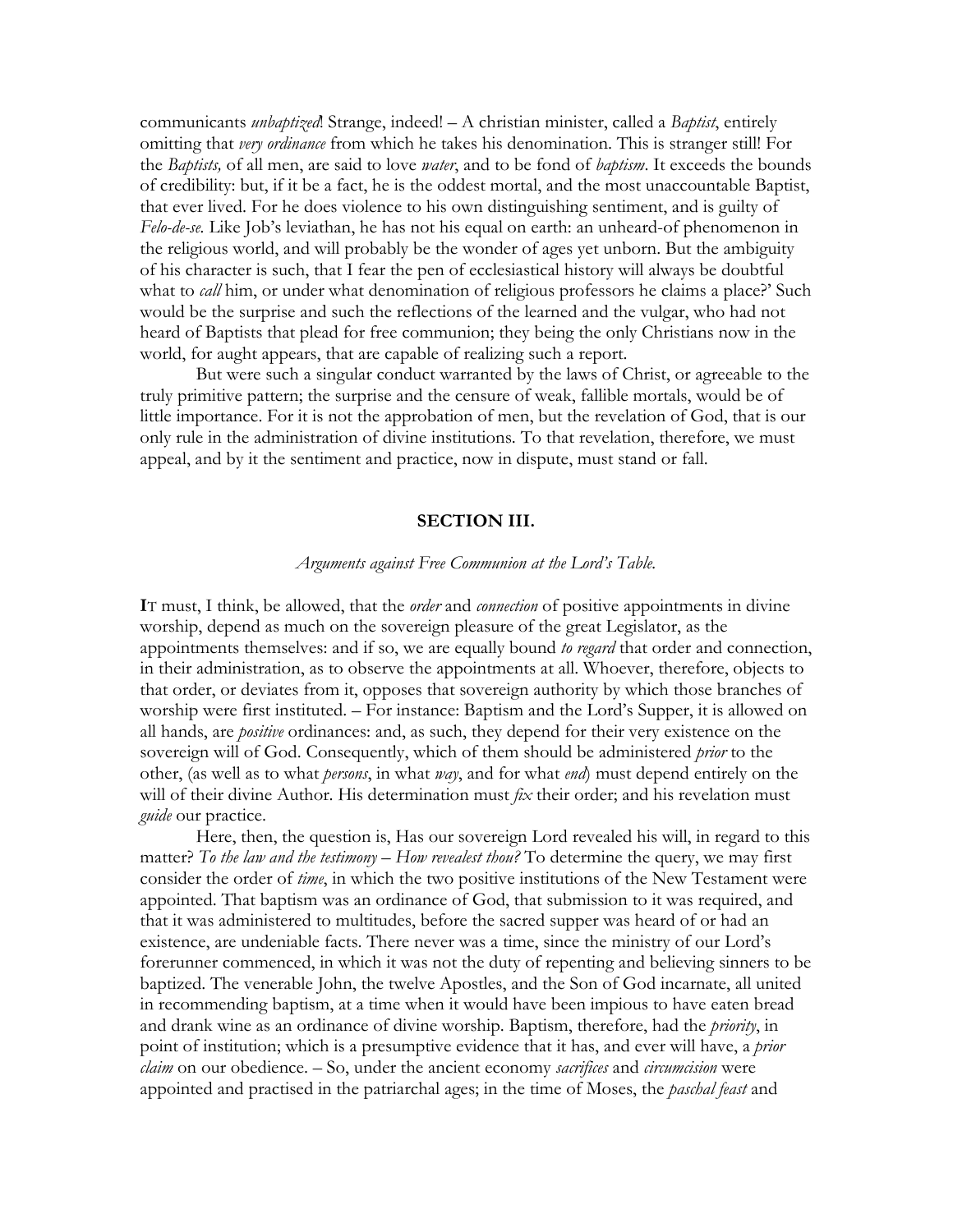*burning incense* in the holy place, were appointed by the God of Israel. But the two former, being prior in point of institution, always had the priority in order of administration.

Let us now consider the order of *words*, in that commission which was given to the ambassadors of Christ. He who is king in Zion, when asserting the plentitude of his legislative authority, and giving directions to his ministering servants, with great solemnity says, 'All power is given to me in heaven and in earth. Go ye, therefore, and teach all nations, BAPTIZING them in the name of the Father, and of the Son, and of the Holy Ghost: teaching them to observe all things *whatsoever I have commanded you*.<sup>\*</sup> Such is the high commission, and such the express command, of Him who is *Lord of all*, when addressing those that were called to preach his word, and administer his institutions. - Here, it is manifest, the commission and command are, first of all, to teach; then – what? To baptize? or to administer the Lord's Supper? I leave common sense to determine. And, being persuaded she will give her verdict in my favour, I will venture to add; A limited commission includes a *prohibition* of such things that are not contained in it; and positive laws imply their *negative*. For instance: When God commanded Abram to circumcise all his *males*, he readily concluded, that neither circumcision, nor any rite of a familiar nature, was to be administered to his *females*. And, as our brethren themselves maintain, when Christ commanded that *believers* should be baptized, without mentioning any others; he tacitly prohibited that ordinance from being administered to *infants*: so, by parity of reason, if the same sovereign Lord commanded, that believers should be baptized – baptized immediately after they have made a profession of faith; then he must intend, that the administration of baptism should be *prior* to a reception of the Lord's Supper: and, consequently, tacitly *prohibits* every unbaptized person having communion at his table.

The order of administration in the *primitive* and *apostolic practice*, now demands our notice. That the apostles, when endued with the power from on high, understood our Lord in the sense for which we plead, and practised accordingly, is quite evident. For thus it is written; Then they that gladly received his word were, what? admitted to the Lord's Table? No; but baptized. And the same day there were added to them about three thousand souls, And they continued stedfastly in the apostle's doctrine and fellowship, in breaking bread and in prayer. $\check{\phantom{a}}$  - Now, in regard to the members of this first Christian church, either our opponents conclude, that they were all baptized, or they do not. If the latter, whence is their conclusion drawn? Not from the sacred historian's narrative. For thence we learn, that they whose hearts were penetrated by keen convictions, were *exhorted* to be baptized – that they who gladly received the truth were *actually* baptized – and that they who were baptized, and they only, for any thing that appears to the contrary, were *added* to the church. Either, therefore, our brethren must, in this case, infer without premises, and conclude without evidence; or they must have recourse to some divine declaration, not contained in this context. But, in what book, in what chapter, is found the verse in any declaration found, relating to this church at Jerusalem, that can warrant such a conclusion?  $-$  If, on the other hand, our brethren allow, that all the members of this truly apostolic church were baptized; then, either they consider the constitution of it, in that respect, as expressive of the mind of Christ, and as a model for succeeding churches, or they do not. If the former, either Jesus Christ discovered some defect in that plan of proceeding, and, in certain cases, countermanded his first order, or the conduct of our brethren must be wrong; they admitting persons to communion, who, on their own principles, are not baptized. But if they do not look upon this apostolic precedent, as expressive of the mind of Christ, and as a pattern for future imitation to the end of the

> \* Matt. xxviii. 18, 19, 20. \* Acts ii. 41, 42.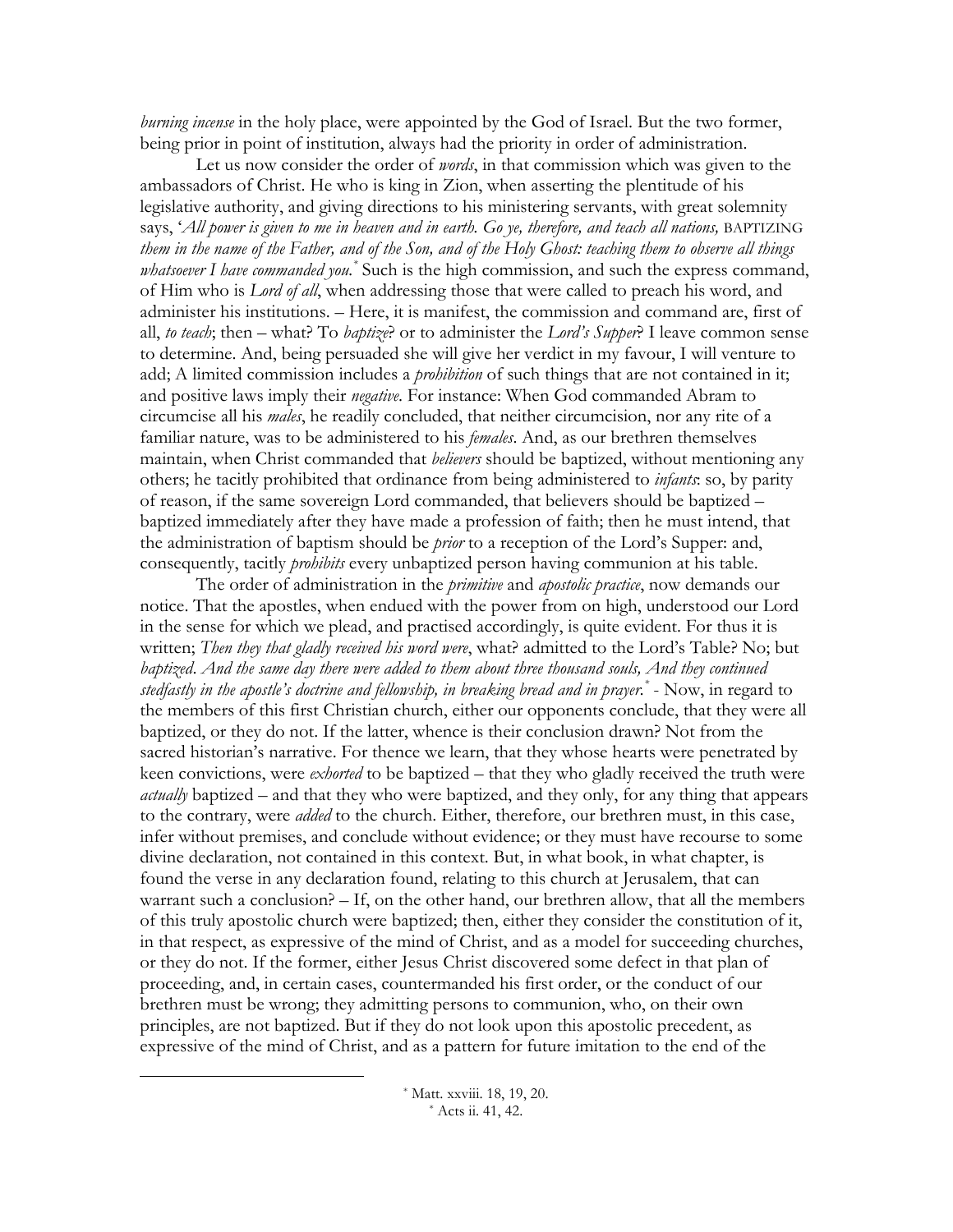world; they must consider the apostles, either as ignorant of our Lord's will, or as unfaithful in the performance of it. Consequences these, which cannot be admitted, without greatly prejudicing the honour and interest of true religion, and not a little contributing to the cause of infidelity: for which reason they will not, no doubt, be abhorred by all our brethren.

Again: It is manifest from that first and most authentic history of the primitive Christian church, contained in the Acts of the apostles; that after sinners had received the truth and believed in Jesus Christ, they were exhorted and commanded, by unerring teachers, to be baptized without delay. For thus we read; Repent and BE BAPTIZED every one of you - When they believed Philip, preaching the things concerning the kingdom of God, and the name of Jesus Christ, they were BAPTIZED, both men and women  $-A$ nd Philip said, If thou believest with all they heart, thou mayest. And he answered and said, I believe that Jesus Christ is the Son of God. And he commanded the chariot to stand still: and they went down both into the water, both Philip and the eunuch, and he BAPTIZED him  $$ and was BAPTIZED, he and all his straightway  $-$  Many of the Corinthians, hearing, believed, and were baptized – And how, why tarriest thou? ARISE, AND BE BAPTIZED – Can any man forbid water, that these should not be baptized, which have received the Holy Ghost, as well as we? And he COMMANDED *them to be BAPTIZED in the name of the Lord*.<sup>\*</sup>  $-$  Hence, it is abundantly evident, that baptism, in those days, was far from being esteemed an indifferent thing; and equally far from being deferred, till the Christian converts had enjoyed communion at the Lord's Table for months and years. Yes, it appears with the brightest evidence, that a submission to baptism was the first, the very first public act of obedience, to which both Jews and Gentiles were called, after they believed in Jesus Christ. And it is equally clear, from the last of those passages here transcribed, that the highest evidence of a person's acceptance with God, though attended with the baptism of the Holy Spirit in the bestowal of miraculous gifts, was so far, in the account of Peter, from superseding the necessity of a submission to the ordinance of baptism; that he urged the consideration of those very facts, as a reason why they who were so blessed and honoured should submit to it *immediately*. Consequently, while our brethren revere the authority by which the apostles acted, and while they believe that infant sprinkling is not baptism; they are obliged, in virtue of these ancient precedents, and by all that is amiable in a consistent conduct, to admit none to communion at the Lord's Table, whom they do not consider as really baptized according to the command of Christ – Not have we the least reason to believe that the apostles were invested with a *discretional* power, to alter our Lord's institutions as they might think proper; either as to mode, or subject, or their order and connection with one another. No; they never pretend to any such power; they utterly disclaim it. Let us hear the declaration of one, as the language of all, and that in regard to the sacred supper. I have RECEIVED OF THE LORD, that which also I delivered unto you. And again, relating to his doctrine in general, when writing to the same people and in the same epistle, he says, I delivered unto you THAT WHICH I ALSO RECEIVED. The apostles being only servants in the house of God, has no more authority to alter or dispense with an ordinance of Jesus Christ, than any other minister of the word. Their apostolic gifts and power did not at all invest them with a right of legislation in the kingdom of their divine Lord. They were still but stewards; as such they claimed regard from the churches, in which they laboured and to which they wrote: at the same time freely acknowledging, that it was their indispensable duty to be found faithful in the whole extent of their office; they being accountable to the great Head of the church. They acted, therefore, in the whole compass of their duty, under the

<sup>\*</sup> Acts ii. 38. viii. 12, 37. xvi. 33. xvi. 33. xviii. 8. xxii. 16. x. 47. \* 1 Cor. xi. 23. xv. 3.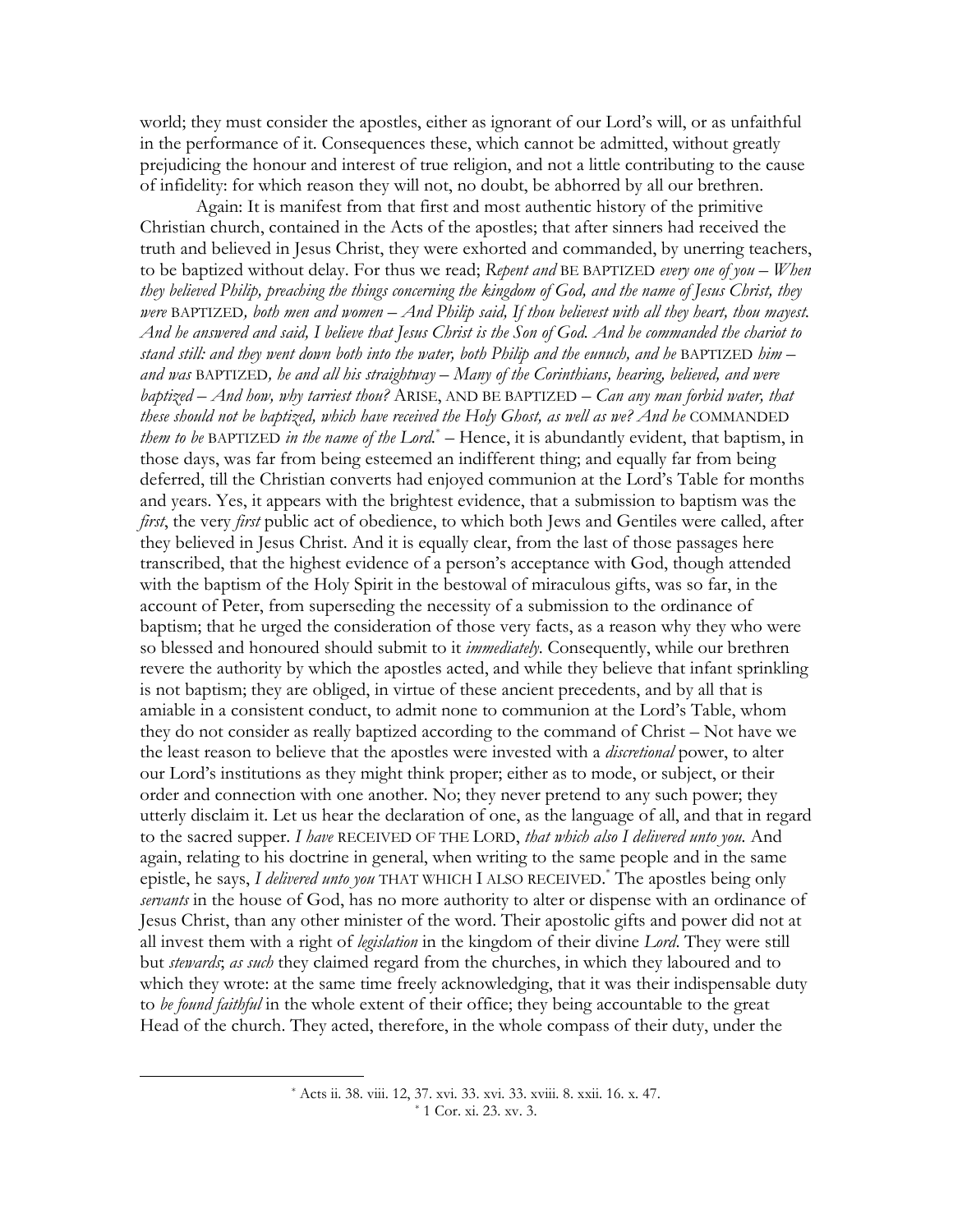command, and by the direction of the ascended Jesus. Nay, they more they were honoured and blessed by him, the more were they bound to obey the least intimation of his will.

Once more: if we regard the different signification of the two institutions it will appear, that baptism ought to precede. In submitting to baptism, we have an emblem of our union and communion with Jesus Christ, as our great representative, in his death, burial and resurrection: at the same time declaring, that we reckon ourselves to be dead indeed unto sin, but alive to God; and that it is our desire, as well as our duty, to live devoted to him. And as, in baptism, we profess to have received spiritual life; so in communicating at the Lord's Table, we have the emblems of that heavenly food by which we live, by which we grow, and in virtue of which we hope to live for ever. And we are born of God but once, so we are baptized but once: but as our spiritual life is maintained by the *continued* agency of divine grace, and the comfort of it enjoyed by the *habitual* exercise of faith on the dying Redeemer, so it is our duty and privilege *frequently* to receive the holy supper. Hence theological writers have often called baptism, the sacrament of regeneration, or of initiation; and the Lord's Supper, the sacrament of *nutrition.* – Whether, therefore, we consider the order of *time*, in which these two institutions were appointed; or the order of *word*, in the great commission given by our Lord to his ministering servants; or the order of administration in the *apostolic practice*; or the *different* signification of the two solemn appointments, a submission to baptism ought ever to precede a reception of the Lord's Supper. Or, should any one question the validity of this inference, I would ask; Whether, in regard to the sacred supper, he might as well deny the necessity of always blessing the bread, before it be broken; or of breaking the bread, before it be received; or of receiving the *bread* before the *wine*? Or, by what *better* arguments he would prove the opposite conduct, either unlawful or improper? Nay, if these *declarations*, and *facts*, and *precedents*, be not sufficient to determine the point in our favour; it will be exceedingly hard, if not impossible, to conclude with certainty, in what order any two institutions that God ever appointed, were to be administered. For, surely, that order of proceedings which agree with the *time* in which two institutions were appointed; with the words in which the observation of them was enjoined; with the *first administration* of them by unerring teachers; and with their different signification, must be the order of truth, the order of propriety, and the order of duty, because it is the order of God. And our brethren will do well to remember, that when Paul commends the Corinthians for keeping the ordinances as they were delivered to them; it is plainly and strongly implied, that divine ordinances are given us to keep; that they who keep them as they were instituted, are to be commended; and that they who do not keep them at all, observe them in a different order or manner from that at first appointed, are worthy of censure. Nor is the order in which the two positive institutions of Jesus Christ should be administered, less clearly expressed in the New Testament, than the mode and subject of baptism. This however, is a notorious fact, that while the *latter* have been much and warmly disputed, the former does not appear to have been ever called in question by the real disciples of Christ; except in the conduct of those few that plead for free communion. They, indeed, practically deny that which appears clear as the sun, to all other Christians, by frequently admitting persons to the Lord's table, and baptizing them afterwards: for they do not refuse to baptize their Pædobaptist members, if they desire it, though they may have been in fellowship with them for ten, or twenty, or fifty years.  $-$  But have not  $-$  I appeal to the understanding and the conscience of my brethren themselves; - have not the Pædobaptists as good a warrant for their practice, as you have inverting the *plain*, the *established*, the *dininely appointed* order, in which the two positive institutions ought to be administered? They baptize and then teach; you administer the sacred supper and then baptize. They baptize thousands whom they never admit to the Lord's Table; you receive to that sacred ordinance numbers who, on your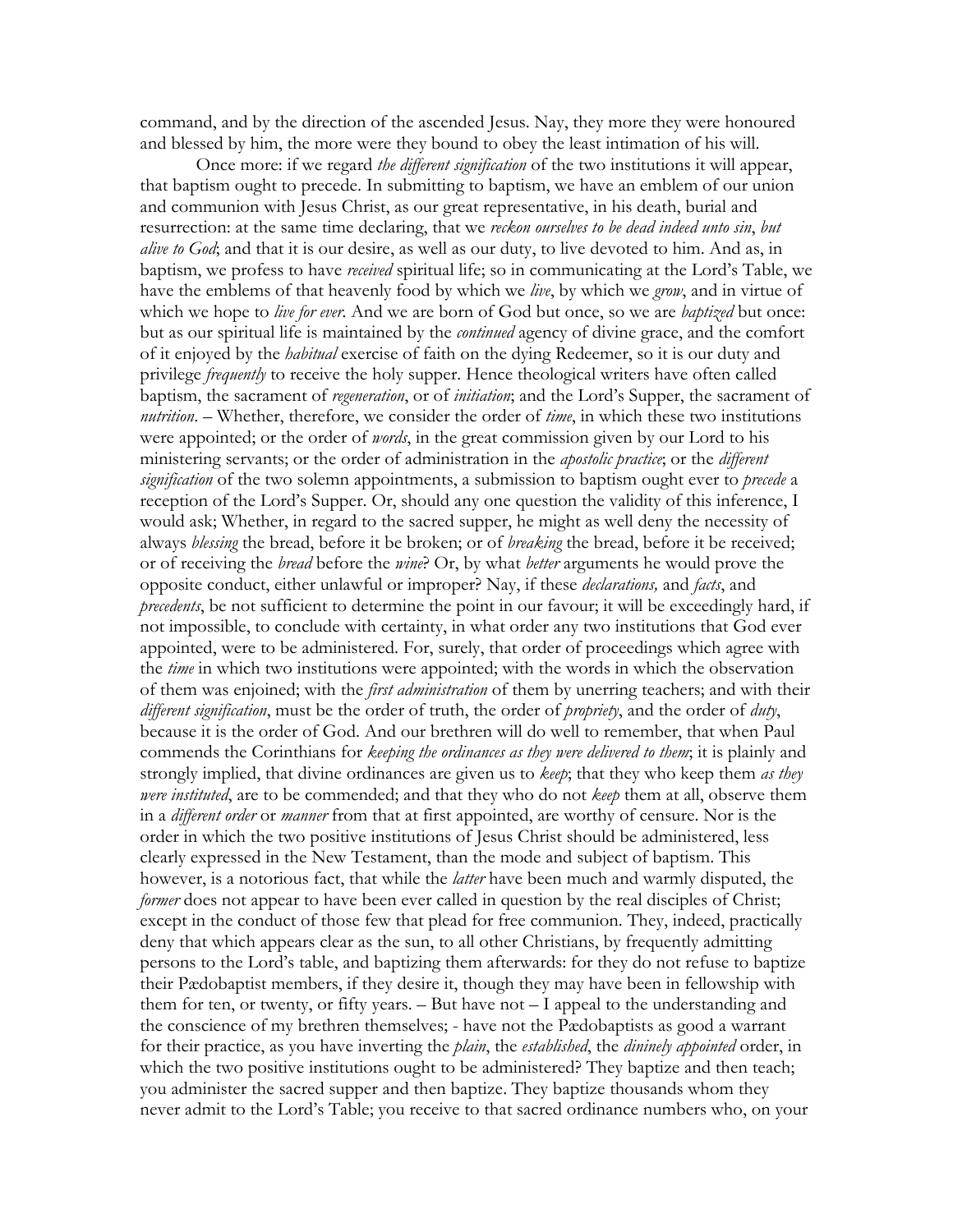own principles, never were, nor ever will be baptized. Do they argue in defence of their practice, and endeavour to prove their point, not be express commands, or plain facts, recorded in the New Testament; but by *inferences*, and that, sometimes, from such passages of holy writ, as have not, in our opinion, any relation at all the subject? so do you. For it is not pretended, that there is any express command to receive unbaptized believers into communion; and as to a *plain precedent*, our brethren are equally silent. The *whole* of their arguing, therefore, must be either analogical or inferential. Yet the design of it is to shew, what is our duty in regard to a *positive* ordinance, which is neither commanded in a precept – a precept relating to the ordinance in question; nor exhibited in an example? What I demand, can it be, or how should it direct our conduct? If our brethren's way of arguing be just, we may turn Pædobaptists at once; for it is impossible to stand our ground in a contest with them.

It would, no doubt, have been highly offensive to God, if the priests or the people of old had inverted the order appointed by him, for the administration of his own solemn appointments. For instance; first admit to the Passover, afterwards circumcise; burn incense in the holy place, then offer the *propitiatory sacrifice*. This, I conceive, our brethren must allow. Have they any reason, then, to imagine, that a similar breach of order is not equally displeasing to God, under the New Testament economy? If not, it must be supposed, that the Most High has not so great a regard to the purity of his own worship, is less jealous of his honour, and does not so much insist on his eternal prerogative now, as he did under the former dispensation: suppositions these, which they who acknowledge his universal dominion and absolute immutability, will hardly admit.

It must, I think, be acknowledged, even by our brethren themselves, that we have as good a warrant for omitting an *essential branch* of an ordinance, or to reverse the order in which the *constituent parts* of an ordinance were originally administered; as we have to lay aside a divine institution, or to change the order in which two different appointments were first fixed. And if so, were a reformed and converted Catholic, still retaining the Popish tenet of communion in one kind only, desirous of having fellowship with our brethren at the Lord's Table; they must, if they would act consistently on their present hypothesis, admit him to partake of the *bread*, though from a principle of conscience, he absolutely refused the wine, in that sacred institution.  $-Or$ , supposing, which is quite the reverse, that any of those who are in actual communion with them, finding the mastication and swallowing of solid food a little difficult, should conscientiously approve the condescending indulgence of Pope Paschat, in the twelfth century; who order, that such persons partake only of the wine: - Or, if any of their people should imagine, that the wine ought always to be administered before the bread; and should, from an erring conscience declare, that if the ordinance were not so administered they could not partake of it; they must, according to the tenour of their arguing, comply. They could not refuse; because the persons in question are considered, as real believers in Jesus Christ, and sincerely desirous to be found in the way of their duty, to the best of their knowledge.

The sentiment which our brethren adopt, if suffered to operate in its full extent, would exclude both Baptism and the Lord's Supper from the worship of God. As to *baptism*, whether infant or adult, it ought never be made a term of communion in the house of God, on the principle espoused by our opponents. For according to them, the grand, the *only* query, that is really necessary relating to a candidate for communion is; Has God received him? Is he a *believer* in Jesus Christ? And, so certain are they of this being an unerring rule, that if we dare to question a believer's right of communion, because we think he is not

<sup>\*</sup> Dr. Priestly, on giving the Lord's Supper to children, p. 25, 26.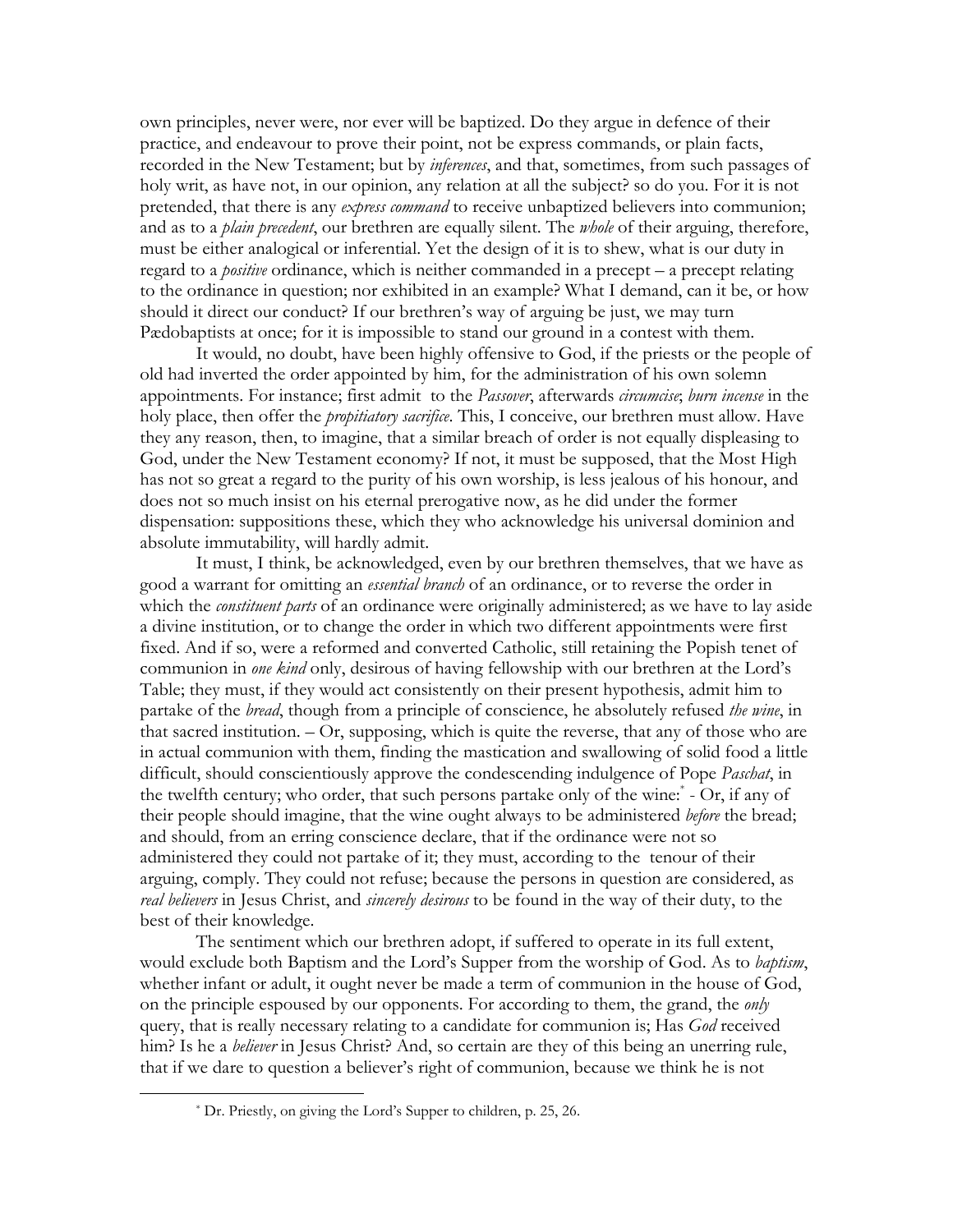baptized; we might almost as well deny the doctrine of transubstantiation in the face of the Council of Trent: for we immediately expose ourselves to the dreadful censure of acting in a way, 'greatly prejudicial to the honour and interest of true religion, and not a little contributing to the cause of *infidelity*.<sup>\*</sup> I think myself happy, however, that the *anathema sit* of the one, is destitute of power to enforce it; as the opprobrious charge of the other, wants evidence to prove it.

If, then, our brethren's grand rule of proceeding be right, we are bound to receive believers, as such, and have communion with them at the Lord's Table, though they do not consider themselves as baptized. And here I would beg leave to ask; Whether they would receive a candidate for communion whom they esteem as a believer in Jesus Christ, who has not been baptized in infancy; nor, looking on baptism as a temporary institution, is willing to be baptized at all? The supposition of a person, in such circumstances, applying for fellowship at the Lord's Table, is far from being improvable; nay, I have known it is a real fact. What then would our brethren do in such a case? As to Pacificus, he has informed us plainly enough what would be *his* conduct in such an instance; he pleading expressly for admitting believers of all denominations to communion at the Lord's Table. Yes, the very title of his piece is; ' A modest Plea for Free Communion at the Lord's Table, between the believers of *all* denominations.'

Nor is the title of the same plea, under the signature of *Candidus*, any way different in its real import, for it runs thus: 'A modest plea for Free Communion at the Lord's Table; Particularly between the Baptists and the Pædobaptists.' For it is manifest that the emphatical word, Particularly if not quite impertinent, must signify, that though Candidus chiefly defends free communion, between Baptists and Pædobaptists; yet that he is far from denying, nay, that he really pleads for the same free communion, with those that are neither the one nor the other. And who can they be but Katabaptists, or those in the same circumstances with the person in the case here supposed? So that whether they be *Quakers* or *Catholics*; whatever their distinguishing sentiments or modes of worship may be; they consider themselves as bound to admit them to the sacred supper if they look upon them as true believers, and they request communion with them. But as all our opponents are not entirely of their mind in this respect, I shall proceed with the argument. - If, then, they receive a person, in the supposed case, they avowedly reject baptism, as unnecessary to fellowship in a church of Christ; for if it be not requisite in every instance it is not so in any. If they refuse him, it must be because he is not baptized; for according to the supposition, they consider him as a partaker of divine grace and a believer in Jesus Christ. But if they reject him purely on that ground, they ought, on their Antipædobaptist principles, reject all who have had no other than infant baptism; because they consider it as very different thing from the appointment of Christ. Yes, they declare to all the world, every time they administer baptism on a profession of faith, to any of their Pædobaptist friends, that they do believe infant sprinkling to be an ordinance of Christ.

It may, perhaps, be objected; 'The two cases are not parallel: because they supposed candidate for communion, is not only unbaptized, but opposes the ordinance itself.' True:

<sup>\*</sup> When I read the title of a certain publication a few years ago, I was ready to pay; If the title page do not promise more than the author performs, we are now in a fair way to have *infidelity ruined for ever.* But, alas! I have since found that my expectations were too sanguine. For infidelity still exists; and the principles of it lurk in every breast, that will not allow unbaptized believers to have a right of communion at the Lord's Table: of which obnoxious sentiment almost the whole of the Christian church now is and has ever been*. Pacifus*, I presume, knows the book to which I refer; and *verbum sat sapienti.*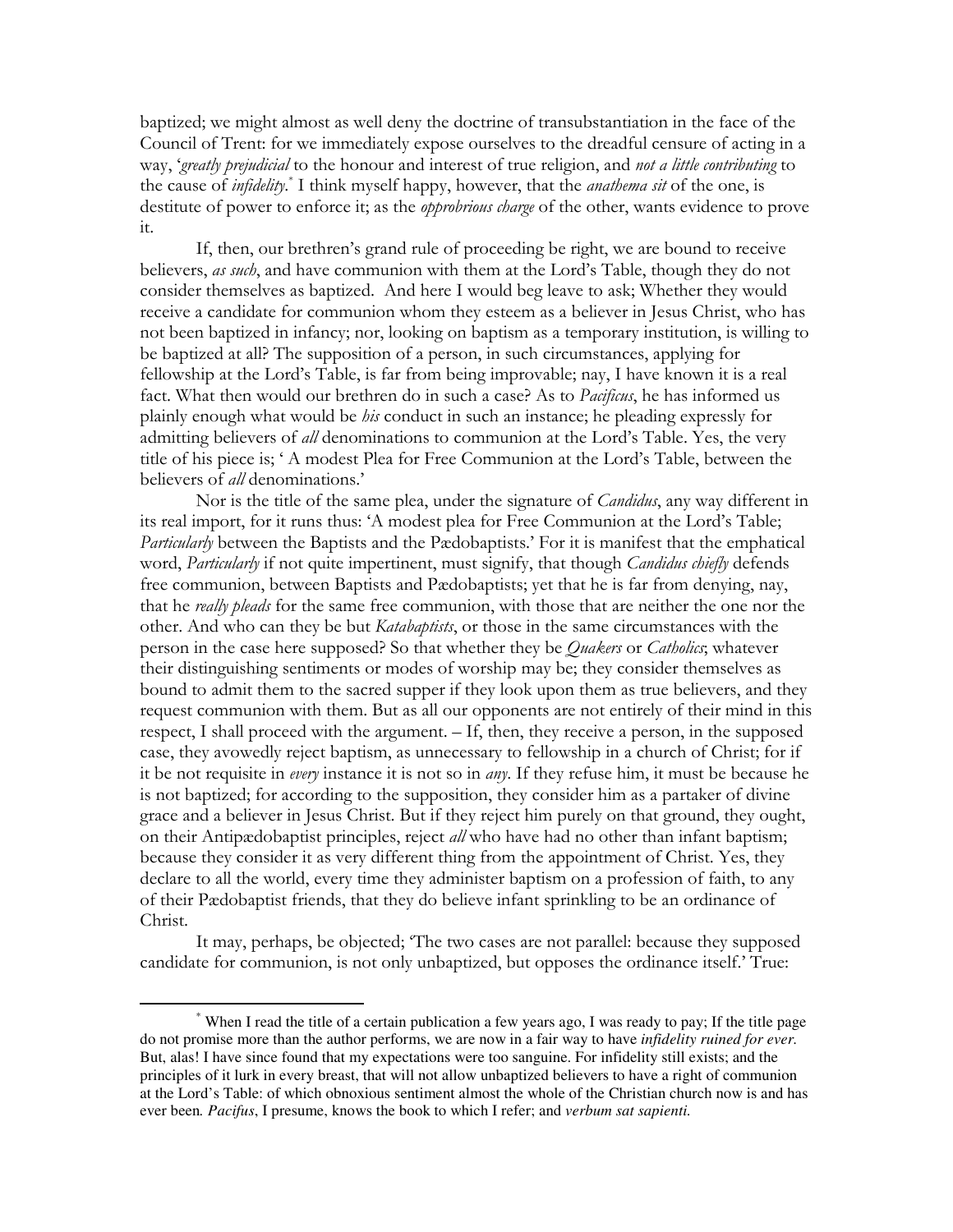but not admitting a small disparity, he acts on a principle of conscience: for he supposes, with the Quakers, that baptism was not intended, by Jesus Christ, as a standard ordinance in his church; though he has a very different view of the Lord's Supper. And to adopt a method of arguing used by our brethren, when pleading for free communion; What have you to do with another man's conscience, in a matter that is non-essential? To his own Master he stands or falls. He considers the Lord's Supper as a very important ordinance, and longs to partake of it. And have not you told us, repeatedly, that it was designed for all believers; that *all* believers are capable of improvement by it; and that they have a right of communion, entirely *independent* of our judgment? Is he to be refused *one* ordinance, in the enjoyment of which he has reason to expect the presence of Christ and the blessing of heaven; merely because a sovereign God has not been pleased to shew him his duty and privilege in regard to *another*? And though you may not pay so great a regard to the reasoning of one whom you can *a rigorous* baptist, yet you cannot be deaf to the arguing of a friend, an ally, and one of the first advocates for free communion. Here, then, I beseech you, what Mr. Bunyan says, who speaks to the following effect. None can, 'render a bigger reason than this,' for not submitting to baptism, *I have no light therein*.' Such a person has an invincible reason, 'one that all men upon earth, and all angels in heaven, are not able to remove. For it is God that creates light; and for him to be baptized without light, would only prove him unfaithful to his own conscience, and render him a transgressor against God." What, will you keep him from celebrating the death of his Lord, in the sacred supper, only because he does not see baptism in *your* eyes! Consider, I beseech you, that he is in your judgment, a sincere, a conscientious man; that he is born of God, and fervently loves our dearest Lord. Yes, the sincerity of his heart and his disposition to obedience are such, that, could he be once persuaded of baptism being a permanent ordinance in the Christian Church, he would not hesitate a moment to be baptized. Nay, he would rejoice in an opportunity of so manifesting his cordial subjection to Jesus Christ, were he convinced, that he is under an equal obligation to be baptized, as he is to receive the Lord's Supper, and *that* prior to *this*. And must, after all, the bare want of a *little water* be an insurmountable bar to his having communion with you? Shall this one circumstance of water 'Drown and sweep away all his excellencies; not counting him worthy of that reception that, with hand and heart, shall be given to a novice in religion, because he consents to *water*?' – Nay, 'no man can reject him; he cannot be *a man* if he object against him; not a man in Christ; not a man in understanding.' – 'How unreasonable it is to suppose, that he must not use and enjoy what he knows, because he knows *not all*." And it will appear yet more unreasonable when it is considered, that "baptism gives neither being nor *well-being* to a church." Is this your kindness to a Christian brother! Is this your charity, your candour, your catholic spirit! Away with such rigid and forbidding notions; with such an unreasonable attachment to an external rite, and let your communion be *free indeed. universally free*, for Quakers, for Papists, for whomsoever appears to be born of God and desires fellowship with you. For though a converted Quaker may happen to be no friend to *baptism*; and though a reformed Catholic may still be prejudiced against *wine*, at the Lord's Table; yet, as both may have communion with you, in other respects, why should you object against it? Besides, do you not hope to have communion with them in heaven? On the same principle, you might refuse communion to *Enoch*, or Elijah, or Paul, were any one of them now upon earth, if he would not submit to baptism! Were you aware how much this uncharitable and dividing spirit has a tendency to 'injure real

<sup>\*</sup> Bunyan's Works, Vol. I. p. 135, 136. 8vo. edit.

<sup>\*</sup> Bunyan's Works, Vol. I. p. 134, 169, 174.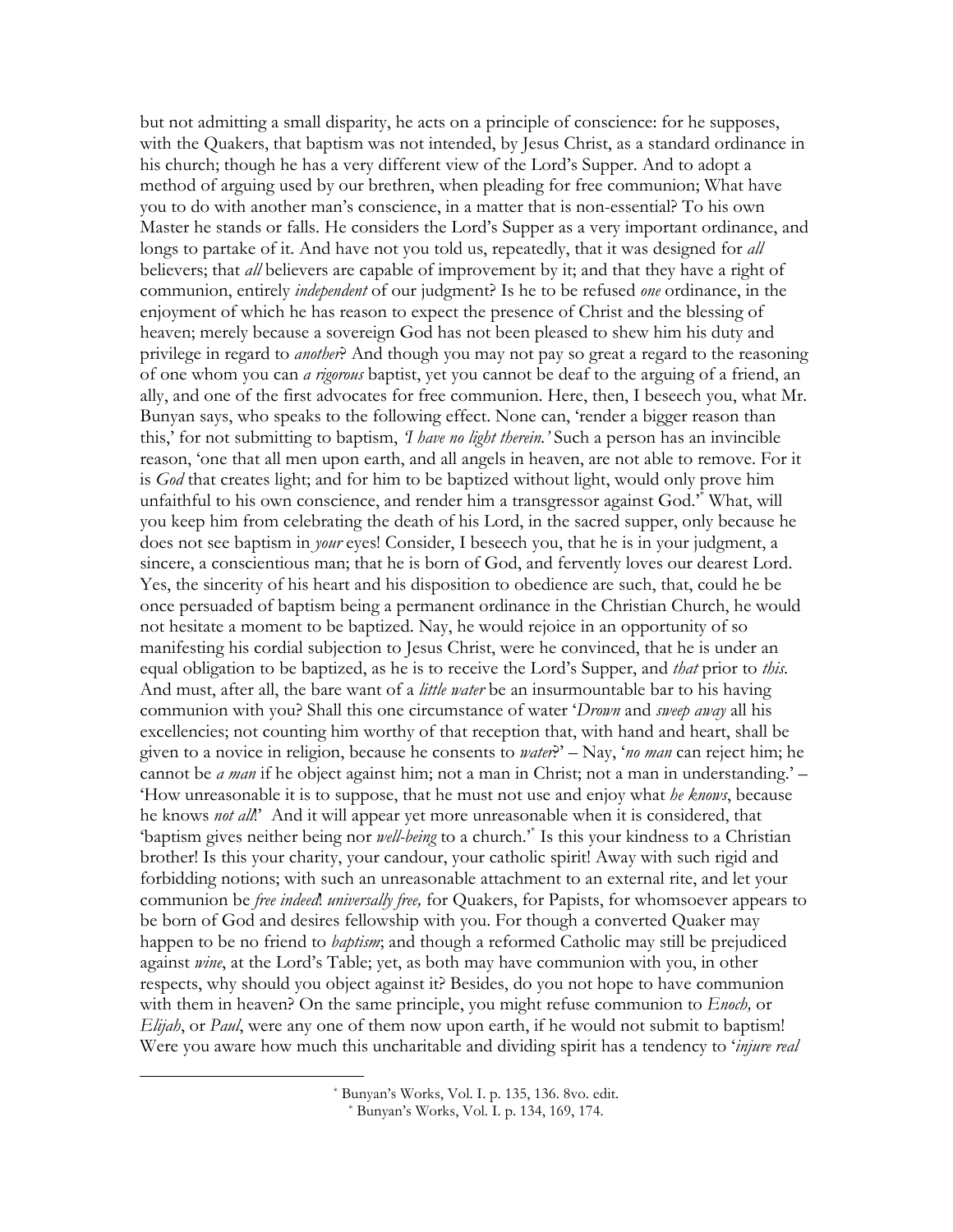religion,' and how much it 'contributes to the cause of infidelity;' such is your veneration for the revelation of God, and such your affection for Jesus Christ, that, I am persuaded, you would never say a word about baptism, nay, you would wish it out of the world, rather than give such occasion of scandal and mischief, as you unwittingly do. For the author to whom I have just appealed assures us, and lays it down as a maxim, which you ought never to violate; that in such cases, baptism, though an *ordinance* of God, 'is to be prudently shunned. Let the cry be never so loud, Christ, order, the rule, the command, or the like; carnality is but the bottom, and they are but babes that do it; their zeal is but a puff. What shall we say? All things must give place to the profit of the people of God; yea, sometimes laws themselves, for their outward preservation, much more for godly edifying." - Further; Though, in the case supposed, the candidate for communion *opposes* baptism, yet there is not so greatly a difference between the two instances as may, at the first view, be imagined. For, on our brethren's Baptist principles, infant baptism not being an appointment of Christ, they who have had no other are unbaptized. In this respect, therefore, the cases are parallel. Beside, they are equally unwilling to submit to what our opponents consider as the only true baptism; and are equally conscientious in their refusal. The genuine, the necessary consequence, therefore, is, (if our brethren would act consistently) they must either accept both, or neither; for, in the judgment they form of each, God has received the one, as well as the other. But, as before hinted, by the same rule that we receive one to communion, who is not baptized; who does not consider himself baptized; we may receive all: for as there is but one Lawgiver, so there is but one law, relating to this matter; and he who has a right to dispense with it once, may do so as often as he pleases. Consequently, the principle adopted, by those who plead for free communion, has a natural tendency to exclude baptism from the worship of God.

Again: Though our brethren plead, that the persons whom they receive and continue in communion with them, are in their *own judgment* baptized; yet we may venture to query, whether this will *always* be the case. The following is a well authenticated fact. Several persons, being convinced of believers baptism, and wishing for fellowship with the people of God, related their Christian experience to a church and her pastor who practiced free communion. It was agreed to receive them. But when the time appointed for their being baptized came, and the pastor was ready to administer the ordinance to them, one of them was absent; and, consequently, was not baptized with his brethren. The stated reason for celebrating the death of Jesus at his own table quickly approaching, he was, notwithstanding, received into fellowship, had communion at the Lord's Table, and was baptized afterwards.<sup>\*</sup> - Now this person was *not* a Pædobaptist; this person was *not* even in his *own judgment*, baptized, when he took a seat at the Lord's Table. No; by desiring to be immersed on a profession of faith, he *declared* that he was unbaptized; as such he approached the holy table;

<sup>\*</sup> Bunyan's Works, Vol. I. p. 136, 141, 144.

<sup>\*</sup> If I be not greatly deceived, the Pastor of this church has pleaded the cause of free communion, under the name of *Pacifus*. A character, no doubt, very happily chosen, to express that peculiarly peaceful temper and admirably condescending conduct which are so clearly displayed in this little anecdote. But, as a perfectly consistent character is hard, exceedingly hard to be found among mortals, my reader will not be much surprised if I observe; That *Pacifus* himself has failed, in *one* particular, to answer him name. Yes, he and his coadjutor *Candidus* have, in a very *unpeaceful, uncandid* manner, charged a vast majority of their Baptist brethren, with 'not a little contributing to the cause of infidelity,' merely because they do not practise this Remarkably free communion. Peace and Candour are, indeed, very excellent things, as Pacifus and Candidus are the most amiable names: yet I would take the liberty of hinting, that *peace* and *unity*, without *truth* and *righteousness*, are an illicit combination; a wicked conspiracy against both God and man. Amicus Pacifus, amicus Candidus, sed magis amica Veritas.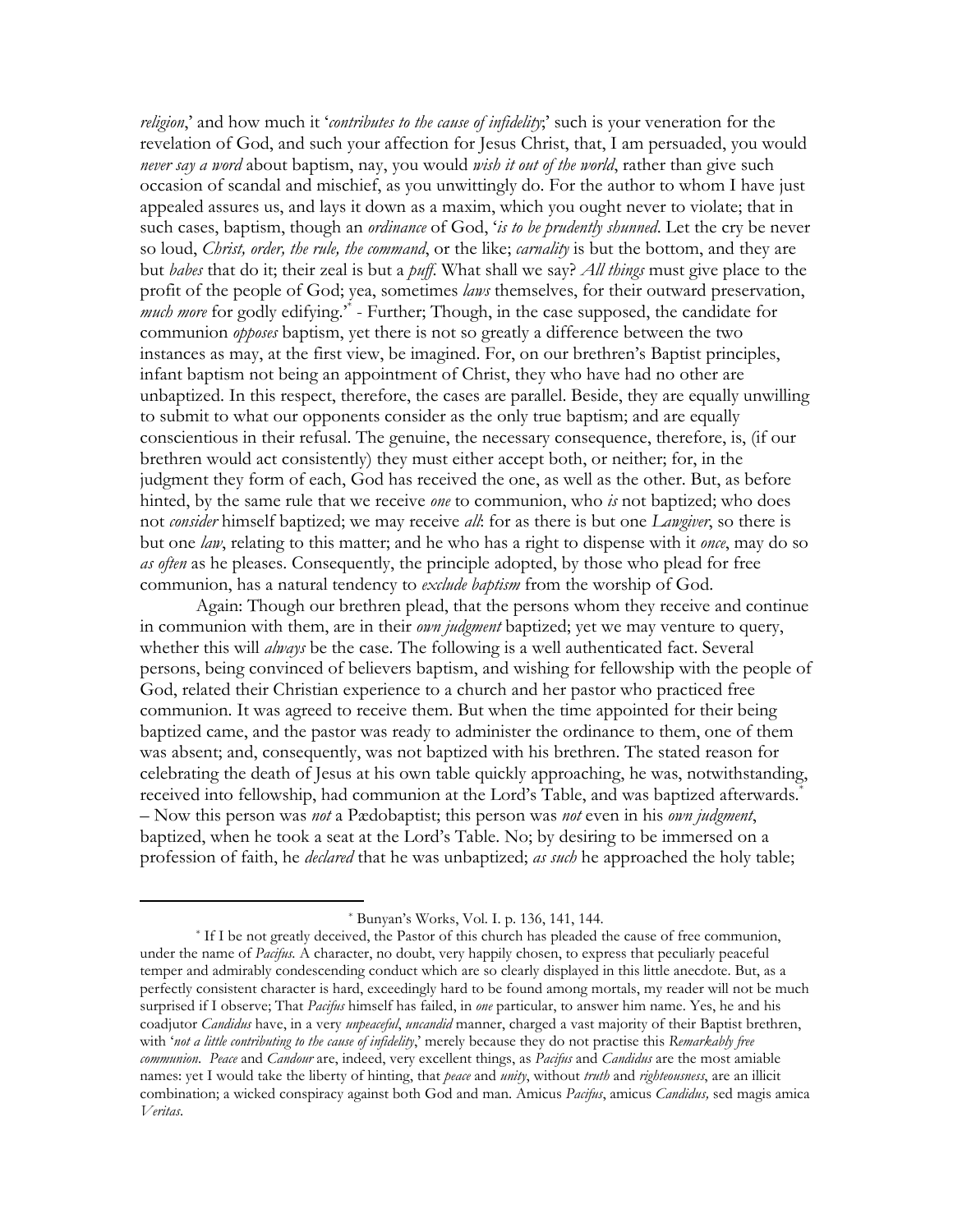and as such the pastor, in the name of the church, gave him the right hand of fellowship. Hence we see, that our opponents can admit such persons to the sacred supper, as *confess* themselves to be unbaptized, if occasion require; that is, if their Christian friends do not approve of the old, established mode of proceeding. – Besides, as it is not uncommon for the Pædobaptist members of those Churches that practise free communion, to desire baptism upon a profession of faith, after they have been in fellowship for many years; so it is probable, that some such members may be convinced, that infant sprinkling is not a divine appointment, and consequently, that they themselves are not baptized; yet live in the neglect of baptism for months and years, having communion at the Lord's Table all the while. We will, therefore, suppose and instance of this kind in that Christian community of which Pacifus is pastor: and that he and the church in general are acquainted with it. What, then, must be done in the case? Done? why *Pacifus* will undoubtedly remonstrate against the shameful neglect. But if remonstrances do not produce the desire effect, what then? What? why things must remain in statu quo. Because Pacifus cannot move to have him excluded, with any appearance of candour or consistency; he openly pleading for communion with all believers of all denominations. Besides, he very well knows, that his brother is as much baptized now as he was when he first received into communion; and the whole that is laid to his charge relates to baptism: and to 'pull him into the water' will never do, whatever a witty and *polite* opponent may have said to the contrary.<sup>\*</sup> Besides, as Mr. Bunyan observes, 'the law is not made for a righteous man, neither to debar him from communion, nor to cast him out, if he were in.<sup>7</sup> So very pliable, so superlatively complaisant is free communion, that it cannot bear the thought of refusing fellowship at the Lord's Table to any believer, even though he consider himself as unbaptized: far less can it endure the thought of giving any one much disturbance, who has a place at the Lord's Table; even though he stand convicted in the eves of God and man, in the court of his own conscience, and before the church to which he belongs, of being baptized, and of living in the total neglect of that divine institution.

Nor would the *Sacred Supper* be long practised in the church of God, or be esteemed a branch of divine worship, were the same principle applied to it and suffered to operate without restraint. Suppose, for instance, that a weak but well meaning man is a candidate for fellowship, with a church that practises free communion; that he gives the community full satisfaction, as to his being a partaker of divine grace, and has been baptized in infancy; but, at the same time, frankly declares, 'I see no propriety, nor any utility, in receiving bread and wine, under the notion of its being an appointment of Jesus Christ. I consider the Lord's Supper as a temporary institution; intended for the Christian church in the apostolic age, as a happen mean of attaching such persons to her worship and interests, as were newly converted from the antiquated ceremonies of Judaism, or the detestable superstitions of Paganism; and that the command to observe it, ceased long since to be obligatory. Admitting, however, that I am under a mistake in this particular; yet, as I have a natural inversion to wine, and as the bread and wine are *mere emblems* of the body and blood of Christ, and the reception of them an external ceremony, I think it is quite sufficient for me, if admitted into your fellowship, to behold the bread as broken, and the wine as poured out: which may, perhaps, if there be any thing useful in those outward signs, assist my meditations on the sufferings and death of our

<sup>\*</sup> Dr. Mayo, in his True Scripture Doctrine of Baptism, p. 33.

<sup>†</sup> Bunyan's Works, Vol. I. p. 134.

<sup>\*</sup> Bellarmine gives it as one reason for withholding the cup from the laity, that *Multi abborrent a vino*. Apud Amesium. Bell. Enervat. iii. p. 172.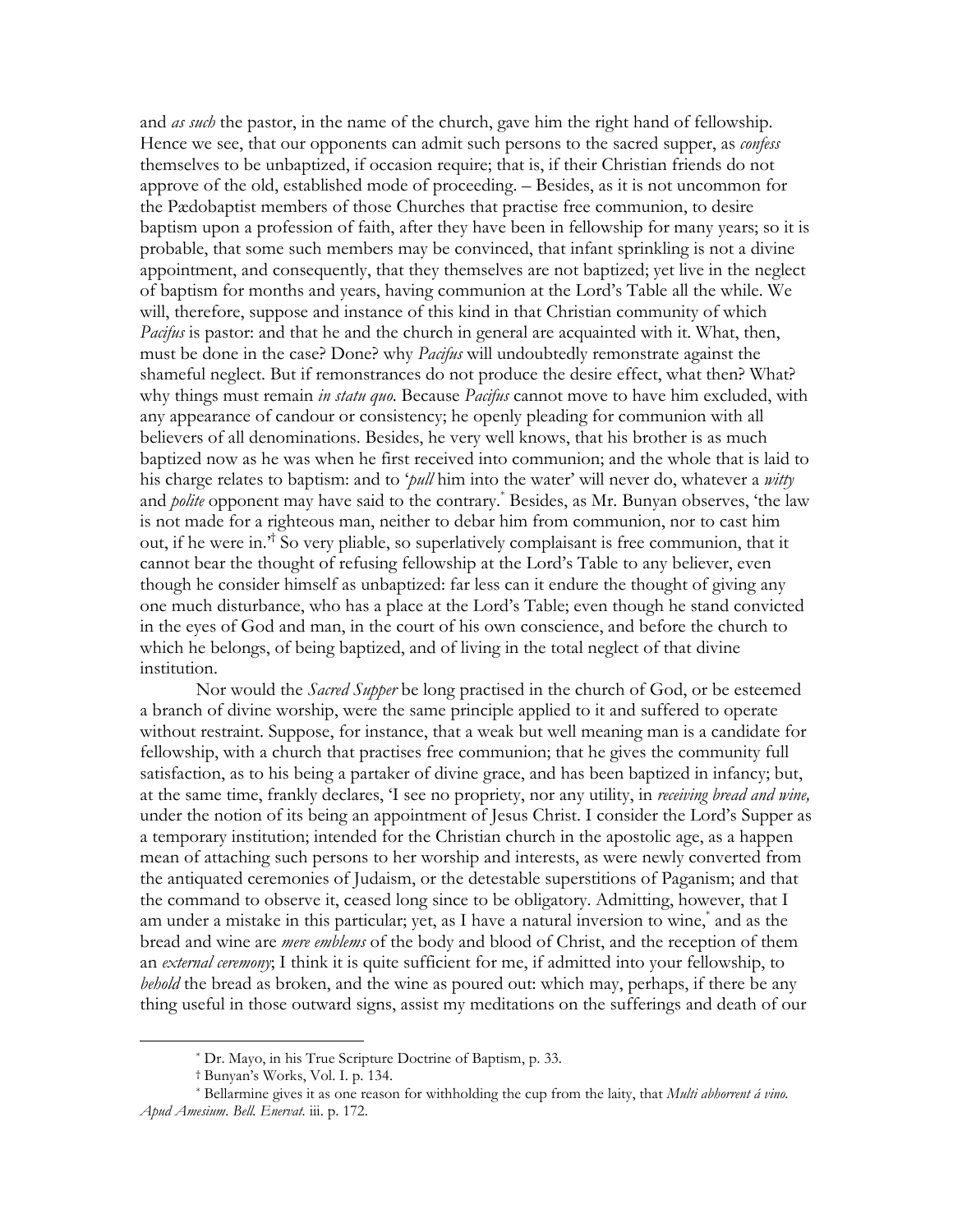crucified Lord. But though I cannot partake with you of bread and wine, in your monthly communion; yet I should hope for advantage, great advantage, by having fellowship with you in every other public act of devotion; in the expressions of mutual, brotherly love; and in the exercise of holy discipline, according to the laws of Christ. Nor need I inform you, that it is the devotion of the *heart*, real *affection* one for another as brethren, and a *strict regard* to the moral conduct of all the members of a religious community, that are the capital things in a Christian church. And should you, for a moment, hesitate on the propriety of granting my sincere request; I would beg leave to remind you, that as being, on your principles, unbaptized, is no bar to my having fellowship with you; so your well-known candour must plead in my favour with equal force, though, at present, I cannot conscientiously partake with you at the Lord's Table. For what is there  $-$  I appeal to that catholic spirit for which you are so remarkable – what is there essential to a church of Christ, in a *participation* of bread and wine, any more than in *immersion* in water? for upon your own principles, the holy supper may as well be celebrated without the *former*, as baptism can be administered without the *latter*. Or, what authority is needful for you to dispense with the Lord's Supper, which is not included in that warrant by which you dispense with baptism?'

Now, in such a case, what must be done? Here is a person whom that very church considers as a *believer in Christ* and *received of God*. But this is her *grand criterion* of a qualification for church-fellowship. So that if she violate, deliberately and openly violate, this *capital* rule of her conduct, she contradicts herself; she, according to her wonted application of the rule, disobeys God, and leaves free communion at the mercy of every opposer. She must, therefore, give him the right hand of fellowship; she cannot put a negative on his request, without exposing herself to those very censures which our brethren so freely pass upon us; not excepting that severest of all in which we are charged, with *'not a little* contributing to the cause of *infidelity*.' But this, even the *strict* Baptists will charitably suppose, she would not do on any account; and that she would be equally careful to stand clear of that keen rebuke; -Thou art inexcusable who judgest. For wherein thou judgest another, thou condemnest thyself; for thou that judgest, does the same things. I conclude, then, though such a proceeding would be quite novel, absolutely unexampled in the churches of Christ, and would, probably, both astonish and offend her sister communities, she must receive him. But if it be lawful in one instance, it must be so in a thousand: and, therefore, a church might thus go on, till the Lord's supper were entirely rejected by all her members, and banished from the worship of God, as it is among the Quakers.

The Church of England has justly incurred the censure of all Protestant Dissenters, for her arrogant claim of 'power to *decree rites*, or *ceremonies*,' in the worship of God 'and of authority in controversies of faith;<sup>\*</sup> because such a claim infringes on the prerogative royal of Jesus Christ. But do not our brethren tacitly assume a similar power, when they presume to set aside an ordinance of Christ, or to reverse the order of divine institutions? it being demonstrable, that as great an authority is necessary to lay aside an old established rite; or to invert the order and break the connection of several rites; as can be required to institute one that is entirely new. 'For it is a maxim in law;' and holds good in divinity, 'That it requires the same strength to *dissolve*, as to *create* an obligation.<sup>\*</sup> - Such a practice, therefore, as that of our brethren, were it adopted by the Baptists in general, would render our separation from the Established Church very suspicious. It would seem like the fruit of obstinacy, rather than the effect of a tender conscience, like a determined opposition to the ecclesiastical hierarchy,

<sup>\*</sup> Articles of the Church of England. No. xx.

<sup>\*</sup> Blackstone's Commentaries on the Laws of England. Vol. i. book i. ch. 2.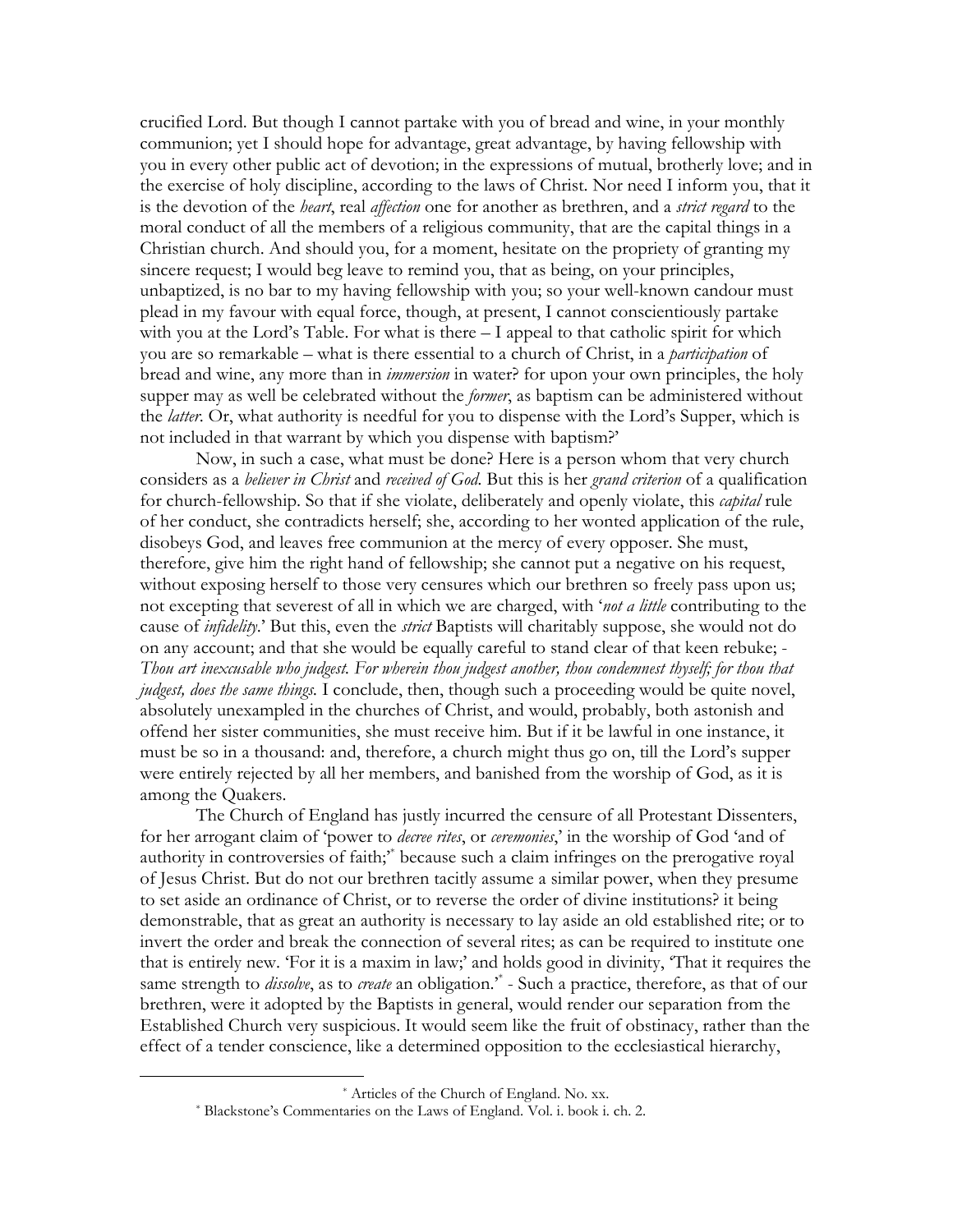more than a desire of purer worship and stricter discipline. For, while we omit a positive and plain appointments of Jesus Christ, and connive at what we ourselves consider as a human invention; we have little reason to scruple the lawfulness of subscribing the article to which I have just referred: and if we can do that, with a good conscience, we have not much reason to dissent, on account of any thing else that is required in order to ecclesiastical conformity.<sup>†</sup> For if it be lawful to dispense with an appointment of God, out of regard to our *weaker* brethren; we cannot reasonably think it unlawful to practice the appointments of our National Church, out of regard to the *ruling power*; *submission* to the latter, being no less plainly required, in scripture, than *condescension* to the former. And if we may safely connive at one human invention, so as to supersede and take place of a divine institution; why may not the Church of England make what appointments she pleases? A little reflection will convince us, that he whose authority is competent to the setting aside, or altering of *one* institution, has a power equal to his wishes – may ordain times, and forms, and rites of worship; may model the house of God according to his own pleasure. But can such an authority belong to any besides the Great Supreme? No: to such an ordaining, or dispensing power, neither church nor synod, neither parliament nor conclave, neither king nor pope, has the least claim. For as the exertion of Omnipotence was equally necessary to the creation of a worm, as an angel; of an atom, as a world; so the interposition of divine authority is no less necessary to set aside, or to alter, one branch of instituted worship; than to add a *thousand* religious rites, or essentially to alter the whole Christian system.

Nor are those writers who have appeared in vindication of our national establishment, ignorant of their advantage over such Protestant Dissenters as proceed on the principle here opposed. For thus they argue, Tf, notwithstanding the evidence produced, that baptism by *immersion* is suitable, both to the institution of our Lord and his apostles; and was by them ordained to represent burial with Christ, and so our dying unto sin, and our conformity to his resurrection by newness of life; as the apostle doth clearly maintain the meaning of that rite: I say, if notwithstanding this, all our [Pædobaptist] Dissenters do agree to *sprinkle* the baptized infant; why may they not as well submit to the significant ceremonies imposed by our church? For since it is as lawful to *add* unto Christ's institutions a significant ceremony, as to *diminish* a significant ceremony which he or his apostles instituted, and use another in its stead, which they never did institute; what reason can they have to do the latter, and yet refuse submission to the former? And why should not the peace and union of the church be as prevailing with them to perform the one, as is their mercy to the infant's body to neglect the other?<sup>\*</sup>  $-$  I leave the intellectual reader to apply this reasoning to the case before us, and shall only observe, That if this learned writer had been addressing those Dissenters who practise free communion, his argument would have had superior force. Because our Dissenting Padobaptist brethren believe that infant sprinkling is real baptism, and practise it as having the stamp of divine authority; whereas those Dissenters with whom I am now concerned, believe no such thing. They consider it as a human invention; they speak of it as a human invention; and yet receive Pædobaptists into their churches, as if they were rightly and truly baptized, according to the command of Christ. Now, as Mr. Thomas Bradbury observes, 'There is a great difference between *mistaking* the divine rule, and totally laying it aside. The reason, adds he, why we do not act as some other Christians [i.e. the

<sup>&</sup>lt;sup>†</sup> Dissenting Gent. Lett. To Mr. White. Let. i. p. 2.

<sup>\*</sup> Dr. Whitby's Protestatnt Reconciler, p. 289.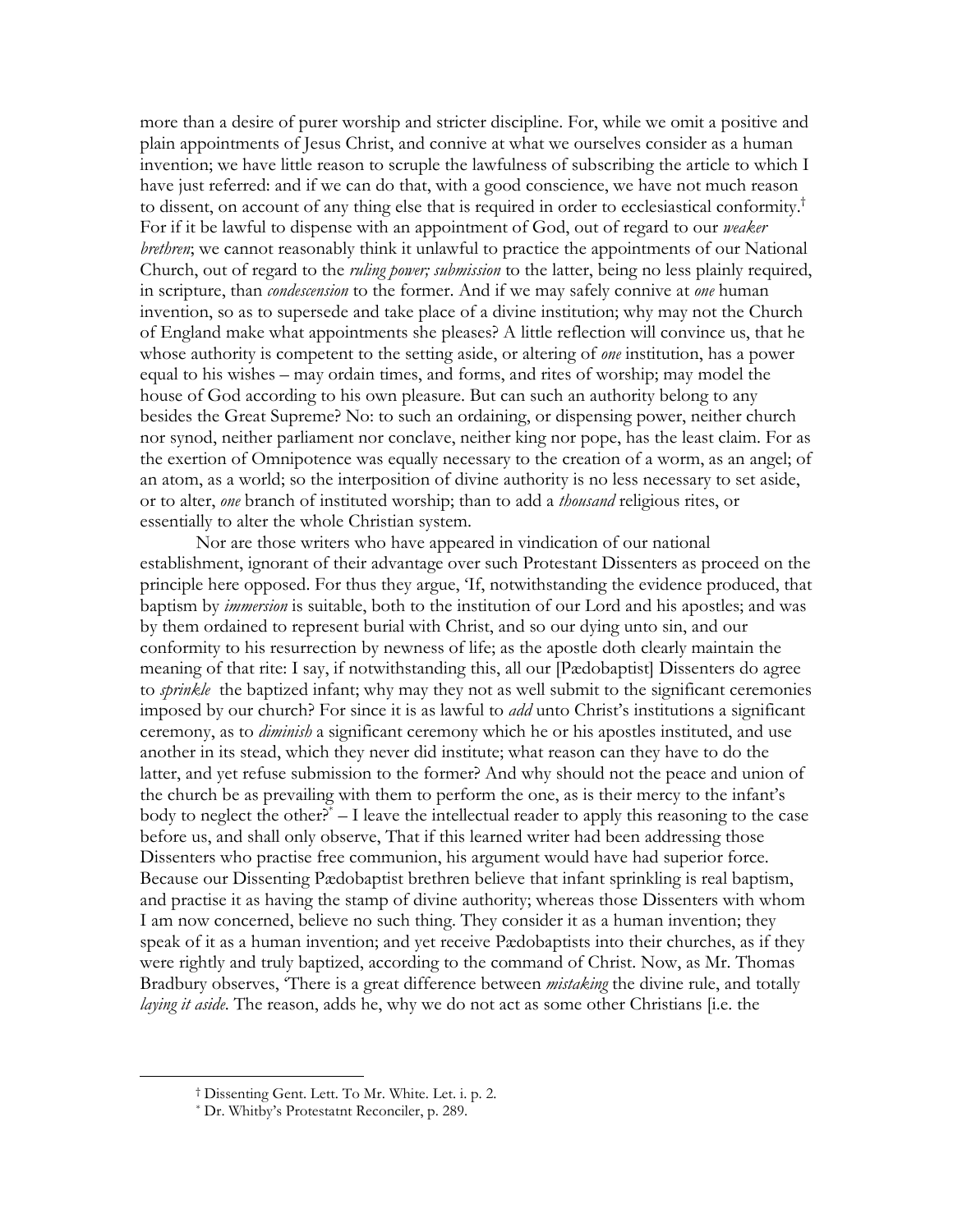Baptists] do, is because we think these demands [relating to a profession of faith and immersion, as necessary to baptism are not made in scripture.<sup>†</sup>

As the sovereign authority and universal dominion of God, over his rational creatures; as his absolute right, not only to worship, but also to be worshipped in his own way; are more strongly asserted and brightly displayed in his positive institutions, than in any other branches of his worship; so, it is manifest, that we cannot disobey his revealed will concerning them, without impeaching his wisdom and opposing his sovereignty. Because a special interposition of divine authority, and an express revelation of the divine will, constitute the basis, the *only* basis, on which such institutions rest, in regard to their mode and subject, their order and connection one with another. Surely, then, such of our brethren who admit, as a divine institution, what they verily believe is a human invention, cannot but act an unjustifiable part. For, on their own principles, infinite wisdom chose and absolute sovereignty ordained *professing believers* as the subjects, and *immersion* as the mode of baptism: and it appears, by their frequently baptizing persons who were sprinkled in their infancy, that they look upon such a subject and such a mode of administration, as essential to the ordinance. By their conduct, in many instances, it also appears, they are no less persuaded, that unerring wisdom and supreme authority united in appointing baptism to me administered to *prior* to the Lord's Supper: for, where the views and the inclinations of the candidates for fellowship with them do not interfere, they always baptize, before they admit to the holy table. Thus, then, stands the case with our brethren, in regard to the positive appointments of heaven. They are verily persuaded that the wisdom and sovereignty of God united in ordaining, that *immersion* should be the mode of baptism, yet the connive at sprinkling; that professing believers should be the subjects, yet they admit of infants; that baptism should be administered before he receives the Lord's supper, and yet they permit unbaptized persons to have communion with them in that sacred ordinance. A paradoxical conduct this, which nothing in my opinion, short of a plenary dispensing power can possibly vindicate.

Again: as the sovereign will of God is more concerned and manifested in positive ordinances that in any other branches of holy worship: so it is evident, from the history of the Jewish church, which is the history of Providence for near two thousand years; that the divine jealousy was never sooner inflamed, nor even more awfully expressed, than when God's antient people failed in their obedience to such commands, or deviated from the prescribed rule of such institutions. The destruction of Nabab and Abihu, by fire from heaven; the breach that was made upon Uzzah; the stigma fixed and the curses denounced on Jeroboam; together with the fall and ruin of all mankind, by our first father's disobedience to a positive command, are among the many authentic proofs of this assertion. - Nor need we wonder at the divine procedure, in severely punishing such offenders. For knowingly to disobey the positive laws of Jehovah, is to impeach his wisdom, or his goodness, in such institutions; and

<sup>&</sup>lt;sup>†</sup> Duty and Doctrine of Baptism, p. 25, 26.

<sup>\*</sup> Some my readers will be pleased, I doubt not, with the following thoughts of Orobius, a learned Jew, on the subject of positive institutions. Lex ritualis ex Legislatoris arbitrio duntaxat pendet, aliquando, vel in plurimum nullo fundamento in naturali ratione invento: sed non ob id inferiorem perfectionis gradum obtinet supposita Legislatoris infinita Sapientia et Bonitate: altioris quod summe bonus, et sapiens Deus vanas et ineptas Leges homini præscribere nequit; quantum nobis earum ratio magis abdita, taumus: quod nobis nec curiose, nec philosophice scrutari licet, sed obedienter ejus imperio subjici, quo nostrum amorem, et debitam reverentiam summo Creatori præstemus: omnia quæ nobis observando proponit, sua infinita sapientia digna, valde bona, et perfectissima, toto corde credentes: siva ea posit, si vellet, dispensare, ea observare quam quæ a Deo etiam imperata in ratione nostra scirent, et observare possent, ut plurimi ex gentibus nullo ad Deum habito respectu fecerunt.' Apud Stapferum, Institut. Theolog. Polem. Tom. iii. xi. § 238.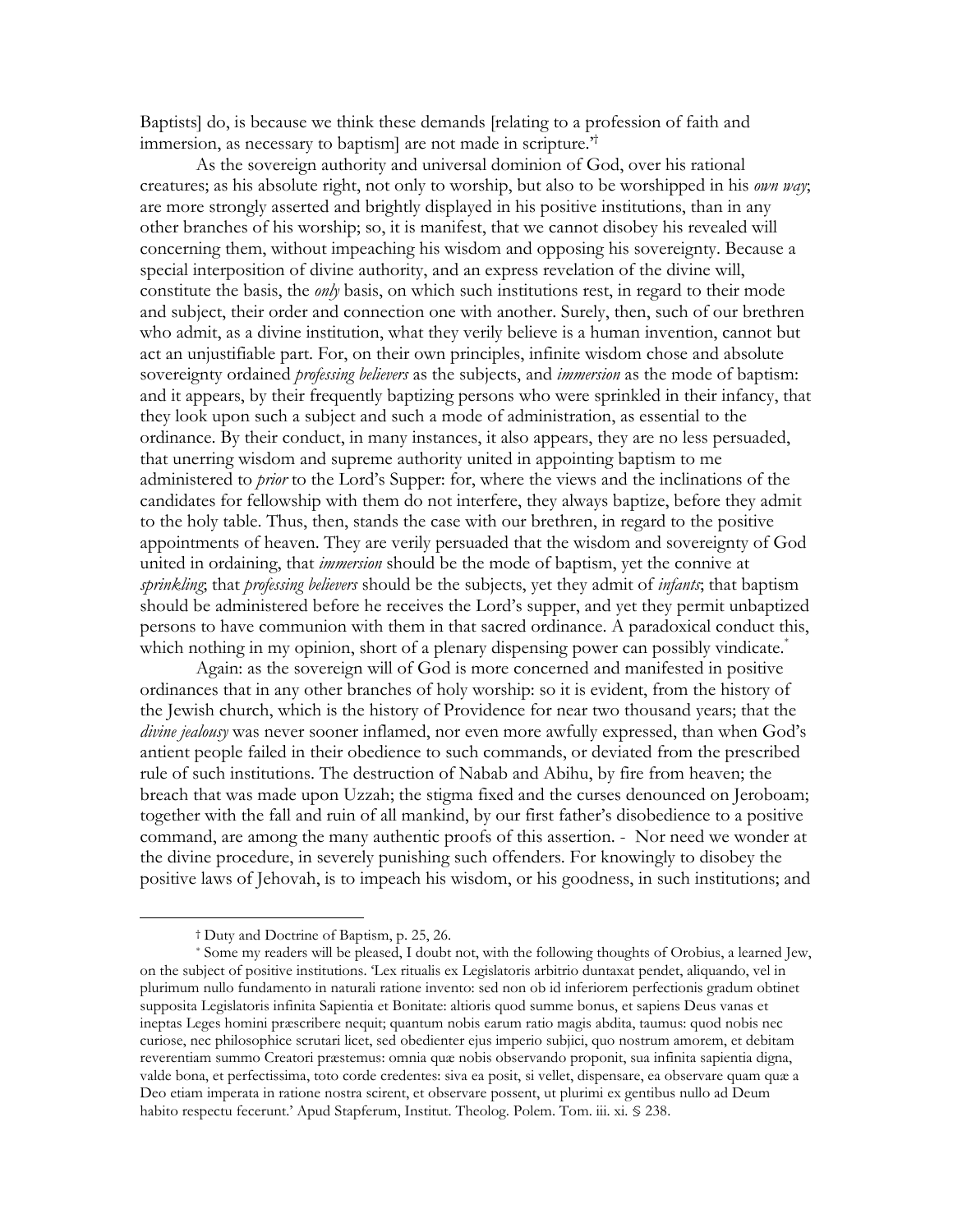impiously to deny his legislative authority and absolute dominion over his creatures. And though the methods of Providence, under the gospel economy, are apparently much more mild and gentle, in regard to offenders in similar cases; yet our obligations to a conscientious and punctual obedience are not in the least relaxed. For that divine declaration, occasioned by the dreadful catastrophe of Aaron's disobedient sons, is an eternal truth, and binding on all generations: I will be sanctified in them that come nigh  $me^*$  - When God speaks, we should be all attention; and when he commands, we should be all submission. The clearer light which God has afforded, and the richer grace which Christ has manifested, under the present dispensation; are so far from lessening, that they evidence increase our obligations to perform every divine command relating to christian worship. For, certainly, it must be allowed, that they on whom greater favours are bestowed, and higher honours conferred, are so much the more obliged to revere, love, and obey their divine benefactor. And, as a certain author justly observes, To take advantage of dark surmises, or doubtful reasoning, to elude obligations of any kind, is always looked upon as an indication of a dishonest heart." Accursed, then, is the principle, and rebellious is the conduct of those professors, who think themselves warranted, by the grace of the gospel, to trifle with God's positive appointments, any more than the priests or the people were of old. For whether Jehovah lay his commands on Gabriel in glory, or on Adam in paradise; whether he enjoin the performance of any things on Patriarchs, or Jews, or Christians, they are all and equally to obey, or else his commands must stand for nothing. Neither diversity of economy, nor difference of must be absolutely independent of God, before our obligations to obey him can be dissolved. But as the former is impossible, so is the latter.<sup>†</sup>

When I consider myself as contending with Pacificus, I cannot but esteem it a happiness to find that my reasoning, in the last paragraph, is very strongly supported by the following quotation; which is taken from a little publication that received something more than a bare *imprimatur*, from Mr. John Ryland. And as Pacificus pays an uncommon regard to Mr. Ryland's judgment, in matters of this kind, I shall not be thought assuming, if I summons his attention to what the latter avows, as expressing his own opinion. The passage to which I refer, to this: 'The ordinances of the gospel are established by the authority of Christ, as king and supreme lawgiver in his church; they are particularly enforced by his own example, and his will expressly declared: and as they have no dependence on any circumstances, which are liable to vary in different countries, or distant periods of time, it necessarily follows, that the primitive model of administration should be strictly and conscientiously adhered to. No pretence to greater priority, nor any plea of inconveniency, can justify our *boldly opposing the authority of God by the alteration of his law*, and substituting of human ordinance instead of a divine. In a former dispensation, in which the ritual was numerous and burdensome, the great Jehovah was particularly jealous of his honour as Supreme Lawgiver and looked upon the least innovation as a direct opposition the authority. Moses, we are informed, was admonished of God to make all things according to the pattern shewed him in the mount. And those unfortunate youths who presumed to alter the form his religion, and worshipped him in a way he had not commanded, fell under the severest marks of his displeasure; which shews that he looked upon the least innovation in the *ceremonial part* of his precepts, as an impious and daring opposition and contempt of his authority, and as deserving of peculiar and distinguished vengeance, as a direct and open violation of the moral law. And as the great

 $*$  See Levit. x. 1, 2, 3.

<sup>\*</sup> Dr. Oswald's Appeal to Common Sense, p. 21.

<sup>†</sup> Witsii Miscel. Sac. Tom. i. lib. ii. Dissert. ii. § 3.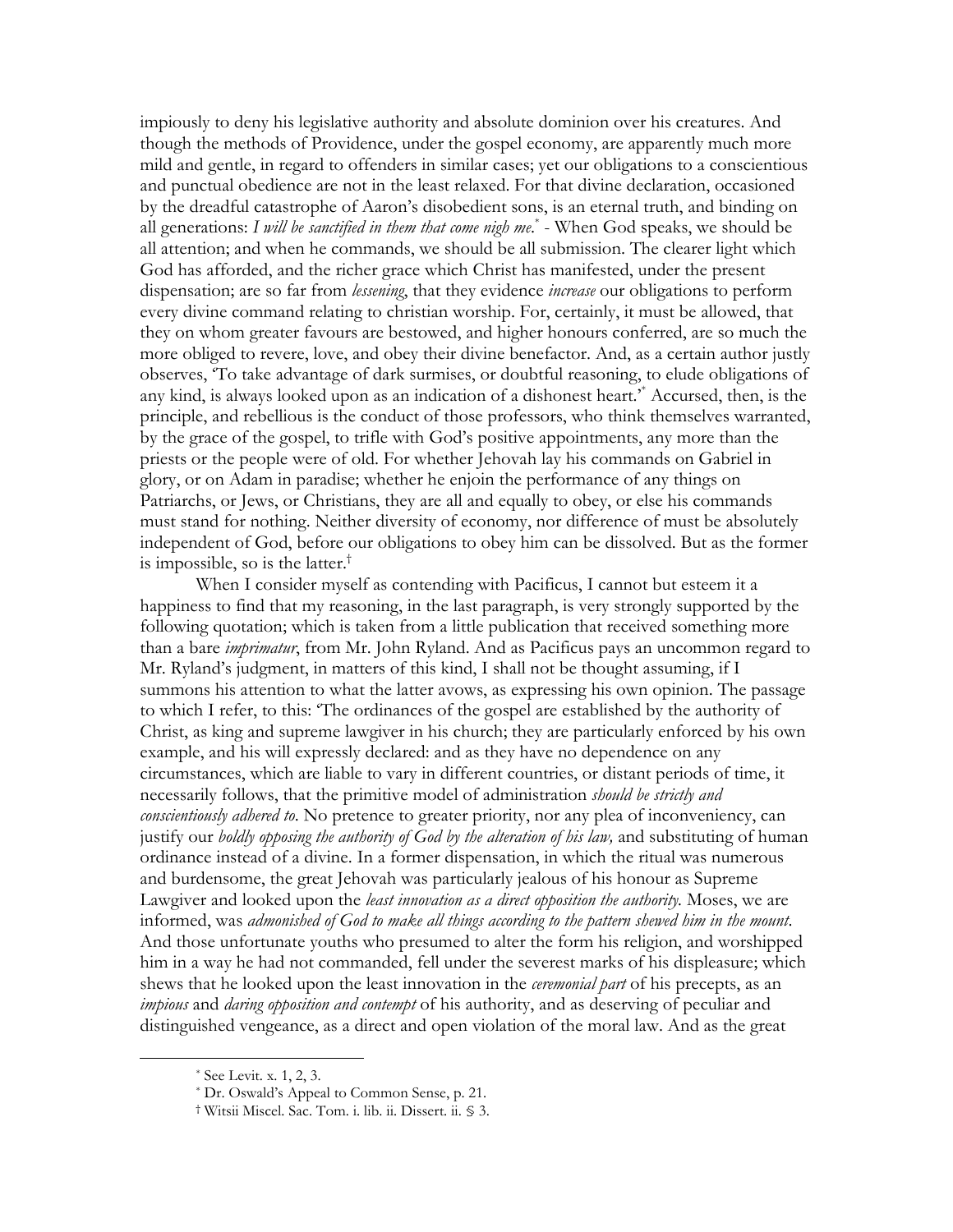King of the universe required such strictness and punctuality, and insisted on such scrupulous exactness in the performance of the minutest rite belonging to the legal dispensation; it would be extremely difficult to assign a reason why he should be more lax and *careless*, and allow a *greater scope* to human discretion under the Christian [economy]. The *greater light* which shines in our religion, the *small number* and *simplicity* of its ceremonials, and the end and design of those institutions being more clearly revealed; are reasons which strongly *indicate the contrary*. And if it be further observed, that the religion of Jesus is particularly calculated to set aside worldly wisdom, and mortify the pride of man, it cannot, without great absurdity, be supposed, that the sublime Author of it will *dispense with the performance of his* positive laws, or admit of the least variation, to honour that wisdom, or indulge that pride which the whole scope of his gospel hath a manifest tendency to abase. Surely, then, it behoves Christians, in an affair of such consequence, to be circumspect and wary; it will certainly be well for them, if they can give a good account of their practice, and a satisfactory answer to that important question, *Who hath required this at your hand* $\hat{P}^*$  - Had Mr. Ryland only *recommended* that little piece to the public, which contains this excellent passage, he would certainly have deserved my sincerest thanks. For the quotation produced may be justly considered as a compendious answer to all that Pacificus has wrote, and to all that he can write, in defence of free communion, so long as he professes himself a Baptist. Whether he will make a reply to the animadversions of my feeble pen, I cannot pretend to say; but I think he will hardly have courage, in any future publications on the subject before us, openly to confront and attack his *dearest* and *most intimate friend* Mr. Ryland.

Though the Lord's Supper is a positive institution of Jesus Christ, and though we cannot know any thing at all about it, but what we learn from the New Testament; yet our brethren make, not the word of revelation, but the measure of light and the dispositions of a candidate for fellowship, the rule of admission to it. – This appears from heave. A person applies to one of their churches for communion in the ordinances of God's house; the pastor of which community, and a great majority of its members, are Baptists. He gives a reason of the hope that is in him, to general satisfaction. His moral conduct is good, and his character amiable. The pastor, in the name of the church, desires to know, what are his view of *baptism*. He declares himself a Pædobaptist; says he was baptized in his infancy, and is quite satisfied with it. Now, neither the pastor, nor the generality of his people, can look upon this as baptism; but consider it an invention of men, and a corruption in the worship of God. Consequently, they would be glad if his views, in that respect, were otherwise. They agree, however, to receive him into communion. And why? Because they believe that Christ commanded, or that scriptures warrant *infant sprinkling*? No such thing. Because the New Testament plainly informs them, that *unbaptized converts* were admitted to the Lord's Table in the apostolic churches? Not in the least. Because Jesus Christ has expressly granted them a *dispensing power*, in regard to baptism? They disclaim any such grant.<sup>\*</sup> What, then, is the ground on which they proceed? Why, truly, the candidate believes, is fully persuaded, that infant sprinkling is real baptism; and has been informed, that he was actually sprinkled in the first state of his life. On this foundation they admit him to the Lord's Table: and, which is very

<sup>\*</sup> Six Views of Believ. Baptism, p. 17, 18, 19, 20.

<sup>\*</sup> The Church of Rome frankly acknowledges, by her delegates assembled in the Council of Trent, that our sovereign Lord, when he instituted the holy supper, administered in both kinds, and that it was so administered for some time; she, however, expressly claims an authority to dispense with that order. Now, though I would by no means insinuate, that our brethren are equally culpable with that mother of adominations; yet it admit of a query, whether, in this particular, she be not more *consistent with herself*, than they? Council of Trent. Sess. xxi. cap. i, ii, iii.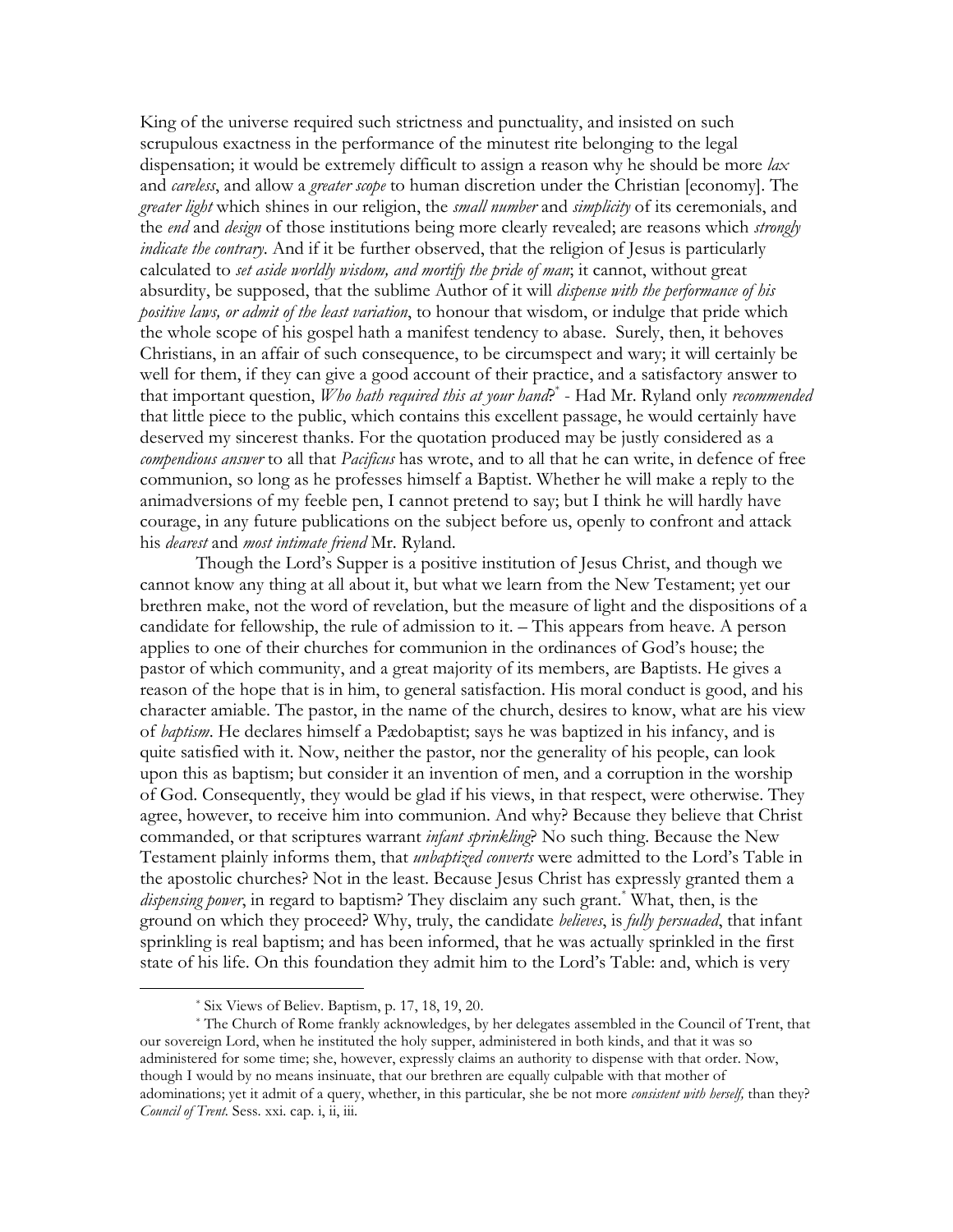remarkable, they receive him with a cordial good will, to have him baptized afterwards, if even he discovers an inclination towards it. Their charity forbids them treating a Christian as unbaptized, if he do not heartily believe himself to be baptized. As if that could not be wrong, which a sincere disciple of Christ firmly concludes to be right! Or, if we were bound, in certain cases, practically to allow that to be right, which we are fully persuaded is really wrong! – But might not the pastor of such a church, on the same principle, and with equal countenance, from the scripture, *baptize* a person desirous of it, without a profession of faith, and without any evidence that he is a believer in Jesus Christ? For, as Pacificus and Candidus argue, in regard to baptism, Who is to be the judge of what is, or is not *faith*? Most certainly, every man for himself, and not one for another; else we destroy the right of private judgment, and go about to establish a popish infallibility against the liberty of the gospel. I have no business with any man's conscience but my own, unless in endeavouring, in a proper manner, better to instruct it where it appears to be wrong. If my Pædobaptist brother is satisfied in his *own mind* that he is rightly baptized, [or truly converted] he is so to himself? – What is there in a false persuasion, relating to baptism, that merits the regard of a church: any more than in a deception about faith and conversion, to deserve the connivance of a minister? for the self-deception is supposed to be as real in the one case, as in the other: though the state of the two candidates, and the danger attending their respective mistakes, are undoubtedly different. If, notwithstanding, our sovereign Lord has not virtually forbidden us to baptize any without a profession of faith, what right have we so to limit the administration of that ordinance? And if our divine Lawgiver had tacitly prohibited unbaptized believers approaching his table, by what authority do we admit them? Now I appeal to the reader, I appeal to Christians in general, whether there be not as much evidence in the New Testament, that baptism was administered by the apostles, to such whom they did not consider as believers in Jesus Christ; as there is to conclude, that they received any to communion, before they considered them as baptized believers. It is not the measure of a believer's knowledge, nor the evidence of his integrity; nor is it the charitable opinion we form about his acceptance with God, that is the rue of his admission to the sacred supper; but the *precepts* of Jesus Christ, and the *practice* of the apostolic churches. To depart from this only rule of conduct, through ignorance, is a culpable error; and knowingly to deviate from it, is nothing short of rebellion against the sovereign majesty of Zion's King.

To dispense with the positive appointments of Jesus Christ, in condescension to weak believers, and with a view to the glory of God, cannot be right. For, as an eminent author observes, 'They must be evasions past understanding, that can hold water against a divine order – God never gave power to any man, to change his ordinances, or to dispense with them. God is a jealous God, and careful with his sovereignty! Tis not for any inferior person to alter the stamp and impression the Prince commands. None can coin ordinances but Christ; and, till he call them in, they ought to be current among us.<sup>\*</sup>- To which I may add the testimony of another learned writer, who says, when speaking of baptism, 'As the salvation of men ought to be dear unto us; so the glory of God, which consisteth in that his orders be kept, ought to be *much more dear*.<sup> $\dot{\tau}$ </sup> – Yet here, I humbly conceive, our brethren are faulty. For what is *dispensing* with a positive appointment, by laying it aside, or conniving at the neglect of it, on such occasions in which it was commanded to be administered? Now, on their Antipædobaptist principles, they admit unbaptized persons to the Lord's Table; many of whom are never baptized. In regard to such, therefore, they lay entirely aside, they

<sup>\*</sup> Charnock's Works, Vol. ii. p. 763, 773, 774. Edit. 1.

<sup>&</sup>lt;sup>†</sup> Cartwright, in Wall's Hist. Inf. Bap. Part i. chap. 15.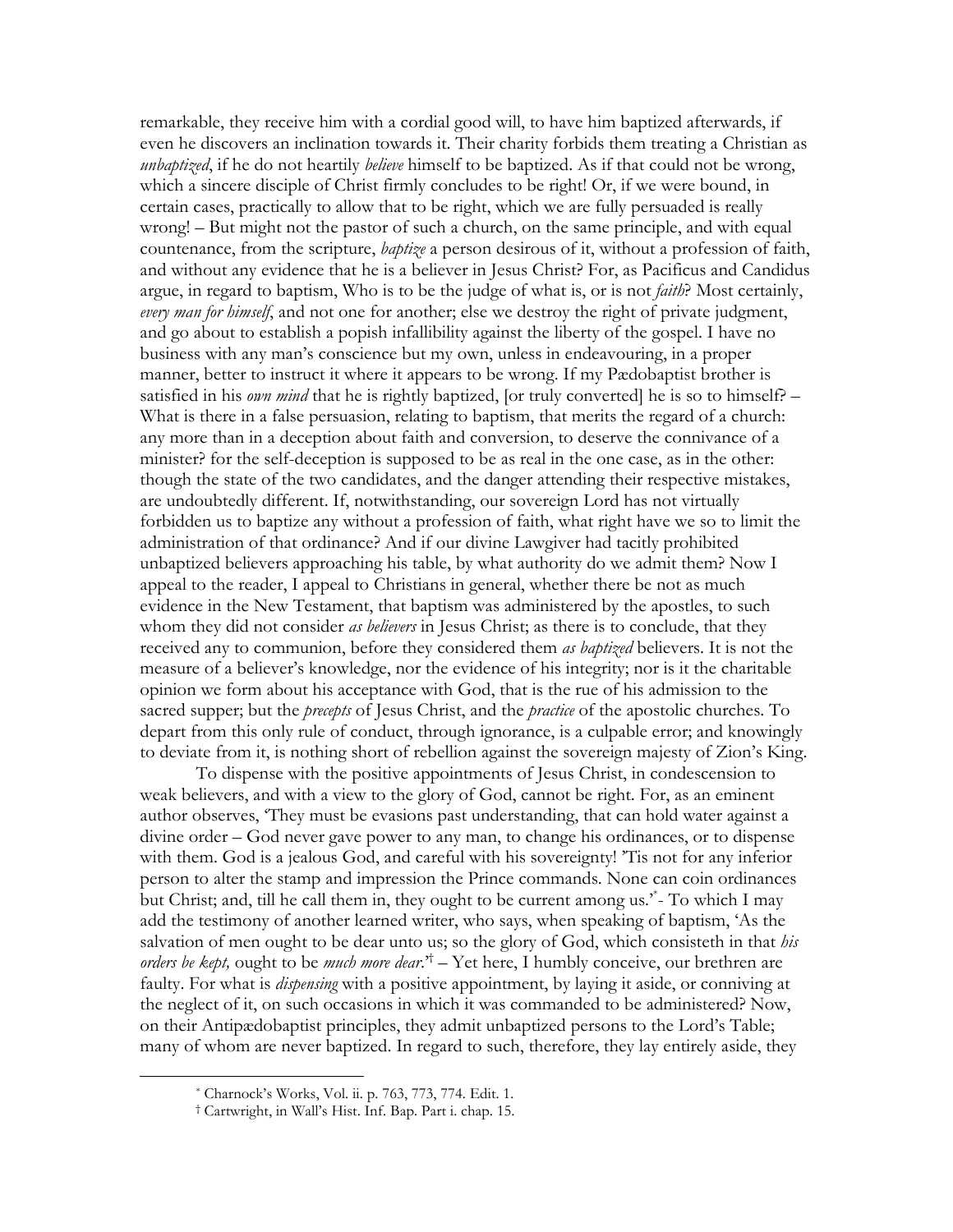annul the ordinance. That they reverse the order of two positive institutions, is equally clear; numbers of those whom they admit to the Lord's Table, having communion with them in that ordinance for many years, before they are baptized. And that this very singular conduct proceeds from a regard to the edification of sincere, but less informed believers, and in hopes that God will be glorified in it; they often assert. Dispense with a divine institution, for the edification of weak believers! Invert the order of God's appointments and break his positive laws, with a view to his glory! Theological paradoxes these, which seem to border on that hateful, Antinomian maxim, Let us do evil that good may come. A position which the pen of inspiration excretes; which every virtuous mind abhors. But that no pretence of doing honour to God, nor any plea of being useful to men, can possibly deserve the least regard, if the measures which must be pursued to obtain the end interfere with the divine revealed will, we learn from various facts recorded in the Bible. Uzzah, for instance, when he put forth his and to support the tottering ark, thought, no doubt, he was doing honour to him who dwelt between the cherubim, over the mercy-seat; and, at the same time, as that sacred coffer was at the last importance to the antient sanctuary, he shewed an equal regard to the edification of his fellow worshippers, by endeavouring to preserve it from injury. But, notwithstanding this fair pretext; nay, though the man after God's own heart saw little amiss his conduct; (perhaps he thought he deserved a little praise) as the ark, with all that pertained to it, and its whole management, were of positive appointment; he, whose name is JEALOUS, was greatly offended. The sincere, well-meaning man, having no command, nor any example of what he did, fell under Jehovah's anger, and lost his life, as the reward for his officiousness. And as the Holy Ghost has recorded the fact so circumstantially,<sup>\*</sup> we have reason to consider it as a warning to all, of the danger there is in tampering with positive ordinances; and as standing evidence, that God will have his cause supported and his appointments administered, in his own way.  $-$  The case of Saul, and the language of Samuel to that disobedient monarch, inculcate the same truth. The people, said Saul to the venerable prophet, took of the spoil, sheep and oxen - to sacrifice unto the Lord they God in Gilgal. And Samuel said, Hath the Lord as great delight in burnt-offerings and sacrifices, as in obeying the voice of the Lord? Behold, to obey is better than sacrifice, and to hearken than the fat of rams. For rebellion is as the sin of witchcraft, and stubbornness is as iniquity and idolatry.<sup>†</sup> Remarkable words! The king of Israel, we find, pleaded a regard to the worship and the honour of God. The cattle were spared, that Jehovah's altar might be furnished with plenty of the finest sacrifices. But Samuel soon overruled this fair pretence. He quickly informed the infatuated prince, that obedience to divine appointments, especially in such duties as depend entirely on an express command (as the utter destruction of Amalek did, and as communion at the Lord's Table now does) is better in the sight of God, than hecatombs of bleeding sacrifices, or clouds of smoking incense: and, consequently, better than a misapplied tenderness to any of our fellow creatures, or a misguided zeal to promote their peace and edification. At the same time the prophet assures him, that when the Most High commands, nothing can excuse a non-performance; because disobedience to a *plain, positive*, known command is justly ceased with *idolatry* and *witchcraft*.

A very sensible writer, in the conclusion of a discourse upon this passage, observes, that we may learn from this text, what we are the true characteristics of acceptable obedience. 'It must be *implicit*; founded immediately on the authority of God. We must not take upon us to judge of the moment and importance of any part of his will, further than he hath made it known himself. It is a very dangerous thing for us to make comparisons between

<sup>\* 2</sup> Sam. vi. 1-11.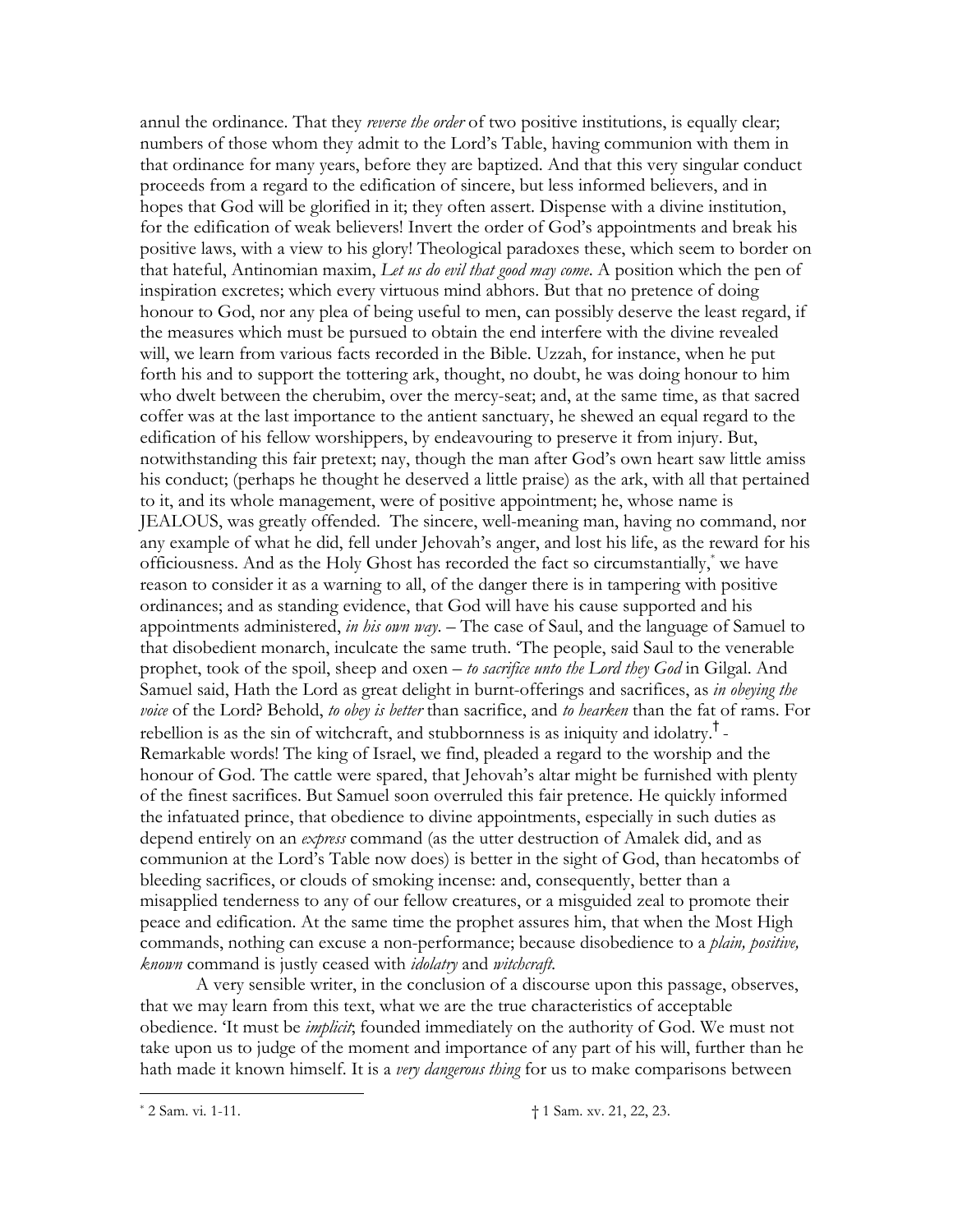one duty and another; especially with a view of *dispensing* with any of them, or *altering their* order, and substituting one in another's place.' - Another 'character of true obedience is, that it be *self-denied* and *impartial*; that it be not directed or qualified by our own interest both points out the object, and assigns the measure of our obedience; and in that case, it does not deserve the name of obedience to God at all. When the Christian is devoted to God, ready at his call, and equally disposed to any employment assigned him in providence, he then may be said indeed to do his will. - It must 'be *universal*, without any exception. Saul and the children of Israel had complied so far with the order given them, that the greatest part both of the people and substance of Amalek was destroyed; but he stopped short, and knowingly left unfinished what had been enjoined him by the same authority."

When a Padobaptist applies for communion with Baptists, he acts upon a persuasion that he has been rightly and truly baptized: for there is reason to believe, that the generality of our Pædobaptist brethren would start at the thought of partaking at the Lord's Table, while they consider themselves as unbaptized. Consequently, when our opponents admit one of them to communion, they confirm him in what they consider a false presumption, and practically approve of what, at other times, they boldly pronounce a *human invention*, a tradition of men, and will-worship; for such infant sprinkling must be, if not a divine appointment. Nor can they exculpate themselves, in this respect, unless they were *professedly* to receive him, as *unbaptized*. Because he *considers* himself as baptized; he *desires communion* as baptized; nor has he any idea of sitting down at the Lord's Table, as unbaptized; well knowing, that such an attempt would be contrary to the apostolic pattern, and to the sense of the Christian church in general.

That circumcision was, by divine command, an indispensable qualification, in every male, for a participation of the Jewish Passover, and communion in the sanctuary worship, is generally allowed. And though I am far from thinking that baptism came in the place of circumcision, as many of our Pædobaptist brethren suppose; yet that the former is equally to communion at the Lord's Table, under the Christian economy, as the latter was to every male, in order to partake of the paschal feast, and to unite in the tabernacle service, I am fully persuaded. Nor is my opinion singular. It has been the sense of the Christian church in every age; and, excepting those Baptists who plead for free communion, it is the voice of the Christian world in general at this day.  $- I$  do not find that the necessity of circumcision for the purposes just mentioned, was ever controverted, either by the antient or modern Jews. We will suppose, however, for the sake of argument, that it was disputed in the Jewish church; and that, amidst a great variety of interesting intelligence, which the Rabbinical writers pretend to give, concerning antient customs and antient disputes, they are found to speak as follows: 'In the days of our master, Moses, disputes arose about the nature and necessity of circumcision: that is, whether the antient rite was to be performed on the foreskin, or on the finger, and, whether it was an indispensably requisite qualification, in every male, for a seat at the paschal feast, and admission to the sanctuary worship. The generality of our fathers maintained, that no male, though a son of Abraham; that no Gentile, though he might acknowledge and serve Abraham's God; had any claim to communion in those joyful and solemn services, if he was not circumcised according to the divine command. -Others contended, with no less assurance, that circumcision being only an *outward sign* of what is internal and spiritual; every male, whether a descendant from the loins of our father Abraham, or one of the Gentile race, who knew and feared the God of Israel, had an undeniable claim to fellowship, though it were not the foreskin of his flesh, but a finger that

<sup>\*</sup> Dr. Witherspoon's Practic. Disc. Vol. i. p. 335, 336.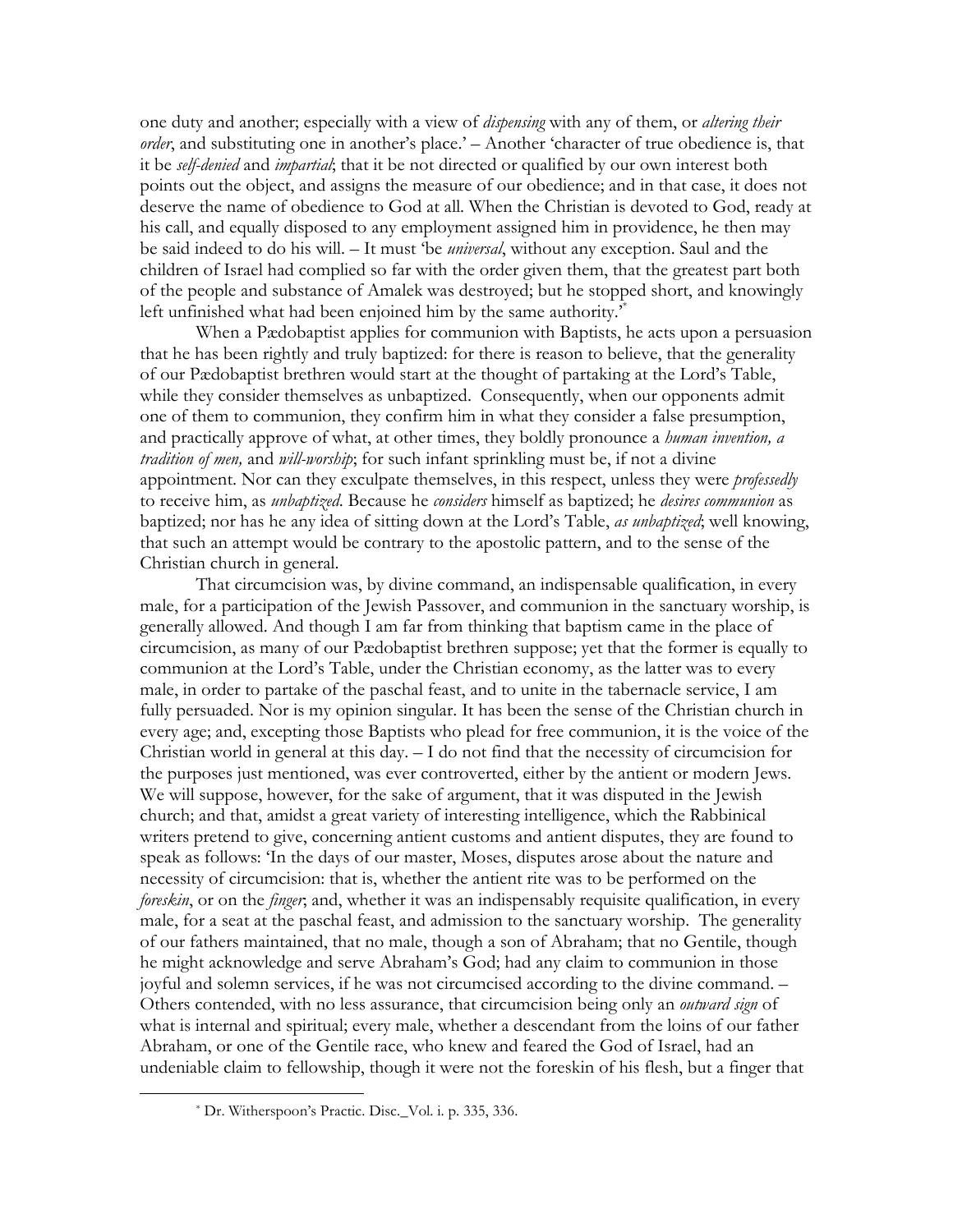was circumcised. The latter asserted, with great confidence, that the holy blessed God having accepted such; as plainly appeared by their having the internal and spiritual circumcision; it would be *absurd* and *uncharitable* to refuse them communion. And when disputing with their opponents, that would with an air of superior confidence demand, Will you reject from fellowship those whom God has received! - Absolutely reject those who have *the thing signified*, barely because, in our opinion, they want the *external sign*! – Those who possess the *substance*, perhaps, to a much great degree than yourselves, merely because they want the *shadow*! What, will you refuse communion to a brother Israelite, or a pious Gentile, in the *tabernacle* here below, with whom you hope to enjoy everlasting fellowship in the *temple* above! Strange attachment to the manner of performing an external rite! – Besides, great allowances must be made for the prejudices of education. These our brethren whom you reject, as if they were Heathens, as if they were absolutely unclean; have been educated in the strongest prejudices against what we think the true circumcision. They have been taught from their earliest infancy, that though our fathers, for a few centuries after the rite was established, generally circumcised the foreskin; yet that the part on which the ceremony was first performed, is by no means *essential* to the ordinance. And, therefore, as various inconveniences were found to attend the mode of administration then generally practiced; instead of cutting off the *praputium*, many began to circumcise the *finger*, which has been the custom in some of our tribes ever since, and which, they strenuously plead, is not forbidden by an divine revelation. This, we readily acknowledge, is a mistake; nor dare we, on any account, imitate their proceedings in that respect; because with us, there is no doubt, that the God of our fathers ordained it otherwise. But yet, as all have not the same opportunities of information, nor an equal measure of light; and as our brethren are verily persuaded that they have been circumcised according to the divine command; (for if they were not, they would readily comply with our mode of proceedings) it is our indispensable duty to receive them in love, and not harass their minds with 'doubtful disputations' about a matter that is not essential. For we all worship the same God; and, so far as his moral worship is concerned, in the *same way*; though we happen to differ about an external rite, that is by no means essential, either to spiritual worship here, or to the salvation of souls hereafter. - Besides, though it be admitted that the divinely appointed mode of administering the sacred rite is of some importance; yet it must be admitted, that the edification of such as truly fear God is of indefinitely greater importance. But, if you exclude them from the solemn sanctuary worship, you debar them from a capital mean of their spiritual benefit. You should also consider, who is to be the judge of what is, or is not, the true circumcision. Every man, most certainly, must judge for himself, and not one for another; else you destroy the right of private judgment; you invade the sacred prerogative of conscience; and tacitly advance a claim to infallibility. If your brethren, who circumcise a finger instead of the part appointed, be satisfied in their own minds, they are circumcised to themselves; and while the answer of a good conscience attends it, God will and does own them in it, to all the ends designed by it; so that while they consider it as laying them under the same obligation to holiness of heart and life, as we consider our circumcision to do us, why should you not have fellowship with them? – Nor are you sufficiently aware, how *much you injure* the cause of real religion, and *promote* the baneful interests of infidelity, by being so strict and rigid. Were you to be more candid and charitable, in regard to this matter, it might be expected that numbers of our brethren, who, it must be allowed, administer this rite in a very improper manner; would cordially unite with us, and, in time, utterly renounce their mistake. We should also have reason to hope, that many of our Gentile neighbours, who *detest circumcision*, as performed by us, might become proselytes to the Jewish religion, and worship the most high God in fellowship with us. But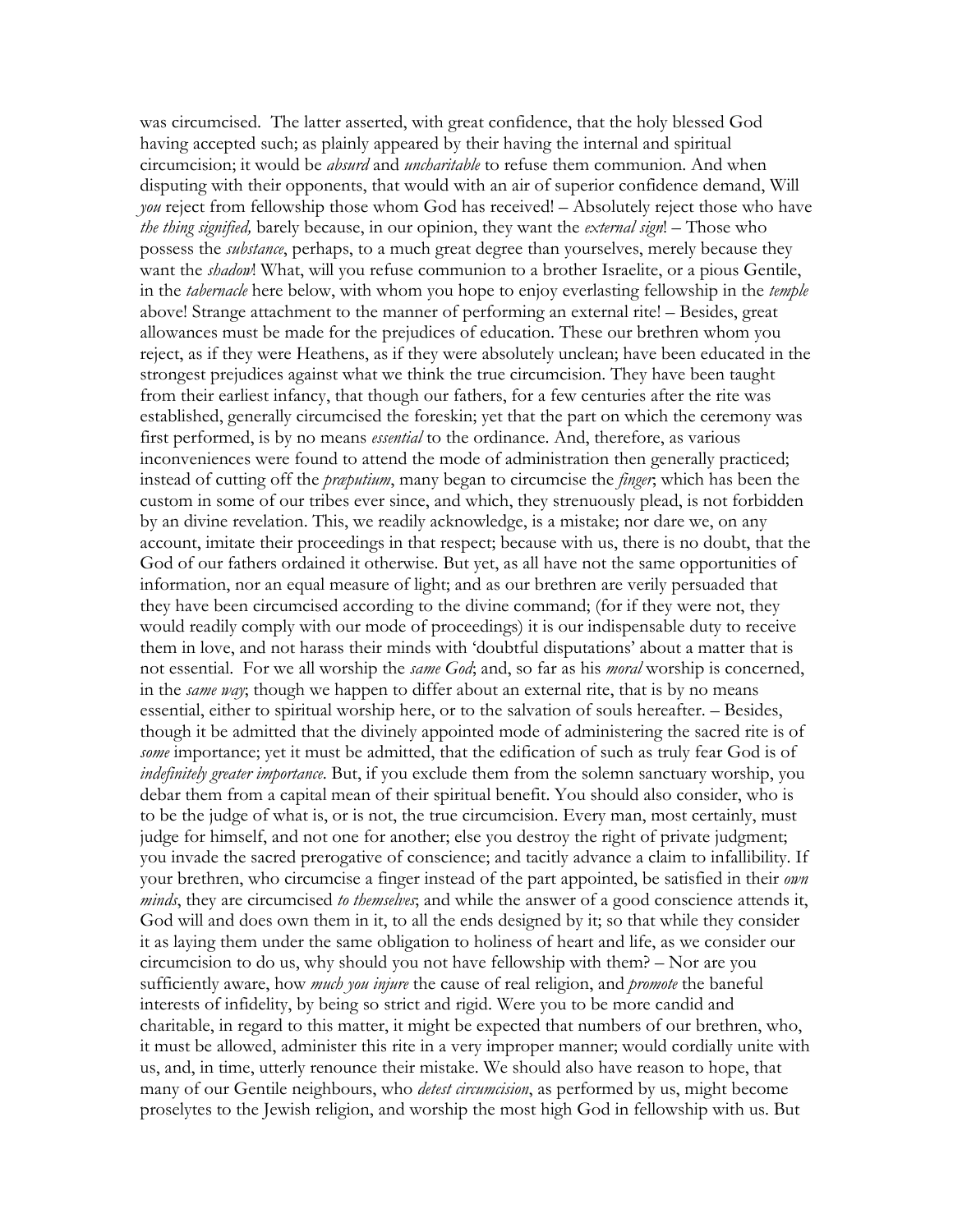so long as you insist, not only on the rite itself, (for that we ourselves are not willing to give up entirely) but on that *mode* of administration which is so obnoxious to them, as indispensably necessary to communion with you; it will be, not only a *wall of partition* between us and them, but a *bone of contention* among the chosen tribe themselves. Consequently it must impede, greatly impede, the exercise of that love to God, and that affection for man, which are of much greater importance than the most accurate performance of a merely external rite.'

Now supposing our brethren in the course of their reading to meet with such an account, what would they think of it? What would they say? They would, undoubtedly, suspect the truth of the whole. They would consider it as a Rabbinical fable. But how would their indignation rise, were the fabulous narrator to proceed and assert; 'That Moses and Joshua, warmly espousing this latter opinion, added much to its credit!' This they would say, is absolutely incredible, and a vile aspersion on the characters of those illustrious saints. Had Nahab and Abidu been mentioned as the abetters of this unscriptural practice, there would have been less reason to deny the truth of the whole relation; because they were guilty of innovating in the worship of God, and were awfully punished for it. But this to represent the most pious, exemplary, and excellent men in all of the Israelitish camp, is beyond all bounds, not only of credibility, but also of decency. Reflections of this kind, I am persuaded, they would readily make, were they to find such a narration in the Talmud, or in any Rabbinical author. – And now give me leave again to remind them; That, according to the judgment of the Christian world in general, circumcision was not more necessary for all the males, who desired communion at the paschal supper and in the solemn services of the tabernacle, than baptism is to fellowship in the Christian Church, and a seat at the Lord's Table. That there is, on their own principles, a wider and a more material difference between baptism, as now administered to infants, and baptism as appointed by Jesus Christ; than there would have been, between cutting of the foreskin, and circumcising a finger: because the latter would have been circumcision, and the circumcision of a proper subject also, though not of the part required; but *sprinkling*, whether infants or adults, is not more *baptism*, in their account, than it is *immersion* – And that, had any members of the ancient synagogue introduced, or admitted, such an alteration as that supposed; they might have defended it on the same general grounds, and with much greater plausibility, in several respects at least, than our brethren can the practice of free communion. For I appeal to my reader, whether the Pentateuch of Moses and the scriptures of the prophets do not say as much of the one, as evangelical history and the writings of the apostles do of the other?

Paul, when meeting with certain disciples at Ephesus, desired to know, whether they had received the Holy Ghost since they believed. To whom they answered, We have not so *much as heard whether there be any Holy Ghost.* On which the apostle put the following question: Unto what then were ye baptized? And they said, Unto John's baptism. From which it plainly appears, that as these persons professed to be disciples of Jesus Christ, Paul took it for granted they had been baptized. For his query is not, Have you been *baptized*? But 'Unto, or into, what then were ye baptized?' He inferred their baptism from their profession: and he had reason so to do. For he well knew, that the first administrator of the ordinance required a submission to it, of all that brought 'forth fruits meet for repentance;' that the apostolic ministry demanded the same act of obedience, from all that believed in Jesus Christ; and that the administration of baptism is a part of the ministerial office, being strictly connected with teaching the disciples of Christ, to observe all things which he has commanded. And, as an author before quoted, justly remarks: 'We find that the preachers of the gospel always did it, and the people who gladly received the word, desired it. How indifferent soever it appears to some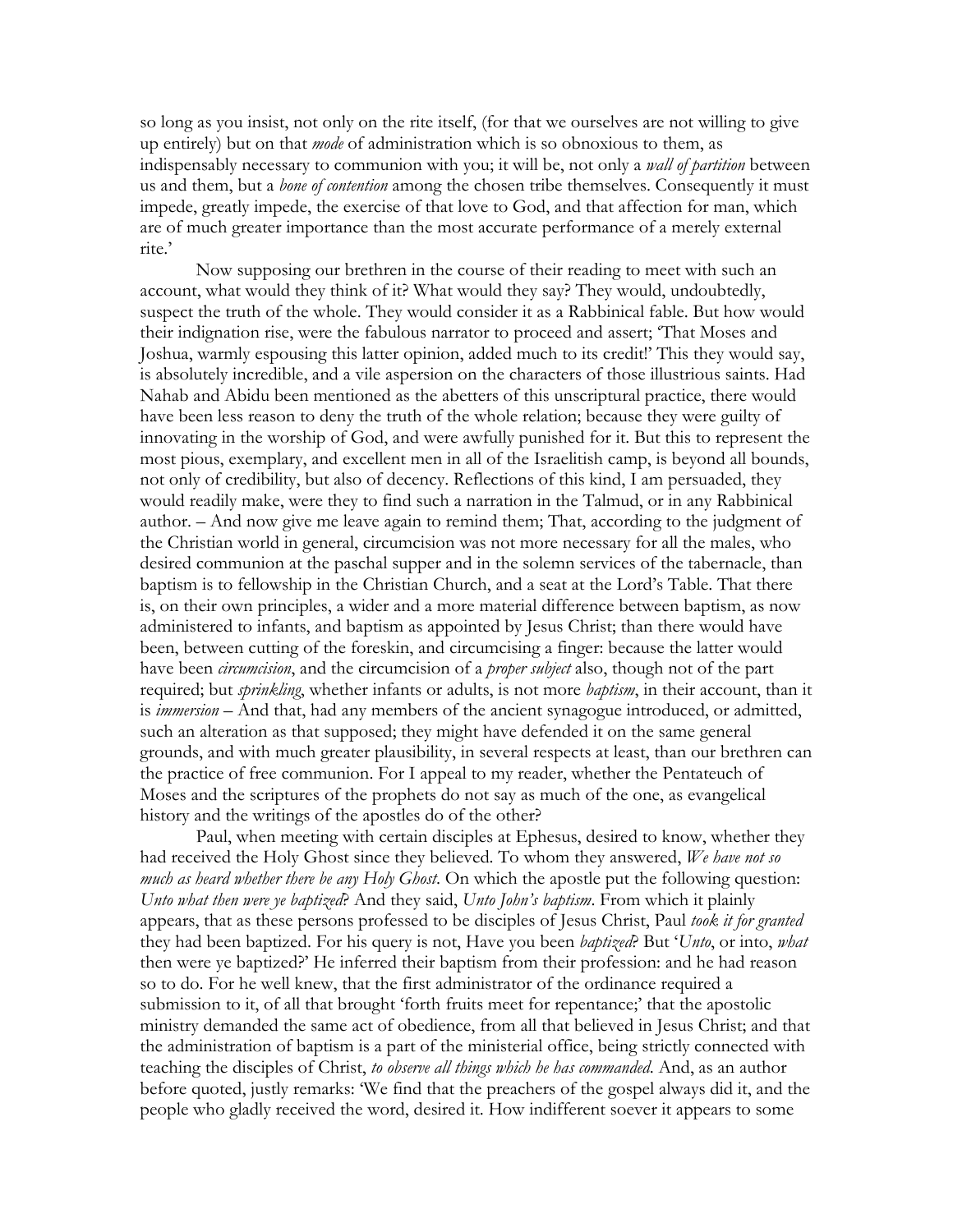in our days, yet the grace of God never failed to stir up an early regard to it in times of old." -But though the great apostle, when meeting with those disciples at Ephesus, made no doubt of their having been baptized, even before they informed him of it; yet our brethren's conduct forbids us forming the same conclusion, with equal case and certainty, concerning all that are in communion with them. Nay, *Pacificus* himself, for instance, does not consider all that beings to his community as *baptized* persons. So that were the apostle's query addressed to him, with a little alteration; Into what were the Pædobaptist members of your church baptized? His answer as a Baptist, must be; *Into – nothing*, for I do not consider them as baptized at all. - Paul, as before observed, when correcting some irregularities in the church at Corinth, says: We have no such custom, neither the churches of God. From which we may safely conclude, that whatever is now practised in the worship of God, which has not a precedent in the conduct of the apostles and the primitive churches, is unwarrantable. And as our opponents believe that Paul knew of no such customs as infant sprinkling; as it also appears from his language to the disciples at Ephesus, that he knew of no such custom, among believers, as deferring a submission to baptism for months and years; so we have reason to infer, that he was equally ignorant of any such custom, as admitting unbaptized believers to the Lord's Table. Nay, our brethren do not pretend that he knew of any such thing. But, however, it was in the apostolic age, which is now hoary with great antiquity, that bold perverted of the gospel truth, *Socinus*, introduced the custom of receiving unbaptized persons to communion; many of his pupils adopted it; and our brethren continue it: which reminds us of the old saying, The times are changed, and we are changed in them.

Once more: Either Jesus Christ has informed us in the New Testament what baptism is, and what is *requisite to communion* at his table, or he has not. If the *former*, we cannot admit to any thing as baptism, which we believe is not so; nor receive any to communion, but those whom we consider as qualified according to his directions, without violating our allegiance to him as the King Messiah, and rebelling against his government. If the *latter*, there is no judge in Israel, and every one may do that which his right in his own eyes, in regard to these institutions. Yes, if our Lord instituted baptism, and left it undetermined how and to whom it should be administered; if he appointed the sacred supper, without *characterizing* those who are to partake of it; his ministering servants have a discretional power to administer them how and to whom they please. And if so, our brethren may sprinkle or immerse, infants or adults, just as their own conveniency and the dispositions of their people require. Nay, they may proceed a step further, and admit the infant offspring of their Pædobaptist friends to the Lord's Table; which was the general custom for several ages, in the apostate state of the Christian church, and, as a learned author informs us, is yet the practice of 'very near half the Christians in the world." Then their communion would be *free indeed*, entirely free from the shackles of divine commands, and from the untoward influence of apostolic precedent.

<sup>\*</sup> Mr. Bradbury's Duty and Doct. Bap. p. 50. – In a preceding page of the same Treatise, he says; T hear there are several who suppose that baptism is only the work of those that are grown up, and yet neglect it themselves. My brethren, whoever is in the right in *doctrine*, you are quite wrong in *practice*. Do not despise the advice of one who has more value for your happiness, than he has for his own opinion. I will give you it in the words of Ananias: Why tarriest thou? Arise and be baptized, washing away thy sins, and calling on the name of the Lord.' See as above, p. 16.

<sup>\*</sup> Dr. Wall's Hist. Infant Bap. Part ii. Chap. ix.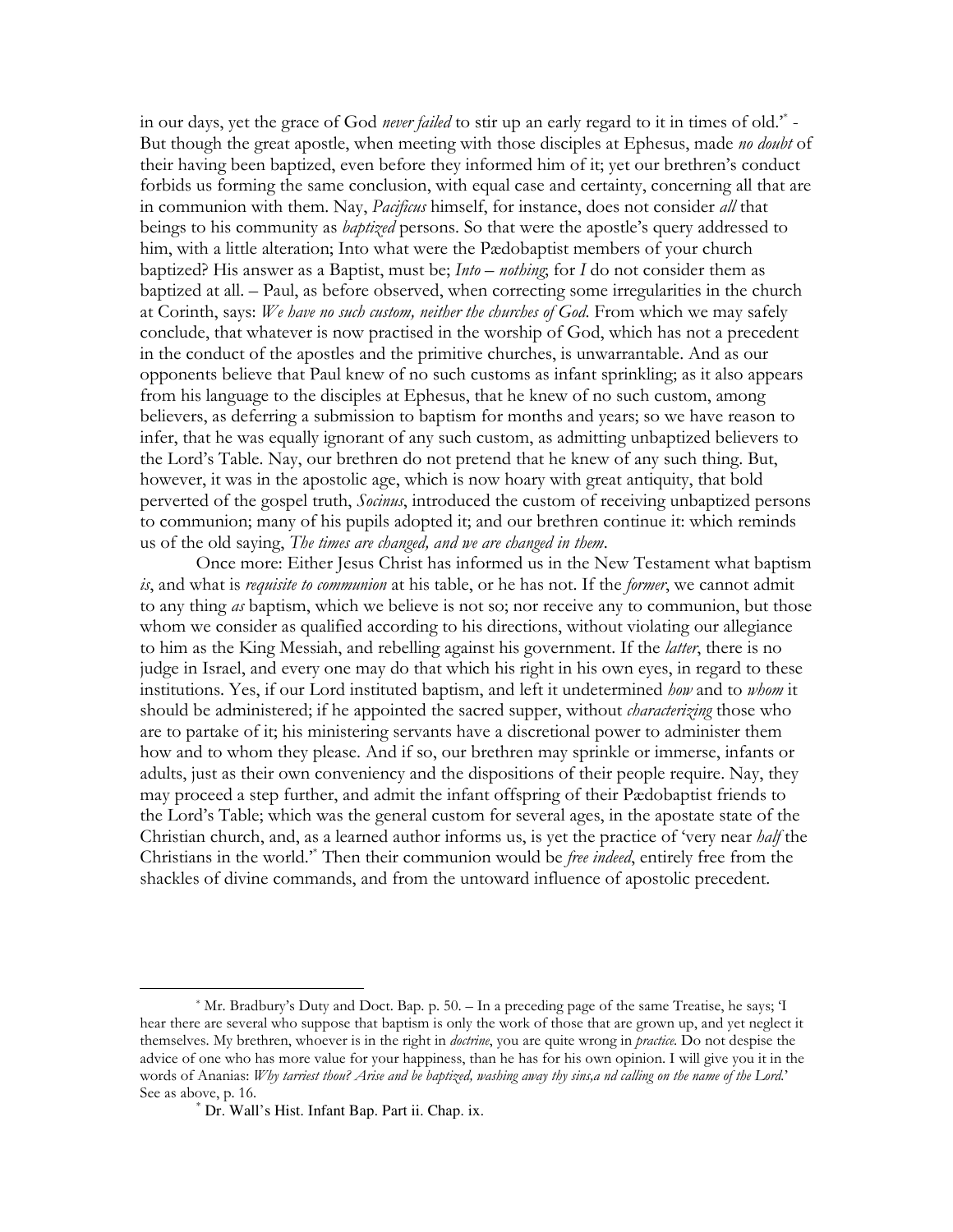### **SECTION IV.**

### Several Passages of Scripture considered, which our Brethren produce in favour of their Sentiments.

THE cause which our brethren undertake to defend, is denominated by them, Free Communion. That communion, then, for which they plead, is free. But here I beg leave to ask, From what? the restraints of men? that is a laudable freedom. From the laws of Heaven? that were a licentious liberty. Absurd, in theory; impossible, in fact. It never was, it never can be the case, that God should institute a positive ordinance of divine worship, as the Lord's Supper undoubtedly is; and leave it entirely to the discretion of men, to whom it should be administered. Free – for *whom*? For all who imagine themselves believers and qualified for it? This they dare not assert. For, notwithstanding all their candour and all their Catholicism, they do not consider every one that thinks himself a believer and desires communion, as fit for it. Hence it is, they ask a reason of the candidate's hope, and take liberty of judging for themselves, what his hope and the ground of it are. They think it their duty to inquire, in what light he views himself, and what he believes concerning the Son of God. And if, in their judgment, he be not converted to Jesus Christ, they put a negative on his request; even though they feel an affecting for him, as a moral, a sincere, a well-meaning man. Here, then, is another and a great limitation; a boundary which it would not be lawful to set, if a positive institution were not concerned, and if such limitation were not fixed by the divine Institutor. By parity of reason, therefore, if our Lord has given any other direction, relating to the same ordinance, it should be regarded with equal reverence and equal punctuality.

What, then, is the *freedom* for which they plead? Why, that Baptist churches should admit Pædobaptists into communion with them. In other words, That they should admit believers to the Lord's Table, whom they consider as unbaptized. A very extraordinary position this! Such, however, is free communion; in defence of which, several pamphlets have, of late, been published. And who can tell, but some of our brethren may so improve on the doctrine of liberty, in regard to divine institutions of a positive nature, as to favour us, ere long; with a *Plea for free Baptism*? – With a dissertation, intended to prove the lawfulness, and, in some cases, the necessity, of administering baptism to such whom we consider as unbelievers? especially, if the candidates for that ordinance be firmly persuaded in their own minds, that they are believers in Jesus Christ. At the same time declaring, that it will be at the peril of great dishonouring real religion, 'and not a little contributing to the cause of infidelity,' if we refuse. But let us now briefly consider what they say, in defence of their hypothesis. They argue, from *several passages* of scripture; from the *temper* required of real Christians, in their behaviour toward one another; and object against us our *own conduct*, in another respect.

The principal passages adduced from holy writ, and here to be considered, are the following: - Him that is weak in the faith receive ye, but not to doubtful disputations – for God hath received him  $-$  Receive ye one another, as Christ also received us, to the glory of  $God - God$ , which knoweth the hearts, bare them witness, giving them the Holy Ghost, even as he did unto us: and put no difference between us and them, purifying their hearts by faith  $-I$  am made all things to all men, that I might by all *means save some.*<sup>\*</sup> - On which passages we may be, except our opponents make it appear, that they contain the grant of a *dispensing power* to gospel ministers and churches; that is, unless these divine declarations authorize the ministers and churches of Christ, to set aside an ordinance of his, or to invert the order of its administration, as they may think proper; they

<sup>\*</sup> Rom. xiv. 1, 3. and xv. 7. Acts xv. 8,9. 1 Cor. ix. 19-23.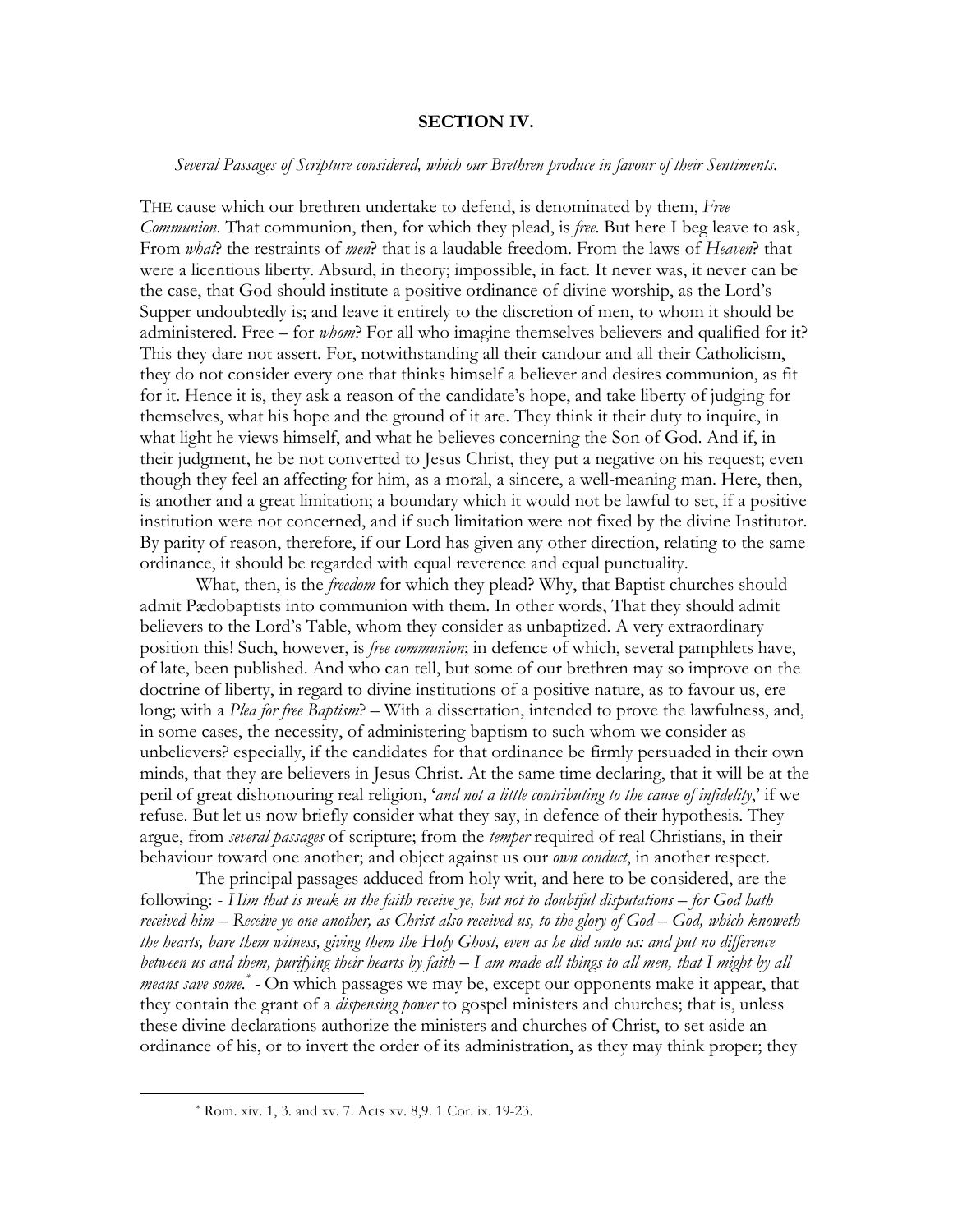are far from answering exigencies of their cause, or serving the purpose for which they are cited.

Again: the texts produced do not so much as *mention* communion at the Lord's Table, nor appear to have the least reference to it. No; the Holy Ghost has other objects in view, in each of the contexts. And as these are the principal passages to which our brethren appeal in proof of their point, we may take it for granted, that better are not to be found; and, consequently, as a tacit acknowledgment, that positive proof is wanting. But if it be allowed, that there is no *positive* evidence in favour of their practice, it amounts to a concession that there is no proof at all. Because nothing of a positive and ritual nature can be proved a duty, or agreeable to the will of God, merely by our own reasonings; nor by arguments formed on moral precepts and general rules of conduct. For if once we admit any thing in the worship of God, as a duty, that is grounded, either on far-fetched inferences from particular declarations of scripture, in which the holy penmen do not appear to have had the least thought of the matter in question; or on our own ideas of expediency and usefulness, we shall not know where to stop. On this principle, a great number of ceremonies were brought into the church of Rome, and might be introduced by us, though not one of them could stand that divine query. Who hath required this at your hand? As it cannot be proved, by the deductions of reason, that it is the holy duty of any man to eat bread and to drink wine, as a branch of divine worship, but only from the testimony of God, so what he has revealed in regard to that matter, is our only rule in all that relates to the Lord's Supper.<sup>\*</sup> Consequently, as these passages say nothing at all about baptism, nor about communion at the Lord's Table, either *strict*, or *free*; they have little pertinency of application, or force of argument in them.

Our brethren maintain, when disputing with Pædobaptists, that the New Testament knows no more of infant *baptism*, than it does of infant *communion*: and that many of the arguments adduced in defence of the former, will equally apply to the latter.<sup>\*</sup> Here they seem quite confident that they have truth and fact on their side. But might not Dr. Priestly, for instance, who maintains both, retort; 'That sacred code of Christian worship to which you appeal, knows as much of our sentiments and practice as it does yours? Produce your warrant from those heavenly institutes contained in the New Testament, for admitting a believer to the Lord's Table, in a church of Christ, while that very church considers him as unbaptized; and you shall not wait long for equally authentic evidence, that infant baptism and infant communion have the sanction of divine authority. You frequently assert, that our arguments formed on the covenant made with Abraham; on the rite of circumcision; on the holiness attributed, by Paul, to the children of believers; and on several other passages of scripture, in defence of an infant's right to baptism, are inconclusive; not only because that sacred institution is not expressly mentioned in any of those places; but also because, in your opinion, nothing short of an express command, or a plain, apostolic example, can suffice to direct our practice, in the administration of ordinances that are of a positive kind. Yet, when pleading for free communion, you adopt this very method of arguing, and think it quite conclusive: otherwise you never would appeal with such confidence as many of you do, to

<sup>\*</sup> Plain Account of Bap. in a Course of Lett. to Bp. Hoadly, p. 127, 128.

<sup>\*</sup> Dr. Priestly is also of the same opinion. For he says, 'No objection can be made to this custom, [i.e. of giving the Lord's Supper to infants] but what may, with *equal force*, be made to the custom of baptizing infants.' And he informs us, that infant communion is to this day the practice of the Greek churches, of the Russians, the Armenians, the Maronites, the Copts, the Assyrians, and probably all other oriental churches.' Address to Protest. Dissent. on giving the Lord's Sup. to Children, p. 28, 31.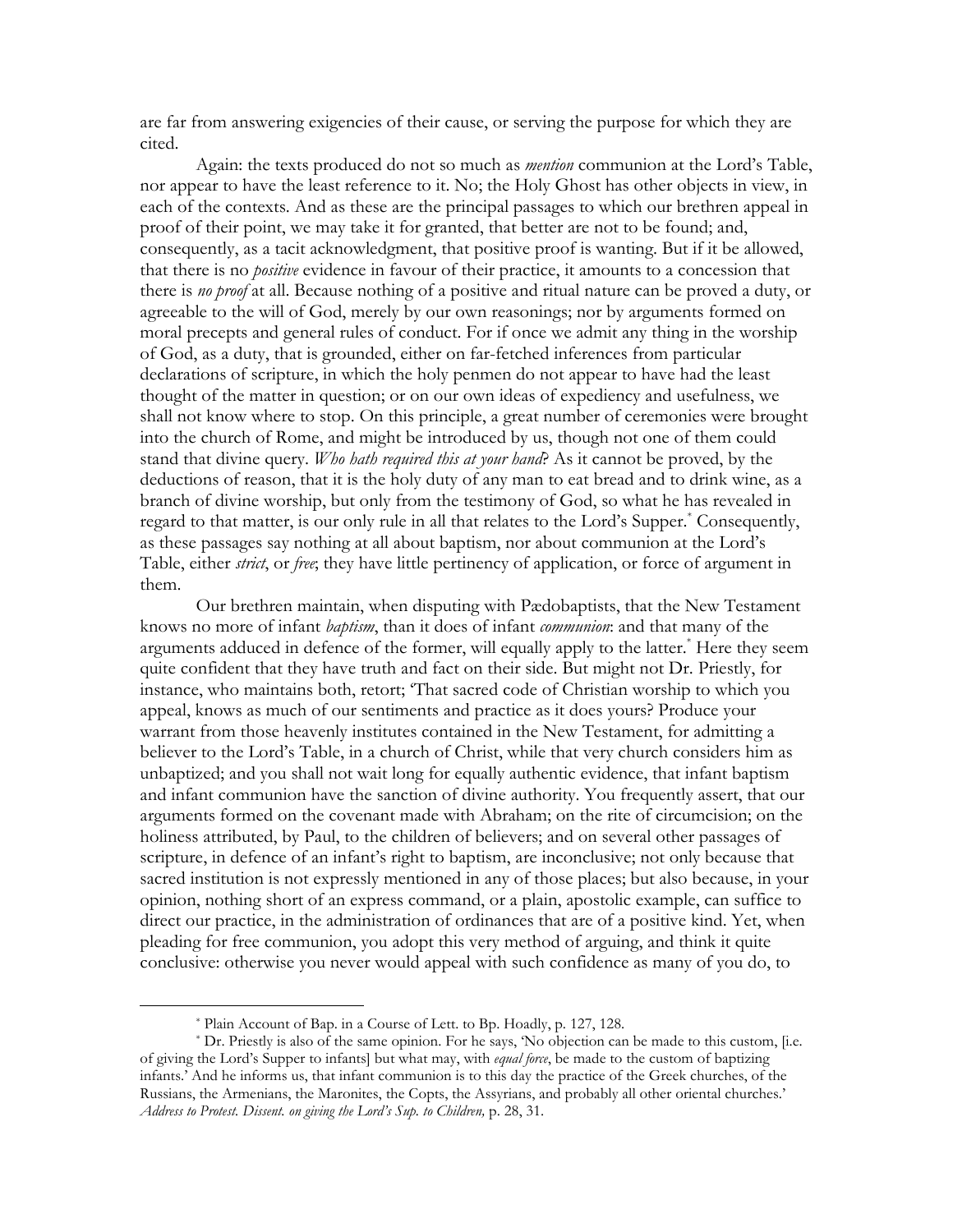the passages now produced.<sup>\*</sup> - But let us take a more particular view of the passages now before us.

The converted Romans were commanded by Paul, to receive them that were weak in faith, as God and Christ had received them. And we are plainly informed, that the persons intended were such, as had not a clear discernment of their Christian liberty, in regard to the eating of meats forbidden by the ceremonial law, and the observation of days, that was of old required by it. But what has this to do with free communion? Is there no way of receiving him that is weak in faith, but by admitting him to the Lord's Table? Must the exhortation to receive a Christian brother, be confined to that single instance of true benevolence? Or, is our so doing the capital idea and the primary sense of the precept, in any of Paul's writings? He says, in this very epistle, I commend unto you Phabe our sister - that YE RECEIVE HER in the Lord. Was her admission to the Holy Table the principal thing that he desired of the believing Romans, on her account? No, he evidently had something else in view; something that would manifest their love to a disciple of Christ, much more than barely permitting her to have communion with them in the Sacred Supper. For he immediately adds; And that YE ASSIST HER in *whatsoever business she hath need of you.*  $\text{Or},$  did he solicit admission to the Lord's Table, for himself and his fellow ministers, among the Corinthians, when he said; RECEIVE US; we have *wronged no man; we have corrupted no man; we have defrauded no man*?<sup>†</sup> Or, for Epaphroditus, when he thus expressed himself to the Philippians; RECEIVE HIM, therefore, in the Lord, with all *gladness, and hold such in reputation*<sup> $\neq$ </sup> Or, for Onesimus, when he said to Philemon; RECEIVE HIM that is mine own bowels – receive him as myself.<sup>§</sup> Or, was communion at the Lord's Table the principal thing which the apostle John had in his eye, when he said; We therefore ought to RECEIVE SUCH, that we might be fellow helpers of the truth? It is, I will venture to affirm, a much greater thing to receive either a weak or a strong believer, in the sense of these exhortations; that merely to grant him a place at the Lord's Table. Why, then, should our brethren plead it as they do, as if it were the *grand criterion* of our acknowledging Pædobaptists to real converts, and of our love of them, as such?

Besides the faith of a sincere believer may be as weak, and require as much forbearance, in regard to the Holy Supper, as in respect of baptism. A reformed and wholly converted Catholic may desire fellowship with us, who still retains the Popish error of communion in one kind only: but are we obliged by this apostolic precept, to mutilate the sacred ordinance in condescension to his weakness? To embrace the weak, as well as the strong believer, in the arms of christian affection, is as capital duty of the moral law. To bear with a brother's infirmities, and to *forbear one another in love*, are certainly required by that command which says, Thou shalt love thy neighbour as thyself, and would have been our duty, if neither baptism nor the Lord's supper had ever existed. But are we to regulate our conduct in the admission of persons to a positive institution; - to one which depends entirely on the sovereign pleasure of God, by inferences drawn from the general and natural duties of the

<sup>\*</sup> In things of external appointment,' says Dr. Samuel Clarke, and *mere positive* institution, where we cannot, as in matters of *natural* and *moral* duty, argue concerning the natural reason and ground of the obligation, and the original necessity of the thing itself; we have nothing to do but to obey the positive command. God is infinitely better able than we to judge of the *propriety* and *usefulness* of the things he institutes; and it becomes us to obey with humility and reverence.' Expos. Of Church Catech. p. 305, 306. Edit. 2.

<sup>\*</sup> Rom. xvi. 1,2.

<sup>† 2</sup> Cor. vii. 2

*<sup>‡</sup>* Philip. ii. 29.

<sup>§</sup> Philem. 12, 17.

 $\parallel$  3 John 8.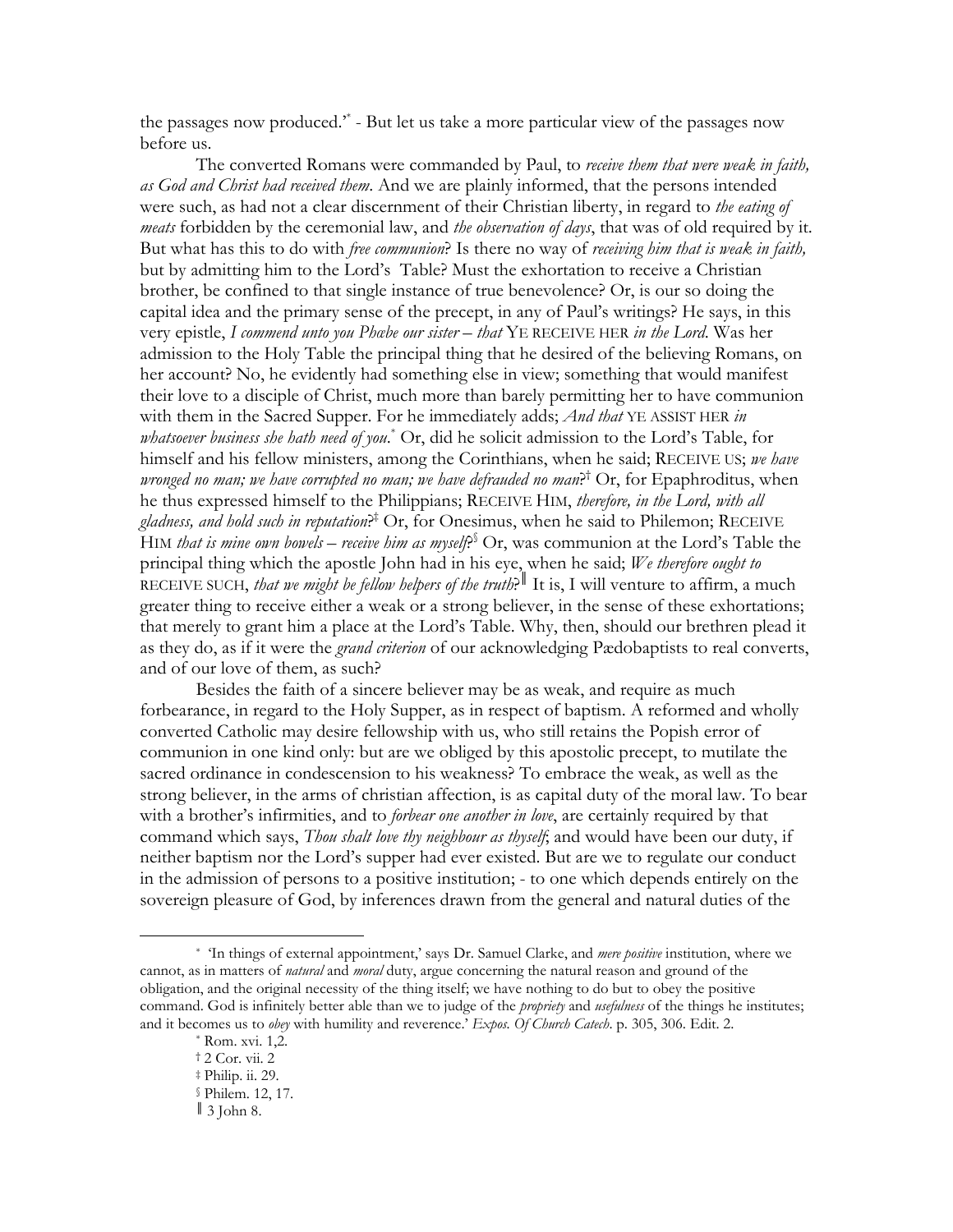moral law? – Were the precepts of that eternal law ever considered by the priests or the people of old, as the rule of administering positive institutions? Had they not another system of precepts, express precepts, intended for that purpose? and was not such a rituol absolutely necessary?

Supposing, however, that there were no way of receiving one that is weak in the faith, but by admitting him to the Lord's Table, this text would be far from proving what our opponents desire; unless they could make it appear, that the persons of whom the apostle immediately speaks, were *not members* of the church of Rome, when he gave the advice. There being disputes among the believing Romans, about the eating of meats and the observation of days, affords no proof, nor any shadow of proof, that they had not communion together at the Lord's Table. – But admitting to that to be a fact, of which there is not the least evidence, the conclusion drawn from the passage would not be just, except it were also proved, that the *weak in faith* were *unbaptized*; or, at least, so considered by their stronger brethren; for that is the point in dispute between us. But that Paul considered the believing Romans to whom he wrote, as baptized Christians, is allowed by all, so far as I have observed, who have no hypothesis to serve, by admitting a contrary supposition. For, as Dr. Goodwin observes, 'He argues from the known and generally received profession and practice of all Christians. Know ye not that so many of us as were baptized. - That is, that whoever of us that profess baptism into Christ, profess baptism into his death, as the thing intended by it. The  $\mu s$ , there, is the generality of Christians, distinguished usually by that word from Heathens: as, Rom. xiv. 7. 1 Cor. viii. 6. To Us there is but one God, &c. That is, we Christians profess all, and generally so. And his scope being to shew, how sanctification flows from being in Christ; his argument is drawn from a general principle of the  $u_s$  of Christians – So that this expression, as many of us, imports not, as if some were, and some not, baptized; for then is argument of sanctification had not been binding to the generality of Christians, which, it is evident, it was in his intention: but it imports the contrary, that as many as were Christians, were all baptized, and were taught this to be the meaning of that great point and principle of religion, that as they were baptized into Christ thereby, so also into his death."

'But God receives the weak in faith; and we are expressly commanded to receive one another, not to doubtful disputations, but as Christ hath received us to the glory of God.' Granted: yet permit me to ask, Is the divine conduct, is the favour of God, or the kindness of Christ, in receiving sinners, the rule of our proceeding in the administration of positive institutions? Whom does God, whom does Christ receive? None but those that believe and profess faith in the Lord Messiah? Our brethren will not affirm it. For if divine compassion did not extend to the dead in sin; if the kindness of Christ did not relieve our enemies of God: none of our fallen race would ever be saved. But does it hence follow, that we must admit the unbelieving and the unconverted, either to baptism, or the Holy Table? Our gracious Lord freely accepts all that desire it and all that come; but are we bound, by his

<sup>\*</sup> The Socinians, the Ouakers, and Mr. Bunyan agree, in referring us to Rom. vi. 3. 1 Cor. i. 14, 15, 16. and Gal. iii. 27. with a view to serve their several hypotheses, which all unite in greatly depreciating the ordinance of baptism. The words of Mr. Bunyan, when speaking of the apostolic times, and mentioning these three passages, are as follows: 'that all that were received into fellowship were even then baptized *first*, would strain a weak man's wit to prove it, if arguments were closely made upon these three texts of holy scriptures.' -And, a few pages after, when arguing from the *second* of these apostolic testimonies, he says, 'By this negligent relating who were baptized by him [Paul] he sheweth, that he made no such matter of baptism, as some in these days do; nay, that he made *no matter at all* thereof, with respect to church communion.' *Works*, vol. i. p. 135, 144.

<sup>\*</sup> Works, vol. iv. On the Government of the Churches of Christ, p. 30. Vide Hoornbeek. Socin. Confession, Tom. iii. p. 431, 432.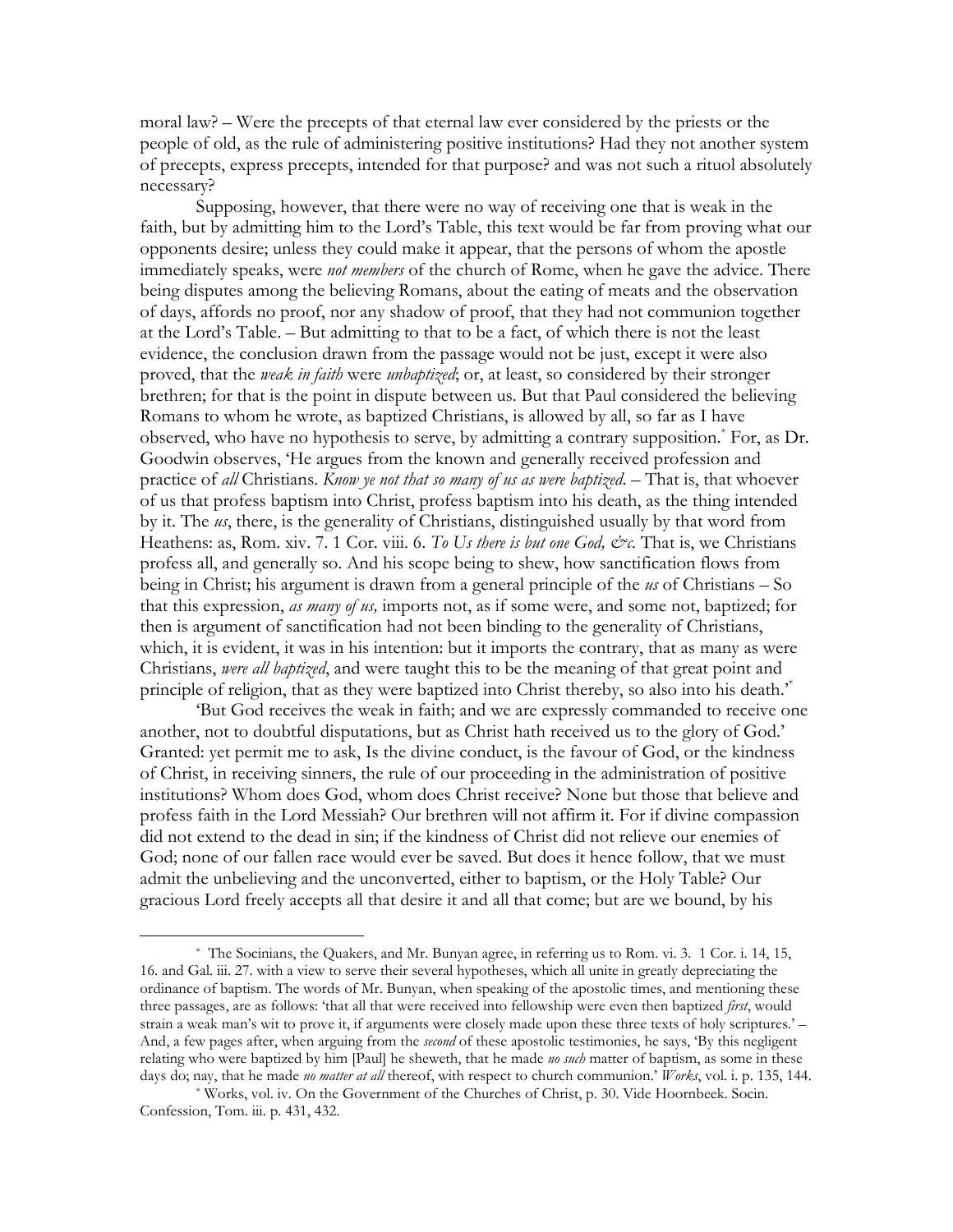example, to receive every one that solicits communion with us? Our opponents dare not assert it. For though the Great Supreme is entirely at liberty to do what he pleases, to reject or accept whom he will; yet it is not so with his ministering servants and professing people, in regard to the Sacred Supper. No; it is their indispensable duty and their everlasting honour, to regard his revealed will and obey his righteous commands. The divine precepts contained in the Bible, not the divine conduct in the administration of a sovereign Providence, are the only rule of our obedience in all things relating to positive institutions.

Besides, gospel churches are sometimes obliged, by the laws of Christ, to exclude from their communion those whom he has received; as appears from the case of the incestuous person in the church at Corinth. And have those churches that practise free communion never excluded any for scandalous backslidings; whom, not withstanding, they could not but consider as received of Christ? What, do they never exclude any from fellowship with them, but such of whom they have no hope! I cannot suppose, nor will they affirm any such thing. But if there may be a just cause of *excluding* such from communion whom God has received, though at present in a state of backsliding; why may there not be a sufficient reason of refuting communion to some, whom we look upon as the objects of God's peculiar favour? Is there not as great a degree of disapprobation discovered in the former case, as there is in the latter? and is not the word of God our only rule in both cases? It is not every one, therefore, that is received of Jesus Christ who is entitled to communion at his table; but such, and only such, as revere his authority, submit to his ordinances, and obey the laws of his house.

And are our opponents verily persuaded that baptism is a matter of *doubtful disputation*? Why, then, do they not both sprinkle and immerse infants and adults, that they may be sure, in some instances at least, of doing that which is right? Why so *positive*, on certain occasions, when they preach, or publish upon the subject? That it has been, and is disputed, must be allowed: and so has almost every article of the Christian faith; especially such articles as appear to us the clearest and of the greatest importance. Witness those doctrines relating to the Trinity and the Deity of Christ; his vicarious atonement and original sin. These have been much oftener disputed, in ancient and modern times, than the mode and subject of baptism. - And has not almost every branch of Christian worship been disputed? The Supper of our Lord has been much more frequently controverted, between Papists and Protestants, between Lutherans and Calvinists, than ever baptism was among any professor of Christianity. Yet who, among our brethren, will dare to assert, that no Catholic, who ever disputed for withholding the cup from the people, was received by Jesus Christ? For that matter is not so clear, but real Christians may possibly differ in their judgment and practice concerning it. Nay, such doubts and difficulties are there attending the holy supper, that Bellarmine assures us, we cannot certainly determine from the express words of scripture only, what there was in the cup, before our Lord blessed it; whether a little wine, or wine mixed with water, or strong drink, or water only.<sup>\*</sup> And will Pacifus, or Candidus, dare to assert, that the zealous Cardinal was absolutely rejected of God? No; they cannot do it, without violating the amiable import of their several names. - The Quakers also have disputed the whole ordinance, and every pretence to it, as well as baptism, out of their assemblies. But it is lawful hence to conclude, that they are all rejected of Jesus Christ? So true are those words of Pacificus and Candidus, his colleague: 'The points in baptism [Papipts and Lutheran's, Quakers, Pædobaptists, and Antipædobaptists] differ; are not so clearly stated in the Bible

<sup>\*</sup> Quid in calice fuerit ante consecrationem, an *vinum* parum, an vinum *aqua mixtum*, an *sicera*, an *aqua* sola, exsola Scriptura expresse non habetur. Apud Voss. Theses. Theolog. p. 485.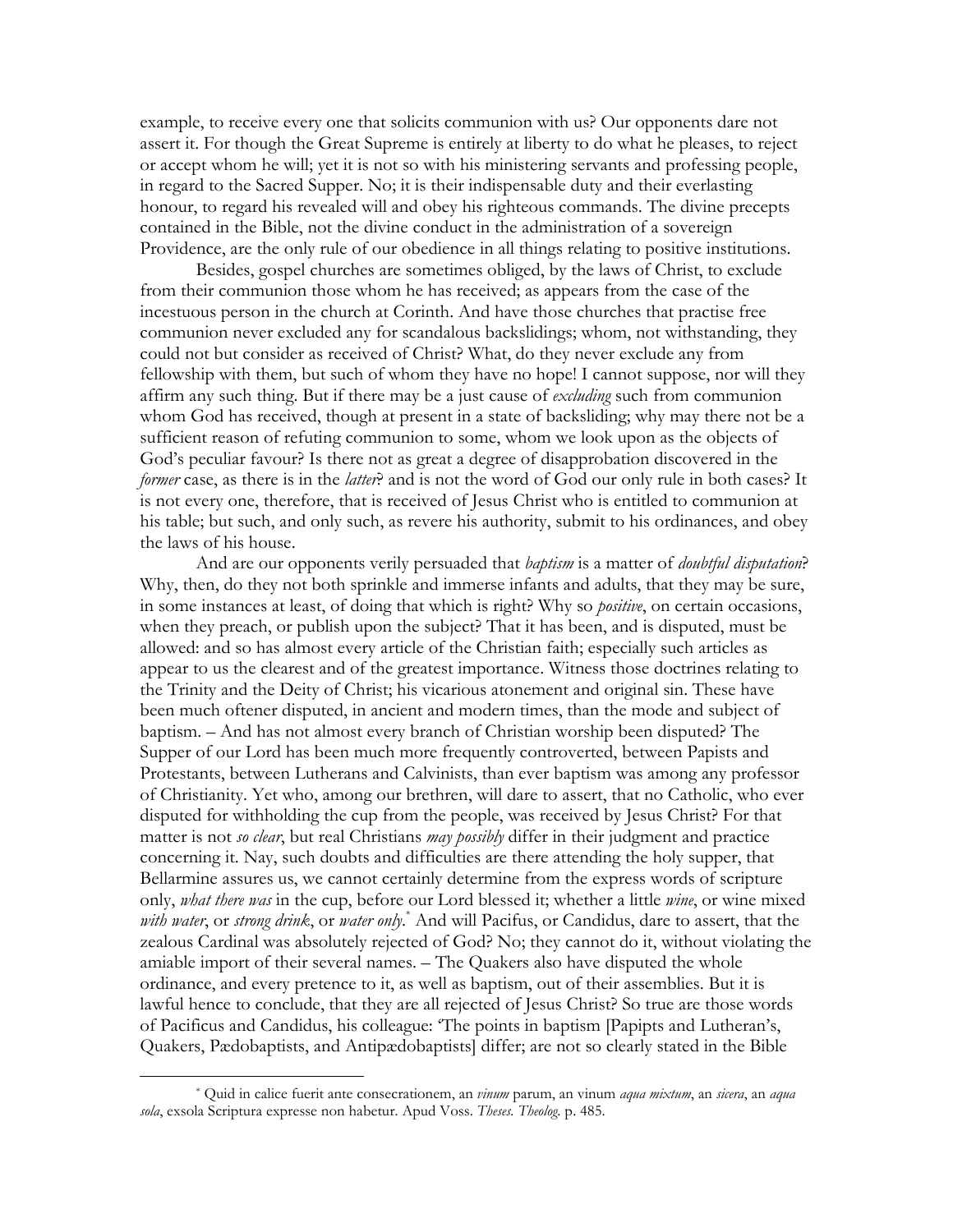(however clear to us) but that even sincere Christians may mistake them.' We may, therefore, henceforth consider baptism and the Lord's supper the only positive institutions in the christian church, as justly reckoned among those things that are of *doubtful disputation*: but whether they are to have *first* place among Paul's GREEK, I leave our brethren to determine. For to them the honour of classing a positive institution of Christ among things *ambiguous*, is undoubtedly due; since all besides themselves look upon it as *evident*, either, that baptism is an *indifferent* thing, as Socinus, and some of his followers; or, that it is a *term of communion*, which as ever been the opinion and practice of the Christian church in general. One step further, and it will be matter of doubtful disputation, whether both the positive appointments of our divine Lord should not be quite discarded. For, that baptism ought to be administered prior to the sacred supper, is as clearly revealed, as that either of them was intended for the use of believers in all succeeding ages.

Our honest friend, Barclay, when taking notice of those disputes which have been about the Sacred Supper, says; 'The ground and matter of their contest lies in things extrinsic from, and unnecessary to, the main matter. And this has been often the policy of Satan, to busy people and amuse them with *outward signs, shadows*, and *forms*; making them contend about it [them;] while, in the mean time, the *substance* is neglected – For there have been more animosities and heats about this one particular, and more bloodshed and contention, then about *any other*. And, surely, they are little acquainted with the state of Protestant affairs, who know not, that their contentions about this have been more hurtful to the Reformation, than all the opposition they have met with from their common adversaries." He advises, therefore, to give up the ordinance for the sake of peace, and as the only effectual way of securing tranquility in the church of God. – So the Socinians maintain, that we may either administer or dispense with baptism, as occasion requires. For, says Volkelius, 'As all other indifferent things may either be used or omitted, as charity shall direct; even so *baptism*, if the honour of God and the love of our neighbor demand it, seems as sometimes absolutely necessary to be administered, in order to avoid giving offence.<sup> $\tau$ </sup> - And as the Socinian pleads for the administration of baptism, on some occasions; so Mr. Bunyan strongly asserts the necessity of its omission, on others. These are his words: 'If water baptism, as the circumstances with which the churches were pestered of old, trouble the peace, wound the consciences of the godly, dismembered and break their fellowships, it is, although an ordinance, for the present, to be *prudently shunned*.<sup>\*</sup> - How slight the barrier, how thin the partition, between free communion and Katabaptism! Thus baptism is treated, not as a branch of divine worship, but as a tool of human convenience, but as a happy expedient in the hands of men, to secure the applause of their fellow mortals; - that applause which is considered as due to persons of a condescending, candid, catholic spirit. If the omission of it would give offence, let it by all means be administered: and if the use of it would be attended with the same inconvenience, lay it aside and say not a word about it. Such is the advice of Volkelius and Bunyan.

The reader, I take it for granted, can hardly forbear observing, what an admirable method is here proposed by this triumvirate, Volkelius, Barclay, and Bunyan, in order to

<sup>\*</sup> Baptismum aquæ rem indifferentem esse statuimus. Theoph. Nicholaid. De. Eccles. p. 22. Apud. Heornbeck Socin. Conf. Tom. iii. p. 250.

 $*$  Barclay's Apology, p. 455, 456.

<sup>†</sup> Ut omnia alia adiaphora, - pro eo ac charitas præscribit, jam usurpari, jam omitti possunt: ita et baptismus iste, divinae gloriæratione, et proximi amore postulante, ut nimirum scandalum vitetur, adhibendus interdum plane videtur. Apud Hoorub. Ubi supra, p. 266.

<sup>\*</sup> Works, Vol. I. p. 136.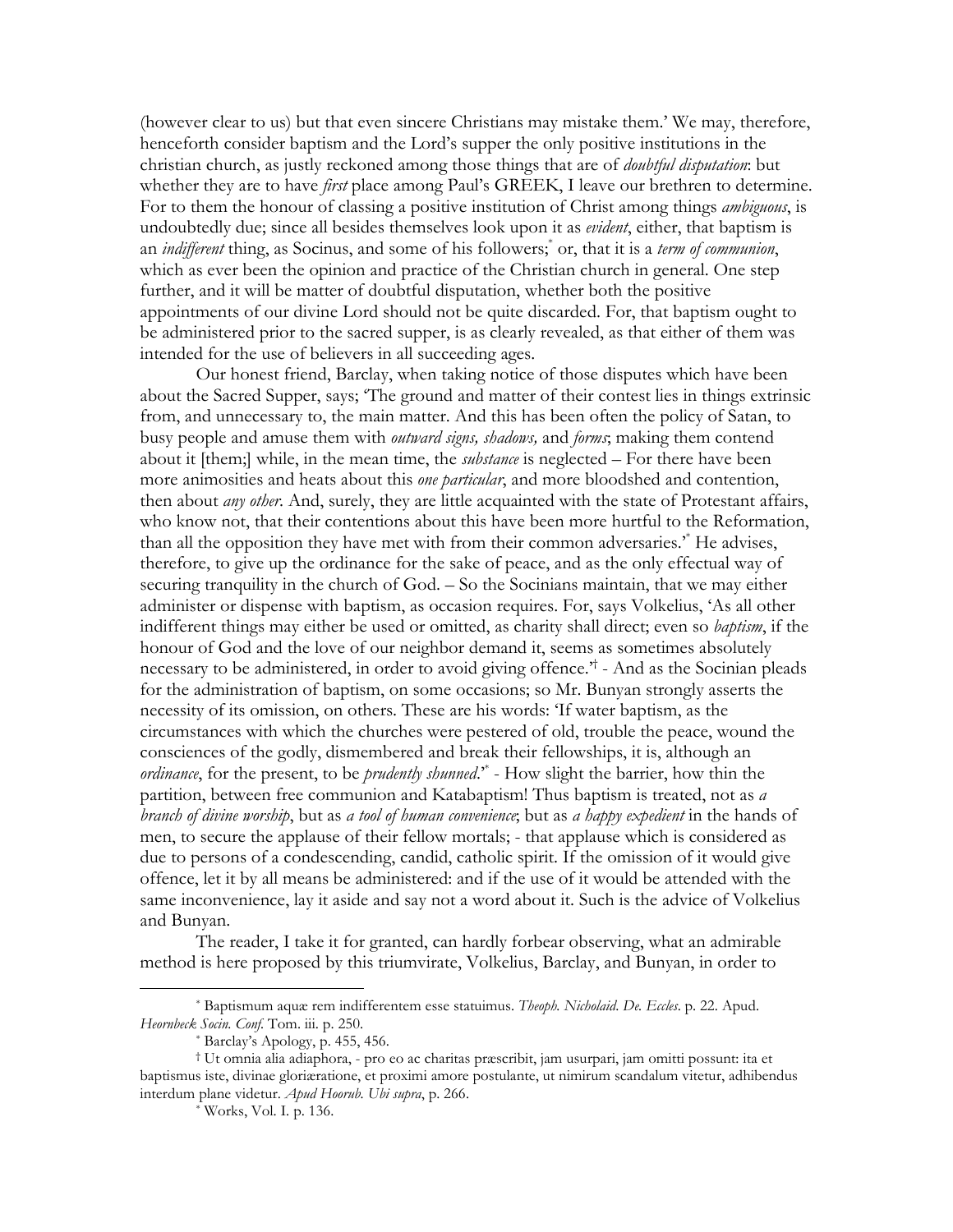promote and secure peace among Christian brethren. A method, it must be confessed, that is at once very comprehensive, quite expeditious, and extremely easy. So comprehensive, that it will apply to every case: so expeditious, that any controversy may, by the happy expedient, be finished in a trice: and so easy, that every one may have the benefit of it. Were it universally known and universally pursued, there would be no disputes at all, either about truth or duty. For the whole process consists in this: If divulging a truth believed, or practicing a duty required, should at any time give offence, or be likely so to do; keep the former to yourself, let the latter alone, and all shall be well. But how much more agreeable to scripture, is the following maxim of a celebrated author; 'The appointment of God, is the *highest law*, the Supreme necessity; which we ought rather to obey than indulge popular ignorance and weakness.<sup>\*</sup> - From the manner of reasoning sometimes used by our opponents, and by those three authors to whom I have just referred; one would imagine, that Socinians, Quakers, and those Baptists who plead for free communion, were almost the only persons in the Christian world, that exercise a proper degree of candour towards professors of other denominations, or have a due regard among the people of God: but whether this be a fact the reader will judge.

But it is possible for our opponents to imagine, that Paul intended to place *baptism* on the same footing with certain *meats* and *days*; the former of which were forbidden, the latter enjoined, by the God of Israel, under the Jewish economy? What, baptism become an article of *doubtful disputation* in so early a day! If, on the other hand, that inspired writer had no thought of baptism when he mentioned *doubtful disputations*; if what he there says about matters then in dispute, regard things that belonged to an *antiquated ritual*; what authority have our brethren to put baptism on a level with them? or where is the force of their argument from this passage?

Receive ye one another, as Christ also hath received us. These words have been understood in a larger sense than that for which our brethren plead. For some Pædobaptists have concluded from hence, that it is the indisputable duty of a particular church to allow communion to *all* that desire it: taking it for granted, no doubt, that none would request the privilege but those who were baptized. This, the reader will certainly think is free communion. And, indeed, if this text warrant our brethren's practice, I see but little objection against its being understood in such a latitude of signification. But, in opposition to such a sense of the passage, a Pædobaptist writer observes; 'This inference is glaringly forced and wide, discovering their ignorance of the true meaning and design of the text who make it. The apostle is not here speaking of *admission* to *church-membership* at all; - nor does he consider those to whom he writes in the precise light of members of the church universal; but as members of a *particular* church, or body; among whom there was some difference of opinion about meats, &c. which was like to break their communion together, as is plain from the preceding chapter. The apostle sets himself to prevent this, and to accomplish a reconciliation. And, after a number of healing things, he concluded with these words: 'Receive one another. That is, ye who are saints at Rome, who have agreed to walk together in the commandments and ordinances of the Lord Jesus; ye who are professedly united in churchcommunion, receive ye one another in love, as becometh spirits, united in one body for mutual benefit. Bear ye one another's burdens: watch over and admonish one another in love, notwithstanding of some difference in sentiment among you: as to the eating certain meats and regarding certain days, let not that difference make any breach in your

<sup>\*</sup> Dei ordinatio nobis summa lex, suprema necessitas, cui potius parendum, quam populari ignorantiæ et infirmitati indulgendum. Turrettini Inst. Tom. iii. Loc. xix. Quæst. xiv. § 14.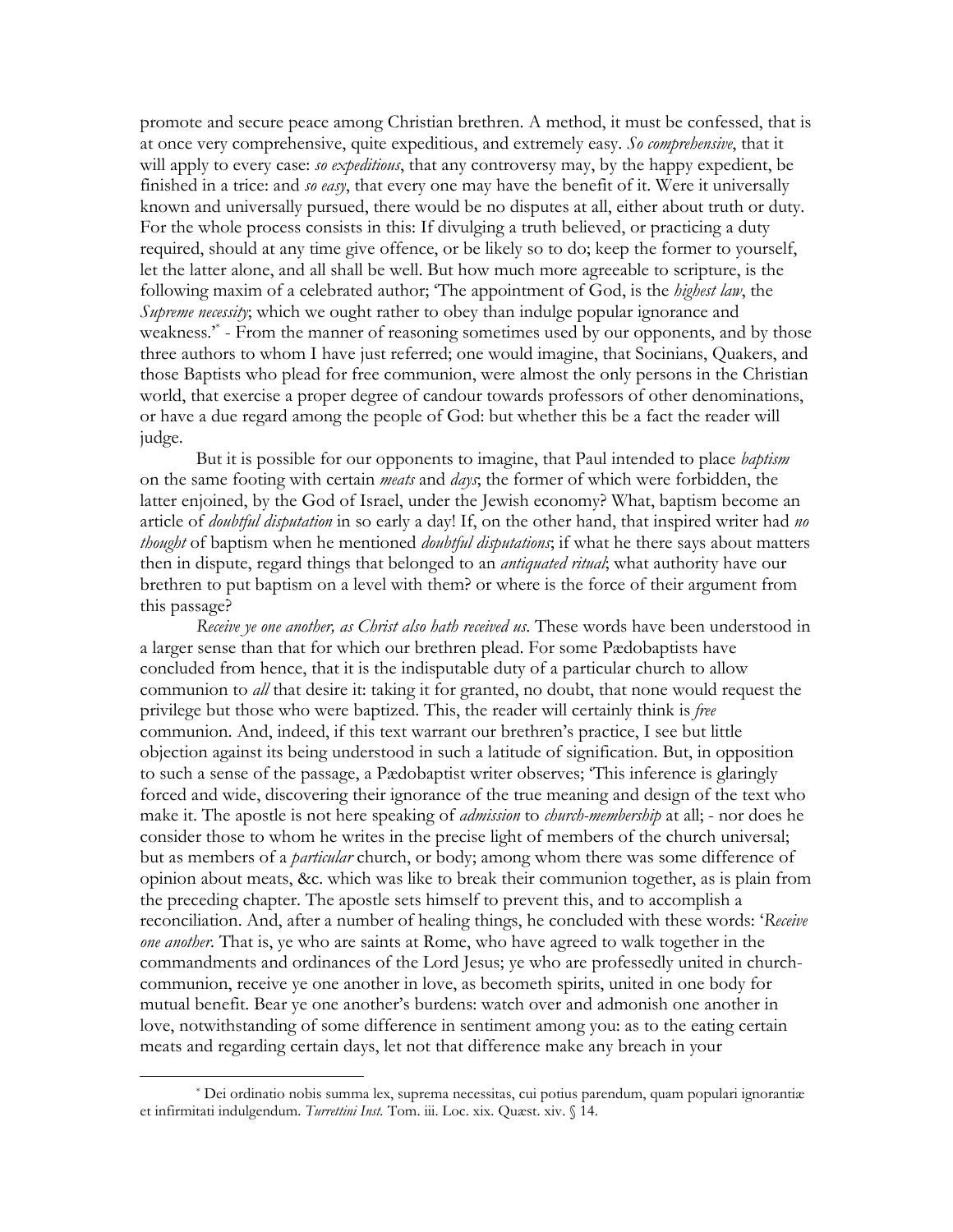communion together as a church of Christ. But let the strong bear with those that are weak, and the weak not be offended with the liberty of the strong. - Judge not one another uncharitably, but let brotherly love continue. - This is precisely the apostle's meaning; as will appear to those who look impartially into the connection of his argument; and by no means serves the purpose for which the objectors bring it.<sup>\*</sup>

And supposing our brethren to argue from this passage only by way of *analogy*, their inference is equally weak, and their conclusion palpably forced: there being a great, essential difference, between eating or not eating of certain meats in the apostolic times; and our being baptized or not baptized, prior to communion at the Lord's Table. For though, while the ceremonial law was in force, the Jews were obliged to abstain from prohibited meats; yet our opponents will not affirm, that their observance of a negatived precept was intended by the Eternal Sovereign, to answer similar purposes with the ordinances of baptism, as appointed by Jesus Christ. The *latter* is a solemn institution of divine worship: but can this be asserted of the former? Baptism was instituted prior to the Sacred Supper; was commanded to be administered to professing believers, before the approached the Holy Table; and, in the apostolic age, for aught appears to the contrary, was constantly administered to believers previous to their having communion in the Christian church. But can similar things be affirmed concerning that abstinence from certain meats were forbidden under the Jewish economy?

To conclude my remarks on the text before us, and to illustrate the passage. Candidus, we will suppose, is the pastor of a baptist church, and that a dispute arises among his people, about the lawfulness of *eating blood*, or any thing *strangled*. The controversy rises high, and is carried on with too much heat of temper. Each party is blamed by the other; the one, as judaizing; the other, as violating a plain, apostolic precept.  $-$  a report of this comes to Irenæus. Concerned and grieved at such contentions and such a breach of brotherly love, in a once flourishing and happy church, he writes them a friendly letter; in which he bewails their hurtful contests, gives them his best advice, and, among other things, he says: *Him that* is weak in the faith, receive ye, but not to doubtful disputations. For one believeth that he may eat all things: another who is weak, eateth herbs. Let not him that eateth, despise him that eateth not: and let not him which eateth not, judge him that eateth, for God hath received him. Wherefore receive ye one another, as Christ also received us to the glory of  $God$  – In a while after this healing epistle is published, and read by many. In the perusal of which, some suspect, and other conclude that the persons exhorted to mutual forebearance, had not communion with one another, under the pastoral care of Candidus, and that they who are styled, *weak in faith*, had never been *baptized*. Nay, some assert, that the mere want of baptism, in the opinion of Irenaeus, ought never to be objected against any that are candidates for communion at the Lord's Table; nor ever be made a bar to fellowship in a church of Christ. Yet Irenæus was never known, in any instance, to give the least cause for such a suspicion. The application is easy: I shall, therefore, only ask, Whether, in the supposed case, such inferences would be genuine and just, or forced and unnatural? and, whether they who drew them might not be suspected of being, either fanciful and weak, or as acting under the power of some prejudice? The reader will pardon my prolixity on this passage, when he considers that our opponents lay a very great stress upon it.

By the text produced from the acts of the apostles we learn, that God is no respecter of *persons*; that he, as an absolute sovereign, bestows his favour on Jews and Gentiles without any difference. But will our brethren infer from hence, that they whose honour and

<sup>\*</sup> Smith's Compend. Account of the Form and Order of the Church, p. 109, 110.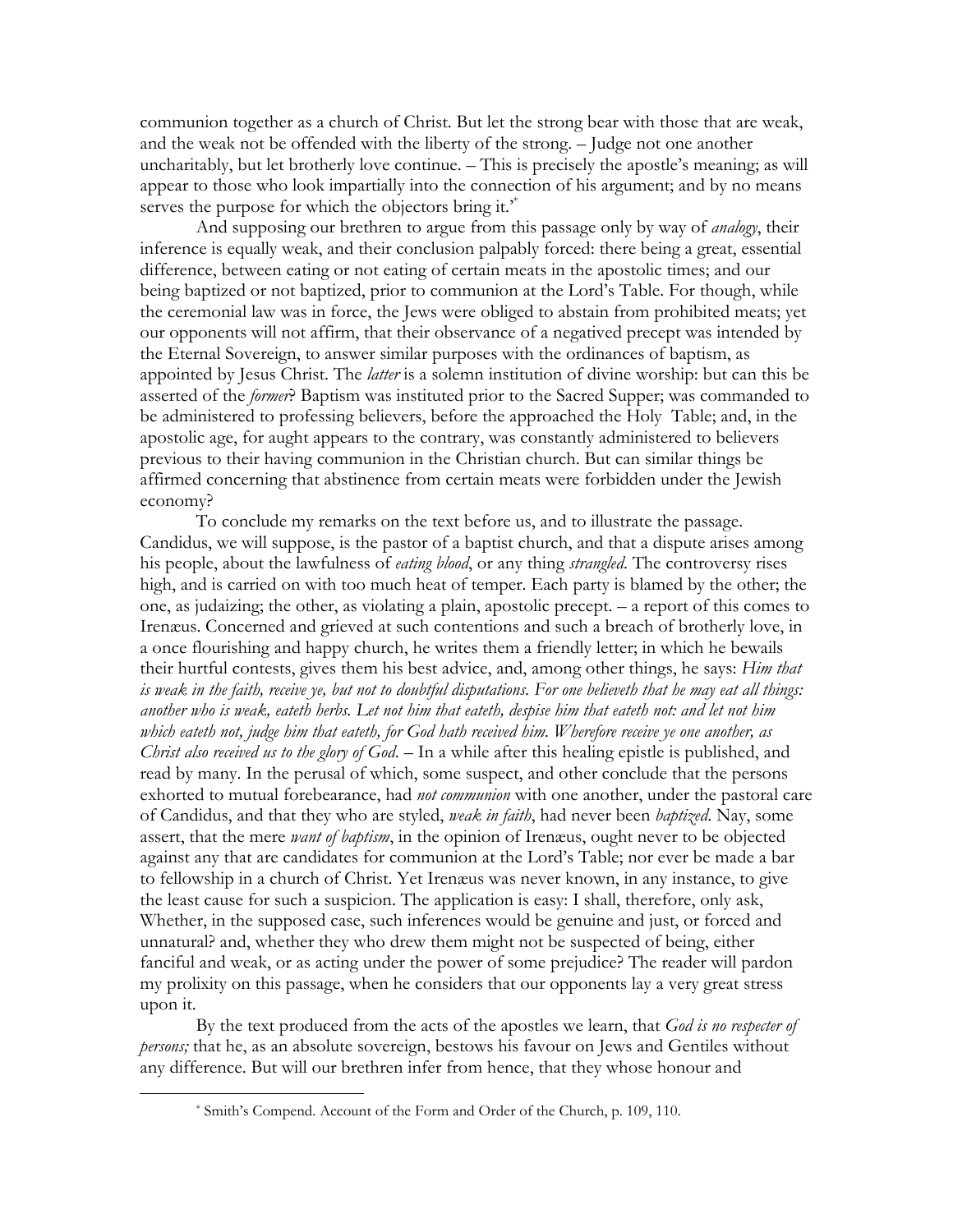happiness it is to be his obedient servants, are entirely at liberty to receive to communion at the Lord's Table all that believe, without any difference? Can they justly conclude, that because *Jehovah* dispenses his blessing as *he* pleases, they may administer, or omit, his positive institutions as *they* please?

Once more: They produce, as much in their favour, the declarations of Paul to the church at Corinth, relating to his own conduct. And what do we learn in general from this passage, but that we do learn in general from this passage, but that he, out of his great concern for the good of mankind, and his abundant zeal for the glory of God, was willing to do, or forbear, any thing that was lawful, in order to gain an impartial hearing from both Jews and Gentiles wherever he came? I said, any thing that was lawful; the rule of which is the divine precept, or some example warranted by divine authority. Nor can we view these words in a more extensive sense, without explicitly charging the great apostle with temporizing, and highly impeaching his exalted character. – But what has this text, any more than the former, to do with the administration, or laying aside, of positive institutions? It was the duty of Aaron, as well as of Paul, and of us, to seek the happiness of all his fellow creatures and the honour of God, to the utmost of his ability. But was this general obligation the rule of his performing the solemn sanctuary services on the great day of atonement? Could he conclude from hence, that if the dispositions of the people required it, he was at liberty to omit any of the sacred rites, or to transpose the order in which Jehovah commanded they should be performed? If, however, any of our opponents can make it appear, that this passage has a relation to the positive appointments of Christ; it must be considered as the Magna Carta of a dispensing, priestly power, in regard to those institutions. And, consequently, if our brethren can make out their claim to the honour, free communion will be established with a witness. In such a case it might be expected, that the next advocate for it, when citing the passage, would comment upon it, and address us in the following manner. This text is full to my purpose. It contains all I could wish, when contending with my stricter brethren. For hence it is plain, that I am at liberty, perfectly at liberty, to omit, or administer, the ordinance of baptism, just as the dispositions and choice of my hearers may render it convenient. Yet, ye strict Baptists! this admirable text authorizes me, in condescension to the weakness of my sincere hearers, not only to receive Pædobaptists into communion; for that is a mere trifle, with such a patent of church power in my hand; but also Semi-Quakers, who reject baptism; and converted Catholics, who mutilate the Sacred Supper; yea to baptize, the infant offspring of any who shall desire it. By doing of which, I hope to obtain the favour of many respectable Pædobaptists, who have been extremely offended by that rigid and forbidding conduct, for which you are so notorious. Yes, and by dispensing with baptism, in some instances, I doubt not but I shall convince many of the utility and necessity of it; which you know, would be an admirable method of producing conviction, and bring great honour to my cause. This text – what shall I say? this wonderfully comprehensive passage, gives me a discretionary power to do just as I please in the house of God, in regard to baptism and communion.'

# **SECTION V.**

The Temper required of Christians towards one another, not contrary to our Practice  $-$  Our Conduct freed from the Charge of Inconsistency – No Reason to exalt the Lord's Supper, in point of Importance, as greatly superior to the Ordinance of Baptism.

\* 1 Cor. ix. 19-23.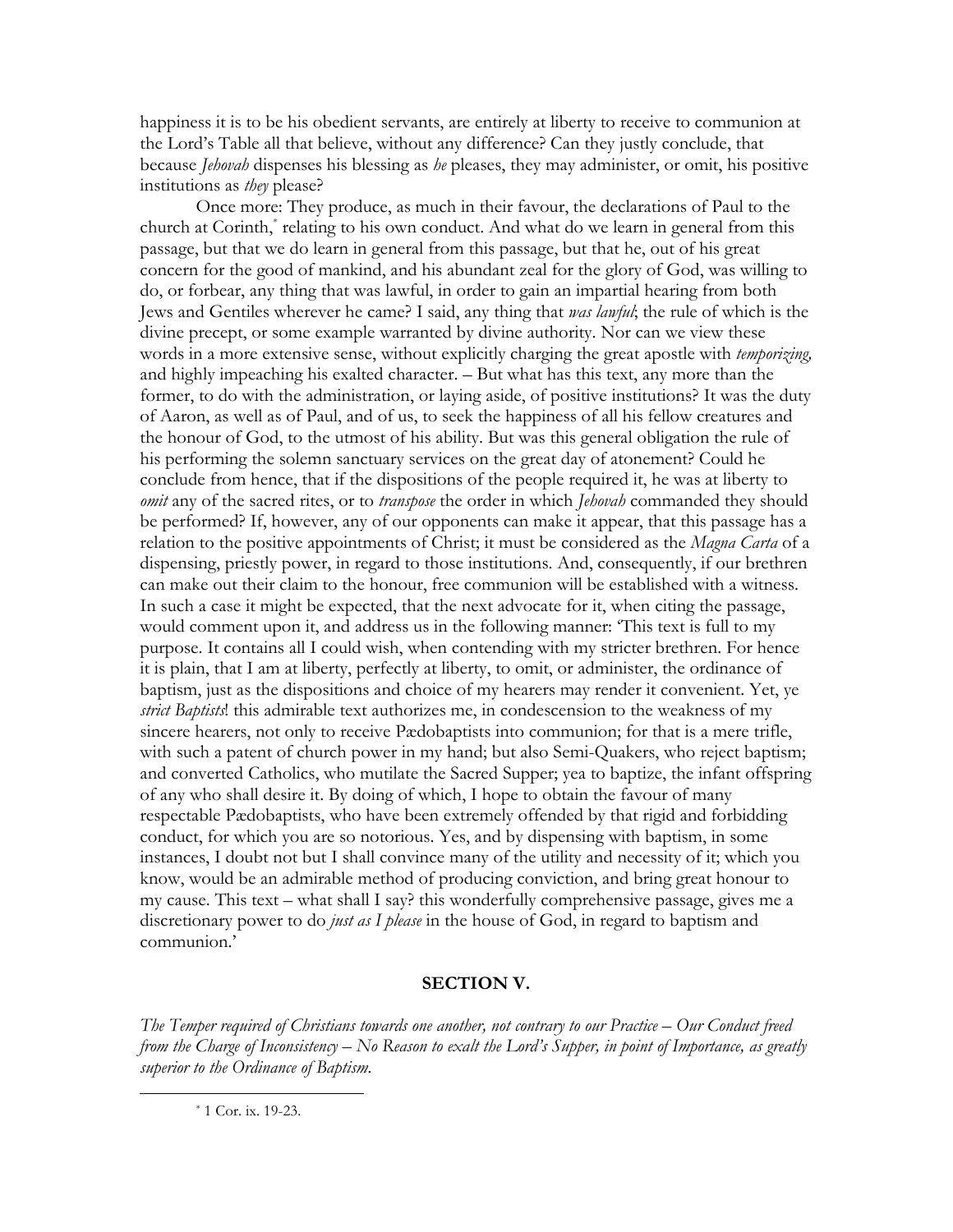NOTHING is more common with our opponents, when pleading for free communion, than to display the excellence of Christian charity; and to urge the propriety, the utility, the necessity of bearing with one another's mistakes, in matters that are non-essential; in which number they class the ordinance of baptism. From considerations of this kind, they infer the lawfulness of admitting Pædobaptists to communion with them. - Not fundamental - Not*essential*. These negative epithets they frequently apply to *baptism*. And might they not be applied, with equal propriety, to the Lord's Supper? But in what respect is a submission to baptism non-essential? To our justifying righteousness, our acceptance with God, or an interest in the divine favour? So is the Lord's Supper; and so is every branch of our obedience. For they will readily allow, that an interest in the divine favour, is not *obtained* by the miserable sinner, but *granted* by the Eternal Sovereign. That a justifying righteousness is not the result of human endeavours, but the work of our heavenly Substitute, and a gift of boundless grace. And that acceptance with the high and holy God, is not on conditions performed by us but in consideration of the vicarious obedience and propitiatory sufferings of the great Immanuel. Nay, since our first father's apostacy, there never was an ordinance appointed of God, there never was a command given to man, that was intended to answer any such end.

Baptism is not fundamental, is not essential. True; if limited to the foregoing cases. But are we hence to infer, that it is not necessary on *other accounts* and in *other views*? If so, we may alter, or lay it aside, just as we please; and, on the same principle, we may dismiss, as nonessential, all order and every ordinance in the church of God.

Is not the institution of baptism a branch of divine worship? And is not the administration of it, prior to the Lord's Supper, essential to that order in which Christ commanded his positive appointments to be regarded? Nay, *Pacificus* himself tacitly allows, that the practice of free communion is a breach of order in gospel churches. For, in answer to an objection of this kind, he says; 'Though it be admitted that the order of churches is of great importance, yet it must be admitted that the edification of Christians, and their obedience to the acknowledged command of Christ to all his disciples, *Do this in remembrance* of me, are points of *infinitely greater* importance; the least, therefore, ought to give way to the greatest.' – The order of churches, then, is of *great* importance, *Pacificus* himself being judge; and *Candidus*, his colleague, acknowledges, that it 'is of *some* importance.' Nor could they deny it., without impeaching the wisdom, or the goodness of Christ, as Lord over his own house; and opposing that injunction of the Holy Ghost, Let all things be done decently and in order. And as the Divine Spirit requires the observation of order in the church of God, so Paul commends the Corinthians for keeping the ordinances AS HE DELIVERED THEM; and express a holy joy, on *beholding the order* of that Christian church which was at Colosse. But that order which the great Lord of all appointed, and in the practice of which the good apostle sincerely rejoiced, our brethren, it seems, consider as *a mere trifle* – as comparatively *nothing*. For what is any thing that has only a *finite* importance attending it, when compared with that which is of *infinite* importance? On such a comparison, it sinks into littleness; it is lost in obscurity. Yet thus our opponents venture to state the comparative worth of church order, and the edification of individuals. - But give me leave here to inquire, Whether the primitive order of gospel churches can be detached from the legislative authority of Jesus Christ? And, whether the exercise of that authority can be considered as having no connection with his honour? To answer these questions in the negative, free communion itself can hardly demur. Consequently, a breach of that order which Christ appointed, as king in Zion, must be considered as opposition to his crown and dignity; and *his honour* is of much greater importance than the edification of believers. For our Jesus and our Lawgiver is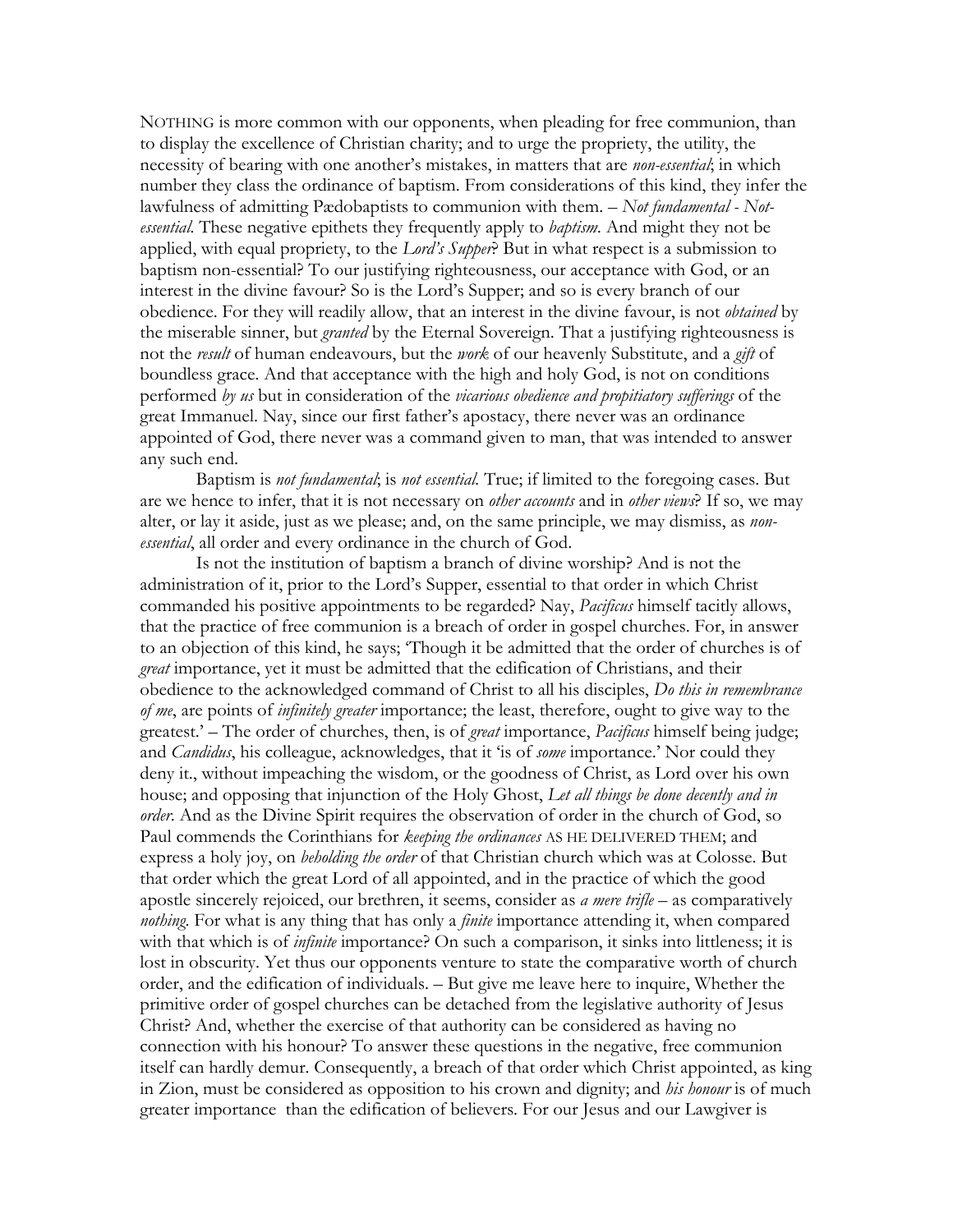*Lehovah*; between whose *honour* and the *happiness* of sinful worms, there is, there can be no comparison. For the latter is only *a mean*, whereas the former is the *grand end*, not only of a church state, but of the whole economy of providence and grace. I may, therefore, venture to retort the argument; Though it be admitted, that the edification of Christians is of great importance; yet it must be allowed, that the honour of our divine Sovereign is of *infinitely* greater importance; and, consequently, the primitive order of gospel churches should be observed.

Again: Are not my readers a little surprised at the reasoning of our opponents which I have just produced? Are they not ready to say, with some of old, May we know what this new *doctrine is*? What, reverse the order of churches, appointed by God himself, with a view of edification! Dispense with a positive ordinance of heaven, and break a divine command, under the fair pretence of promoting obedience to Christ! Our brethren, in pleading for free communion, bring certain strange things to our ears; we would know, therefore, what these things mean, and how they may be supported. For if we are obliged, in some cases, to set aside an ordinance of divine worship, and to break a *positive command*, in order that certain individuals may perform another *positive* injunction of the great Legislator; the laws of Christ are not half so consistent as Paul's preaching; *which was not yea and nay*, as those would e, if the argument here opposed were valid. - Nor have we, that I remember, any thing like a parallel case, either in the Old or the New Testament. We find, indeed, an instance, or two, of positive and typical rites giving way to natural necessities and moral obligations, when the performance of both was impracticable; as, when David ate of the shew-bread, without incurring a divine censure: but we have no example of a positive ordinance being set aside, in favour of any one's *ignorance* or *prejudice* against it, that he might be edified by submitting to another positive institution, of which he desired to partake. That maxim of our Lord, I will have *mercy and not sacrifice*; is, therefore, totally inapplicable in the present case.

Mr. Bunyan, I know, strenuously pleads the neglect of circumcision by the Israelites in the wilderness, while they attended on other positive appointments of God, as arguing strongly for free communion; but he seems to have forgotten that the omission of which he speaks, is keenly censured by the Holy Ghost. The uncircumcised state of the people, whatever might be the occasion of it, is called a reproach, the reproach of Egypt; which odium was rolled from them on the borders of Canaan, and the place in which they were circumcised was called by a new name, to perpetuate the memory of that event.<sup>\*</sup> Now, as that neglect of the Israelites was a *breach* of the divine command, a reproach to their character as the sons of Abraham, and stands *condemned* by the Spirit of God; it cannot be pleaded in defence of a similar omission, with the leas appearance of reason. And if so, I leave our brethren to judge whether it can be imitated 'without injuring the honour of true religion, and promoting the cause of infidelity.' - Nor is that other instance, which the same author produces, relating to the feast of Passover, in the reign of Hezekiah, any more to his purpose. For though many of the people were not *cleansed according to the purification of the* sanctuary; though they did eat the Passover otherwise than it was written, and were accepted of God; yet Hezekiah was so conscious of those irregularities, that he deprecated the divine anger, saying, the good Lord PARDON every one that prepareth his heart to seek God, the Lord God of his fathers, though he be not cleansed according to the purification of the sanctuary. And the Lord hearkened to Hezekiah, and HEALED the people.<sup>\*</sup> With what shadow of reason, then, or of reverence for God's commands, can any one plead this instance in favour of free communion? What, shall

 $*$  Josh. v. 9.

<sup>\* 2</sup> Chron. xxx. 18, 19, 20.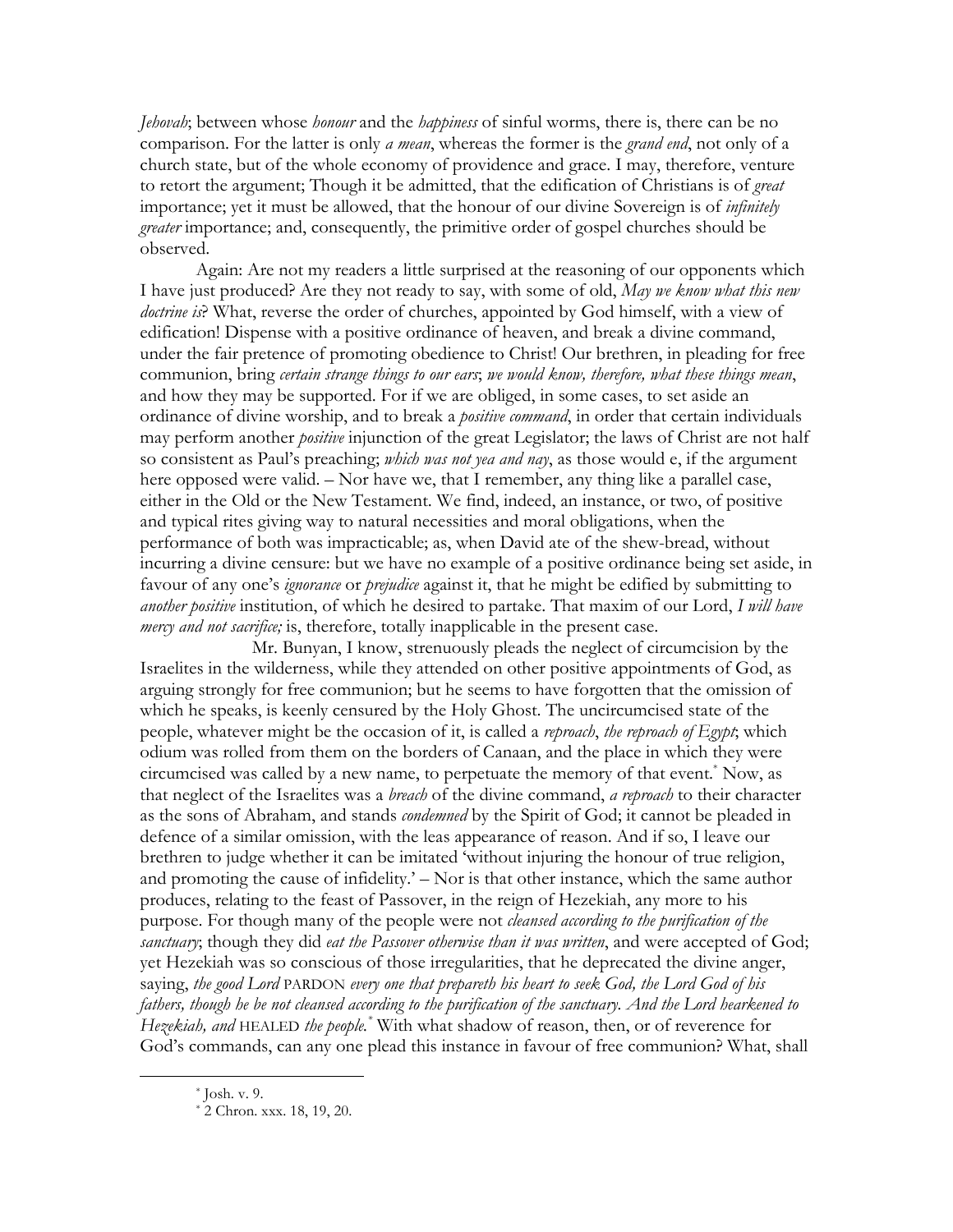a *deviation* from the divine rule, in the performance of sacred rites- a deviation that is acknowledged as *criminal* before the Lord, and for which *pardon* is requested, be adduced, as a precedent for the conduct of Christians! What would our brethren, what would Mr. Bunyan himself have thought of Hezekiah and his people, had they taken the liberty of repeating the disorderly conduct, whenever they celebrated the paschal anniversary? – Taken the liberty of transgressing the divine rule, because Jehovah had once graciously pardoned their irregularities, and accepted their services, on a similar occasion? Would they not have been chargeable with bold presumption, and with doing evil that good might come? – But I return to our *candid* and *peaceful* opponents.

Disturb and break the order of churches, an order established by Jesus Christ, with a view to edification? The reader will here observe, the *order* intended is that of administering baptism to believers, *before* they are admitted to the Lord's Table. That infraction, of order, therefore, for which they plead, is no other than *setting aside* an ordinance, allowed to be divine; and this to promote the edification of those concerned. Very extraordinary, I must confess! For professors in every age, have been more disposed to *increase* the number of religious rites, than to *lessen* it, with a view to edification. So the Jews of old frequently acted, and as frequently offended God. So the church of Rome has appointed many forms and rites of worship, with a view to the edification of her deluded votaries. The church of England, also, has retained the sign of the cross in baptism, and claims a power to decree rites and ceremonies in divine worship whenever she pleases; and all, no doubt, with a view to *edification*. Yet I never heard that either of those establishments, arrogant as the former is, ever talked of *altering* the primitive order of the Christian church, or of *omitting* an ordinance, allowed to be divine, with a view to edification. Our brethren, however, plead for this; and, which is equally wonderful, they plead for it under the specious pretext, that a *command* of Christ may be performed. But is not baptism a command, an acknowledged command of Christ? And was it not graciously intended, as well as the Holy Supper, for the *edification* of Christians? Or, do our opponents imagine, that we may slight, with impunity, one command, provided we be but careful to observe one another; even though the command neglected has a prior claim to our obedience? – In opposition to their novel way of proceeding, and their unprecedented manner of talking, I will present my reader with the sage maxim of a smart writer. 'He [Christ] has not published his laws as men do theirs, with those imperfections, that they must be explained and mended." To which I may add the following declarations of a learned pen: 'We must serve God, not as we think fit, but as he hath appointed. God must be judge of his own honour – Nothing, then, is small, whereupon depends the sanctity of God's commandments and our obedience.<sup>2†</sup> There is, however, little need of the maxims, or the declarations of men, while we have the decision of *Him* who purchased the church with his own blood; of  $-$  Him who is to be our final judge. Now the language of that sublime Being is; In ALL THINGS that I have said unto you, BE CIRCUMSPECT  $-$  Teaching them tO OBSERVE ALL THINGS whatsoever I have commanded you. And it is worthy of being remarked, that it stands recorded, to the honour of Moses, seven or eight times in one chapter, that he did as the Lord commanded  $\text{him}^{\ddagger}$ 

The question is not, whatever our opponents may think, Whether baptism is essential to our salvation. But, Whether God has not commanded it? Whether it is not a believer's *duty* to be found in it? And, Whether the pastor and members of a gospel church

<sup>\*</sup> Mr. Bradbury's Duty and Doct. Bap. p. 24.

<sup>&</sup>lt;sup>†</sup> Pemble's Introd. to Worthy Receiv. the Lord's Supper, p. 21, 31.

<sup>&</sup>lt;sup>‡</sup> See Exod. xl.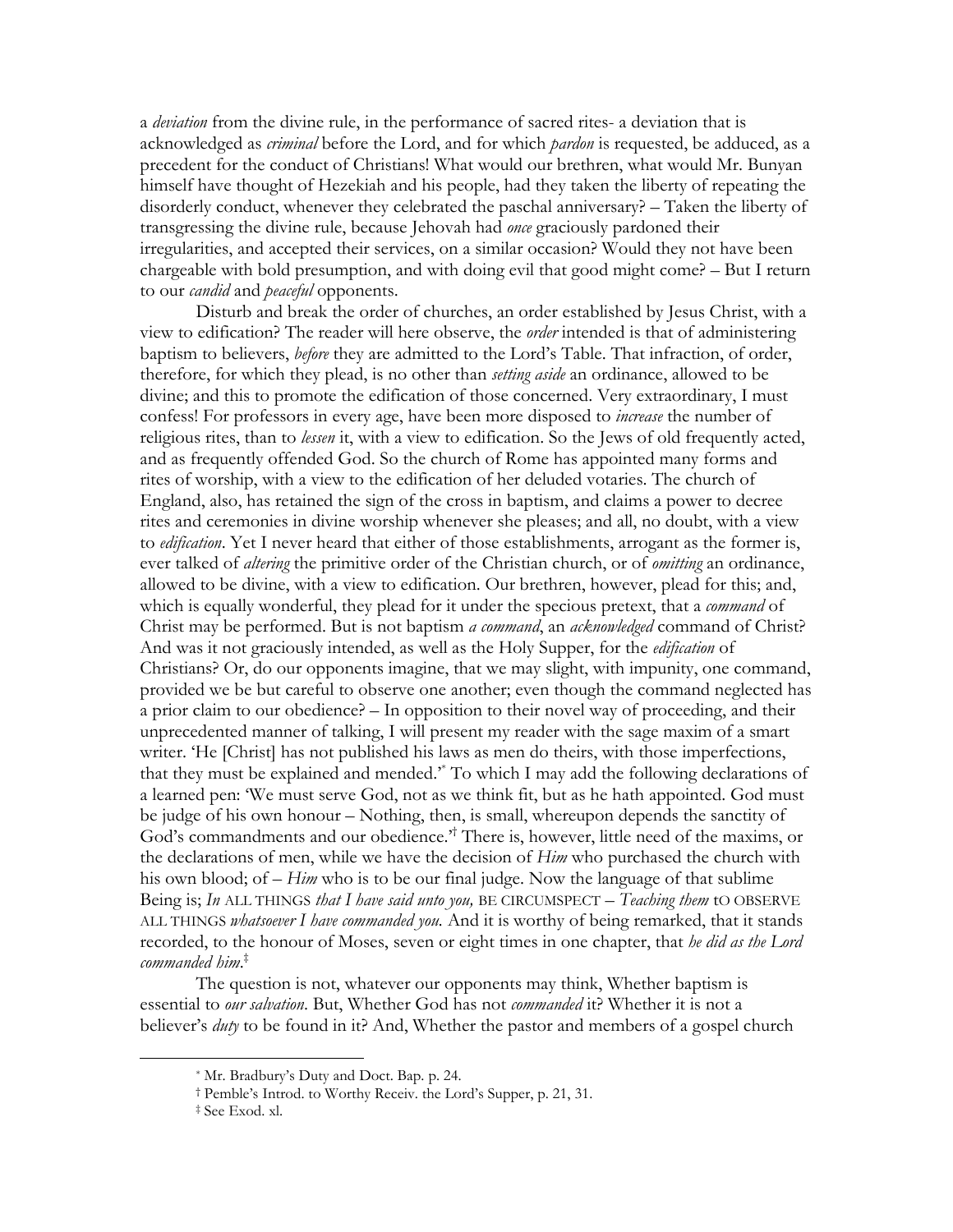can justify themselves, in admitting persons to communion that have never been baptized? On the principle assumed by our opposers, a professor that has no inclination to obey the divine command, in any particular instance, may vindicate his refusal by saying; 'The performance of it is not essential to my happiness; for a sinner may be saved without it.' A mode of arguing this, that is big with rebellion against the dominion of God: A vile antinomian principle, which, pursued in its consequences, is pregnant with ruin to immortal souls. What shall we avoid nothing that God has forbidden, except we consider it as inconsistent with a state of salvation! shall we do nothing that God has commanded, unless we look upon it as essentially necessary to our future felicity! Is this the way to manifest our faith in Jesus and to love God! – How much better is the reasoning of Mr. Charnock, when he says; 'Dues voluit, is a sufficient motive; and we cannot free ourselves from the censure of disobedience, if we observe not his commands in the *same manner* that he enjoins them; in their *circumstances*, as well as their substance – Who can, upon a better account, challenge an exemption from positive institutions than our Saviour, who had no need of them? Yet how observant was he of them, because they were established by divine authority! So that he \*\*\* his submitting to be baptized of John, a *fulfilling of righteousness* – Is it not a great ingratitude to God, to despise what he commands as a privilege? Were not the apostles men of an extraordinary measure of the Spirit, because of their extraordinary employments? And did they not exercise themselves in the institutions of Christ? How have many [meaning the Quakers] proceeded from the slighting of Christ's institutions, to the denying the authority of his word! A slighting Christ himself, crucified at Jerusalem, to set up an imaginary Christ within them!"

'But must we not exercise Christian charity, and bear with one another's infirmities? Should we not seek peace, and endeavour to promote harmony among the people of God? Undoubtedly: yet give me leave to ask, Is there no way to exercise love and forbearance, without practicing free communion? Cannot we promote peace and harmony without practically approving of infant sprinkling as if it were a divine ordinance; while we are firmly persuaded that God never appointed it? Or, are we bound to admit as a fact, what we verily believe is a falsehood? The distinction between a Christian who holds what I consider as a practical error in the worship of God, and the mistake maintained, is wide and obvious. It is not an erroneous principle, or an irregular practice, that is the object of genuine charity. No; it is the *person* who maintains an error, not the *mistake* defended, that calls for my candour. The former, I am bound by the highest authority, to love as myself; the latter, I should ever consider as inimical to the honour of God, as unfriendly to my neighbour's happiness, and therefore discourage it, in the exercise of Christian tempers, through the whole of my conduct. - It is freely allowed, that a mistake which relates merely to the mode and subject of baptism, is comparatively small; but still, while I consider the aspersion of infants as a human invention in the solemn service of God, I am bound to enter my protest against it; and by a uniform practice to shew, that I am a *Baptist* – the same when a Pædobaptist opponents will have no shadow of reason to impeach my integrity; - no pretence for surmising, that when I give the right hand of fellowship to such as have been immersed on a profession of faith, I act on *principle of conscience*; but when admitting such to communion, who have only been sprinkled in their infancy, on *motives of conscience*. For it is allowed by all the world, that consistency is the best evidence of sincerity.

I would also take the liberty here to observe, that some of those churches in which free communion has been practised, have not been the most remarkable for brotherly love, or christian peace and harmony. Has the pastor of a church so constituted, being a Baptist,

<sup>\*</sup> Works, Vol. II. p. 766, 737, 775.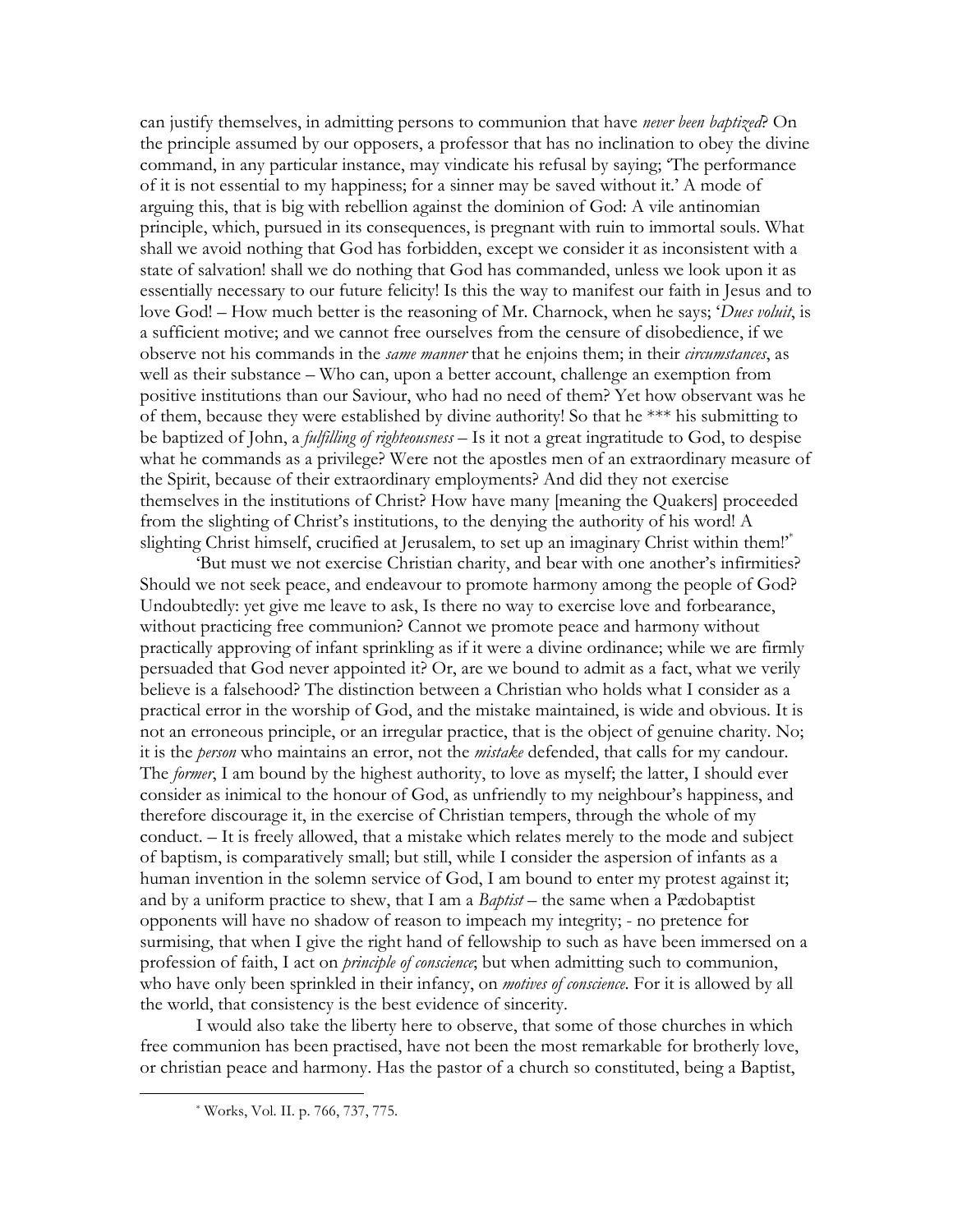never found, that his that is Pædobaptist brethren have been a little offended, when he has ventured freely to speak his mind on the mode and subject of baptism? When Pædobaptist candidates for communion have been proposed to such a church, have those members who espoused the same sentiment never discovered a degree of pleasure, in the thought of having their number and influence increased in the community, that has excited the jealousy of their Baptist brethren? When, on the contrary, there has been a considerable addition to the number of Baptist members, has not an equal degree of pleasure in them, raised similar suspicions in the minds of their Pædobaptist brethren? Are not suspicions and jealousies of this kind, the natural effects of such a constitution? Must not a Baptist, as such, desire his own sentiment and practice to increase and prevail, while he considers them as agreeable to the will and command of his Lord? And must not a Pædobaptist, as such, sincerely wish that his opinion and practice may spread and prevail, so long as he considers infant sprinkling in the light of a divine appointment? To suppose a member of such a church, whether he be Baptist or Pædobaptist, to love God, and firmly believe his own sentiment concerning baptism to be a divine truth; and yet be indifferent whether that or its opposite prevail, involves a contradiction. For he who is indifferent to the performance of what he considers as a command of God, treats God himself with an equal degree of indifference; there being no possible way of expression our affection for God, but by regarding his revealed will. This is the love of God, that we keep his commandments. Now, as our opponents must allow, that their communities are liable to all those other imperfections which are common to the real churches of Christ; so, I presume, the reader will hardly forbear concluding, that free communion exposes them to some addition disadvantages, which are peculiar to themselves.

Besides, though many of our Pædobaptist friends annex those pleading epithets, candid and catholic, to the names of our opposers; I would not have them be too much elated with such ascriptions of honour. For, is it not a fact, that others who plead for infant baptism, and those not less wise and discerning, consider their conduct in a very different point of light? Do they not look upon it as savouring more of a carnal policy, than of christian charity; and as being much better calculated to express their desire of popularity, in adding to the number of their communicants, by opening a back door for the members of Pædobaptist churches to enter, than to promote the edification of saints, or maintain the purity of divine worship, considering their avowed sentiments in regard to baptism?- A Pædobaptist, when remonstrating against the conduct of some independent churches, that received Baptists into communion with them, says, 'Let men pretend what they can for such a *hotch-potch* communion in their churches, I stedfastly believe the event and issue of such practices will, sooner or later, convince all gainsayers, that it neither pleaseth Christ, nor is any way promotive of true peace or gospel holiness in the churches of God's people – I shall never be reconciled to that *charity*, which, in pretence of *peace and moderation*, opens the church's door to church-disjointing principles.' And he entitles his performance, 'The sin and danger of admitting Anabaptists to continue in the Congregational churches, and the *inconsistency of such a practice with the principles of both.*<sup>\*</sup> Thus, while our opponents gain the applause of some Pædobaptists, they incur the censure of others, who consider their conduct as inconsistent with Antipædobaptist principles. Just as those Dissenters who have occasionally conformed to the National Establishment, with a view to secular honours or temporal emoluments; and who, by doing so, have converted the sacred supper into a mere tool of ambition, or of avarice; while they have pleased some Conformists, have offended others. For though such Dissenters have pretended a concern for the public good, as the

 $*$  In Crosby's Hist. Bap. vol. iii. p. 45, 46, 47.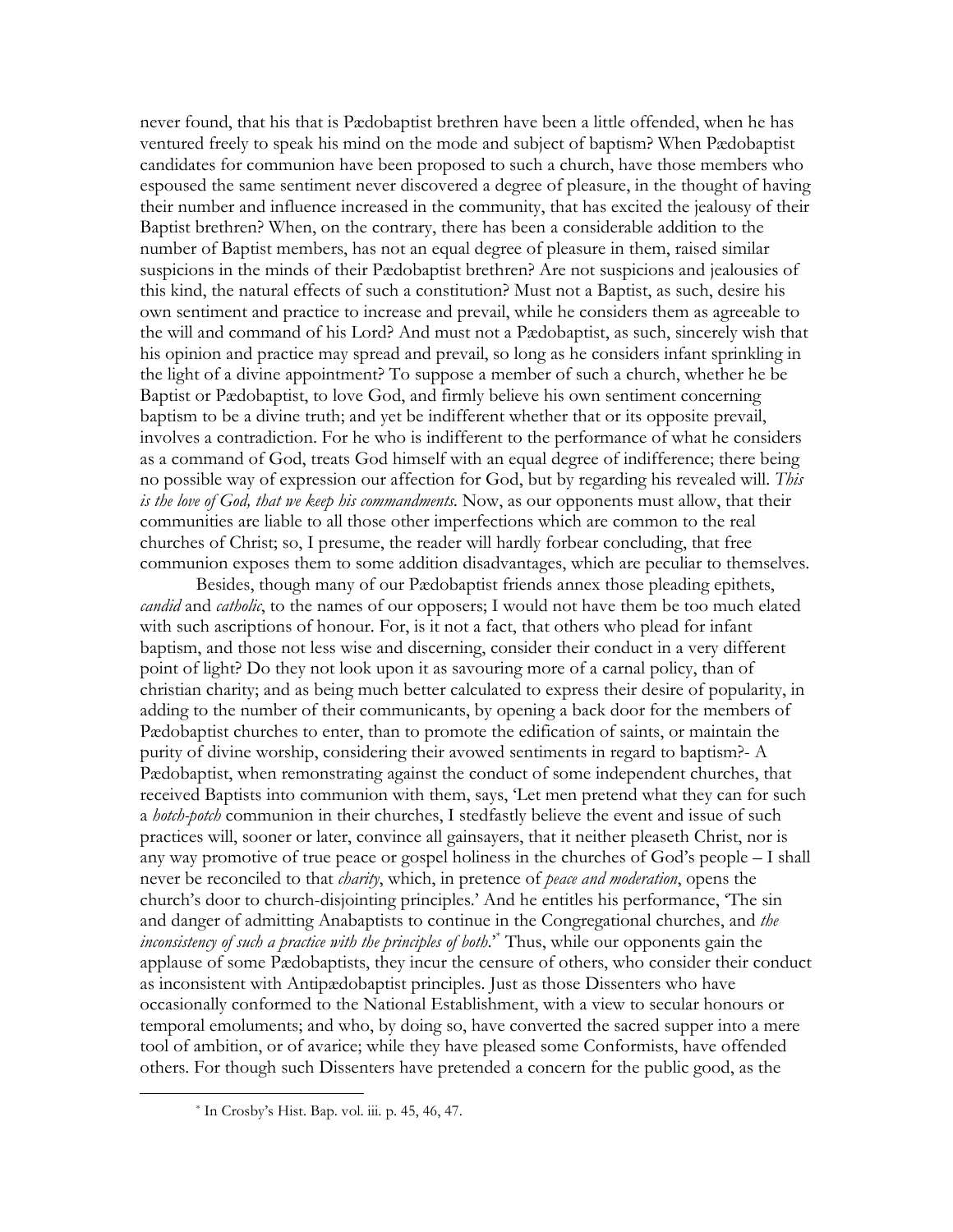ruling motive, and have shewn that they were far from being *bigots* to the principles of Nonconformity; yet members of the national church have not been wanting, who despised their *duplicity* of conduct; who have censured it as a *criminal neutrality* in religion, and as *halting* between two opinions, to the great dishonour of both; who have repeatedly sounded that startling query in their ears, For God, or for Baal? and have pronounced them *amphibious* Christians.

Here one can hardly avoid observing, the very peculiar treatment with which the Baptists in general meet from their Pædobaptist brethren. Do we strictly abide by our own principles, admitting none to communion with us, but those whom we consider as baptized believers? We are censured by many of them, as uncharitably rigid, and are called, by one gentleman, watery bigots. Do any of our denominations, under a plea of Catholicism, depart from their avowed sentiments, and connive at infant sprinkling? They are suspected, by others of the Pædobaptists, as a set of *temporizers*. So that, like those unhappy persons who fell into the hands of Procrustes, some of us are too short, and we must be *stretched*; others are too long, and they must be *lopped*. - But I return to my argument.

It should be observed, that forbearance and love, not less than resolutions and zeal, must be directed in the whole extent of their exercise, by the word of God; else we may greatly offend, and become partakers of other men's sins, by conniving when we ought to reprove. If the divine precepts, relating to love and forbearance, will apply to the case in hand; or so as to justify our connivance at an alteration, a corruption, or an omission of baptism; they will do the same in regard to the Lord's supper. - And then we are bound to bear with sincere Papists, in their mutilation of the latter; and to exculpate our upright friends the Quakers, in opposition to both. For it cannot be proved that baptism is less fundamental than the sacred supper. – There is a false, ungodly charity, says a sensible Pædobaptist writer, a strange fire that proceeds not from the Lord; a charity that gives up the honour of religion, merely because we will not be at the pains to defend it – Vile principles can easily cover themselves with the names of temper, charity, moderation, and forbearance; but those glorious things are not to be confounded with lukewarmness, self-seeking, laziness or ignorance – As there is a cloke of covetness, so there is a cloke of fear and cowardice – You are never to make peace with men at the expence of any truth that is revealed to you by the great God; because that is offering up his glory in sacrifice to your own  $-$  Do not dismember the Christian religion, but take it all together: charity was never designed to be the tool of unbelief. See how the Spirit has connected both our principles and duties. Follow *peace* with all men, and *holiness*, without which no man shall see the Lord.<sup>\*</sup> – T know not that man in England, says Dr. Owen, who is willing to go farther in forbearance, love, and communion with all that fear God, and hold the foundation, than I am: but this is never to be *done* by a condescension from the exactness of the least *apex* of gospel truth.<sup>\*</sup>

Another Pædobaptist author, when treating on charity and forbearance, expresses himself in the following language. 'A considerable succedaneum for the Christian unity, is the *catholic charity*; which is like the charity commended by Paul, in only this one circumstance, that it *groweth exceedingly*. - Among the stricter sort, it goes chiefly under the name of *forbearance*. We shall be much mistaken if we think that, by this soft and agreeable word, is chiefly meant the tenderness and compassion inculcated by the precepts of Jesus Christ and his apostles. It strictly means, an agreement to differ quietly about the doctrines

<sup>\*</sup> See Mr. Stubb's Sermon, intituled, For God or for Baal?, Published, 1709.

<sup>\*</sup> Mr. Bradbury's Duty and Doct. of Baptism, p. 201, 213, 214.

<sup>\*</sup> In Mr. Bradbury, as before, p. 198.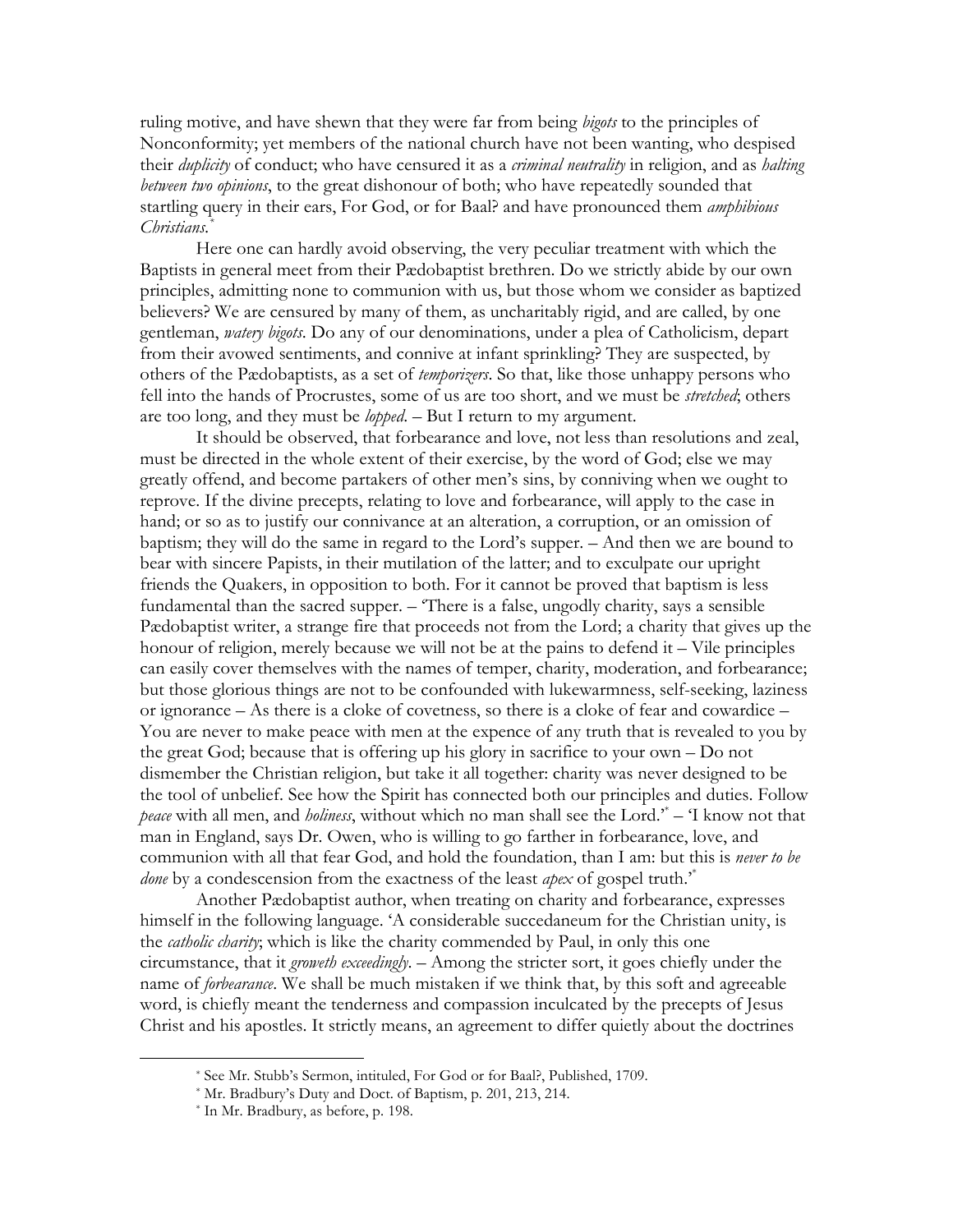and commandments of the gospel, without interruption of visible fellowship. They distinguish carefully between *fundamentals*, or things necessary to be believed and practised; and *circumstantials*, or things that are indifferent. Now whatever foundation there may be for such a distinction in *human* systems of religion; it certainly looks very ill becoming in the churches of Christ, to *question how far He is to be believed and obeyed*. Our modern churches – have nearly agreed to hold all those things *indifferent*, which would be inconvenient and disreputable; and to have communion together, in observing somewhat like the customs of their forefathers.

'Many of the plainest sayings of Jesus Christ and the apostles are treated with high contempt, by the advocates of this forebearance. – The common people are persuaded to believe, that all the ancient institutions of Christianity were merely local and temporary; excepting such as the learned have agreed to be suitable to these times; or, which have been customarily observed by their predecessors. But it would well become the doctors in divinity to shew, by what authority any injunction of God can be revoked, besides *his own*; or, how any man's conscience can be lawfully released, by custom, for example, or human authority, from observing such things as were instituted by the apostles of Christ, in his name. - This corrupt forbearance had no allowed place in the primitive churches. The apostle, in the epistle to the Ephesians, required of them, to adorn their vocation with all lowliness and meekness, with long suffering, forbearing one another in love. But had they dispensed with the laws of Christ, for convenience and ease, it had been forbearing one another in *hatred*. For those laws were expressions of his love; the most fervent love that was ever shewn among men, directed by infallible wisdom. Whosoever, therefore, would obliterate them, or any how attempt to change them, must either suppose himself wiser than Jesus Christ, or a greater friend to mankind. He must be moved, either by an enormous self-conceit, or by the spirit of *malevolence*.

The more thinking part of religious men, observing what great mischiefs have arisen from contentions about truth, - have found it most desirable to let truth alone; and to concern themselves chiefly about loving profitably in civil society. To be of some religion is but decent; and the interests of human life require that it be popular and compliant. If men have different notions of Jesus Christ, his divinity, his sacrifice, his kingdom, and the customs of his religion, even from what the apostles seemed to have; charity [with many] demands that we think well of their religious characters, notwithstanding this. It is unbecoming the modesty of wise men to be confident on any side; and *contending earnestly* for opinions, injures the peace of the Christian church. Thus kind and humble is modern charity. - Instead of rejoicing in, or with the truth, it rejoice th in contemplating the admirable piety that may be produced from so many different, yea, opposite principles. - It is very true, that the power of godliness has often suffered in a zealous contention about rites and ceremonies; but the contention has been chiefly about forms of human device. The Christians of old time were taught, not to *dispute* about the institutions of their Lord, but to *obsenve* them thankfully; and hereby they expressed their affection of him and to each other. If that affections be granted to be more important than the tokens of it, it would be unjust to infer that the latter have no obligation; which would imply, that Christ and the apostles *meant nothing* by their precepts. The Methodists have not, indeed, gone so far as their spiritual brethren [the Quakers] have done, in rejecting all external ceremonies; but they are taught to believe, that all concern about the ancient order and customs of the Christians is mere partyspirit, and injurious to the devout exercises of the heart. Thus the modern charity vaunts itself, in answering better purposes than could be accomplished by keeping the words of Christ. It produces a *more extensive* and *general communion*; and animates the devotion of men, without perplexing them by uncertain doctrines, or rigorous self-denial. Although it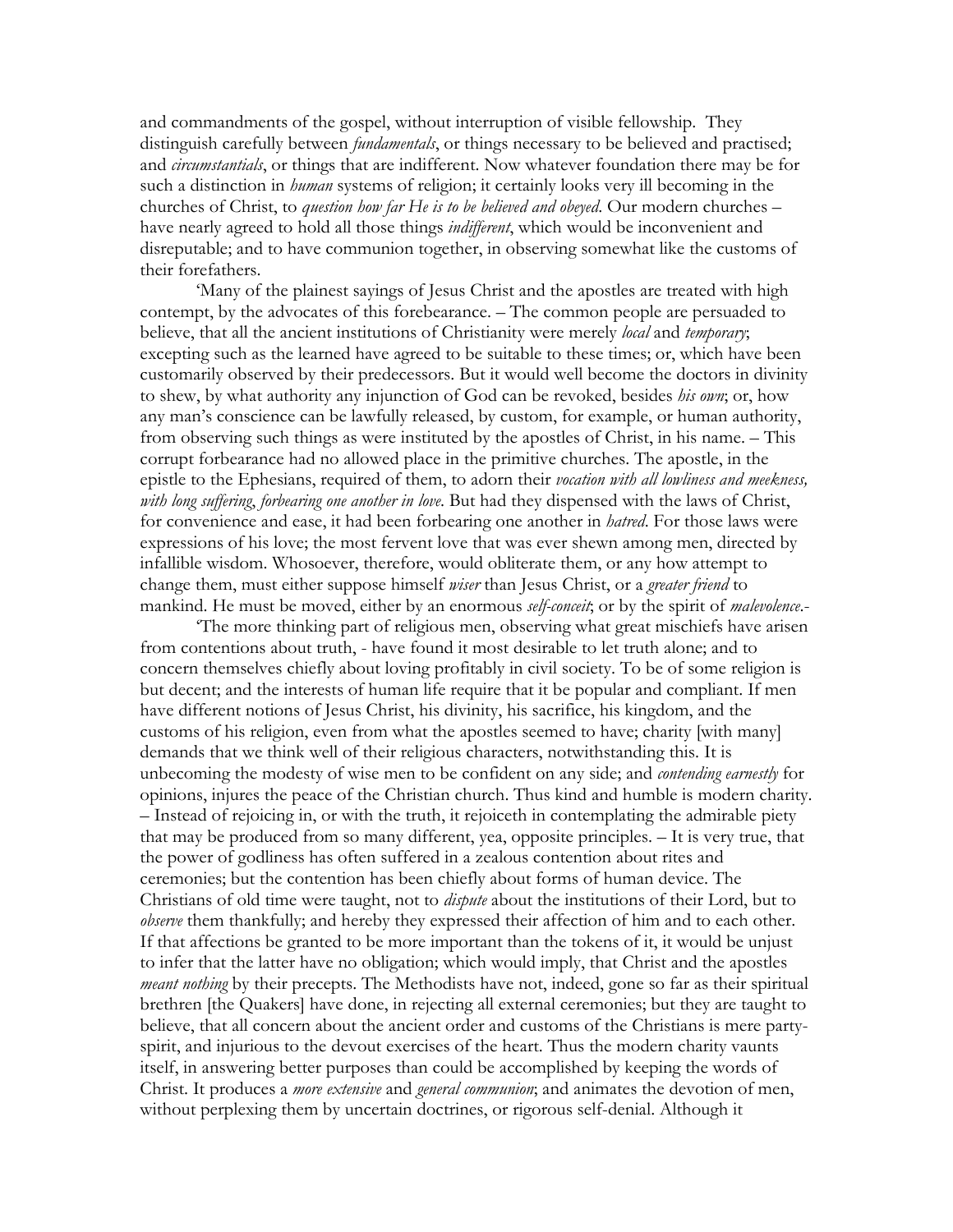supposes some revelation from God, and some honour due to Jesus Christ; it claims a right to *dispense* with both; to choose what, in his doctrine and religion, is fit to be believed and observed.<sup>\*</sup> - So, that illegitimate charity and false moderation, which incline professors to treat divine institutions as articles of small importance; led that great man, Melanchthon, to place the *doctrine of justification* by faith alone, the *number* of positive institutions in the christian church, the *jurisdiction* claimed by the Pope, and several *superstitious rites* of the Romish religion, among things *indifferent*, when an imperial edict required compliance.<sup>†</sup> But, 'as we must take heed that we do not add the fancies of men to our divine religion; so we should take equal care that we do not *curtail* the appointments of Christ<sup>\*</sup>,' out of any pretence to candour, or peace, or the edification of our fellow Christians. - The charity for which many professors plead, is of so lax a nature, and so far beside the rule, both in regard to doctrine and worship; as gives too much occasion to ask, with Joshua, *Are you for US, or for our* **ADVERSARIES?** 

Once more: Remarkably strong, and not foreign to my purpose, are the words of Mr. John Wesley, which are quoted with approbation by Mr. Rowland Hill. 'A catholic spirit is not speculative latitudinarianism. It is not an indifference to all opinions. This is the spawn of hell; not the offspring of heaven. This unsettledness of thought, this being driven to and fro, and tossed about with every wind of doctrine, is a great curse, not a blessing; an irreconcilable enemy, not a true catholicism.  $-A$  man of a true catholic spirit – does not halt between two opinions; nor vainly endeavour to blend them into one. Observe this, you that know not what spirit you are of; who call yourselves of a catholic spirit, only because you are of a muddy understanding; because your mind is all in a mist; because you of no settled, consistent principles, but are for jumbling opinions together. Be convinced that you have quite missed your way. You know not where you are. You think you are got into the very Spirit of Christ; when, in truth, you are nearer the spirit of Anti-christ.<sup>\*</sup>

Our brethren with an air of superior confidence often demand, 'What have you to do with *another's baptism*?' This interrogatory I would answer by proposing another: What have I to do with another's *faith, experience*, or *practice*? In one view, nothing at all, if he do not injure my person, character, or property; for to his own master he stands or falls. In another, much; that is, if he desires communion with me at the Lord's Table. In such a case, I may lawfully address him in the following manner: What think you of Christ? What know you of yourself? Of yourself, as a sinner; of Christ, as a Saviour? Of Christ, as King in Zion; of yourself, as a subject of his benign government? Are you desirous to be found in his righteousness, and sincerely willing to obey his commands? Are you ready to bear his cross, and to follow the Lamb withersoever he goes? – Receiving satisfaction to these most important queries, we will suppose the conversation thus to proceed: 'What are the divine commands?' After believing, baptism is the *first*, the *very first* that requires a public act of obedience.  $-$  'But I have been baptized.' Perhaps not. Make it appear, however, and I shall say no more on that subject. - 'I am really persuaded of it in my own mind. Were it otherwise, I should think it my duty, I should not hesitate a moment, to be immersed on a profession of faith.' I commend your integrity: abide by the dictates of conscience. Yet care should be taken, that her language be an echo to the voice of divine revelation; else you may neglect your duty and slight your privileges, offend God and injure your soul, even while you obey her commands.

<sup>\*</sup> Strictures upon Modern Simony, p. 48-55.

<sup>&</sup>lt;sup>†</sup> Mosheim's Ecclesiastical History, vol. iv. p. 37, 38.

<sup>&</sup>lt;sup>‡</sup> Dr. Watt's Humble Attempt, p. 62.

<sup>\*</sup> In Mr. Rowland Hill's Full Answer to Mr. J. Wesley's Remarks, p. 40, 41.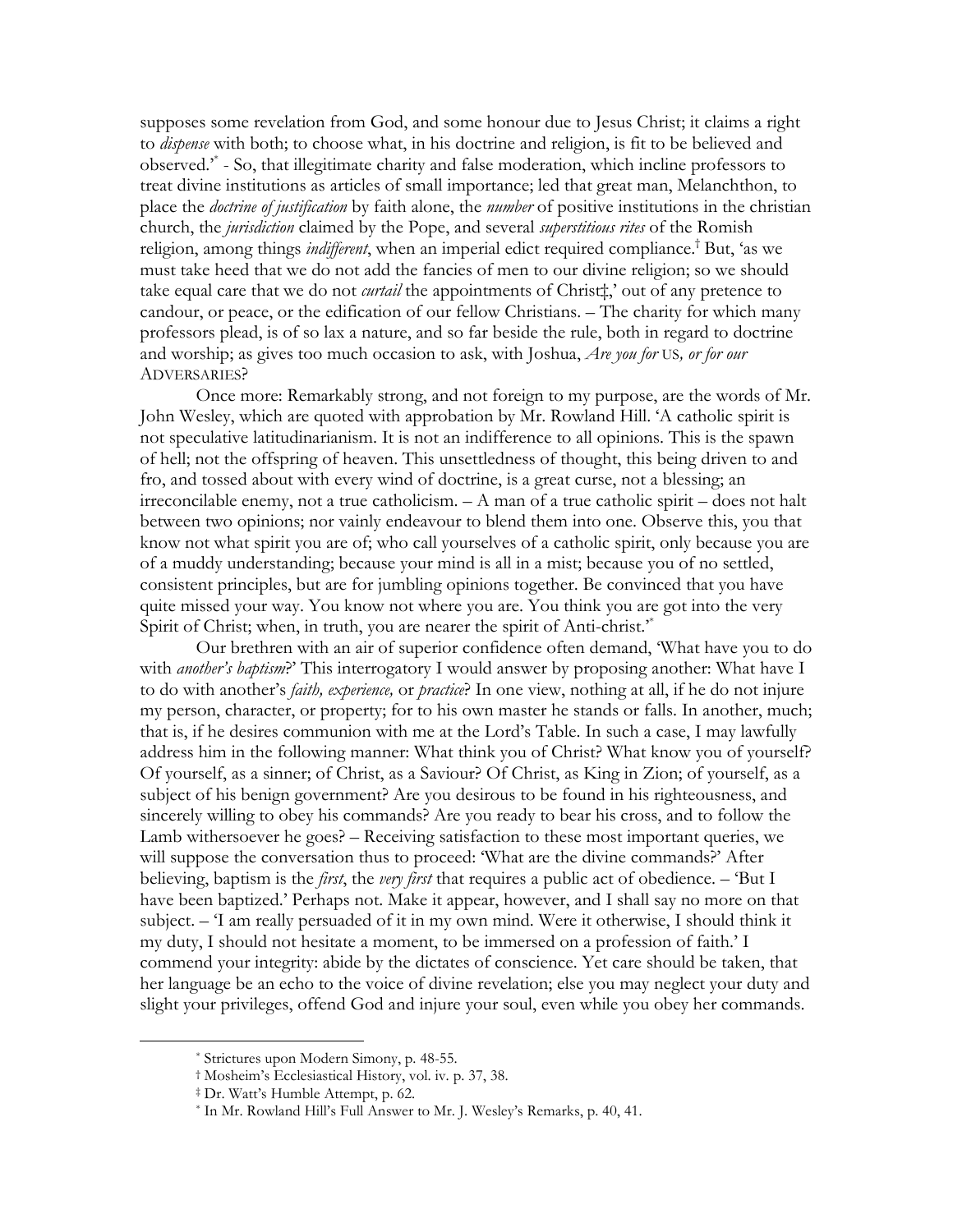$-$  But I am persuaded Christ has accepted me, and that it is my duty to receive you, I have a pleasing persuasion; and so I conclude, in a judgment of charity, concerning all whom I baptize: but that it is the *immediate* duty of any unbaptized believer to approach the Lord's Table, may admit a query; nay, the general practice of the Christian church in every age, has been quite in the negative. For a learned writer assures us, that 'among all the absurdities that ever were held, none ever maintained *that*, that the person should partake of the communion before he was baptized.' Was it, think you, the duty of an ancient Israelite to worship at the sanctuary, or to partake of the paschal feast, before he was circumcised? Or, was it the duty of the Jewish priest to burn incense in the holy place, before they offered the morning or the evening sacrifice? The appointments of God must be administered in his own way, and in that order which he has fixed. For, to borrow an illustration from a well known author; Suppose a master commands his servant to sow his ground; does this give a right to him to go *immediately* and cast in the seed, before that ever he break the ground with the plough, and make it fit for the receiving the seed? Should he go thus to work, he were a disobedient servant. Neither could it excuse, that he had his master's immediate command to sow his ground. Even so in the present case.<sup>\*</sup> – Christ commands believers to remember him at his own Table. But were those believers to whom he first gave the command *unbaptized*? Or, can we infer, because it is the duty of all baptized believers to celebrate the Lord's Supper, that it is the *immediate* duty of one that is not baptized, to do so? – 'Could you produce an instance from the records of the New Testament, of any believer being refused communion, merely because he scrupled the propriety of being immersed on a profession of faith, it would warrant your present denial. But, whenever you shall make it appear, that a truly converted person, and one who was considered as such, desired fellowship with a church of Christ in the apostolic age: I will engage to prove that he was received, whatever might be his views relating to the mode and subject of baptism.' And when you shall adduce an instance of any real convert, in those primitive times, conscientiously scrupling the use of the wine at the Lord's Table; I will enter under the same obligations to prove, that the Sacred Supper was administered to him in his own way. - 'Will you, then, dare to reject those whom Christ accepts!' Reject, from what? My esteem and affection? Far be it! Under a persuasion that Christ has received you, I love and honour you as a Christian brother. His image appearing in your temper and conduct commands my regard. - 'With what consistency, then, can you refuse me communion? If Christ has accepted me, if Christ himself has communion with me, why may not you?' Communion with you in the knowledge and comfort of the truth I have; and this would be both my honour and happiness, were you a converted Jew. Communion with you I also have in affection; but fellowship at the Lord's Table is a distinct act, a very different thing; and is to be regulated entirely by the revealed will of Him who appointed it. Communion at the Holy Supper would never have been either the duty or privilege of any man, if Christ has not commanded it, any more than it is now my duty to celebrate the ancient passover. But that eternal law which requires me to love my neighbour as myself, would have obliged me to love you, both as a man and a Christian, if baptism and the Lord's Supper had never been ordained. – 'After all, your professions of affection for me as a believer in Jesus Christ, and your refusing to have communion with me at the holy table, carry the appearance of a strong inconsistency.' Admitting they do, the inconsistency is not peculiar to me, nor to those of my persuasion, because I act on a principle received in communion by the whole Christian church. There is no denomination of Christians, except those who plead for free communion, that would admit you to the Lord's Table, if they did

<sup>\*</sup> Mr. Thomas Boston's Work, p. 386.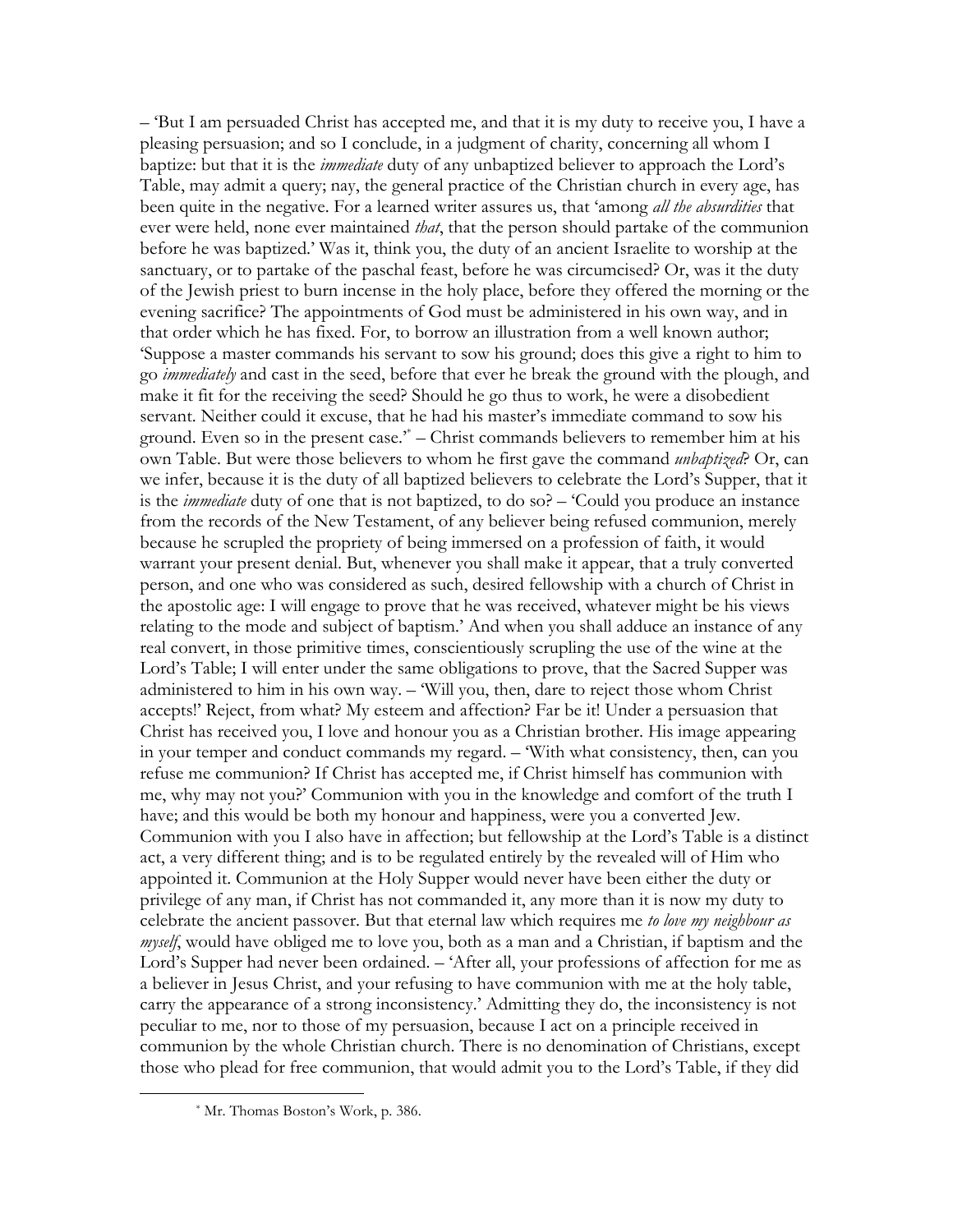not think you had been baptized. This, therefore, is the principle one which I refuse to have communion with you: I consider you as unbaptized. Suppose a Jew, a Turk, or a Pagan, to be enlightened by divine grace, to have received the truth as it is in Jesus, to love God and desire communion with his people before he is baptized; would you think it right, could your own conscience admit of it, as consistent with the revealed will of Christ and the practice of his apostles, that such a request should be granted by any gospel church? In a case of this kind, I presume, and there have been millions of Jews and Heathens converted, since the Christians æra commenced, - in such a case you would easily discern a consistency, between loving him as a believer, and refusing to have communion with him till he was baptized. Nay, I cannot help but thinking, but you would be startled at the report of any religious community admitting such an one to the Lord's Table; because it would strike you as a notorious departure from the divine rule of proceeding; from the laws and statutes of Heaven, in that case made and provided. Besides, you have already acknowledged, that if you did not consider yourself as baptized; if you thought immersion on a profession of faith essential to baptism, which you very well know is *my* sentiment; you should think it your duty to submit, you would not hesitate a moment. So that, were I to encourage your immediate approach to the Sacred Supper, I should stand condemned on your own principles. This, therefore, is the only question between us, *What is baptism*? For your dare not assert, your cannot suppose, that an unbaptized believer, descended from Christian parents, has any preeminence, in point of clain to communion, above a truly converted Jew: and you must allow that I have an equal right with you, or any other man, to judge for myself what is essential to baptism. You verily believe that you have been baptized; I am equally confident, from your own account of the matter, that you have not. Your conscience opposes the thought of being immersed on a profession of faith, because, in your opinion, it would be rebaptization; mine cannot encourage your approach to the Lord's Table, because I consider infant baptism as invalid. - 'I perceive, then, that you look upon me as an unbaptized Heathen: for you cannot imagine that I am, or ever was, a Turk or a Jew.' Quite a mistake. I consider you has a real convert, and love you as a Christian brother. Were you persuaded that a son of Abraham after the flesh, or a dupe to Mahomet's imposture, or an uncultivated Hottentot, had received the truth and was converted to the Lord Redeemer; would you still call him, without limitation, a Jew, a Turk, or a Heathen? No, candour and common sense would forbid the thought. You would rather say, He is a believer in God's Messiah, and a lover of Jesus Christ; he feels the power of gospel truth on his heart, and his moral conduct is comely; but, as yet, he is unbaptized. I should rejoice to see him convinced of the importance of that institution, of the connection it has with other appointments of Christ, and behold him submit to it. Then, were I in communion, I should freely give him the right hand of fellowship, and break bread with him at the Lord's Table. Till then, however, though I think it the duty of every Christian to love him for the truth's sake, I consider it as no breach of charity, in any community, not to admit him to the Lord's Table. - Now I appeal to the reader, I appeal to our brethren themselves, Whether, on our Antipædobaptist principles, we are not obliged to consider a truly converted but unbaptized Mussulman, and a converted Englishman, who has had no other than Pædobaptism, as on a level, in point of clam to communion with us? For God is no respecter of persons. It is no matter where a man was born, or how he was educated; whether he drew his first breath at Constantinople or Pekin, or London; whether his parents taught him to revere the Koran of Mahomet, the Institutes of Confucious, or the well-attested Revelation of God; if he really be born of the Spirit, he has an equal claim to all the privileges of a gospel church, with a true convert descended from Christian ancestors. And if so, while our brethren abide by their present hypothesis,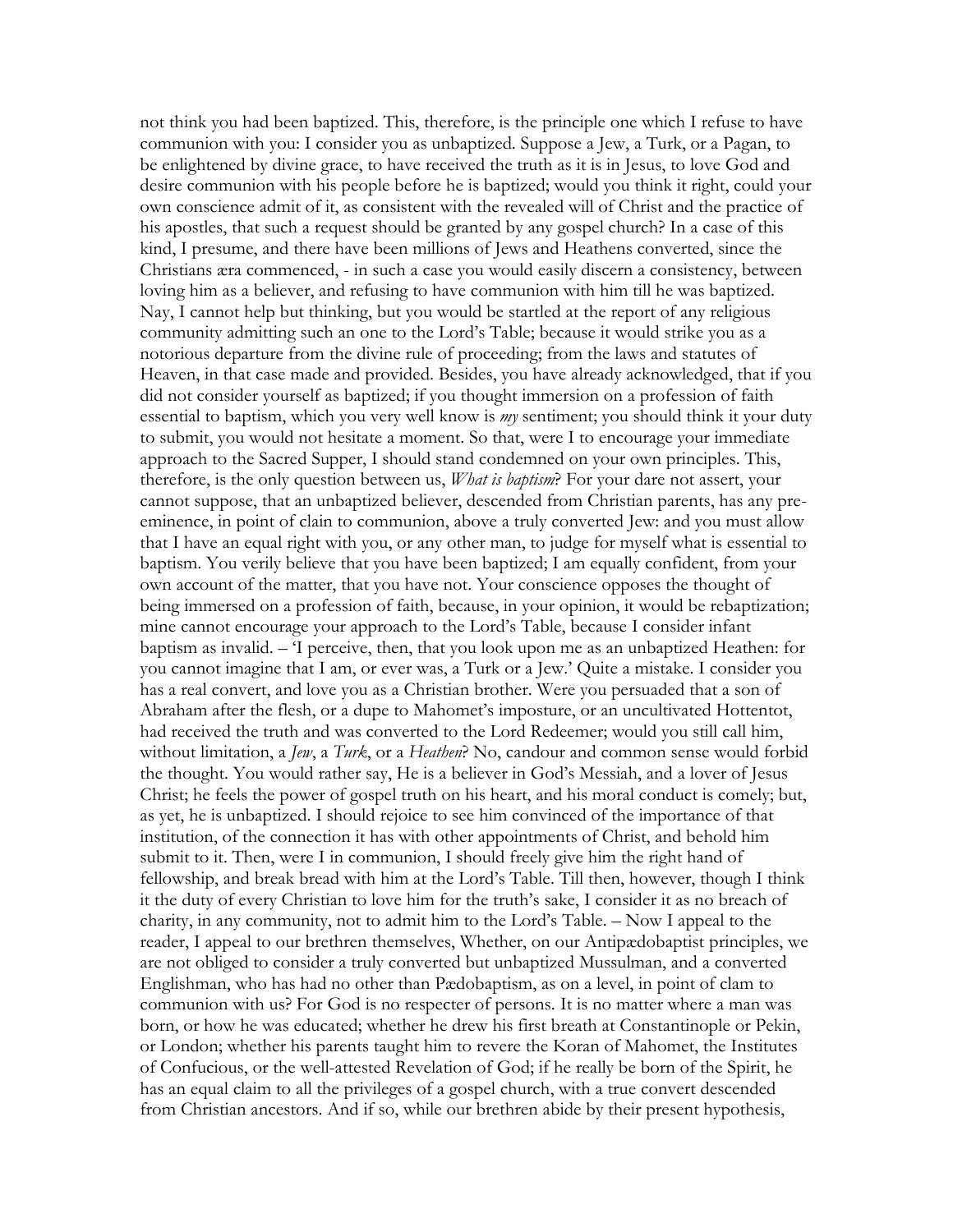they could not refuse the Sacred Supper to the one, any more than the other, without admitting the *former* to that divine appointment, they would surprise and offend all that heard of it.

Our opponents further suggest, nay, they seem finite confident, That the Christian Jews in the primitive church, might, on our principles, have refused communion to the believing Gentiles, because they were not circumcised; and that the converted Gentiles might have denied fellowship to the believing Jews, for the opposite reason.' But here our brethren take for granted, what we cannot be any means allow. For this way of talking supposes, that a submission to baptism is no more demanded of believers now, than circumcision was of Gentile converts in the apostolic age; and that we who plead for baptism, as a term of communion, have no more authority to do so, than Judaizing Christians then had for maintaining the necessity of circumcision. Now such extraordinary positions as these should not have been assumed *gratis*, but *proved, soundly proved*; which, had our opposers well and truly performed, would have made me and many of their stricter brethren, thorough proselytes to free communion. Nay, we should, probably, before now, have been in a hopeful way of getting *entirely rid* of that ordinance, about the order and importance of which we now contend. For neither Pacificus, nor Candidus, will dare to assert, that our ascended Lord requires *any* of his disciples to be circumcised, either before or after their admission to the Holy Table; consequently, if their arguing from circumcision to baptism be conclusive, we may absolutely omit the latter, as converts of old did the former, without fear of the least offence, or of any divine resentment.

And must we, indeed, consider the administration and the neglect of baptism, as on a perfect level with being circumcised, or uncircumcised in the apostolic times! Must an ordinance of the New Testament, submission to which our Lord required of all his disciples, be placed on the same footing with obsolete rite of the Jewish church! How kind it is of our brethren who possess this knowledge, and are so well acquainted with Christian liberty, relating to baptism, that they are willing to inform us of its true extent! For, as Socinus long ago observed, 'Ignorance of it is the cause of many evils.'<sup>\*</sup> I may, however, venture an appeal to the intelligent reader. Whether this way of arguing does not much better become the pen of Socinus, of Volkelius, or of a Quaker; than that of Pacificus, of Candidus, or of any Baptist? Because, as Hoornbeek remarks, in answer to the Socinians; 'It is very absurd to explain the design, the command, and the obligation of baptism, by the abrogation and abuse of circumcision.<sup>3</sup> As our brethren detest the Socinian system in general, I cannot but wonder that they should so often use weapons, in defence of their novel sentiment, that were forged by Socinus, or some of his pupils, for a similar purpose. I could wish, therefore, that some such person as Mr. Ryland, who is well known to have an utter aversion to the capital tenets of that pretended reformer of the Reformed church in Poland, would seriously take Pacificus to task, for paying so much honour to a deprayer of divine truth, and a mutilator of God's worship. For who knows but it might have a happy effect, and cause him to retract his Modest Plea? – Before I proceed to another objection, it may not be amiss to observe, What a *variety* of laudable and kindred purposes this argument is adapted to serve,

Oui scientiam habet, ut inquit Paulus, apud se habeat, coram Deo; non quin eam scientiam alios etiam docere possit, ut ipse Paulus faciebat, præsertim ubi ignorantia multorum malorum est causa; ut certe hoc tempore est ignoratio Christianae libertatis, in aquae baptismo suscipiendo. SOCINUS de Baptismo, Cap. xvii. apud HOORNB. Socin. Conf. Tom. iii. p. 435, 436.

<sup>&</sup>lt;sup>†</sup> After giving various pertinent reasons against this old Socinian argument for free Communion, he adds; Ut ex illis omnibus satis sit manifestum, absurdissime rationem, praeceptum, auctoritatemque baptismi explicari, ex circumcisionis obrogatione et abusu. Ubi supra, p. 256.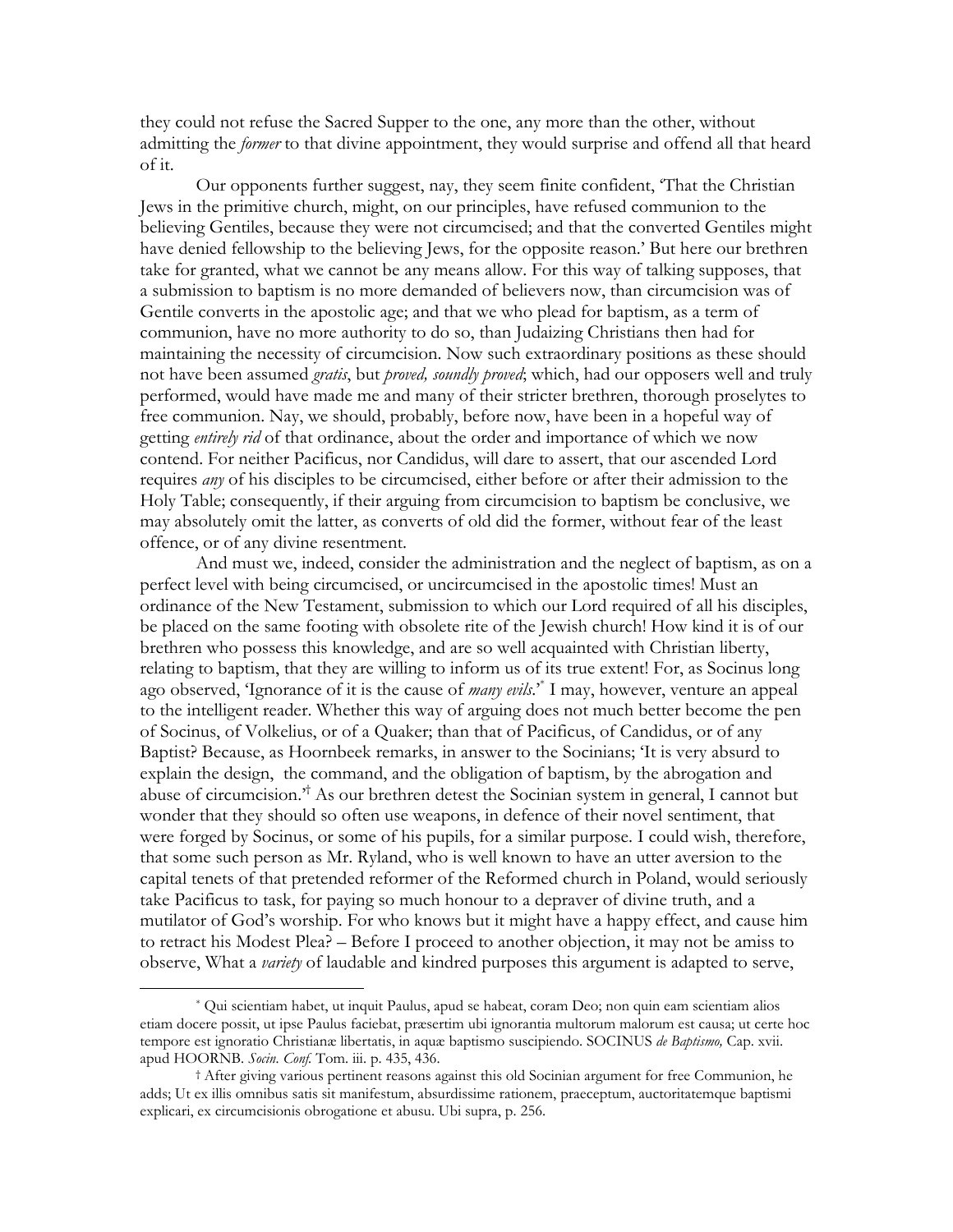according to its various application by different persons. In the hands of our *opponents*, it effectually proves the necessity of admitting infant sprinkling, in some cases, as a proper succedaneum for what they consider as real baptism. From the pen of Socinus, it evinces, beyond a doubt, that baptism is an *indifferent thing*. And in the mouth of Barclay, it will equally well demonstrate, that baptism should be entirely laid aside. Well, then, might our Candid and Peaceful opposers congratulate themselves on the safety of their cause, it being defended by such a *three-edged* sword as this! And well might they unite, as one man, in saying, 'If, therefore, this were the *only* thing that could be urged in favour of the latitude of communion I plead for, I should think it would be sufficient; at least sufficient to excuse our conduct, and stop the mouth of censure.'

But, notwithstanding all I have said, we stand charged by our brethren with a notorious inconsistency in our own conduct; because we occasionally admit, with pleasure, Pædobaptist ministers into our pulpits, to whom we should refuse communion at the Lord's table. This objection has been much insisted upon of late, and is sometimes urged against us by way of query, to the following effect: 'Is not as much required in order to an *office* in the church, as to *private membership*? Is it not as inconsistent to receive a Paedobaptist, as a *minister*, and admit him into the *pulpit*, as to admit him into the *church* and to the Lord's table? Where have you either precept, or example, for receiving them as *ministers*, any more than for receiving them as members?' – These queries being considered, by many of our opponents, as quite unanswerable, I shall take the more notice of them.

The first thing, then, that demands regard, is the state of the question which is now before us. For it is not, as these queries suggest, Whether as much be not required in order to an *office* in the church, as to *private communion*? This we readily allow; this we never denied. For what congregation of strict Baptists would think they acted consistently in making choice of a Pædobaptist for their pastor, or to officiate as a deacon? Besides, will not our brethren acknowledge, that in every orderly society, and more especially in a church of Christ, a person must be a member before he can be an officer in it? This is the point in dispute, at least it is this about which I contend; Whether baptism be equally necessary to the occasional exercise of ministerial gifts, as it is to communion at the Lord's table? and, Whether the Scripture favour the one as much as the other?

Such being the true state of the question, I now beg leave to ask, Supposing our brethren to prove the affirmation beyond a doubt, what is the consequence, and how are we affected by it? Is it, that we are found guilty of a direct violation of some divine command, that requires us to receive Padobaptists into our communion? No such thing is pretended. Is it, that we oppose some plain apostolic precedent? neither is this laid to our charge. For they do not believe that there were any Pædobaptists in the apostolic times; and, consequently, they cannot suppose that the New Testament contains an example of such being received into communion. What, then, is the conclusion they would infer? It must, surely, be something formidable to every strict Baptist; otherwise it is hardly supposable that so much weight should be laid upon this objection. The consequence, however, is only this, The premises proved, 'the strict Baptists have no reason to censure their brethren of a looser cast, because they themselves are equally culpable, though in a different respect.' Or, in other words, 'The strict Baptists, like some other folks, are not quite infallible; do actually err; and, by reason of a mistake, impertinently blame the conduct of their more free, and open, and generous brethren, when they ought rather to examine and reform their own.' But this inference can be of little service to the cause of free communion, except it be good logic and sound divinity, to attempt a justification of my own faults, by proving that he who accuses me is equally guilty: or to congratulate myself as an innocent man, because my neighbour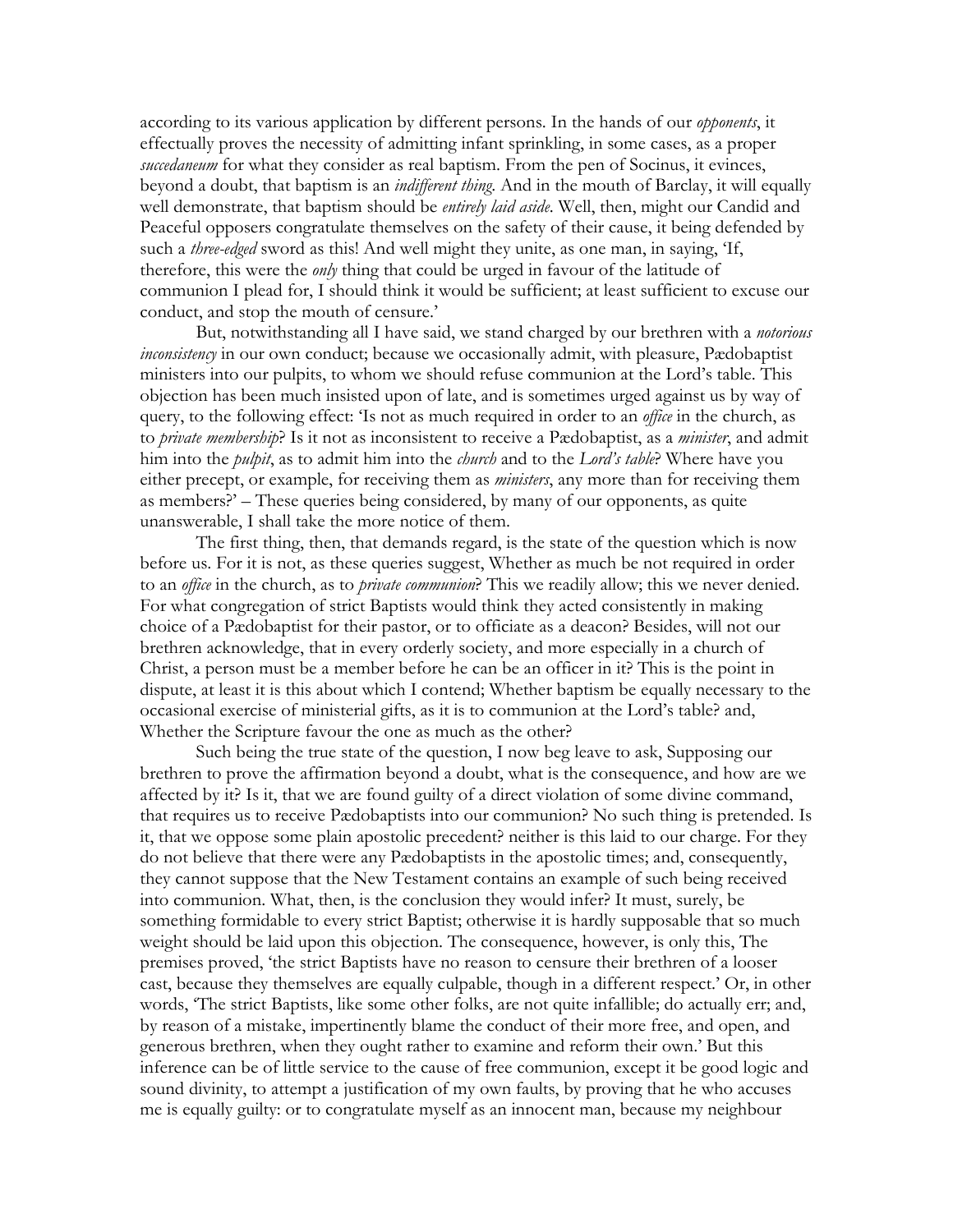cannot with a good grace reprove me. Our opponents, I persuade myself, will not be greatly offended with us, if this argument, herculean as it seems to them, should not make us complete converts to free communion. So soon, however, as our brethren shall make it appear, that they have as good a warrant for receiving Padobaptist believers into stated communion, as I have to admit a Pædobaptist minister occasionally into my pulpit, I will either encourage the former, or entirely refuse the latter.

But if these queries prove any thing, they prove too much; more, at least, than the querists intend. For, according to the argument contained in them, it is equally unwarrantable for us to here a Pædobaptist minister preach, or to unite with him in public prayer, as it is for them to receive him into communion. For instance: do they demand, 'Where have you either precept, or example, for admitting Pædobaptist ministers into your pulpits, any more than for receiving them as members?' I retort, on their Baptist principles; Where have you either precept or example, in the New Testament, for hearing Padobaptist ministers preach; or for uniting with them in public prayer, any more than for receiving them as members? And, to shew the futility of this argument, I again demand, If, in hearing such ministers preach, or by uniting with them in public prayer, (which are undoubtedly branches of the moral worship of God, nor peculiar to any dispensation of religion) we act without any express command or plain example in the New Testament; with what propriety can we blame our brethren for admitting Pædobaptists to the Lord's Supper (which is a positive institution; a part of divine worship that depends entirely on a revelation of the sovereign will of God) though they have neither precept nor precedent for so doing? Queries of this kind might be multiplied, but these may suffice.

But is there no difference between the two cases? No difference between occasionally admitting Pædobaptist ministers in our pulpits, and receiving them or others of the same persuasion, into our communion? I can scarcely imagine that our brethren themselves will here answer in the negative; but that this difference may plainly appear, let the following things be observed, - Public preaching is not confined to a person in a church state, nor ever was; but the Lord's Supper is a church ordinance, nor ought ever to be administered but to a particular church, and of a positive ordinance peculiar to it, concerning which is all our dispute. – There is not that strict mutual relation between bare hearers of the word and their preachers, as there is between the members of a church and her pastor, or between the members themselves. And as, according to the appointment of God, persons must believe the gospel before they have any thing to do with positive institutions; so, in the ordinary course of providence, they must hear the gospel in order to their believing. The Corinthians heard before they believed; they believed before they were baptized; and no doubt, they were baptized before they received the sacred supper.<sup>\*</sup> When our opponents received Padobaptists into their fellowship, they practically allow what they themselves consider as a human invention, to supersede a positive, divine institution; and that with a view to their attending on another positive appointment of Jesus Christ. Not so, when we admit ministers of that persuasion into our pulpits. In this case there is no divine institution superseded; no human invention, in the worship of God, encouraged: nor is it done with a view to introduce them to any positive appointment of our sovereign Lord. - Again: when we admit Pædobaptist ministers into our pulpits, it is in expectation that they will preach the gospel; that very gospel which we believe and love, and about which there is no difference between them and us. But when they receive Pædobaptists into communion, they openly connive at what they consider as an error; an error both in judgment and practice; an error

<sup>\*</sup> Acts xviii, 8.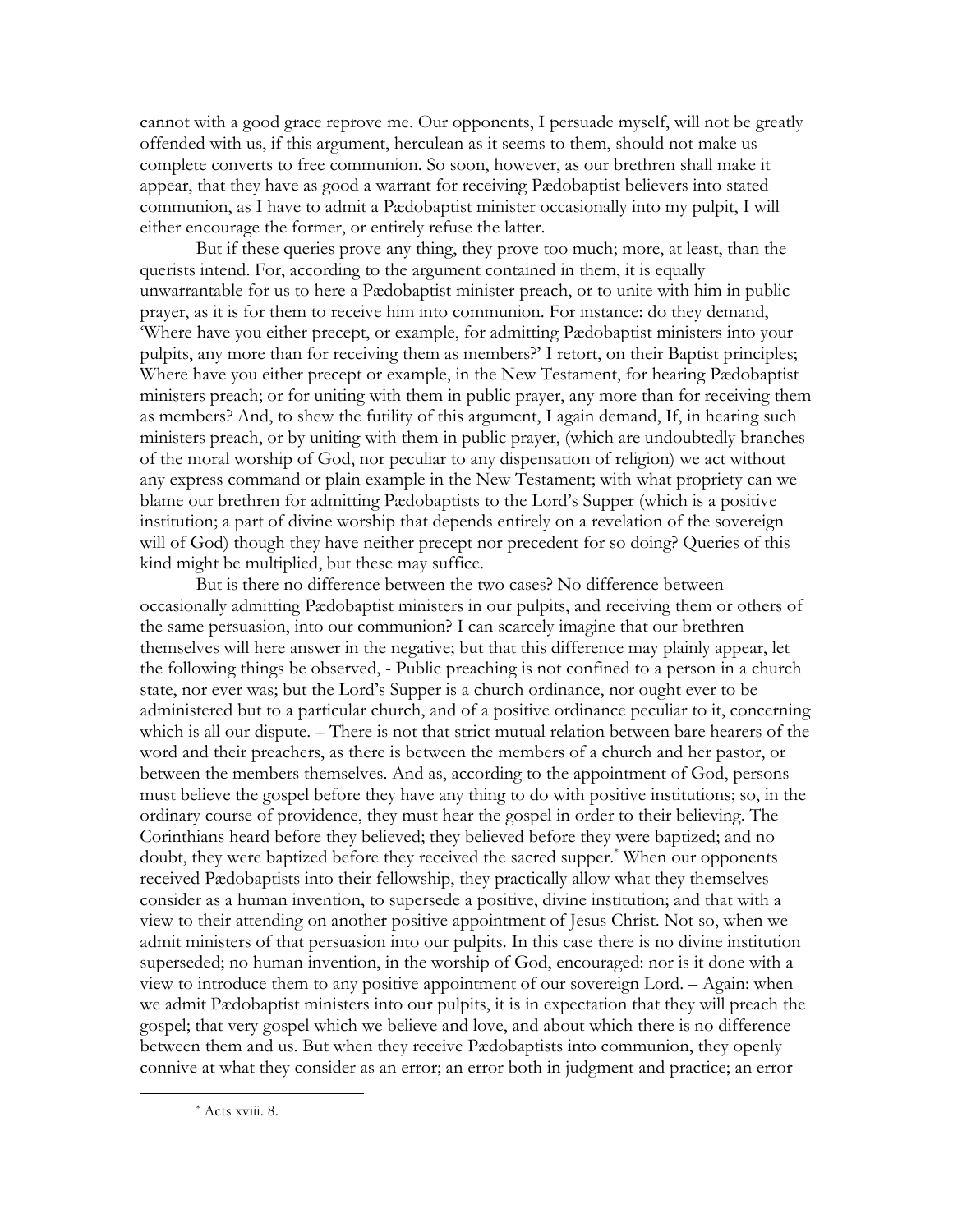of that kind which the scripture calls, *will-worship, and the traditions of men*. There is undoubtedly, a material difference between hearing a minister who, in our judgment, is ignorant of the only true baptism, discourse on those doctrines he experimentally knows, and countenancing an invention of men. In the former case we shew an esteem for his personal talents, we honour his ministerial gifts, and manifest our love to the truth; in the latter, we set aside a divine appointed prerequisite for communion at the Lord's table.

It has already been observed, as a fact, that persons have been called by grace, who were not baptized in their infancy; and considering baptism as a temporary institution, have conscientiously refused a submission to that ordinance when converted, who yet desired communion in the holy supper. We will now suppose a community of such; and that they call to the ministry one of their number, who is allowed by all competent judges, to possess great ministerial gifts, and to be a very useful preacher: - Or we may suppose a reformed Catholic, equally the subject of divine grace, and endued with equal abilities for public service: yet conscientiously retaining the popish error of communion in one kind only. Now, on either of those suppositions, I demand of our brethren, whether they would receive such an one into communion with the same readiness that they would admit him into their pulpits? If they answer in the negative, then, by their own confession, there is not so close a connection between admitting a person to preach amongst us, and receiving him into communion, as they pretend. And we may venture to retort upon them, Shall an excellent, laborious, and useful minister of Christ work for you, and shall he not be allowed to eat with you! What shall he break the bread of life to you, and must he not be suffered to break bread at the Lord's table with you! - Again: We will suppose a good man and a useful preacher to be fully persuaded, with the Hydroparastates in the second century, that water should always be used at the Lord's table instead of wine?<sup>\*</sup> and that, on a principle of conscience, he absolutely refuses the latter: Or, that it is more significant and more agreeable to dip the bread in the wine, and receive them both at once; as practised by some in the fourth century, and more frequently afterwards:<sup>†</sup> Or, that he conscientiously approves the custom of the Greeks, who mix boiling water with the wine, and crumble the bread into it, and taking it out with a spoon, receive the elements both together.<sup>‡</sup> Now though, I confess, they could not refuse him a place at the Lord's table, to partake of the holy supper in his own way, without violating that grand rule of their conduct, God has received him; and though Pacificus and Candidus could not reject him, without contradicting the titles of their plea for free communion; yet, I presume, the generality of our opponents would hardly allow of such a peculiar mode of proceeding, in any of their churches. No; they would be ready to say of such a candidate for fellowship, He ought to regard the example of Christ, who used wine: Or, he ought to obey the divine command, which requires that we should drink the wine. Yet they might not think it proper to refuse him the occasional use of a pulpit, and might hear him preach the truth, received in common, with pleasure.

Though, as Antipædobaptists, it cannot be expected, that we should produce instances out of the New Testament of Pædobaptist ministers being encouraged in a similar

<sup>\*</sup> VOssii Thes. Theolog. p. 487. Edit. Oxon. 1613. Suiceri Thesaur. Eccles. sub voce \*GREEK\*. Mosheim's Eccles. Hist. vol. i. p. 180, 8vo. edit.

<sup>&</sup>lt;sup>†</sup> Vossius, ubi supra, p. 522-525. Suicerus, Id. ib. Euseb. Eccles. Hist. l. vi. c. 44.

*Vitsii Econom. Fad. l. iv. c. xvii.* § 10, 25. To what lengths of superstition and absurdity may persons professing the Christian religion run, when they leave the divine rule of proceeding! No branches of Jehovah's worship require a more punctual regard to the sacred rule, than those which are of a *positive* kind; yet none have been so mutilated, metamorphosed, and abused, as they have been, by the perverse inventions and bold impieties of men.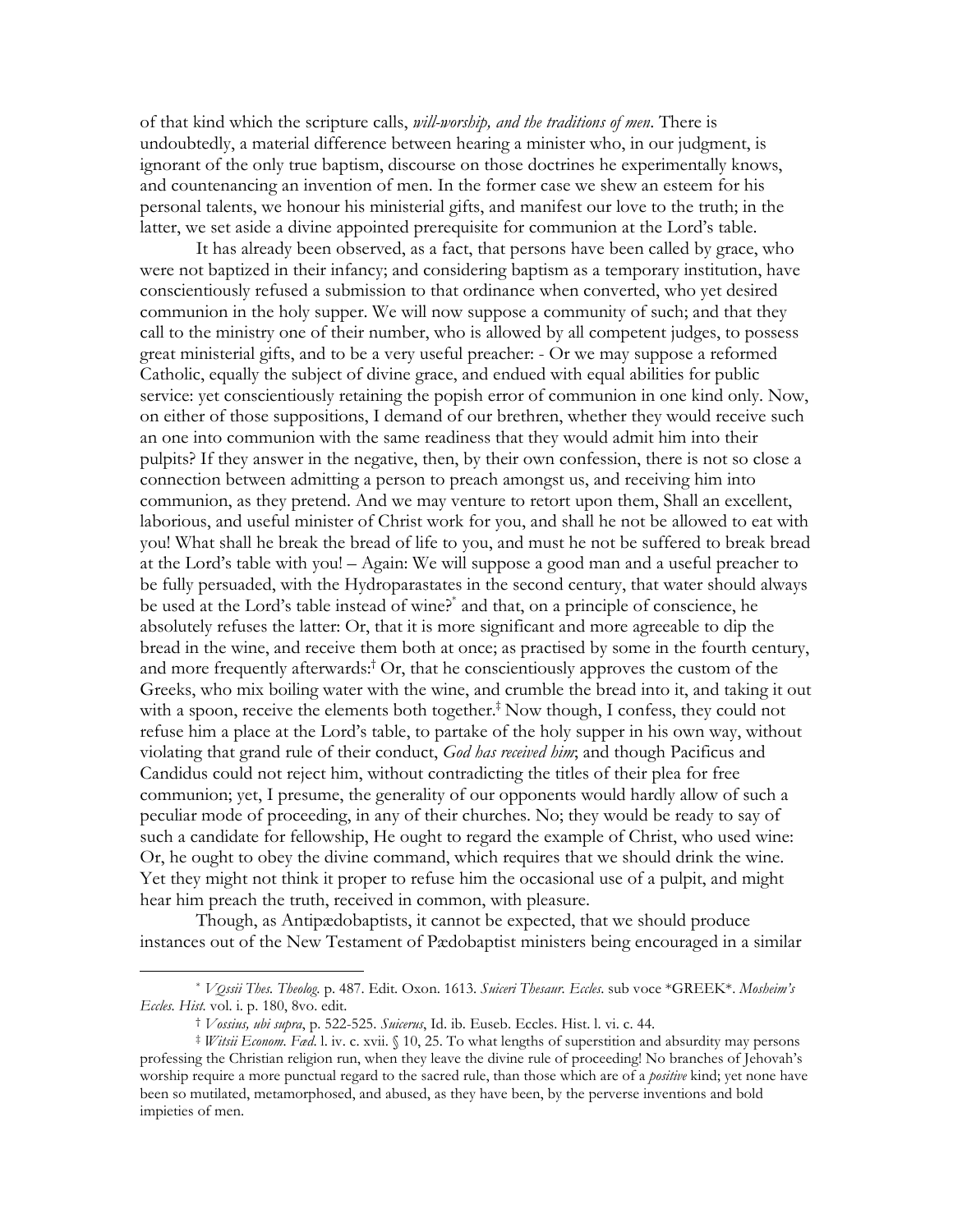way; because we are firmly persuaded there were none such, till after the sacred canon was completed: yet we find, in that inspired volume, a sufficient warrant for uniting with those that believe, in affection and walk, so far as agreed; notwithstanding their ignorance of some part of the counsel of God, to which a conscientious obedience is indispensably required, from all those by whom it is known.<sup>\*</sup> Yes, the New Testament not only permits, as lawful, but enjoins, as an indispensable duty, that we should love them that love the Lord; and that we should manifest the holy affection in every way, that is not inconsistent with a revelation of the divine will in some other respect. So it was under the ancient Jewish œconomy, and so it is now. To admit, therefore, a minister to preach among us, with whom we should have objection to commune, could we allow the validity of infant baptism; as it is a token of our affection for a servant of Christ, of our love to the truth he preaches, and is not contrary to any part of divine revelation, must be lawful: or if not, it lies upon our brethren to prove it; because they cannot deny that the word of God requires us to love him, and to manifest our affection for him. But as to communion at the holy table, Christians in general have had no more doubt, whether baptism should *precede* it, according to a special revelation of the divine will, than whether baptism itself be a part of the counsel of God. – When we ask a Pædobaptist minister to preach in any of our churches, we act on the same general principle, as when we request him to pray with any of us in a private family. And as no one considers this as an act of church communion, but a testimony of our affection for him, so we consider that; and it is view by the public, as a branch of that general intercourse which it is not only lawful, but commendable and profitable to have, with all that preach the gospel.

I take it for granted, that circumcision was absolutely necessary for every male, in order to communion at the paschal supper, and in the solemn worship of the sanctuary. And if so, had the most renowned antediluvians that ever lived, or the most illustrious Gentiles that ever appeared in this world, been cotemporary with Moses, and sojourners in the same wilderness, they could not have been admitted to communion in the Israelitish church, without submitting to circumcision. Enoch, though as a saint he walked with God; though as a prophet he foretold the coming of Christ to judgment - Noah, though an heir of the righteousness of faith, a preacher of that righteousness, and one of Ezekiel's worthies<sup>\*</sup> – Melchisedeck, though a king, and a priest of the most high God; superior to Abraham, and the greatest personal type of the Lord Messiah that ever was among men - And Job, though for piety there was none like him upon earth, Jehovah himself being Judge, and one of the prophet's illustrious triumvirate<sup>†</sup> - These, I say, notwithstanding all their shining excellencies, exalted characters, and useful services; could not, as uncircumcised, have been admitted to communion with the chosen tribes at the tabernacle of the God of Israel, without a violation of the divine command. This, I persuade myself, our opponents must allow: this, I think, they dare not deny. Yet if Enoch, for instance, had been in the camp of Israel when Korah and his company mutinied, and had been disposed to give the rebels a lecture on the second coming of Christ; I cannot suppose that his offered service would have been rejected by Moses or Joshua, merely because he was not circumcised. Or, if Noah had been present at the erection of the tabernacle, and inclined to give the people a sermon on the future incarnation of the Son of God, and the righteousness of faith; to which most important objects that sacred structure, with its costly utensils and solemn services, had a typical regard; I cannot but think they would have given him a hearing. Nay, I appeal to our opponents

<sup>\*</sup> Philip. iii. 15, 16.

<sup>\*</sup> Chap. xiv. 14, 16, 18, 20.

<sup>&</sup>lt;sup>†</sup> Ezek. as before.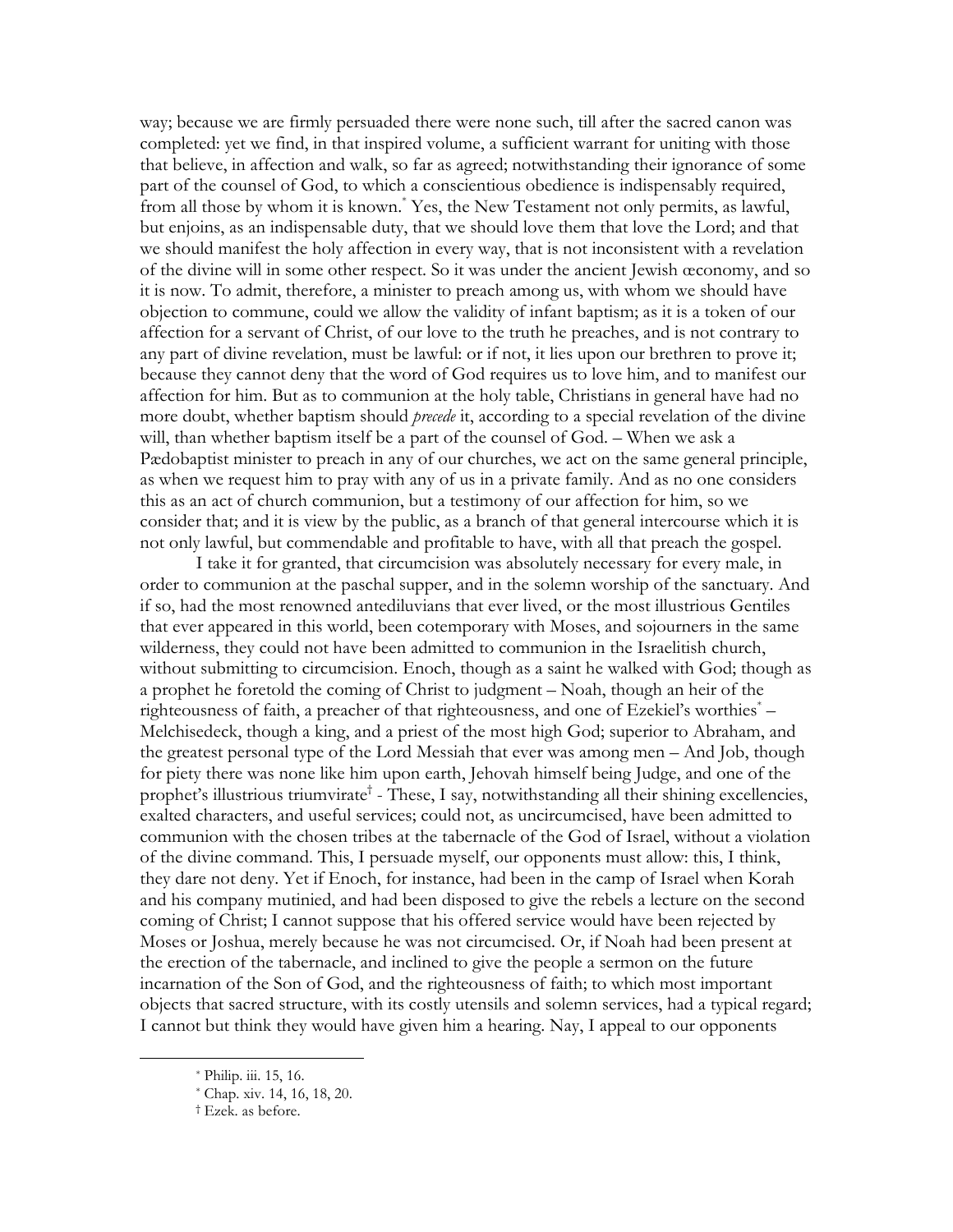themselves, whether they do not think so as well as I. Yet that favoured people could not have admitted them to communion in some other branches of divine worship, without transgressing the laws of Jehovah.<sup>\*</sup> If this be allowed, the consequences is plain, and the argument, though analogical, is irrefragable. For the paschal feast and the sanctuary services were not more of a positive nature than the Lord's supper;<sup>†</sup> nor were the former more peculiar to that dispensation than the latter is to this; but preaching and hearing the word are not peculiar to any dispensation of grace, as are baptism and the sacred supper.

Our Lord, though he warned his hearers against the pride and hypocrisy, the unbelief and covetousness, of the ancient Pharisees and Scribes, and Jewish teachers; yet exhorted the people to regard the truths they delivered.<sup>\*</sup> Our opponents, notwithstanding, cannot imagine that Christ would have admitted those ecclesiastics to baptism, had they desired it; nor will they assert that any, who are not proper subjects of that ordinance, should be received into communion. - When the beloved disciple said, *Master, we saw one casting out devils in they name*, and we forbade him, because he followeth not with us, Jesus answered, Forbid him not; for he that is not against us is for us."<sup>†</sup> From which it appears, that we are under obligation to encourage those that fight against the common enemy, and propagate the common truth; though they and we may have no communion together, in the special ordinances of God's house; which is the very case when we admit our Pædobaptist brethren to preach among us. — We are also informed, that the first Gentiles who were converted by the apostolic ministry, were endued with miraculous gifts immediately upon their believing, and before they were baptized; for they spake with tongues and glorified  $God.*$  - Nor is it improbable but some of them then received gifts for the ministry; and if so, in the fulness of their hearts and the transport of their joy, they also gave the first specimen of their future ministrations, to the pleasing astonishment of Peter and those that were with him. But can our brethren suppose, that the great apostle would have taken equal pleasure in hearing them request a place at the Lord's table, before they were baptized? No; his own conduct opposes the thought. For, having beheld with astonishment the gifts they received, and hearing with rapture the truths they delivered, he commanded them to be baptized in the name of the Lord; to be baptized immediately in the name of that Lord, who requires a submission to the ordinance from all that believe.

Once more: A very competent judge of all that pertains to the ministerial character, and of all that belongs to a christian profession, has left his opinion on record concerning the ministry of certain persons, whom he considered as quite unworthy of his intimate friendship. Yes, Paul, that most excellent man, when acting as amanuensis to the Spirit of wisdom, and when speaking of some who preached the gospel, informs us, that *envy* and *strife* were the principles on which they acted, and the *increase of his afflictions* the end which they had in view. How carnal and base the principles! How detestable the end at which they aimed! - But was the apostle offended or grieved, so as to wish they were silenced? Or, did he charge his beloved Philippians, and all the sincere followers of Christ, never to hear them? Let his own declaration answer the queries. What then? notwithstanding every way, whether in pretence, or in truth, Christ is preached; and therein I do rejoice, yea, and will rejoice. "When a corrupted gospel is preached, he asserts his apostolic authority, and thunders out anathemas

<sup>\*</sup> Exod. xii. 44, 48. Ezek. xliv. 7.

<sup>†</sup> Ad cœnan typicam, h. e. ad Pascha, non admittebatur ullus peregrinus, Exod. xii. 43. aut praputiatus, ver. 40. sicut sub. N.T. non admittitur non-baptizatus. Acts ii. 41, 42. Mastrich, Theol. Tom. 11. p. 843.

 $*$  Matt. xxiii, 1, 2, 3.

<sup>&</sup>lt;sup>†</sup> Luke ix. 49, 50.

<sup>#</sup> Acts. x. 44.

<sup>\*</sup> Philip. i. 15-18.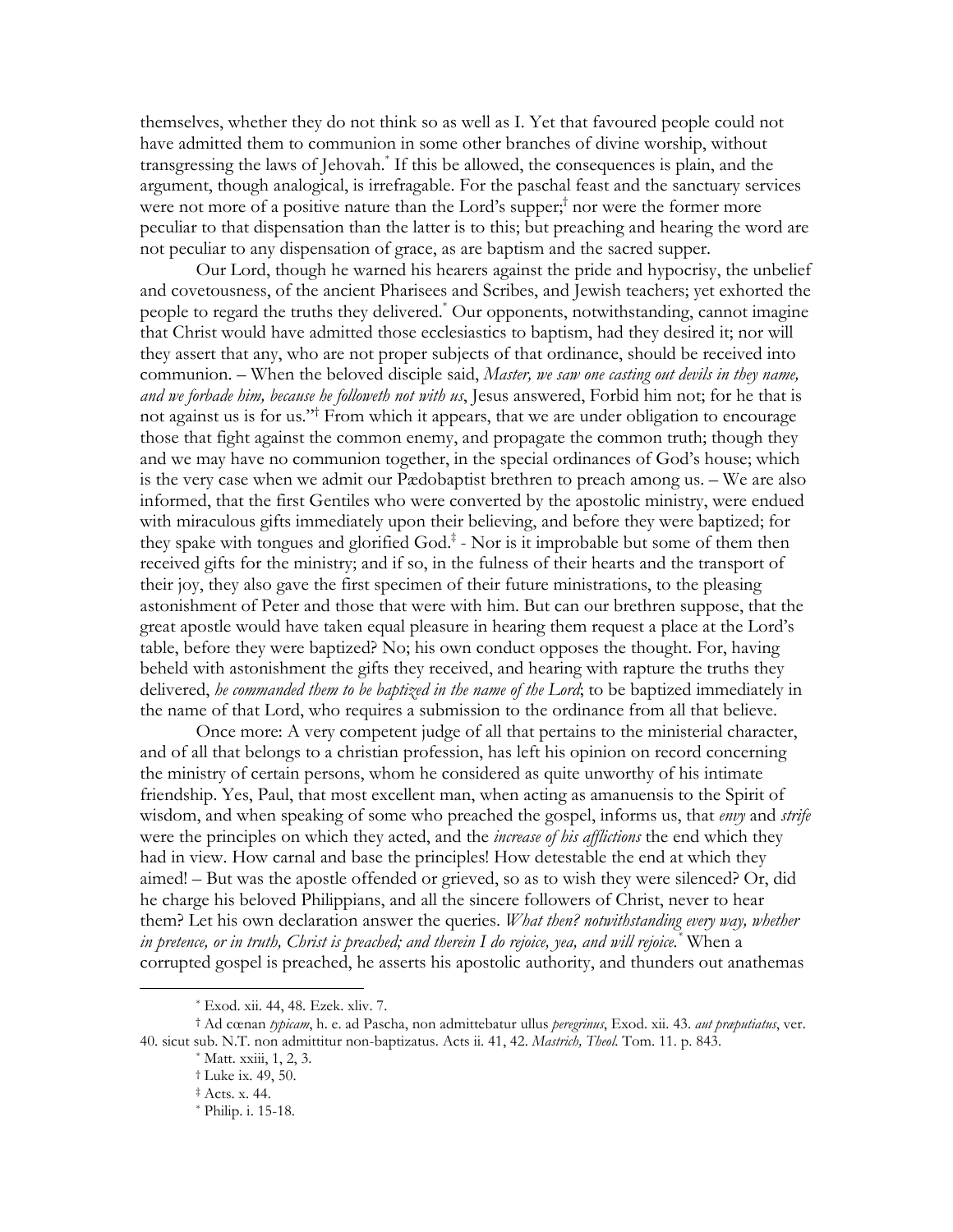against the propagators of it.<sup>†</sup> Because, as God will not set the seal of his blessing to a falsehood, or sanctify a lie, it can do no good; it is pregnant with mischief. But when the pure gospel is preached, though on perverse principles, as it is *the truth*, God frequently owns and renders it useful, whoever may publish it. Hence the apostle's joy in the text before us. -Now, as we are far from impeaching the sincerity of our Pædobaptist brethren, when preaching the gospel of our ascended Lord; and as Paul rejoiced that Christ was preached, though by persons who acted on the basest principles; we cannot imagine that he would have taken less pleasure in the thought of Pædobaptist ministers publishing the glorious gospel of the blessed God, had there been any such in those days, even though he might have considered them as under a great mistake, in regard to baptism; for our opponents do not believe any more than we, that Paul knew any thing of infant sprinkling. And if so, we may safely conclude, that there is nothing inconsistent with our hypothesis, in occasionally admitting Pædobaptist ministers into our pulpits, and hearing them with pleasure. - But will our opponents assert, or can they suppose, that the great apostle of the Gentiles would have encouraged with equal delight such persons as those of whom he speaks, to approach the holy table, and have communion with him in all the ordinances of God's house? Persons, who made the glorious gospel of the blessed God, the vehicle of their own pride, and envy, and malice; and in whose conduct those infernal tempers reigned, and had for their immediate object one of the most excellent and useful men that ever lived? Certainly, if on any occasion, we may here adopt the old proverb, Credat Jedaus apella.

Christ is preached, and therein I do rejoice, yea, and will rejoice. Disinterested, noble saying! Worthy of a first-rate minister in the Messiah's kingdom; worthy of Paul; who cared not who opposed him, nor what he suffered, if Christ were but glorified in the conversion of sinners. But though that man of God thus expresses himself, in reference to gospel preaching; I cannot imagine, nor will our brethren affirm, that he would with the same pleasure have admitted any of the Jewish converts to communion, because they supposed themselves to have been baptized, merely on the account of their having been washed, according to the traditions of the elders. To a request of this kind, his mildest answer, we have reason to think, would have been, We have no such custom, nor the churches of God. Yet, as Baptists, our opponents consider infant sprinkling, as having nothing more to recommend it, than human *authority* and *general practice*; which were the grand recommendations of those Jewish washings, and the very basis on which they stood. – Suppose our brethren, in the course of their reading, were to find it asserted by some ancient author, 'That Paul frequently admitted persons to communion, on such a pretence to baptism;' what would they say? They would, I presume, consider the assertion as a libel on his character. They would execrate the pen which transmitted such a falsehood to posterity; and look on the writer, either as a weak and credulous man, or as a forger of lies. And, except a predilection for free communion biased their judgment, their opinion and censure would be much the same, were they to find it recorded, 'He frequently admitted believers to the Lord's table, before they were baptized.' The utter silence of the New Testament, relating to a conduct of this kind; the many passages, in that infallible code of divine worship, inconsistent with such a practice; and their veneration or the character of the great apostle, would oblige them to do so. Yet, amazing to think! for such a procedure they plead; such a conduct they adopt; and look upon us as greatly injuring the honour and interests of real religion, and not a little contributing to the cause of infidelity; merely because we cannot consider them as the followers of Paul in this particular, nor become their humble imitators!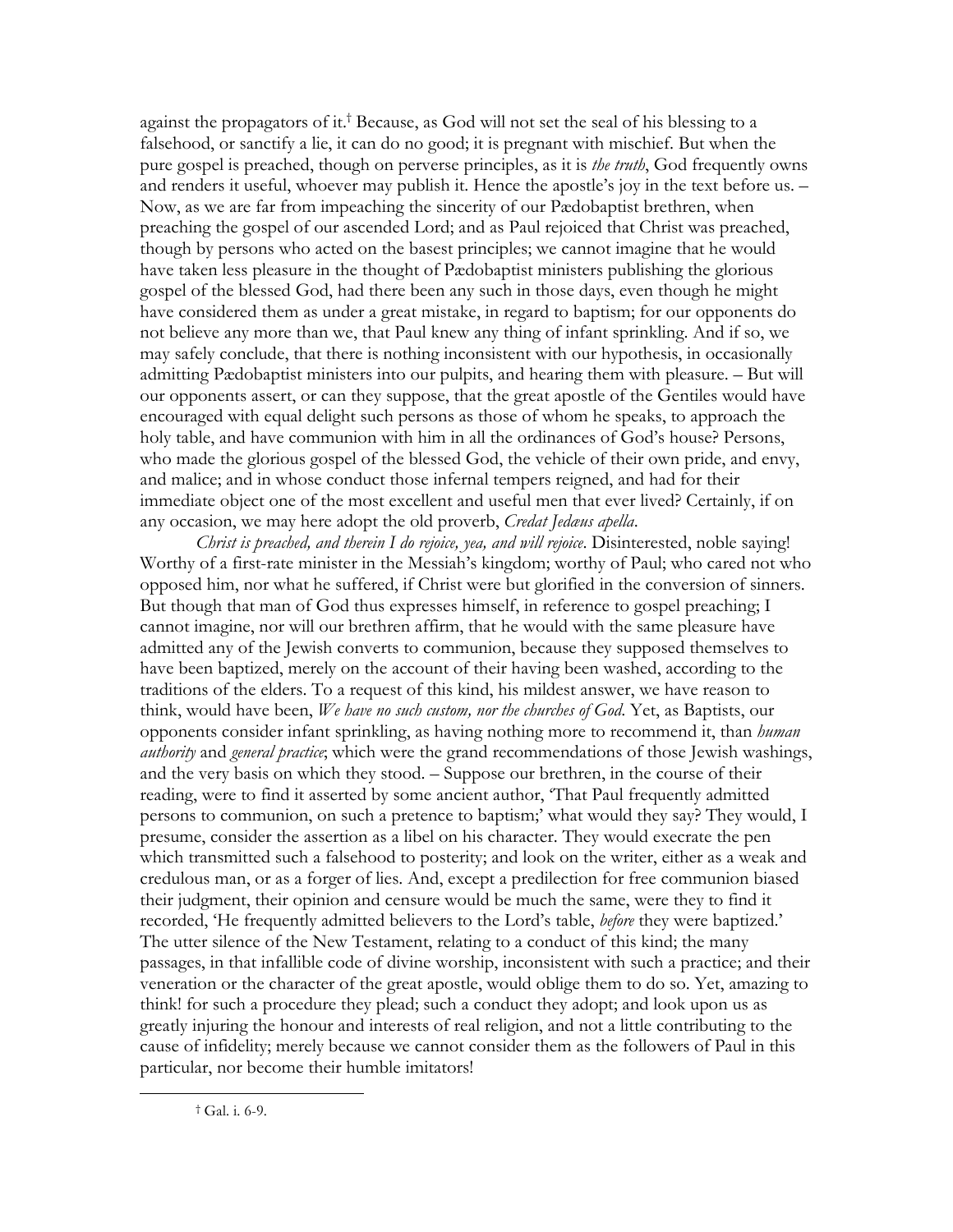But why should our brethren so earnestly plead for believers receiving the Lord's Supper, while they treat baptism as if it were a mere trifle; an appointment of Christ that might very well have been spared? What is there of obligation, of solemnity, of importance, in the former, that is not in the latter? Have they not the same divine Institutor, and the same general end? Were they not intended for the same persons, and are they not equally permanent in the church of God? And as to baptism, was not the administration of it by John one of the first characteristics of the Messiah's appearance, and of the gospel dispensation commencing? Did not the King Messiah submit to it, as an example of obedience to all his followers; and most strongly recommend it to their judgment and conscience, their affections and practice, when he said, Thus it becometh us to fulfill all righteousness? Which, by the way, is more than can be asserted concerning the sacred supper,<sup>\*</sup> for though he instituted it with great solemnity, yet we do not read that he partook of it. Was not the administration of baptism so honoured at the river Jordan, when the great Immanuel submitted to it; when the eternal Father, by an audible voice, declared his approbation of it; and when the Divine Spirit descended on the head of Jesus, just emerged from the water, as no other institution ever was? And does not the divinely prescribed form of words that is used in its administration shew, that there is a peculiar solemnity, an excellence, an importance in it? while, at the same time, it suggests arguments of unanswerable force against those Antitrinitarian errors which now so much abound. For no man who has been baptized at his own request, in the name of the Father, and of the Son, and of the Holy Ghost, can deny that fundamental doctrine of the Trinity, without giving the lie to his baptism.

Nor is it unlikely that this consideration may have inclined some to oppose the ordinance. T believe one reason (says Dr. Wall) why Socinus had such a mind to abolish all use of baptism among his followers, was, because persons baptized in the name of the Father, the Son, and the Holy Spirit, would be always apt to think those name to express the Diety in which they were to believe; which he did not mean they should do. And some of his followers have been so disgusted with that form of baptism, that they have given profane insinuations that those words were not originally in the Scripture; but were taken from the usual doxology into the form of baptism, and then inserted into the texts of Matt. xxviii. 19.<sup>\*</sup> - The same suspicions, relating to this matter, were entertained by Mr. Thomas Bradbury, as appears by the following words: 'My friends, I ought to warn you, that the main debate in a little time will be, not *how much water* should be used, but whether *any at all.* They who deny the doctrine the doctrine of the Trinity are so uneasy at the form of words, that our Saviour has made essential to baptism, that they have a great mind to lay aside the ordinance, as Socinus did in Poland. They write and argue that it is not *necessary*; by which, if they mean any thing that is worth our heeding, it must be, that it is not *commanded*. For though we dare not say that it is necessary to God's grace; yet the question is, whether he has not made it so to our *duty*? And when they ask you, whether a man may not be *saved* without it? Do you ask them, whether he is obedient without it? whether he stands complete in all the will of God? whether he fulfils all righteousness? or whether he neglects to do, what the scriptures told him he ought to  $do?$ <sup>\*</sup>

It is with peculiar pleasure, on this occasion, that I introduce the following pertinent passage from a little publication written by Mr. John Ryland. His words are these: 'Dr. Daniel Waterland justly observes, that the true doctrine of the Trinity and the atonement of

<sup>\*</sup> Wolfus in Luc. xxii. 18.

<sup>\*</sup> Hist. Inf. Bap. Part ii. chap. vii.

<sup>\*</sup> Duty and Doctrine, p. 52.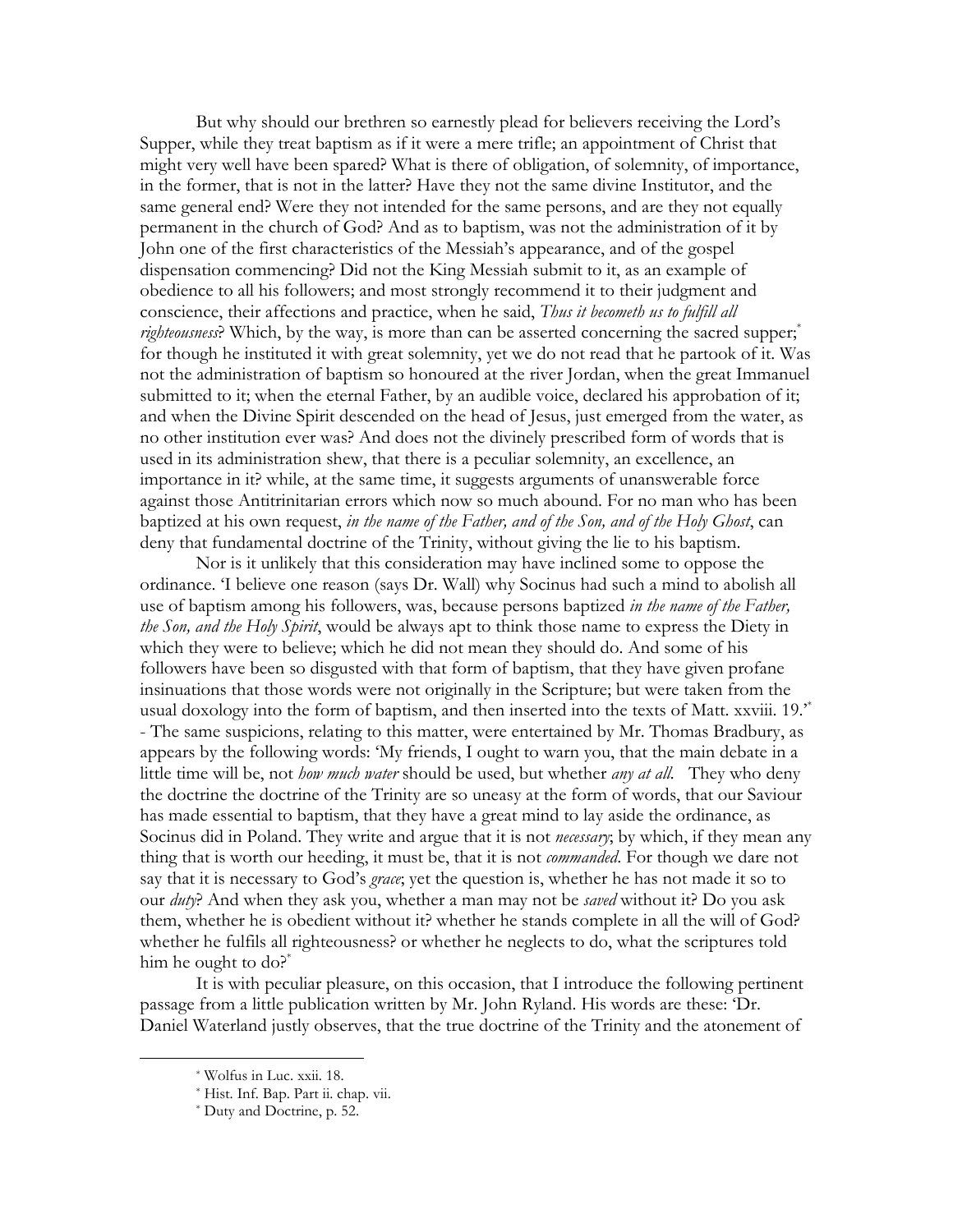Christ, have been kept up in the Christian church, by the institutions of baptism and the Lord's supper, more than by any other means whatsoever; and, humanly speaking, these glorious truths, which are essential to salvation, would have been lost long ago, if the two positive institutions had been totally neglected and disused amongst professors of Christianity. In this point of view, baptism and the Lord's supper appear to be of *unspeakable importance to the glory of God, and the very being of the true church of Christ on earth*.<sup>\*</sup> - Again: in another little piece, to which I have already referred, and of which the same worthy minister of Jesus Christ has expressed his approbation in the more ways than one, though it does not bear his name I find the following strong assertions relating to the importance and utility of baptism. The is highly incumbent on all that love the Lords Jesus Christ in sincerity, and are glad to behold their Saviour in every view in which he is pleased to reveal himself, to consider the dignity and glory of his holy institutions. These last legacies of a dying Saviour, these pledges of his eternal and immutable love, ought to be received with the greatest reverence and the warmest gratitude. And as they directly relate to the death of the great Redeemer, which is an event the most interesting; an action the most grand and noble that ever appeared in the world; thou ought to be held in the highest esteem, and performed with the utmost solemnity. Of these institutions, *baptism* calls for our *first* regard, as it is appointed to be first profound: and however lightly the inconsiderate part of mankind may affect top treat this ordinance, it ought to be remembered, [I hope Candidus, and especially Pacificus, will never forget it] that Christ himself considered it and submitted to it, as an important part of that righteousness which it became even the Son of God to filful. As this ordinance is to be once performed, and not repeated, every Christian ought to be *particularly careful* that it is done in a right manner; or the benefit arising to the soul from this institution is lost, and lost forever. We ought with the utmost deliberation and care to consider – its own *native dignity*, as an action of the positive, or ritual kind, the most great and noble in itself, and well-pleasing to God, that it is possible for us to perform on this side heaven. - In this action, Christians, you behold the counsel of God: it is the result of his wise and eternal purpose: it is clearly commanded in his word: it is enforced by his own example; and honoured in the most distinguished and wonderful manner, by every Person in the adorable Trinity. This ordinance is no trivial affair; it is no mean thing; and whoever is so unhappy as to despise it, wants eyes to see its beauty and excellency. - Our great Redeemer seems to have designed this ordinance as a test of our sincerity, and to distinguish his followers from the rest of mankind. As a captain who, to try a new soldier, employs him at first in some arduous and important service; so our Saviour, to try his own work, and to make the reality of his powerful grace in the hearts of his people manifest first to a great and singular action, and requires their submission to an institution that is disgustful to their nation and mortifying to their pride.' And the title of the pamphlet, from which these extracts are made, speaks of baptism, 'As an act of *sublime worship* to the adorable Persons in the Godhead - As a representation of the *sufferings of Christ*, his death, burial, and resurrection – As the answer of a good conscience towards God - As an emblem of regeneration and sanctification - As a powerful obligation to newness of life - And as a lively figure of the natural death of every Christian."

Mr. Daniel Turner has also borne his testimony to the usefulness and importance of baptism. For, speaking of that ordinance, he says, 'Christ himself submitted to this rite, as administered by John; not indeed with the same views, or to the same ends, with others; but as pointing out by his example, the duty of Christians in general. He also gave his ministers a

<sup>\*</sup> Beauty of Social Religion, p. 10.

<sup>\*</sup> Six Views of Believers Baptism. p. 1, 2, 3, 15.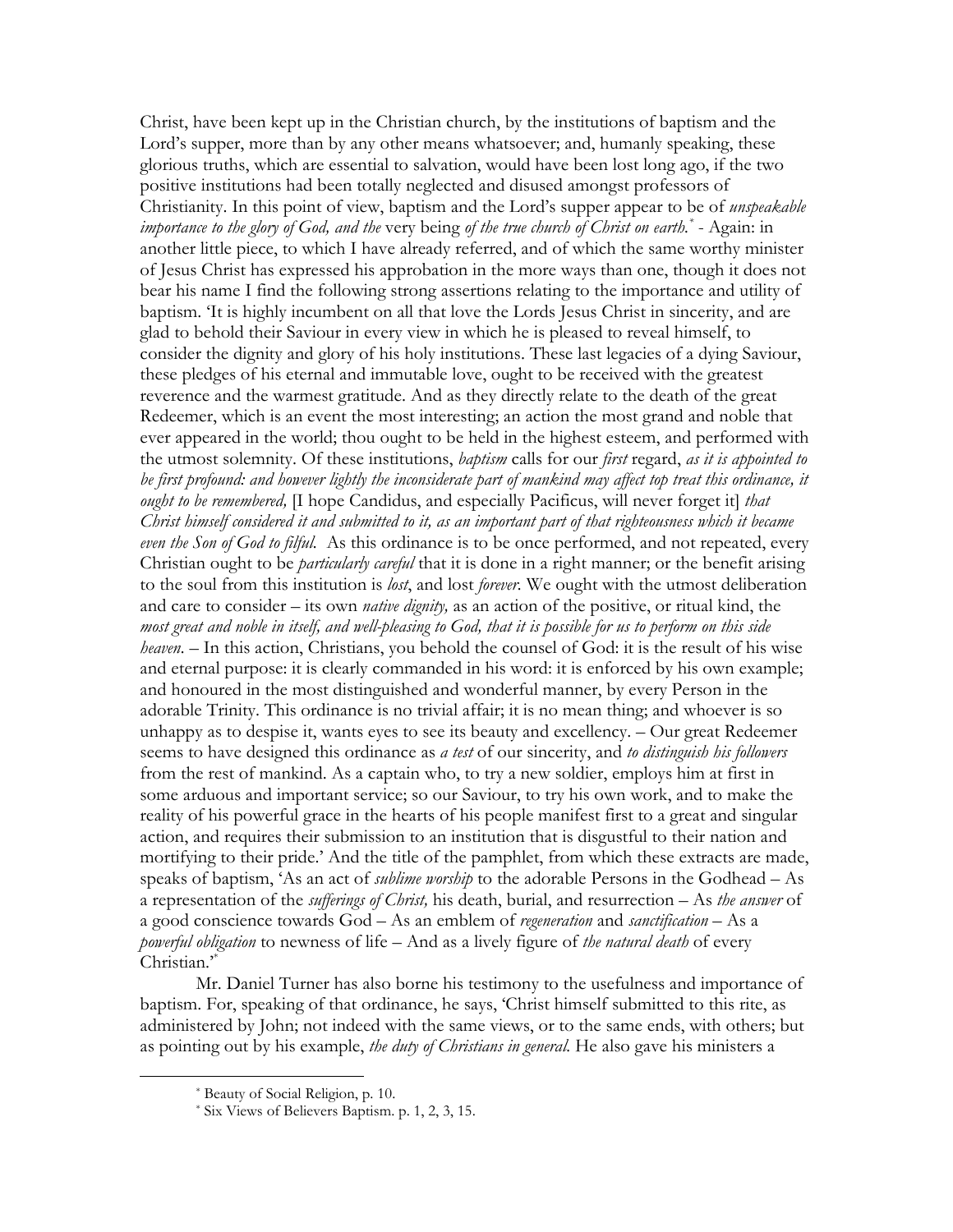commission and order, to baptize all the nations they taught. It appears that being baptized, was the *common token* of subjection to Christ, and necessary to a regular entrance into his visible *church*.' And when describing the qualifications of those that are to be received into communion, he says 'They should be acquainted with the chief design of the rites and positive institutions of Christianity, and reverently use them; viz. Baptism and the Lord's Supper.' Once more: Speaking of that respect which the two positive appointments have to visible fellowship among believers, he says, 'Baptism, indeed, by which we are first formally incorporated into the visible church, or body of Christ, is the *beginning* and *foundation* of this external communion: but the Lord's supper is best adapted for the constant support and continual manifestation of it.<sup>3†</sup> Nay, he mentions, 'the *reverent use* of the two sacraments,' among those things which are '*essential* to the constitution of a particular visible church.<sup>\*</sup>

After such considerations as these, relating to the vast utility and grand importance of baptism, one cannot but wonder at Pacificus, Candidus, and others of our opponents that were never suspected of Antitrinitarion error, calling that ordinance, a *non-essential*, an external rite, an indifferent thing, a shadow, a mere outward form; comparing it with the antiquated rite of *circumcision*, in the apostolic age. How different this way of talking from the quotations I have just produced; especially those I have taken from pieces that were either published, or composed and recommended, by my worthy friend, Mr. Ryland! For he looks upon baptism, in connection with the Lord's supper, as of *unspeakable importance* to the glory of God, and the very being of a truth church upon earth. He insists upon it, that baptism demands the believers' regard, *prior* to the holy supper, and it was appointed to be first administered: and he severely censures those *inconsiderate mortals*, who treat the ordinance lightly. - Mr. Turner also, as we have seen, maintains that baptism is the *common token* of our subjection to Christ; that it is necessary to a regular entrance into the visible church; and that it is the foundation of external communion in the house of God. Surely, then, these authors cannot but be greatly greatly grieved, if not offended, with those diluting terms and that degrading comparison, which are used by Messiurs Pacificus and Candidus, when speaking of the ordinance! Nay, they will be ready to retort upon them that heavy charge, which those Peaceful and Candid Gentlemen leveled at us; and to remind them that, by treating baptism in such a manner, they greatly injure 'the honour and interest of true religion, and not a little contribute to the cause of infidelity.' For they have united in repeatedly calling baptism a non-essential; and in comparing it with that obsolete appointment circumcision, of which judaizing Christians of old were so fond. This being the case, I am heartily grad that these worthy authors have reprobated their conduct, and so *publicly condemned* their way of thing, in regard to baptism. It may serve, perhaps, as an antidote against the hurtful influence of their Modest Plea; nor may it be entirely useless to Pacificus and Candidus themselves. But yet, methinks, I could sincerely wish, as Mr. Ryland and Mr. Turner are pretty well acquainted with those writers, that they would seriously examine and converse with them *in private*, on the subject about which they so widely differ. - And I may just hint, that as they are the fittest persons in the world to perform the friendly office, they need not fear provoking their choler. For as their names are *Candid* and *Peaceful*, so is their temper; and it might have a beneficial effect, by making them more careful what they write and publish in future, in regard to free communion. – But I return from this digression.

Mr. Bunyan, when speaking of baptism, calls in an *outward circumstantial* thing  $- A$ shadow, an outward circumstance – Water – water – water – water – water; five times over, in so

<sup>&</sup>lt;sup>†</sup> Compend. Social Relig. p. 27. (Note), and p. 63, 120. (Note).

<sup>&</sup>lt;sup>‡</sup> See p. 5. Note.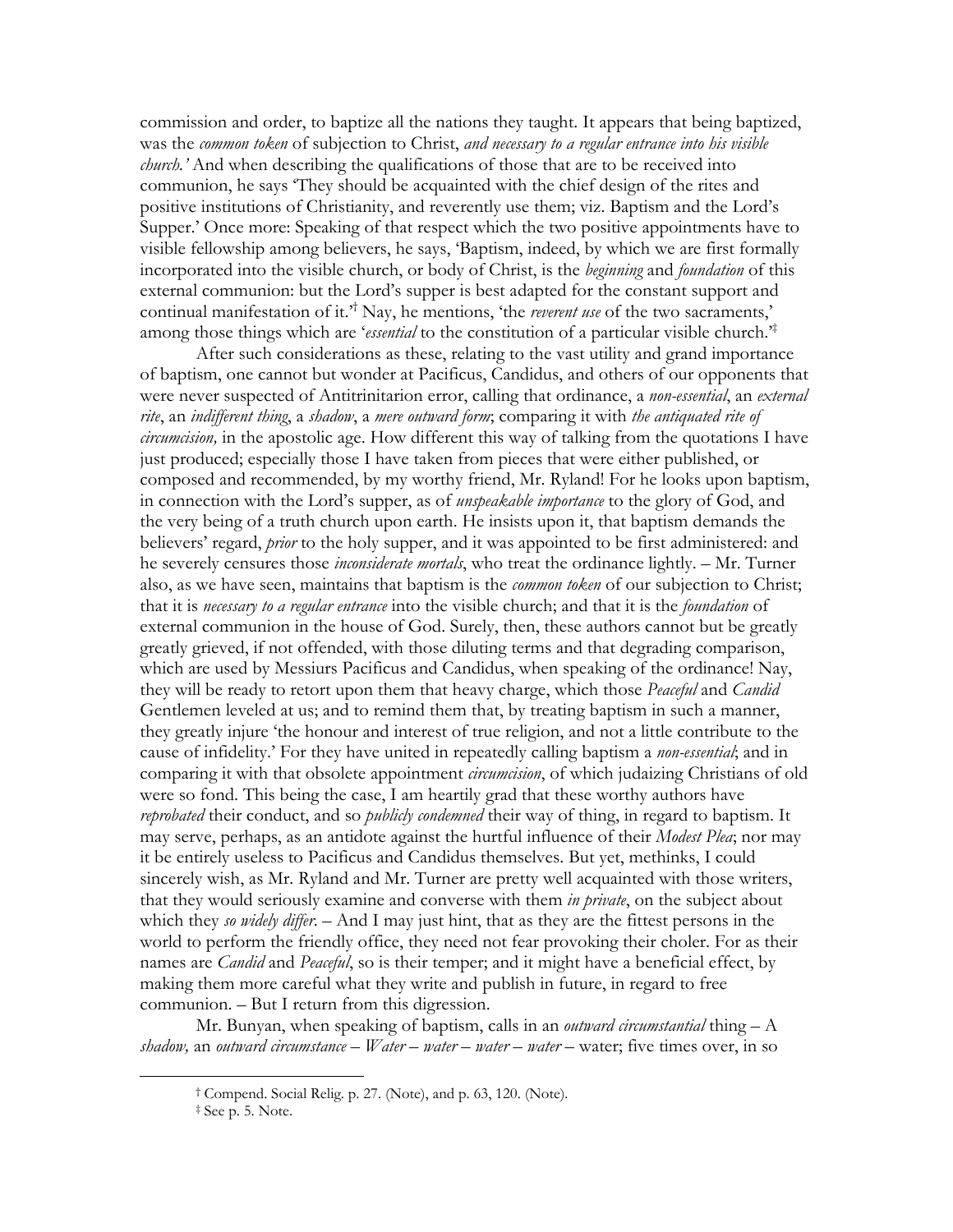many lines. And a submission to baptism he describes in equally degrading language. For he represents it, as an outward conformity to an outward circumstance - As an outward and bodily conformity to outward and shadowish circumstances  $-$  And calls it obedience to water.<sup>\*</sup> What deprecating terms! What irreverent language! Is not the reader tempted to think, that I have made a mistake in my author; and that I have been referring to Socinus, or Barclay, instead of him who penned that immortal work, *The Pilgrim's Progress*? But let me not wrong those authors, by insinuating that they make use of similar language on the same subject. For though the former, when speaking of the ordinance under consideration, frequently calls it, The external baptism of water,' for which his opponents reproves  $\lim_{n \to \infty}$  and though the latter denominates both the positive institutions of our Lord, 'Shadows, and outside things;' yet, so far as I have observed, neither of them ever used such degrading and indecent language concerning baptism, as that produced from Mr. Bunyan. Nay, I do not remember to have met with any thing of the kind that is equal to it, except what is reported of some ancient heretics, called *Archontici*<sup>‡</sup> Yet had Socinus, or Barclay, so expressed himself, we should not have been much surprised; because the one maintains, that Christ never required his apostles to baptize in water, but only *permitted* them to do so; and the other expressly says, That he commanded his disciples to baptize with water, I could never yet read.<sup>56</sup> Our brethren, therefore, who plead for free communion, are the only persons professing firmly to believe, that Christ commanded, really and solemnly commanded his ministering servants to baptize in water, and *continue the practice* to the end of the world; and dispense with it just as occasion requires. Consequently, they have the complete monopoly of that honour which arises from the union of such a creed and such a conduct.

The Lord's Supper, however, is considered and treated by them in a different manner; for they speak of it as a *delightful* and *edifying*, an *important* institution. But what authority have they for thus distinguishing between two appointments of the same Lord, intended for the same persons, of equal continuance in the Christian church, and alike required of proper subjects? They have, indeed, the *example* of some Socinians, and the *venerable sanction* of the whole Council of Trent. For the title of one chapter in the records of that Councils is; 'Concerning the excellence of the most holy Eucharist, above the rest of the sacraments.'<sup>\*</sup> But as a good old Protestant writer observes, 'that the one sacrament should be so much extolled above the other, namely, the Lord's Supper to be preferred before Baptism, as the more worthy and excellent sacrament, we find no such thing in the word of God; but that both of them are of like dignity in themselves, and to be had equally and indifferently in most high  $\alpha$  account.<sup> $\tau^{\dagger}$ </sup> Nay, Mr. Ryland assures us, of which I would have Pacificus take particular notice: That baptism ought to be considered as glorious an act of worship, as ever was instituted by  $God.''.$  Might not the Jews of old have distinguished, with equal propriety, between circumcision and the paschal supper? Does it become us to form comparisons between the positive appointments of our Eternal Sovereign, in regard to their importance; and that with a view to dispense with either of them, while the very same authority enjoins the one as well as the other? Can such a conduct be pious, humble, or rational? Is it not something like

<sup>\*</sup> Works, Vol. I. p. 133, 137, 168, 169, 134, 138, 194.

<sup>†</sup> Baptismum aquae externum. Apud. Hoornb. Socin. Conf. Tom. iii. p. 301.

<sup>#</sup> Who impiously, as Theodoret asserts, Lavacrum exeorantur, et mysteriorum participationem, ut que fiat in nominee Sabaoth. Apud Suicerum, Thes. Eccles. sub voce \*GREEK\*.

<sup>§</sup> Hoornb. Ubi supra, p. 249, 250, 251, 301. Barclay's Apolog. P. 424.

<sup>\*</sup> Concil. Trident. Sess. xviii. Cap. iii.

<sup>†</sup> Willet's Synops. Papismi, p. 556, 447.

<sup>\*</sup> Beauty of Social Relig. p. 9.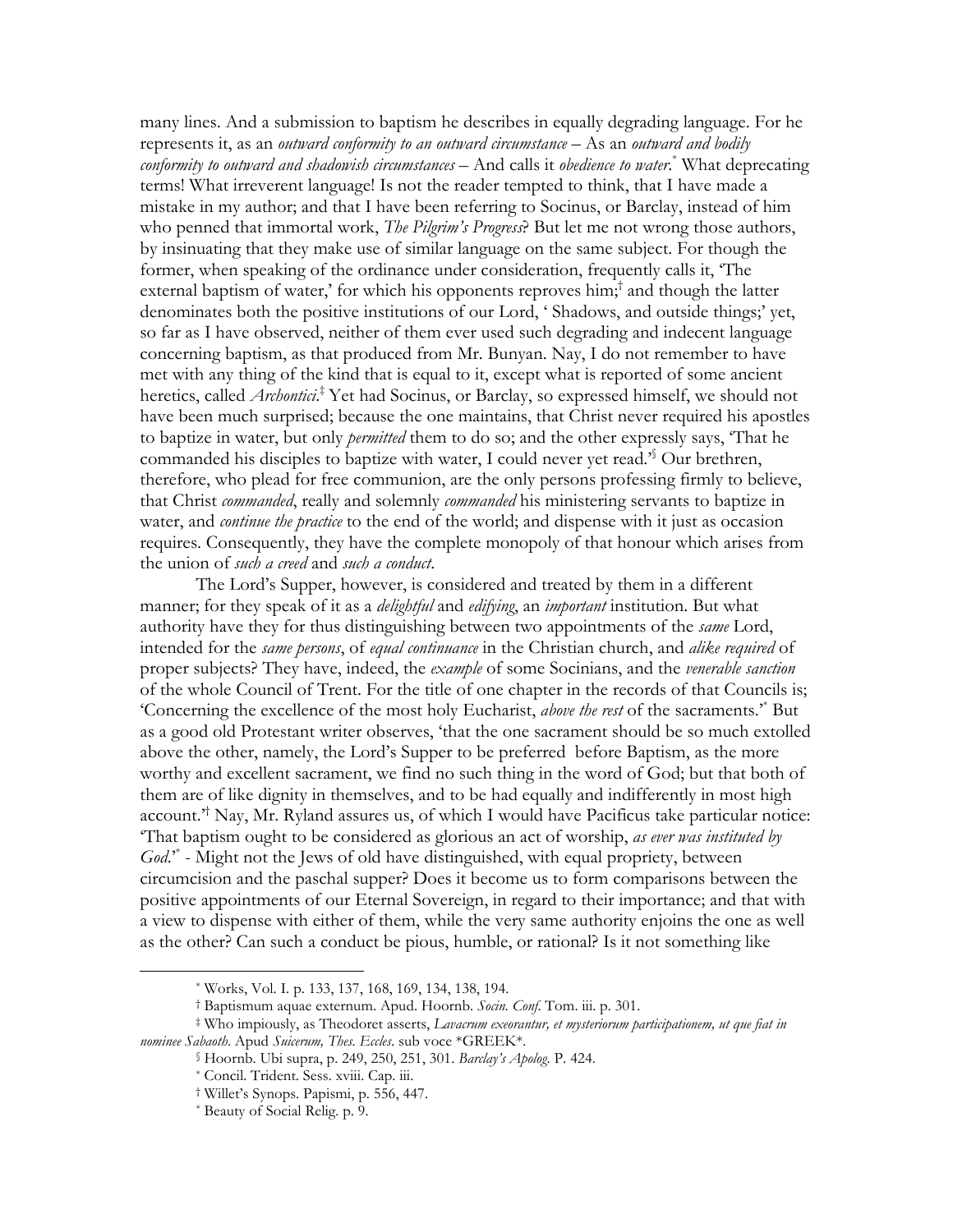being 'partial in God's law,' for which the ancient priests were severely censured? Or, shall we say of our obedience to God, as he says to the mighty ocean; Hitherto shalt thou come, but no further?

But supposing it evident, that baptism is *much inferior* to the Sacred Supper, in point of importance; yet, while it is an ordinance of God, it has an equal claim on our obedience. For it is not the manifest excellence, or the great utility of any divine appointment, that is the true reason of our submission to it; but the *authority* of Him that commands. 'It hath been ever God's wont, (says Bishop Hall) by small precepts to prove men's dispositions. Obedience is as well tried in a trifle, as in the most important charge: ye, so much more, as the thing requires is less: for ofttimes those who would be careful in the main affairs, think they may neglect the smallest. What command soever we receive from God, or our superior, we must not scan the *weight* of the thing, but the *authority* of the commander. Either difficulty, or slightness, are vain pretences for disobedience.<sup>\*</sup> Nay, even Dr. Priestly, though remarkable for his liberal sentiments and rational way of thinking, and far from ascribing too much to God's dominion over the subjects of his moral government; yet strongly asserts Jehovah's prerogative in this respect. These are his words: 'Every divine command ought certainly to be *implicitly complied with*, even though we should not be able to discern the reason of it.<sup>2†</sup> And has not He who is God over all blessed for ever, said; Whosoever shall break one of these least commandments, and shall teach men so, he shall be called the least in the kingdom of heaven? As in the great concerns of religious worship, nothing should be done that is not required by Jehovah; and as the lawfulness of all positive rites depends entirely on their divine Author and his institution; so he who complies with some, and neglects others that are equally commanded and equally known, may please himself, but he does not obey the Lord.<sup>‡</sup>

Further: These depreciating expressions, *non-essential*, *external rite, a shadow*, and *a mere outward form*, may be applied to the Sacred Supper with as much propriety as they are to Baptism. – Another quotation from Barclay will not be displeasing to our opponents; especially when they observe, how nearly his language, in regard to baptism, coincides with theirs. We, says the plain dealing apologist, we always prefer the power to the form, the substance to the shadow; and where the substance and the power is, we doubt not to denominate the person accordingly, though the form be wanting. And, therefore, we always seek first and plead for the substance and power, as knowing that to be indispensably necessary; though the *form sometimes may be dispensed with*.<sup>\*</sup> - Dispense with the form, in regard to such persons as possess the power: why that is the very thing for which our brethren plead. How happily friend Robert and they are agreed, in this respect! And what *an honour* it reflects upon them, as *Baptists*, to have such an associate! They, however, will do well to remember that the principle on which the Quaker proceeds, extends its influence to the Holy Supper, no less than to baptism; and that he who has a right to *dispense* with a law, may entirely repeal it, and enact another whenever he pleases. - Baptism is an *external rite*, a *mere outward form*. But whatever Socinus, or Bunyan, or any of our brethren, may say in defence of their conduct on this ground, will apply with equal force against a punctual observance of the Lord's Supper. This Barclay intended. For are not *bread* and *wine* external things, as well as *water*? And has

<sup>\*</sup> Contemplations, Vol. III. p. 274. Edinb. Edit.

<sup>&</sup>lt;sup>†</sup> On giving the Lord's Supper to Children, p. 6.

<sup>‡</sup> Qui in aliquibus tantum morem Deo gerere instituit, aliqus vero eximit, quæ suo sibi arbitratu agat, is non Deo paret, sed sibi placet. Veræ obedientiæ fundamentum est præcipientis auctoritas: quæquum in omnibus præceptis eadem sit, cuncta etiam ex æquo obligare censendum est. WITSII Miscel. Sac. Tom. ii. Exercit. xv. sect. 11.

 $*$  Apology, p. 419.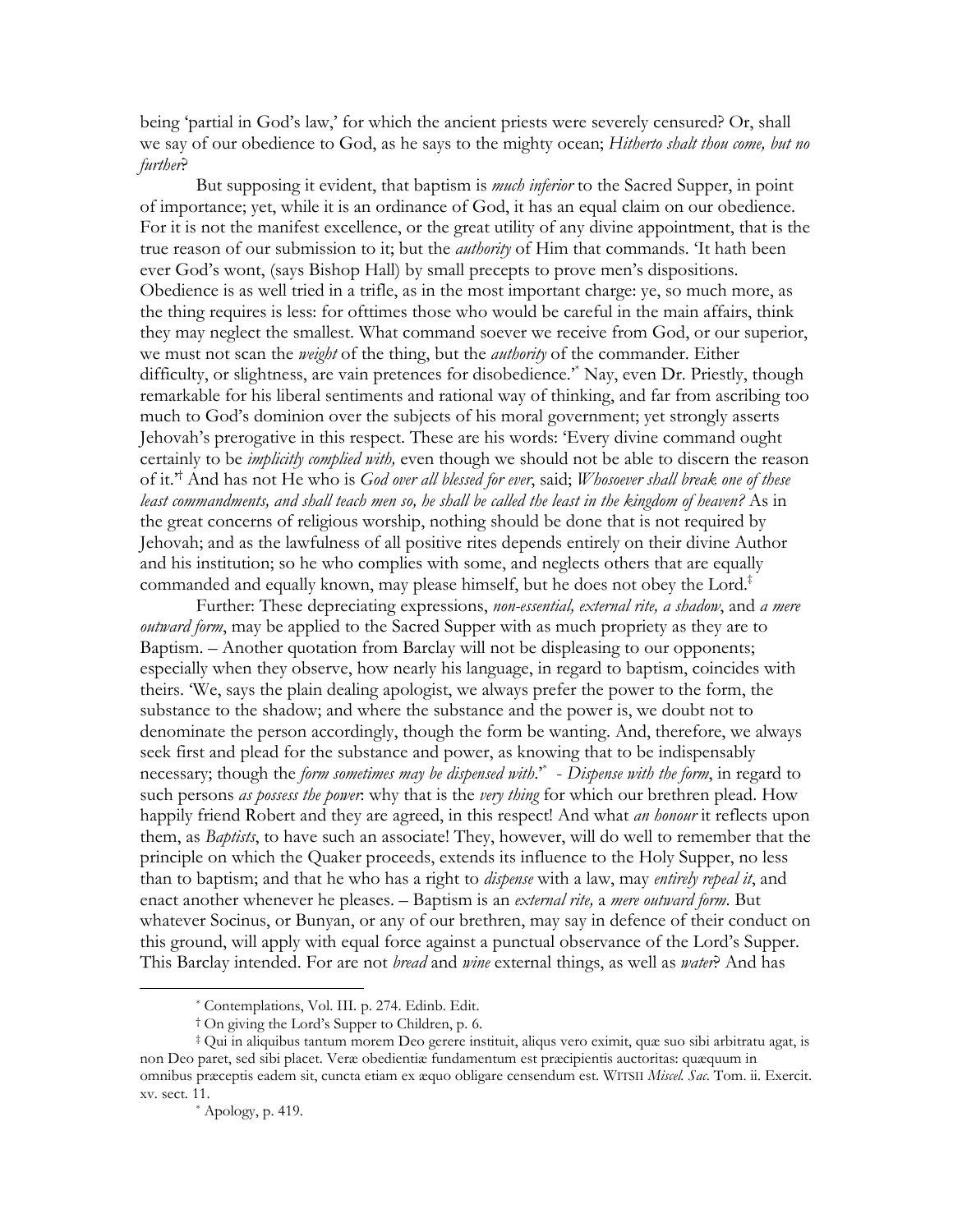not the act of *baptizing* as much *spirituality* in it, as the acts of *eating* and *drinking*? Besides, an apostle has assured us, that the kingdom of God is not MEAT and DRINK, though the latter were the richest of cordials, any more than it is immersion in water.<sup>\*</sup>

Once more: When I consider how much *more frequently* baptism is mentioned in the New Testament, than the Sacred Supper;<sup>†</sup> how often repenting and believing sinners are exhorted, by the apostles to be baptized; how soon that ordinance was administered to Christian converts after they believed; what exhortations are given to professing Christians, on the ground of their being baptized; and when I reflect, that the Holy Spirit commends them that were baptized by John, as justifying God; while he severely censures others as rejecting the counsel of God against themselves, because they slighted the solemn appointment; I cannot but wonder at the language and conduct of our opponents. – Their very singular conduct appears to me still more extraordinary, and yet more unwarrantable when I reflect; that baptism is a divine institution to which a believer submits but *once*, and a branch of divine worship that he is required to perform but *once*; in which respect it greatly differs from every other appointment in the worship of God, under the Christian economy. For, this being the case, one should have imagined, if notorious and stubborn facts had not forbidden the thought; that every minister of Jesus Christ, and every church of the living God, would insist on a submission to what they consider as *real* baptism, in all whom they admit to the Lord's Table. And, whatever Pacificus may have said to the contrary, or however unimportant he may suppose the ordinance to be; I have the pleasure to find, that Mr. Ryland, as before observed, seems to consider it in the same light with myself; if one may venture to form a judgment of his views relating to this institution, from what he has published under his own name. These are his words, and I would warmly recommend them to the consideration of Pacificus: 'Baptism' ought to be considered as glorious an act of worship as ever was instituted by God. It is to be performed but once in the life of a Christian – but once to eternity; and therefore it ought to be *done* with the utmost veneration and love." - Here, then, we have an ordinance appointed by Supreme authority, which requires to be celebrated but once; a command given by the Lord Redeemer, that is perfectly satisfied with one, yes, with only one act of obedience in the whole course of a Christian's life: yet, strange to imagine, but certain in fact, though the authority enjoining is *absolute*, and acknowledged so to be; though the obedience required consists in a single instance; and though the duty commanded is generally easy, very easy to be performed, where there is a disposition for it; our brethren not only connive at a neglect of it, but severely censure us because we do not adopt their conduct! but whether we, or they, deserve censure, considering the principles we hold in common, I leave the impartial reader, I leave all but themselves, to judge; they not believing any more than we, the divine authority, or the validity of infant sprinkling; for if they did, they would stand convicted before all the world of *Anabaptism*. My reader will pardon the frequent repetition of this thought, it being of great importance in every dispute of this kind; nor can we suffer our opponents long to forget it.

<sup>\*</sup> Vid. Hoornbeek, ubi supra. p. 362.

<sup>&</sup>lt;sup>†</sup> Hoornbeek, ut supra. p. 409, 416.

<sup>\*</sup> Beauty of Social Relig. p. 9.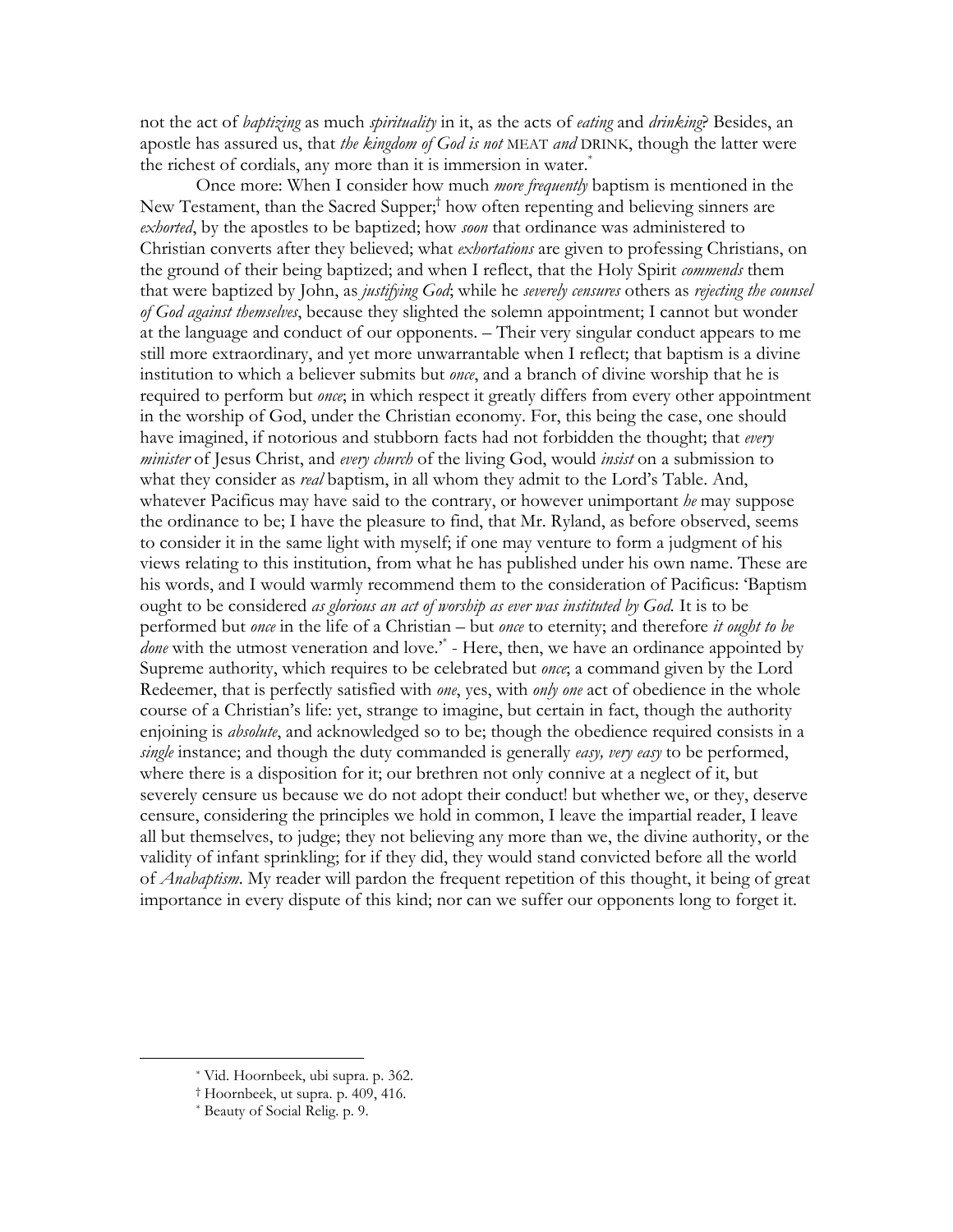## **SECTION VI.**

### Reflections on the distinguishing Character, Strict Baptists, which our brethren apply to us.

OUR opponents, I observe, repeatedly call us, *Strict Baptists*; but whether for doing so, they merit commendation, or deserve censure, may, perhaps, be a question with some. If, by the epithet strict, they mean exact, accurate, conscientiously nice; their candour deserves commendation. In that sense of the term we are not ashamed to be called Strict Baptists, we cheerfully adopt the character.

It may, however, admit a query, whether we be so fully entitled to possess this honour without a rival, as our brethren seem to insinuate. Is it because we are stricter than the *apostles*, in regard to communion at the Lord's Table? That remains to be proved. It is because we consider baptism as equally the duty of *all* believers? This indeed, we maintain: and the reason is, those arguments which prove it the duty of one, will apply to all," Or, is it because we consider baptism as a term of communion? We, it is true, avow the sentiment; but it is far from being peculiar to us. For it appears from the foregoing pages, that we act on a principle received in common by Christians of almost every name, in every age, and in every nation. When, therefore, we are compared with professing Christians in general, we have no peculiar claim to the epithet *strict*, whatever right we may have to the denomination of *Baptists*, or whatever may be our distinguishing character, when opposed to our brethren with whom we now contend. – Nor can we be otherwise than *strict*, without violating our own principles, and contradicting our own practice. For we believe that all who have received the truth, should profess their faith in Jesus Christ and be baptized. And have we not the happiness, in this respect, of agreeing with our brethren? When we made a public declaration of our dependence on Christ, and gave a reason of the hope that is in us, we believed it was *our* duty to be baptized, before we received the Lord's Supper. Did not our opponents do the same? or had it no place at all in their creed? In consequence of such a conviction, we were actually immersed in the name of the Lord, before we approached the Holy Table. And were not they also? But how came it to be either *our* duty, or *theirs*, thus to proceed? Was it because they or we *believed* that it was required of us? Or, did a full persuasion of this kind constitute that a *duty*, which would not otherwise have been obligatory? If so, a Catholic may lawfully adore the host, a Musselman revere Mahomet, and a Jew blaspheme the Messiah. No; that which made it our duty to be baptized, and then to receive the Lord's Supper, was *the command of God*; which lies on every person so qualified, by the renewing agency of the divine Spirit, as we humbly conceived ourselves to be. Now, can it be supposed that this command extends to none but those among real converts, who feels its force on their own consciences? Or, may we safely conclude, that a believer is no further obliged by any divine precept, or prohibition, than he sees and *acknowledges* the obligation, in regard to himself? If so, a believer, who has been baptized, may lie all his days in the neglect of communion at the Lord's Table, and stand acquitted of blame; and covetousness is no crime, in thousands who bow down at the shrine of Mammon; for there are comparatively

<sup>\*</sup> Si baptismi significationem et yeram rationem respicimus, nulla plane dari potest ratio, cur non omnibus sine discrimine Christianis administrari debeat, sed potius contrarium patet. Staefferi Institut. Theolog. Tom. iii. p. 578.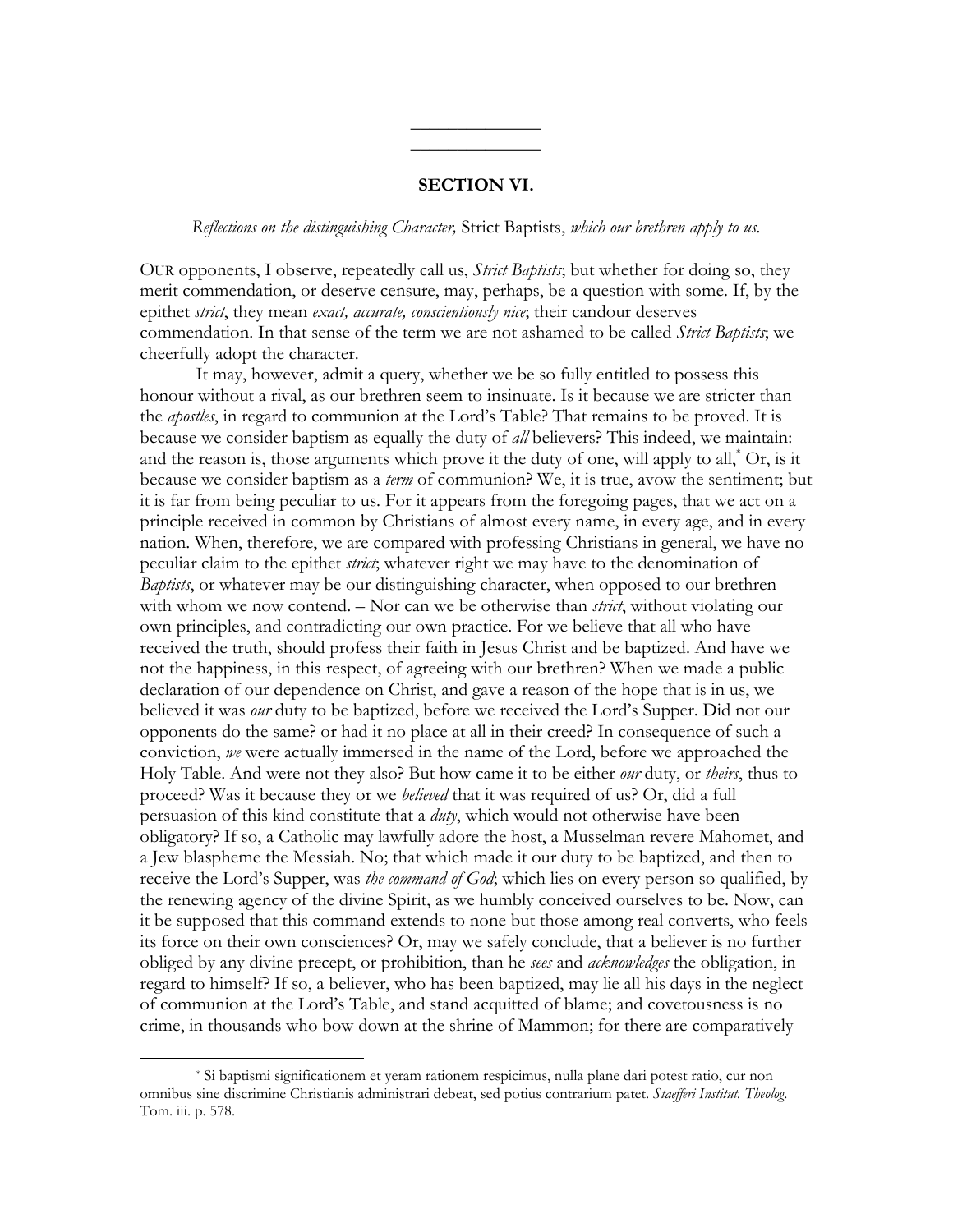few lovers of money, who acknowledge their guilt in that respect. Nay, on this principle it will follow, that the more ignorant any believer is, and the less tender his conscience, he is under so much the less obligation to obey the divine commands. But the reader will do well to remember, that the *Great Supreme* does not lie at our courtesy for his claim of obedience upon us, in any instance that can be named. No; it is not our *conviction* of the propriety, the utility, or the necessity of any command which he has given, that entitles him to the performance of it; but, in all things of a mortal nature, our being *rational creatures* is the ground of his claim; and in those of a positive kind, our *being qualified* according to his direction, whether we be so wise and so sincere as to acknowledge the obligation, or no. Thus is appears that the epithet *strict*, if taken in the sense already explained, is no dishonour to us.

But if, on the contrary, our brethren mean by the epithet, that we are *bigoted*, unnecessarily exact, unscripturally confined; their forwardness to give us a name calls for our censure. In the former sense, I will venture to affirm, every Baptist ought to be a *strict* one, or else to renounce the name. In the latter use of the term, we reject the distinguishing epithet, and require our opponents to prove  $-1$  say to *prove*, not to surmise, that it justly belongs to us. And that hey use the word in this *obnoxious* meaning appears to me, by the tenor of their arguing; by the superadding that harsher epithet rigorous; and by that home charge, of greatly injuring 'the honour and interest of true religion, and not a little contributing to the cause of infidelity.'

But we be *Strict Baptists*, what are they? Our brethren will not be offended, if I ask again, What are they; and by *what name* shall we call them? That they are not *strict* Baptists, is out of all dispute; because from such they expressly distinguish themselves, and have abundant reason, if the charge just mentioned be true, to be *ashamed* of them. I am obliged, therefore, if it be lawful for me to imitate their officiousness, and to give them a name (for as yet they are *half* anonymous), to search for some significant and descriptive adjective, that will set them at a *wide distance* from the strict Baptists. But what it must be? *Inaccurate*, or loose, or *latitudinarian*? I would not designedly be guilty of misnomer; but as all these terms are very different in their meaning from that obnoxious word *strict*, it hardly can be supposed that I am far from the truth. As they profess themselves *Baptists*, there we agree; but as they hold the ordinance of baptism with a loose hand, there we differ; and hence the necessity of such oppositely significantly epithets, to mark our different conduct. For names, you know, are so much more the perfect, by how much the more they express the nature and properties of persons and things. Yes, the practice of our opponents makes it evident to all the world, that the term *Baptists*, when applied to them, is to be understood in such a latitude of signification, as will comport with receiving persons to communion, who, in their judgment, are *unbaptized*. That is, they are *Baptists*, when the ideas expressed by that name suit the dispositions of their hearers; and they entirely omit the ordinance, from which they take their denomination, when candidates for communion with them do not approve of it. And, which makes their conduct, in this respect, appear exceedingly strange, they do not, Like his Holiness of Rome, expressly claim a dispensing power; nor, in the madness of enthusiasm, pretend to any new revelation; nor yet, with the disciples of George Fox, consider baptism as a temporary institution.

Our character then is fixed. Their own pens have engrossed it. And be it known to all men, we are *Strict Baptists*. To this character, as before explained, we subscribe with hand and heart; in the last words of the celebrated Father Paul, *Esto perpetua*. Theirs I have attempted to draw, in contrast with ours, and will now venture to call them, *Latitudinarian Baptists*. Whether they will allow the name to be just, and esteem it as we do ours, I am not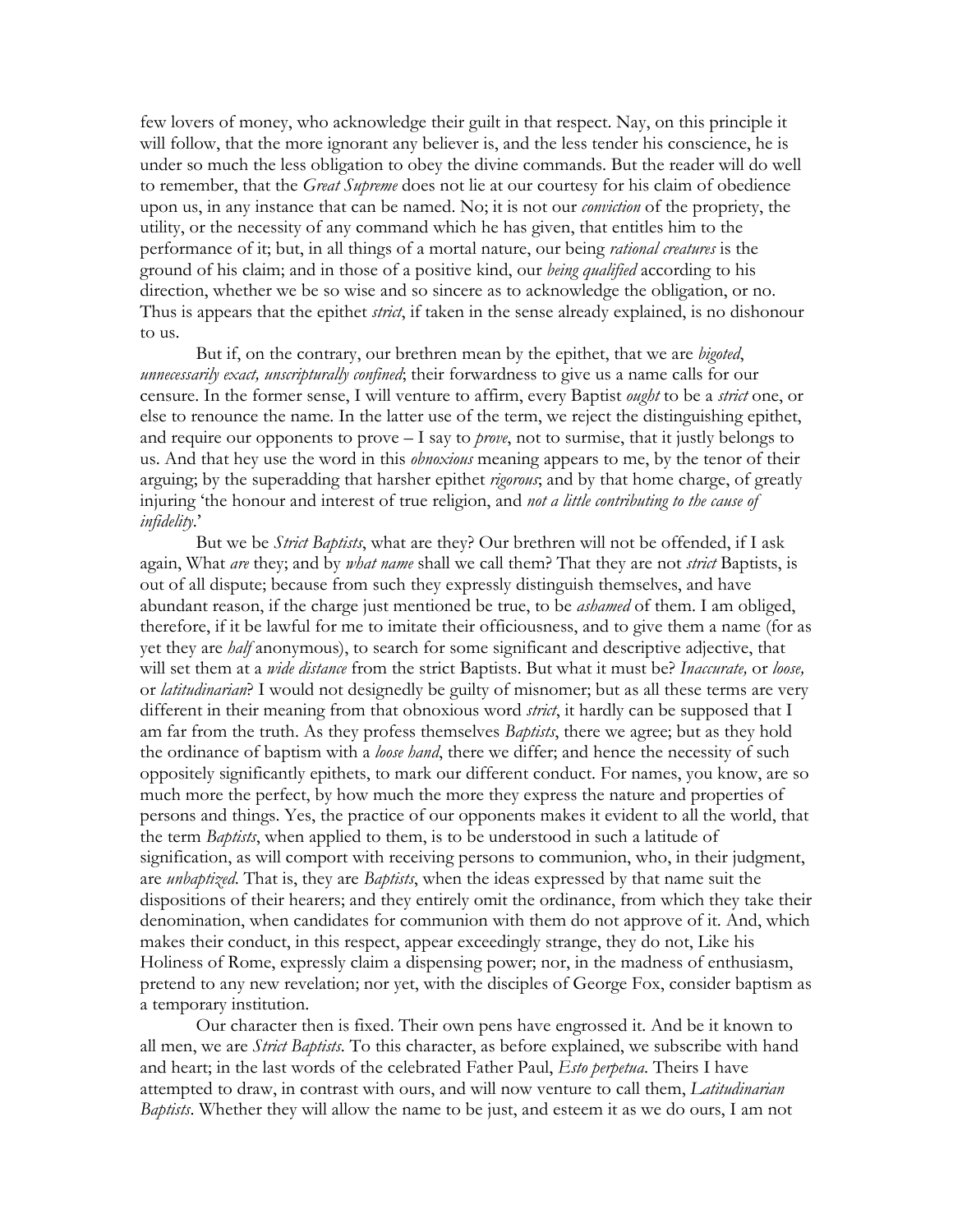certain. But of this I make no doubt, that the religious world in general, were they to see and compare it with the opinion and practice of our brethren; would pronounce it descriptive of the persons to whom it is given. Strict Baptists – they will permit our character to stand first, as it has confessedly the right of primogeniture – Strict Baptists! Latitudinarian Baptists! These characters, in contrast sound very oddly, I must confess; and they are but of a novel date. For they do not appear to have had an existence till about the middle of the last century. What a pity it is but something of a similar kind could have been found, in the ancient monuments of the Jewish church, relating to circumcision, as a prerequisite for communion in it. Had it appeared, in any authentic records, that the sons of Abraham, in times of yore, were divided in their judgment about that obsolete rite; and that some of them were called Strict Circumcisionists, and others Latitudinarian Circumcisionists, it would have given, at least, an *air* of antiquity to our brethren's hypothesis, practice, and character. But – we must take things as we find them.

I just no recollect, what many of my readers must know to be fact, that our Pædobaptist brethren, when they had a mind to shew their wit and be a little merry at our expence, represent the Baptists, without distinction, as *exceedingly fond* of water; as professors that cannot live in a church state, without a great deal of water. Nay, one of them has very politely called us 'watery bigots;' and then immediately adds, 'May ignorant sprinkled Christians are often to their hurt, *pulled by them into the water.*<sup>\*</sup> According to this gentleman, then, we are watery bigots. Well, it does not greatly distress me to be thus represented by a sneering antagonist; because I really believe that much water is necessary to baptism, and am no less confident that baptism is necessary to communion at the Lord's table. But since I have maturely considered the singular character and peculiar situation of our latitudinarian brethren, I can by no means think it either candid or equitable that they should be thus represented. Because it is evident, evident even to demonstration, that their profession and practice taken together will not admit of it. They, it must be acknowledged, will sometimes declaim aloud on the necessity of a profession of faith, and of immersion in the name of the triune God to constitute that baptism which is from heaven. So, when they write on the subject, and publish their thoughts to the world at large, they assert these things with the greatest confidence. They will also, with the venerable John, go down into Jordan, and their administer the significant ordinance: so that one would be tempted to think they were strict Baptists, real Baptists, and that Baptism has no faster friends upon earth. But when they plead for free communion, they talk a different language; they speak of it as an indifferent thing and a mere trifle, that is not worth contending about. And, when they admit communicants, they often act in a different way; for in receiving a Pædobaptist, what they consider as real baptism is entirely set aside. They might, consequently, with equal consistency, admit believers to their communion, who have neither been immersed nor sprinkled; and so, like the Quakers, have nothing at all to do with water in the worship of God. Whether, therefore, a person has been immersed in a river, be the waters ever so many; or sprinkled with that element from the palm of the hand, be the drops ever so few; or has had no concern with water at all, it makes no material difference with them, in point of communion. So, then, as they can receive members into their communities, subsist in a church state, and enjoy fellowship at the Lord's table, with either much water, or little water,

<sup>\*</sup> Dr. Mayo's True Scripture Doctrine of Baptism, p. 33. Poor creatures! How much these 'sprinkled Christians' are to be pitied, when treated so rudely by *watery bigots*! Is there no remedy against such an invasion of personal liberty, by appealing to Cesar? If there be, a *Doctor of Laws* would not spend his time ill in pointing it out, for the benefit of such *'ignorant* sprinkled Christians,' and to prevent any of them being *burt*, in future.